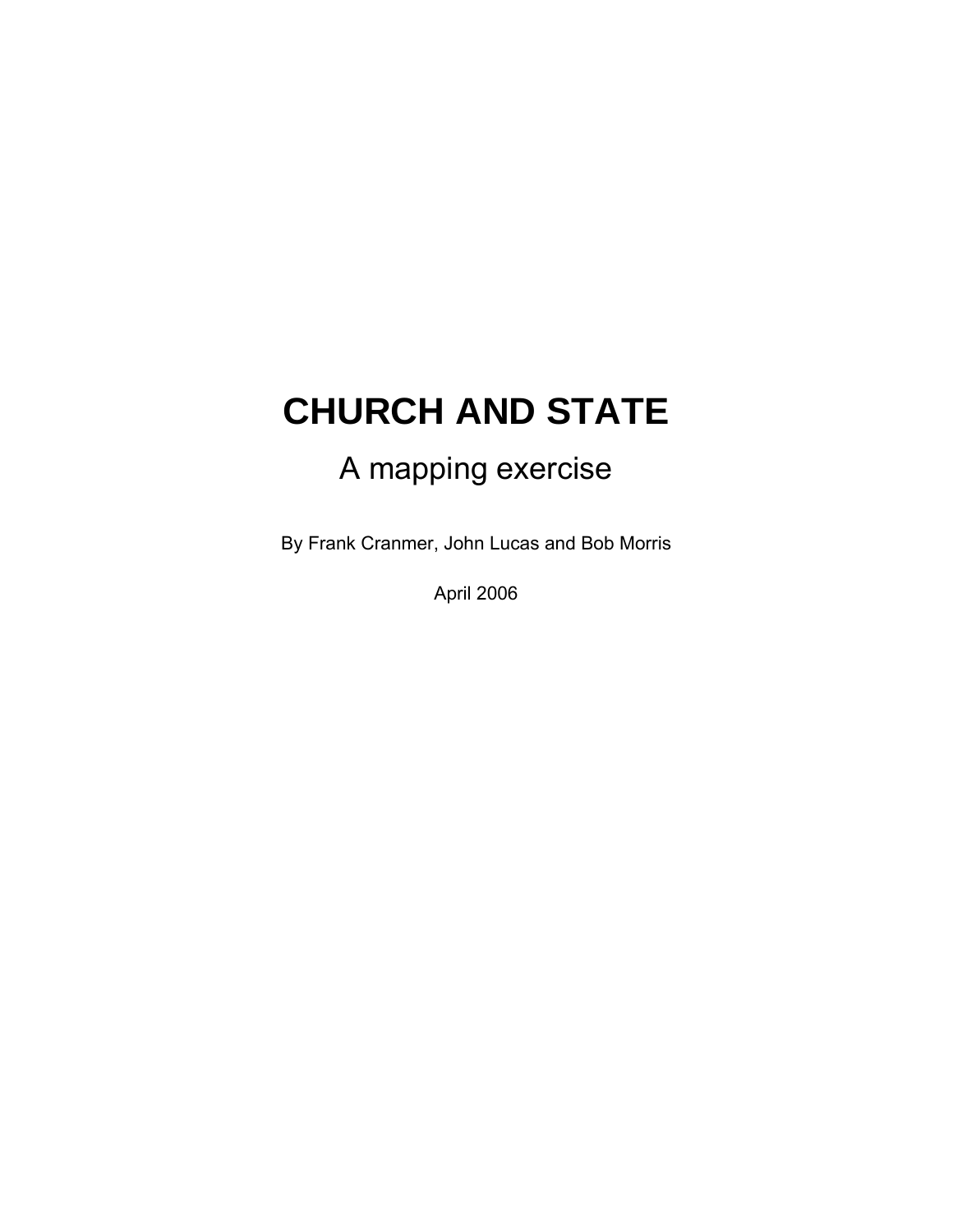ISBN: 1 903 903 47 6

Published by The Constitution Unit Department of Politcial Science UCL (University College London) 29–30 Tavistock Square London WC1H 9QU Tel: 020 7679 4977 Fax: 020 7679 4978 Email: constitution@ucl.ac.uk Web: www.ucl.ac.uk/constitution-unit/ ©The Constitution Unit, UCL 2006

This report is sold subject to the condition that is shall not, by way of trade or otherwise, be lent, hired out or otherwise circulated without the publisher's prior consent in any form of binding or cover other than that in which it is published and without a similar condition including this condition being imposed on the subsequent purchaser. First Published April 2006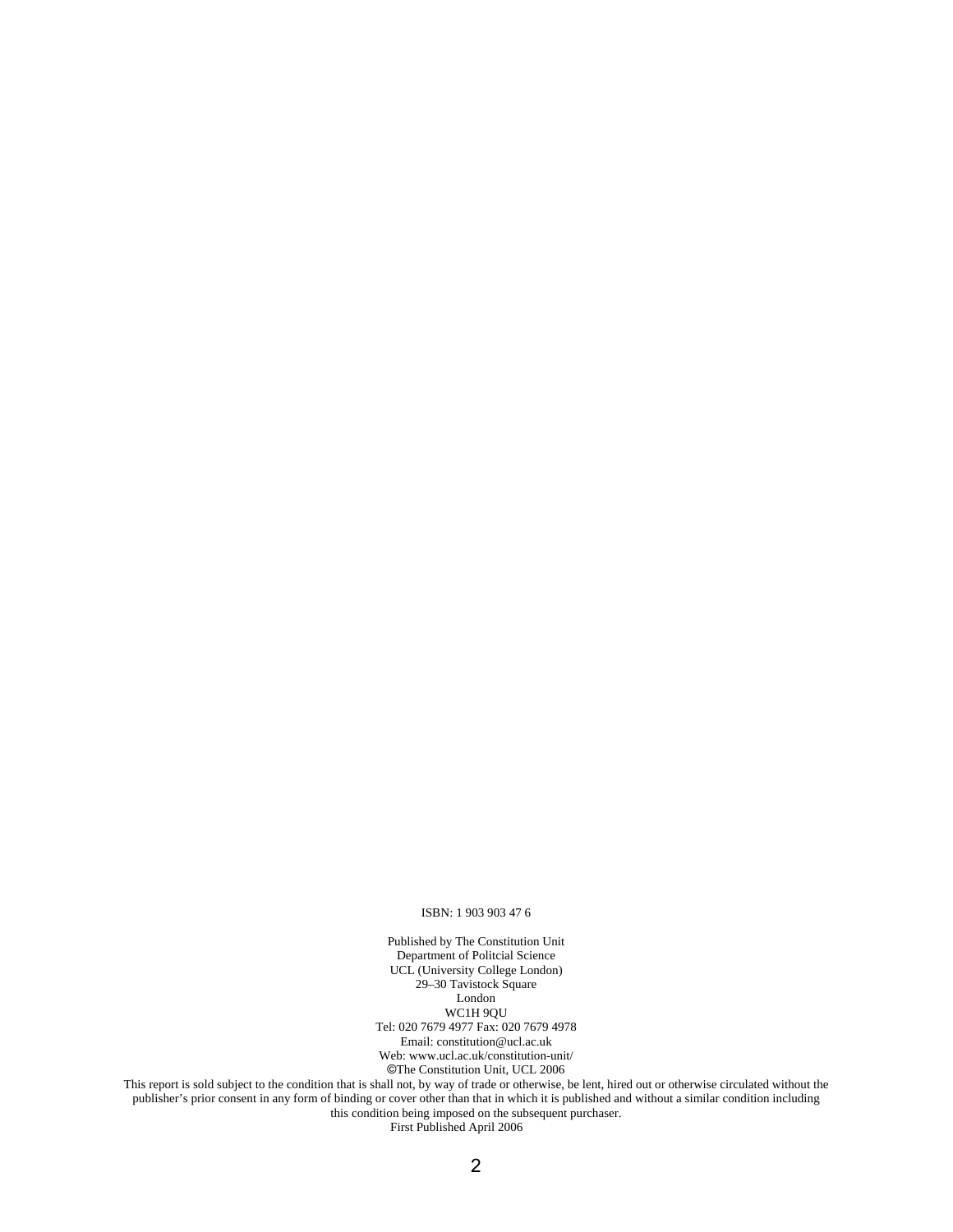# **CONTENTS**

| <b>Summary of key points</b>                                                                                                                                                  | 5                          |
|-------------------------------------------------------------------------------------------------------------------------------------------------------------------------------|----------------------------|
| <b>Abstract</b>                                                                                                                                                               | 6                          |
| <b>Preface</b>                                                                                                                                                                | 7                          |
| <b>Introduction</b><br>'Establishment'<br><b>Church and Nation</b>                                                                                                            | 8<br>9                     |
| <b>I THE LAW</b>                                                                                                                                                              | 12                         |
| <b>Monarchy</b><br><b>The Coronation Oath</b><br><b>Accession Declaration</b><br>The position of Roman Catholics                                                              | 13<br>14<br>15             |
| Legislature<br>Legislation<br>Role of the Second Church Estates Commissioner<br>Bishops in the House of Lords                                                                 | 16<br>18<br>19             |
| <b>Executive</b><br>Senior Church of England Appointments<br>Appointment procedures<br>Prospective developments<br>Annex - Howick to van Straubenzee                          | 20<br>23<br>25             |
| <b>Judiciary</b>                                                                                                                                                              | 26                         |
| <b>Legatine jurisdiction</b>                                                                                                                                                  | 27                         |
| <b>II FINANCE</b><br><b>Historic subventions</b><br>Current sources of state funding<br>Other funding                                                                         | 30<br>32<br>34             |
| <b>III CHAPLAINCIES</b><br><b>Armed services</b><br>Prison Service (England and Wales)<br>Hospital chaplains<br><b>Chaplaincies in Higher Education</b><br>Other chaplaincies | 36<br>37<br>37<br>38<br>38 |
| IV THE DEVELOPMENT OF ESTABLISHMENT 1800-2005<br>Introduction<br>Timeline                                                                                                     | 39<br>42                   |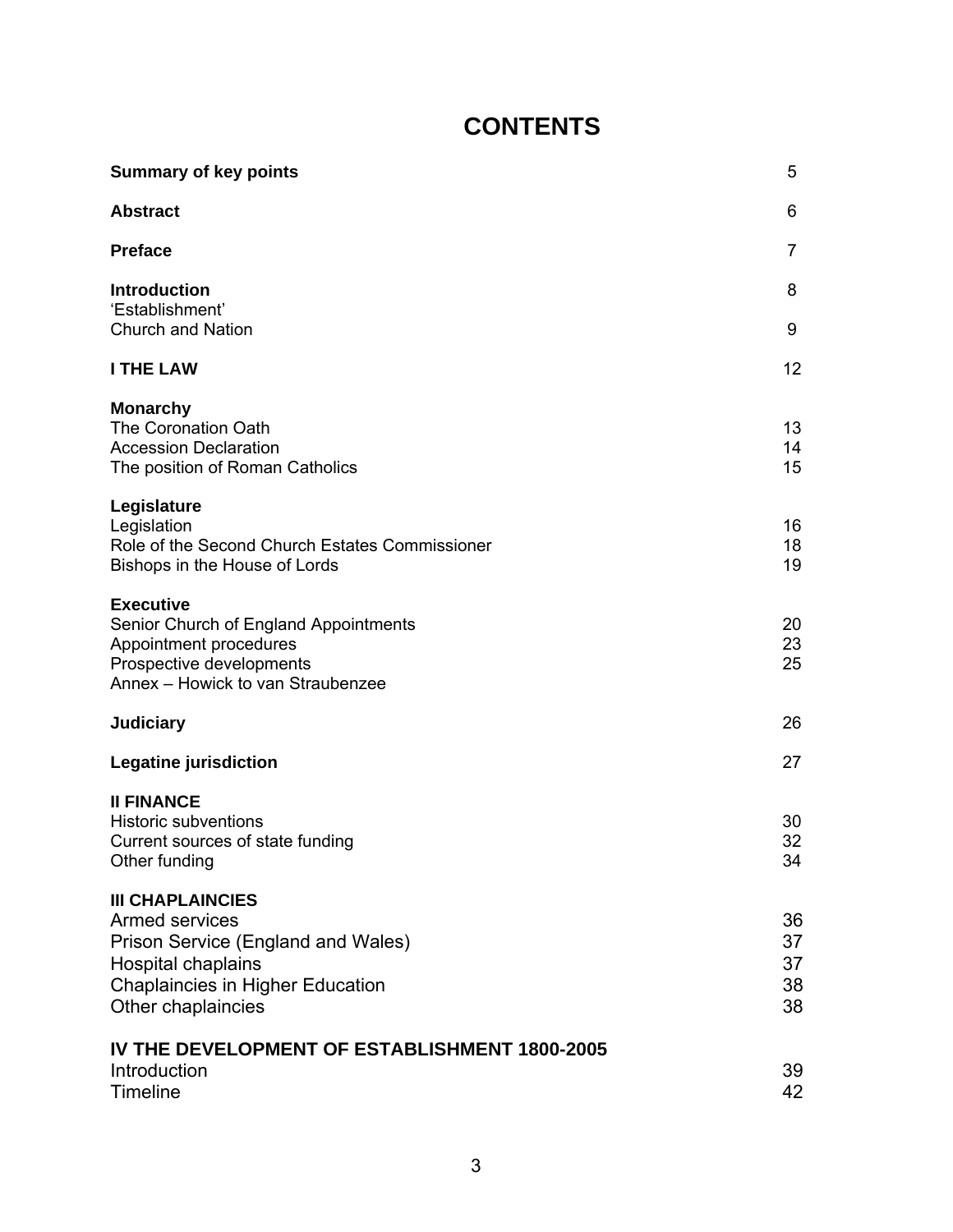| Appendix A – Church Of England inquiries In the $20th$ century<br>Selborne Committee<br><b>Cecil Committee</b><br><b>Moberly Commission</b> | 48<br>49<br>52 |
|---------------------------------------------------------------------------------------------------------------------------------------------|----------------|
| <b>Chadwick Committee</b>                                                                                                                   | 54             |
| Appendix B - The Church of Scotland<br>Background                                                                                           | 56             |
| Position of the Crown                                                                                                                       | 58             |
| Secessions and reunions                                                                                                                     | 58             |
| The Church of Scotland Act 1921                                                                                                             | 59             |
| Implications for Church and State in England                                                                                                | 61             |
| The Church of Scotland and 'establishment'                                                                                                  | 61             |
| 'Articles Declaratory of the Constitution of the Church of Scotland'                                                                        | 65             |
| Appendix C – Disestablishment in the British Isles: The Cases of Ireland and Wales                                                          |                |
| Introduction<br>What establishment meant in Ireland and Wales                                                                               | 67<br>67       |
| Ireland                                                                                                                                     |                |
| Political background                                                                                                                        | 68             |
| Irish political action                                                                                                                      | 69             |
| <b>Irish Disestablishment Act</b>                                                                                                           | 70             |
| Church of Ireland organisation                                                                                                              | 71             |
| Post disestablishment                                                                                                                       | 71             |
| Wales<br>Political background                                                                                                               | 72             |
| Disestablishment and political radicalism                                                                                                   | 72             |
| Welsh political identity                                                                                                                    | 72             |
| Dependence on national events                                                                                                               | 73             |
| Disestablishment and beyond                                                                                                                 | 74             |
| <b>Welsh Disestablishment Acts</b>                                                                                                          | 74             |
| Effects of disestablishment                                                                                                                 | 75             |
| The two disestablishments in perspective                                                                                                    | 75             |
| Appendix D - Church-State relations in Scandinavia                                                                                          |                |
| Introduction                                                                                                                                | 77             |
| A Lutheran ecclesiology                                                                                                                     | 77             |
| <b>Reformation and Establishment</b>                                                                                                        | 78             |
| The folk-church                                                                                                                             | 78             |
| The individual churches                                                                                                                     |                |
| <b>Denmark</b>                                                                                                                              | 80             |
| The Faroes and Greenland                                                                                                                    | 82             |
| The governance of the Church                                                                                                                | 83             |
| Finland                                                                                                                                     | 84             |
| Iceland<br>Norway                                                                                                                           | 86<br>88       |
| Sweden                                                                                                                                      | 90             |
| Conclusions                                                                                                                                 |                |
| The same but different?                                                                                                                     | 92             |
| Scandinavian clergy as civil servants?                                                                                                      | 93             |
| Select bibliography                                                                                                                         | 94             |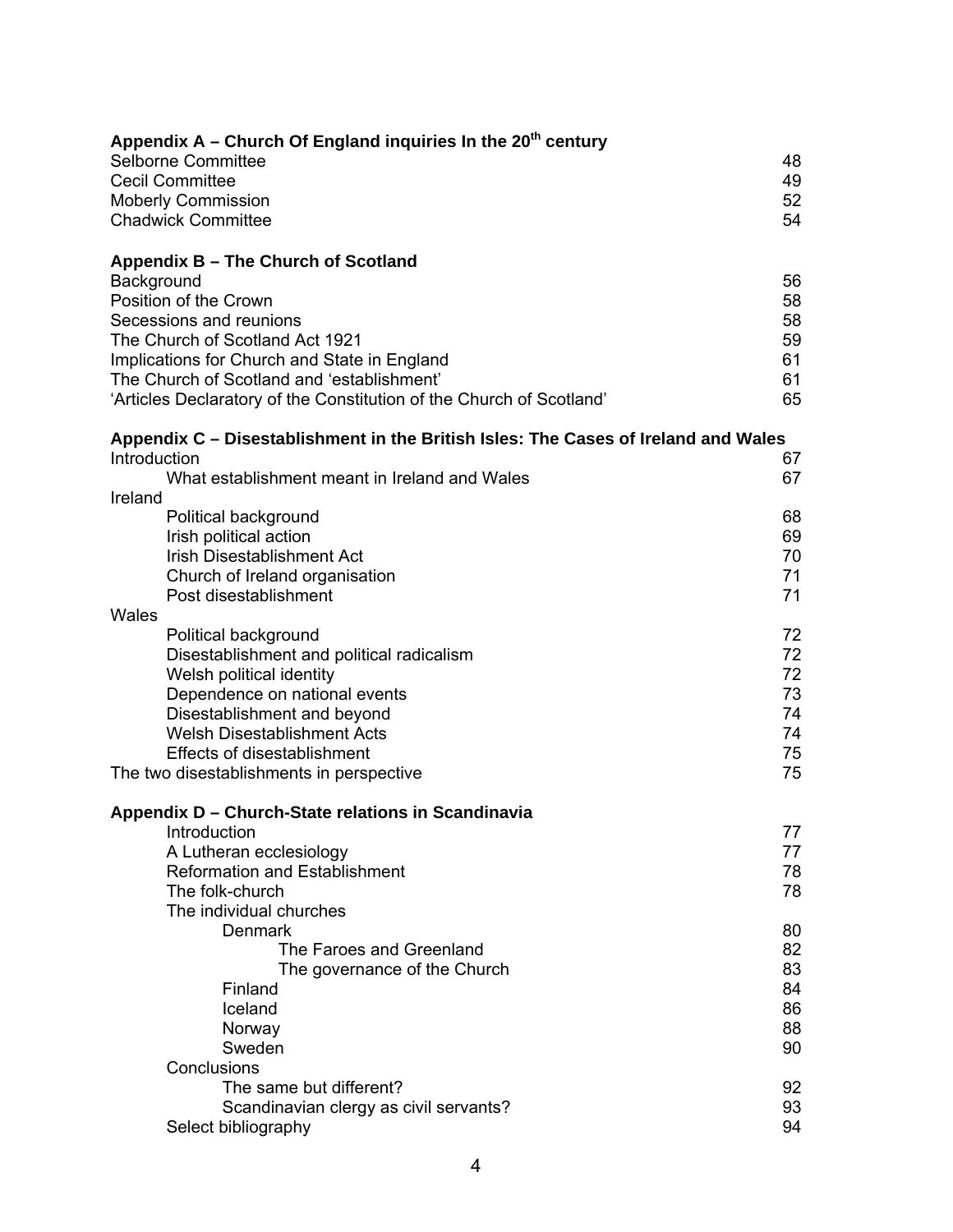| Appendix E - Church and State in Western Europe (excepting Scandinavia) |                              |  |  |
|-------------------------------------------------------------------------|------------------------------|--|--|
| Introduction                                                            | 97                           |  |  |
| Austria                                                                 | 97<br>98<br>99<br>100<br>101 |  |  |
| Belgium                                                                 |                              |  |  |
| Cyprus                                                                  |                              |  |  |
| <b>Czech Republic</b>                                                   |                              |  |  |
| Estonia                                                                 |                              |  |  |
| France                                                                  | 101                          |  |  |
| Alsace-Lorraine                                                         |                              |  |  |
| Religious symbols                                                       |                              |  |  |
| Germany                                                                 | 103                          |  |  |
| Religious symbols                                                       |                              |  |  |
| Greece                                                                  | 104                          |  |  |
| Hungary                                                                 | 105                          |  |  |
| Ireland                                                                 | 106                          |  |  |
| Italy                                                                   | 106                          |  |  |
| Latvia                                                                  | 107<br>108<br>109            |  |  |
| Lithuania                                                               |                              |  |  |
| Luxembourg                                                              |                              |  |  |
| Malta                                                                   | 109                          |  |  |
| <b>Netherlands</b>                                                      | 110                          |  |  |
| Poland                                                                  | 111                          |  |  |
| Portugal                                                                | 112                          |  |  |
| Slovak Republic                                                         | 112                          |  |  |
| Slovenia                                                                | 113                          |  |  |
| Spain                                                                   | 113                          |  |  |
| Switzerland                                                             | 114                          |  |  |
| References                                                              | 116                          |  |  |
| <b>Church and State in Britain: A Bibliography</b>                      | 118                          |  |  |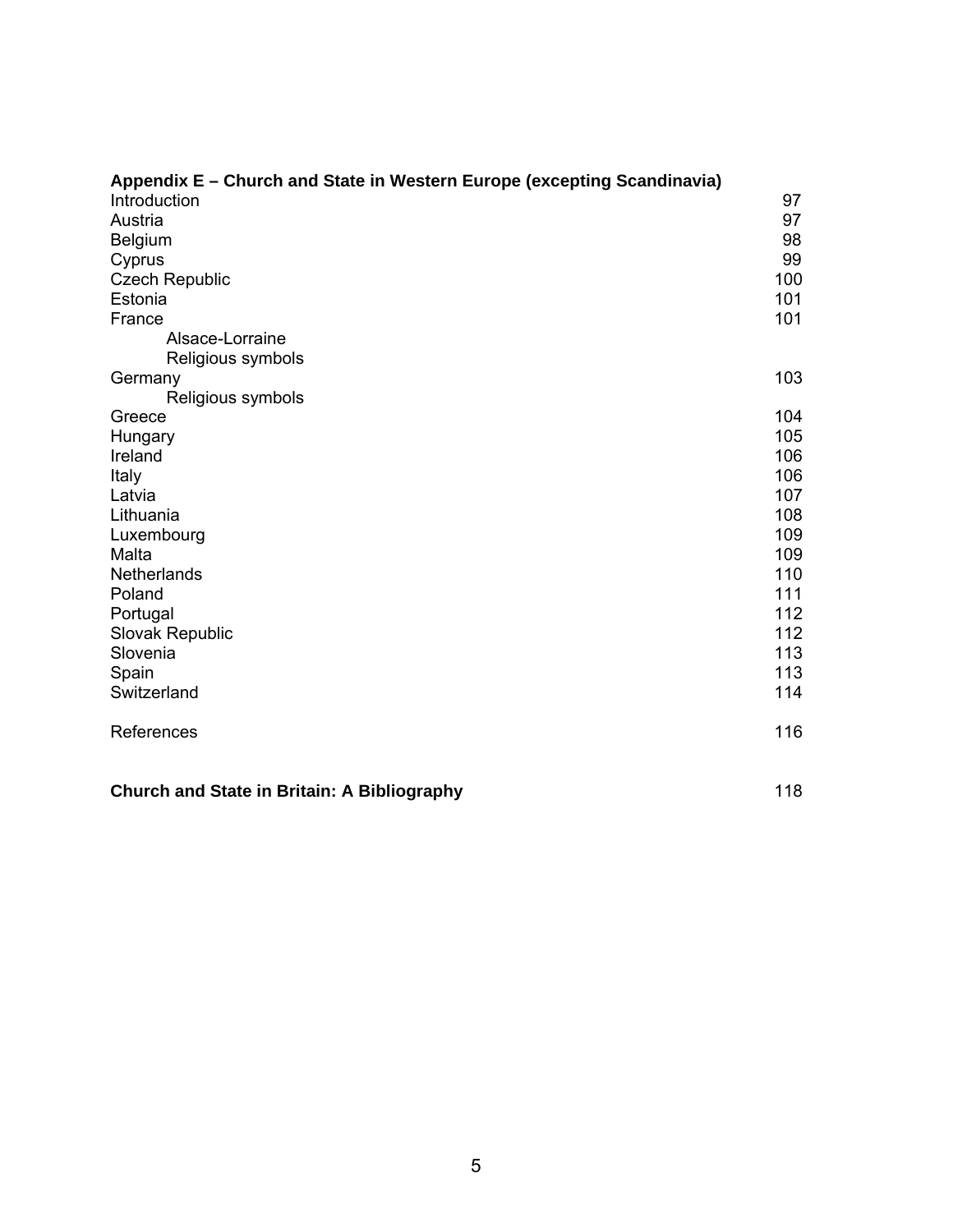# **Summary of Key Points**

- Present relationships between the Church of England and the state are to be found based not so much in the Reformation as in the revolutionary settlement of 1688/89 and subsequent action taken, including on the union with Scotland in 1706/7, to preserve a protestant succession to the Crown. 'Establishment' is a portmanteau, elastic term rather than a fixed, immutable concept.
- Whereas initially state and Church were linked in a joint enterprise of governance based on a theory of religious uniformity, over time the state became dominant both in relieving the effects of the harshest civil disabilities imposed for nonconformity and in removing the hegemonic position of the Church in the areas of interpersonal relations and social control for which it had been regarded as chiefly responsible.
- Current arrangements span something more than a merely vestigial residue of the former partnership, especially in the relationship with the sovereign as Supreme Governor of the Church and in episcopal membership of the House of Lords.
- All episcopal and many other senior church appointments are made by the Crown on the advice of ministers. The Church has nowadays more influence in Crown appointments but ultimate Crown/ministerial control remains real.
- The Church retains access to a unique method of legislating for its affairs. Although this still gives Parliament the last word, the Church has acquired the legislative initiative and in practice obtained autonomy over issues of worship and doctrine
- Whilst taxpayer support for its educational and chaplaincy work is substantial, it could not be said that the Church of England is especially or uniquely privileged by the state financially. Not since the first half of the nineteenth century has it received any state subvention not equally available to other denominations.
- Establishment in Scotland has a wholly different character from its meaning in England. The extent to which the Church of Scotland is independent of the state has been thrown into some doubt by a recent House of Lords decision.
- The disestablishments in Ireland (1871) and Wales (1920) were the product of special local circumstances and do not provide models for disestablishment in England. This is because neither had to confront the core of the constitutional settlement fashioned between 1688 and 1707.
- At the Reformation the Scandinavian forms of establishment followed even more erastian models than in the UK, and in societies that were generally more homogeneous and which experienced less religious fracturing subsequently. In most cases, they have been moving to give more autonomy to the churches, though this is least true of Denmark.
- The position in the rest of Europe varies a good deal between countries but not infrequently with a larger engagement of the state than is the case in England. Forms of church tax, for example, are not confined to Scandinavia and there is a good deal more direct subvention by the state than would be contemplated as politically feasible in the UK.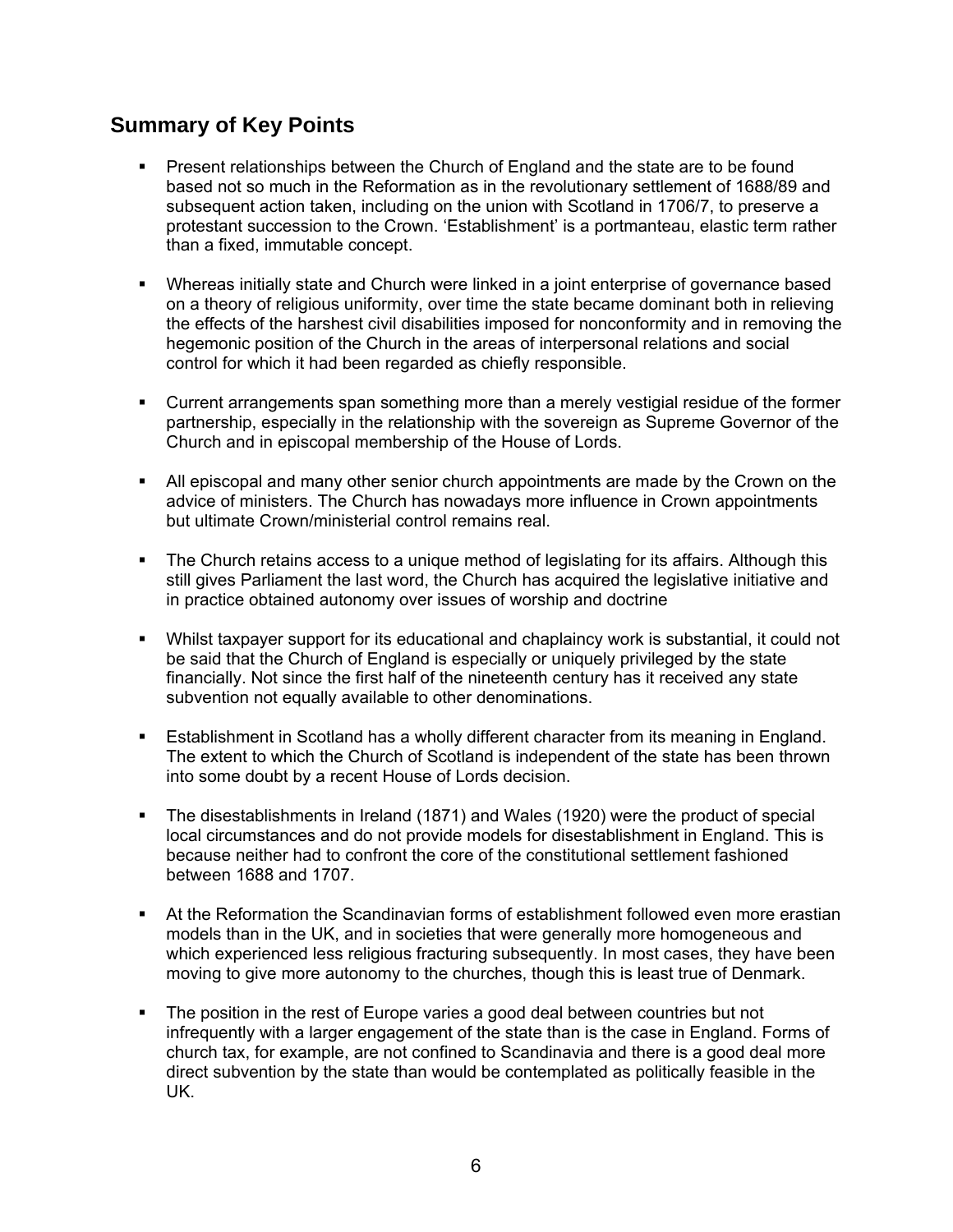# **ABSTRACT**

This study seeks to describe the nature and extent of current relations between the Church of England and the British state. At the same time, to give depth of field, it looks at analogous arrangements in Scotland and in other European countries, especially in Scandinavia where the relationship between church and state has been historically particularly close. The study shows that in England, although the church/state relationship has greatly changed over the years, what remains is more than an inconsiderable residue. Being confined to a mapping exercise, the study does not enter into argument about the merits of the arrangements or the options for change. It follows that it is not concerned, for example, with questions of disestablishment. On the other hand, it does show that such disestablishment as has occurred – in Ireland and Wales – does not provide viable models for similar initiatives in England.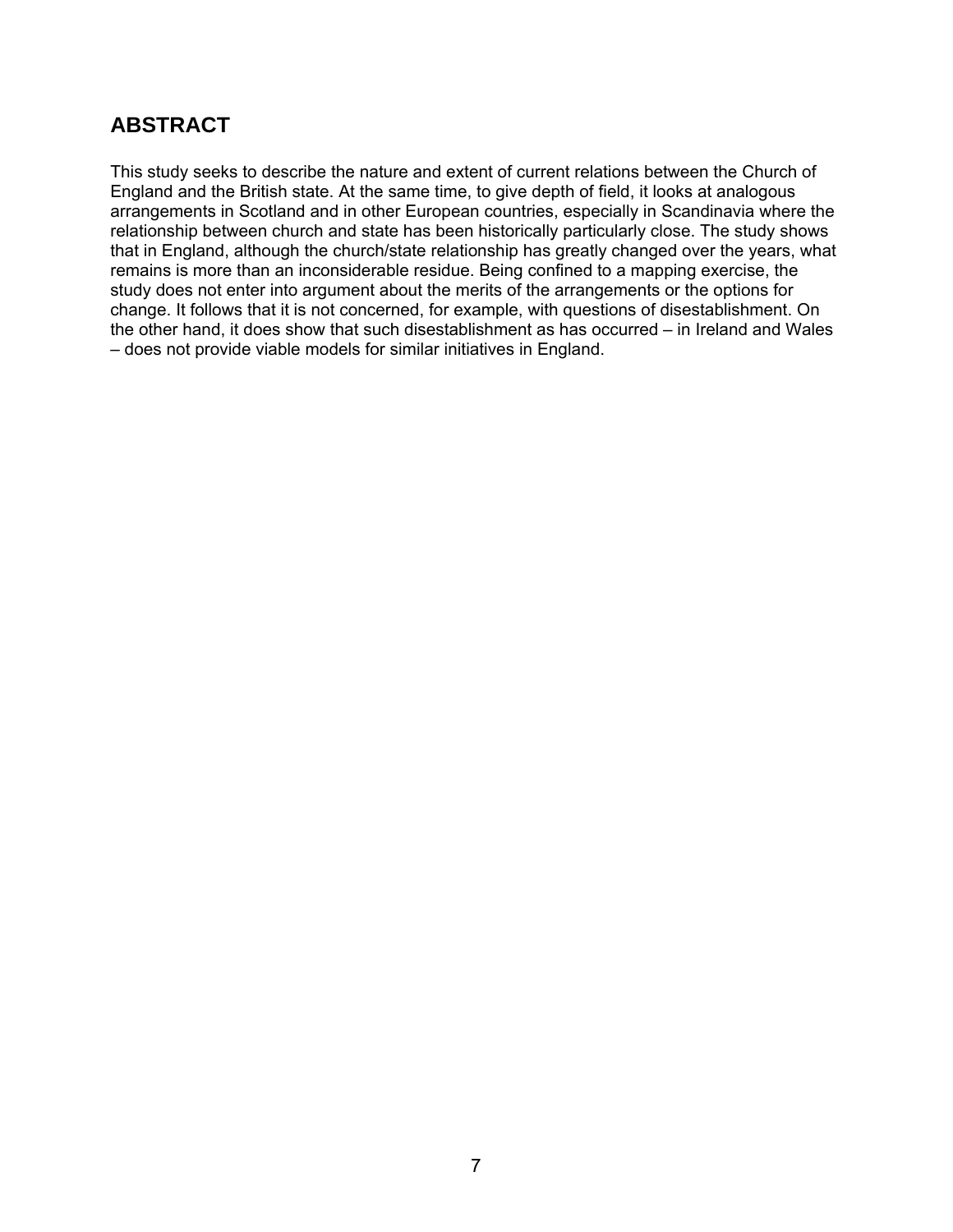# **PREFACE**

What follows is the work of many hands. I am particularly grateful to Frank Cranmer and John Lucas for their indispensable contributions on other European churches and the disestablishments in Ireland and Wales. Frank Cranmer also contributed much knowledgeable bibliographical advice.

All of us are also most appreciative of all those who took time to comment on previous drafts of the text. In every case their observations improved accuracy and enriched understanding.

For the remaining errors of fact, judgement or omission the Constitution Unit alone is responsible.

R.M.Morris

*Senior Honorary Research Fellow*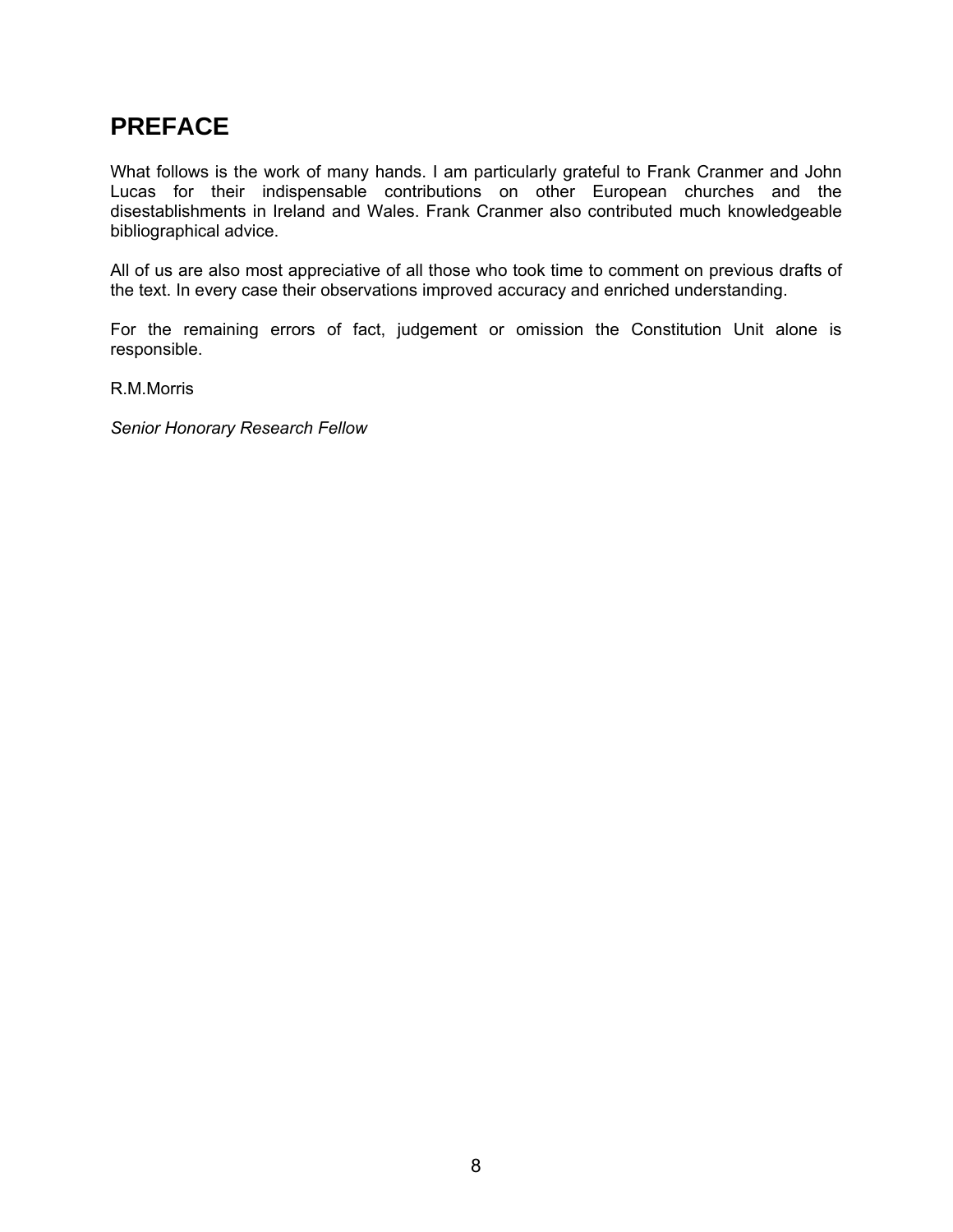# **Introduction**

…there is not any man of the Church of England but the same man is also a member of the commonwealth; nor any man a member of the commonwealth who is not also of the Church of England…(Hooker: 320)

The purpose of this study is to map the current extent of relations between the Church of England and the United Kingdom state. Inevitably, there is much history to be covered. Modern England is obviously not the England of Hooker who died in 1600. Whilst the quotation above asserted what was even at the time only arguably true of the post 1559 Elizabethan state, modern England is a pluralistic society beyond any conception of sixteenth century understanding.

In the 2001 UK census, 92% of respondents answered a voluntary question about their religious status. Of those replying, 72% said they regarded themselves as Christians of all denominations, nearly 3% (1.6 million) were Muslim, and a further 3% together were (in order of size) Hindu, Sikh, Jewish and Buddhist – none accounting individually for more than 1%. In addition, about 16% of respondents said that they had no religion.<sup>1</sup> Even what seem small percentages now in a much larger population refer to numbers that Hooker, in an England of perhaps 2.5 million, would have regarded as very large numbers indeed

It is not the object of this study to argue for or against the present form of establishment of the Church of England. Rather, the study tries to explore establishment's present meaning in the political environment. It is therefore principally concerned with the Church of England's structural relationship with the modern state. This means explaining not only what that relationship is but also how it has developed to that point.

One consequence of this limited viewpoint is that the study will not explore all the Church of England's current functions and activities. Whilst on the one hand some may find this results in an attenuated account, on the other hand, to give depth of field to what might be a viewpoint wholly directed at the Church of England, the study includes consideration of church/state relations elsewhere - in some detail in the cases of Scotland and Scandinavia, and more briefly for other parts of Europe.

#### *'Establishment'*

l

An essential preliminary is to tease out the meaning of 'establishment' in the church/state context. Clearly, the term is ambiguous: For example, whilst it is often accepted that both the Church of England and the Church of Scotland are 'established' churches, no-one would argue that they are established in the same way. Similarly, even in the relatively homogenous culture of Scandinavia, establishment has taken different forms. On the other hand, although disestablished, the Church in Wales is often viewed as having many of the characteristics of establishment. One Anglican clergyman has sought to distinguish between 'high' and earthed'

<sup>1</sup> *Religion in Britain,* 13 February 2003. Source: Census April 2001, Office of National Statistics. There is in fact considerable controversy about the various attempts that have been made to measure the extent and quality of religious affiliations, and these figures have been challenged in so far as they can be said to reflect actual belief. Similarly, controversy persists over what is described as the "secularisation" thesis i.e. the extent to which "modernity" necessarily diminishes religious belief, and how far such a process as observed in Northern Europe is to be regarded as normal or exceptional.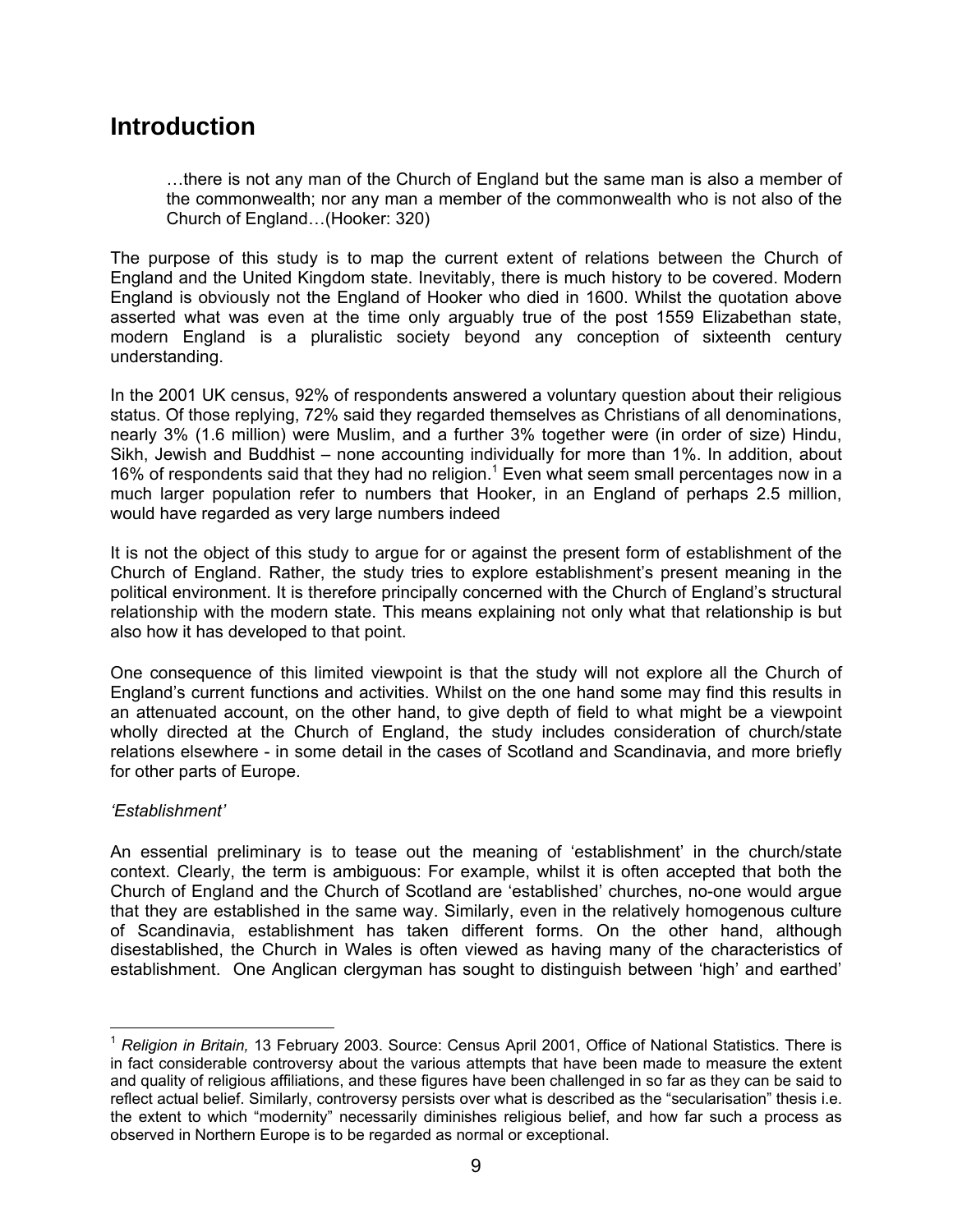establishment as a way, amongst other things, of categorising the meanings currently attributed to establishment in England (Carr 2002).

The four Church of England twentieth century church/state inquiries all, of course, reflected upon establishment. The last of them refused to agonise: 'For us "establishment" means the laws which apply to the Church of England and not to other churches' (Chadwick 1970: 2). Following the rejection by Parliament of the prayer book Measures in 1927 and 1928, the circumstances of the second of the inquiries, however, caused it to consider the question at greater length.

A principal contributor to the discussion was Maurice Gwyer, the Treasury Solicitor. He argued that, even where a church had been brought into being by mutual contract between the members in circumstances where the state had played no part, the state could not entirely disinterest itself:

The expression 'Established Church' is not, however, a term of art in the sense of connoting a legal status with a well-defined and universally recognised content. The essence of establishment appears to be a recognition of some kind by the state, but the legal consequences and implications of that recognition may vary indefinitely. By recognition is here meant something more than toleration, since otherwise all Churches to which the law has accorded liberty of conscience and worship would become Established Churches; it means that the State has for some purpose of its own distinguished a particular Church from other Churches, and has conceded to it in a greater or less degree a privileged position. (Cecil Report, Vol 2: 171)

In observations that remain relevant, he went on to argue that, on a continuum with state subjection at one end and ceremonial recognition only at the other, the Church of England was nearer the latter than the former. He also pointed out that "The Church has never been 'established' by Act of Parliament. Establishment has been a growth and not a creation, and dates from an age when Church and nation were indistinguishable one from another".

#### *Church and nation*

Gwyer's last point draws attention to another layer of ambiguity, that is, the extent to which the state and the (English) nation are often treated as synonymous. Clearly, in a study of the present kind which is concerned specifically with the church/state nexus, it is necessary to bear in mind that the concepts are not the same and need to be distinguished. Similarly, the relationship between the Church of England and the government of the day needs also to be distinguished, for example on the basis that the government is not the state any more than it is the nation.

Conversely, from the standpoint of the Church of England, it does not follow that its every action flows from establishment. For example, the fact that the Church of England expresses a mission to the English nation as a whole is not a condition of establishment but, rather, the result of the Church of England's own volition. As the Chadwick Report put it in 1970, 'No amendment of the laws could alter the vocation to a national mission.' It is from this position that the Church of England continues to assume responsibility - without prior conditions of active or formal membership - for ministering to the whole population whenever members of that population come to it. Without the intervention of any state official, everyone is entitled by law to be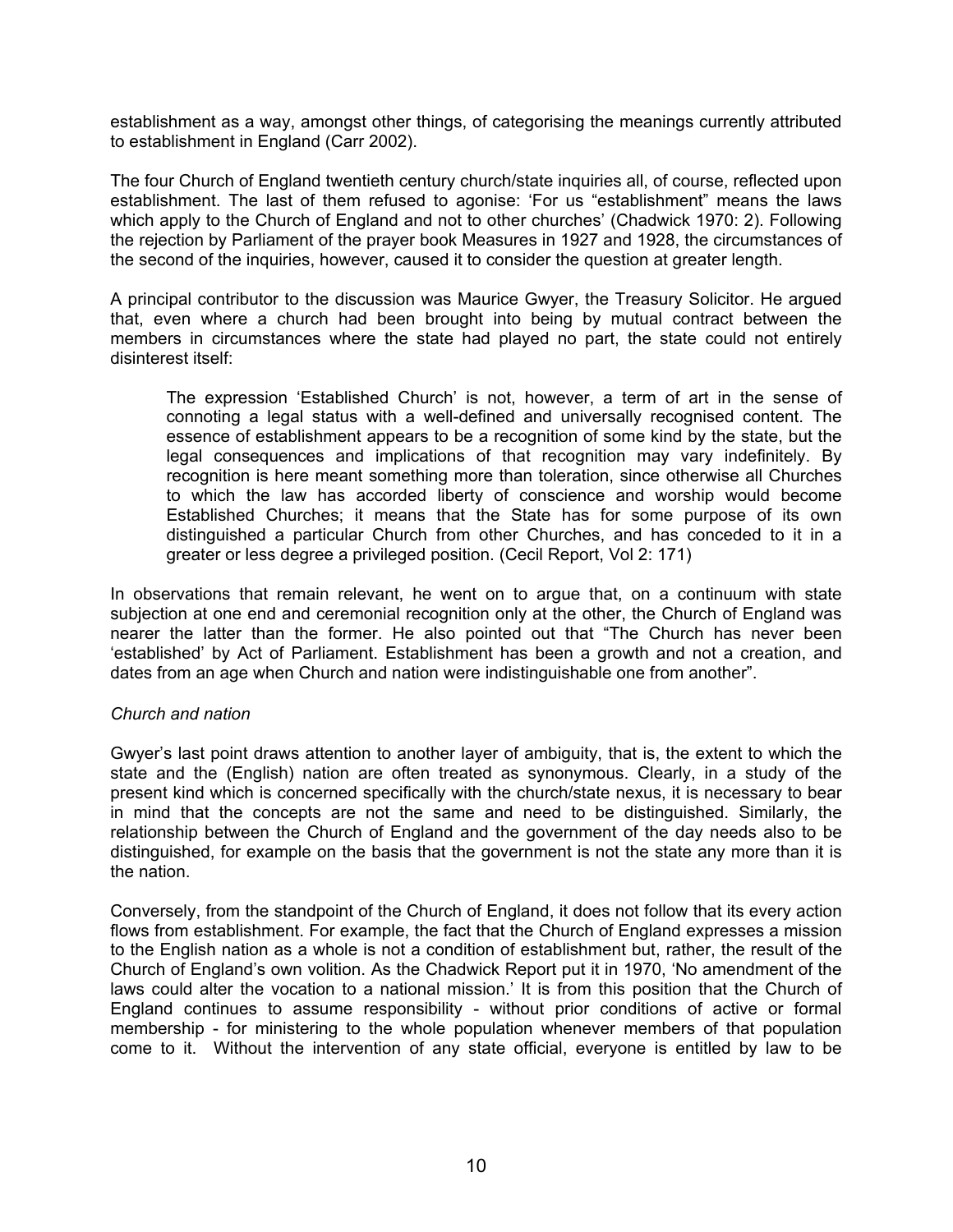baptised and married according to its rites in its churches, and interred in its burial grounds. Pastoral succour is available to all. $2$ 

It is this commitment to a national mission in partnership with the state which results in the Church of England's involvement with public affairs in a variety of ways. Notably, it leads not only in the grand ceremonial of anointing new monarchs at coronations, but also in a whole range of occasions responding to significant events in the nation's life. Whereas the bishop of London leads the national high profile annual commemoration of Remembrance Day at the Whitehall Cenotaph, Anglican clergy officiate at local memorials and public services throughout the land. St Paul's Cathedral and Westminster Abbey are the settings for state events which mark the great moments of the nation's passage through the world. The relationship with the monarchy where the sovereign, for example, normally opens the Church of England's Synod, reflects the national roles of both institutions.

But the Church of England does not regard its public involvement as simply an involvement in the ceremonial life of the nation: it also shoulders significant and effortful social functions. For example, approximately one quarter of all primary schools in England are Church of England schools educating about one fifth of the school population. It has also a smaller proportionate engagement at secondary and tertiary levels. Further, the Church of England offers chaplaincy services (discussed further below) across public life on a considerable scale. In none of these cases does it operate exclusively: there are other religious schools in the public system, for example Roman Catholic, Jewish and Muslim. On the other hand, with the exception of Roman Catholic schools which outnumber Church of England schools in the secondary system, the scale of effort made by other religious providers is very much smaller.

All these engagements are supported by the state, but they are not required by establishment, and the Church of England "benefits" only on the same grounds and in the same way as other providers. In addition, it maintains its own advisory and support services for the schools. It also acts as in effect the gateway for all providers to government in the case of the disciplined services, where it is required to provide chaplaincy services by law, for example, under prisons legislation. In the same spirit, as noted below, Archbishop Carey made it clear that the Church of England regarded its representation in the House of Lords to be available to all religions as a conduit into the legislative affairs of the nation, and that the Church of England would, moreover, welcome a broadening of religious representation in the Lords.

At the same time, mission to the nation is not the same as operating as an agency of the state or of the government of the day. Anglican clergy may lead daily prayers in the legislature and offer public prayers for the head of state and members of the government, but they do not see themselves as the mouthpiece of the government. Indeed, on occasion members of the clergy have been severely critical of government policy. Bishop Bell of Chichester questioned the ethics of indiscriminate aerial bombing at the height of the desperate conflict of World War II and in the teeth of sentiment which equated patriotism with silent acquiescence. Archbishop Runcie refused to be triumphalist at the national service for the Falklands War, and risk appearing to collude thereby in any government wish to expect such an occasion to deliver political advantage. The Church of England's *Faith in the City* initiative was regarded as deeply critical of

l

 $2$  True, there are members of the Church of England who question whether that mission should continue in exactly the same way. However, to date their views have not prevailed: in so far as the Church of England continued to regard itself as a national church, it could not presumably permit them to do so. Conversely, if the state sundered its link with the Church of England, then the latter would presumably be free to reconsider the extent of its commitment.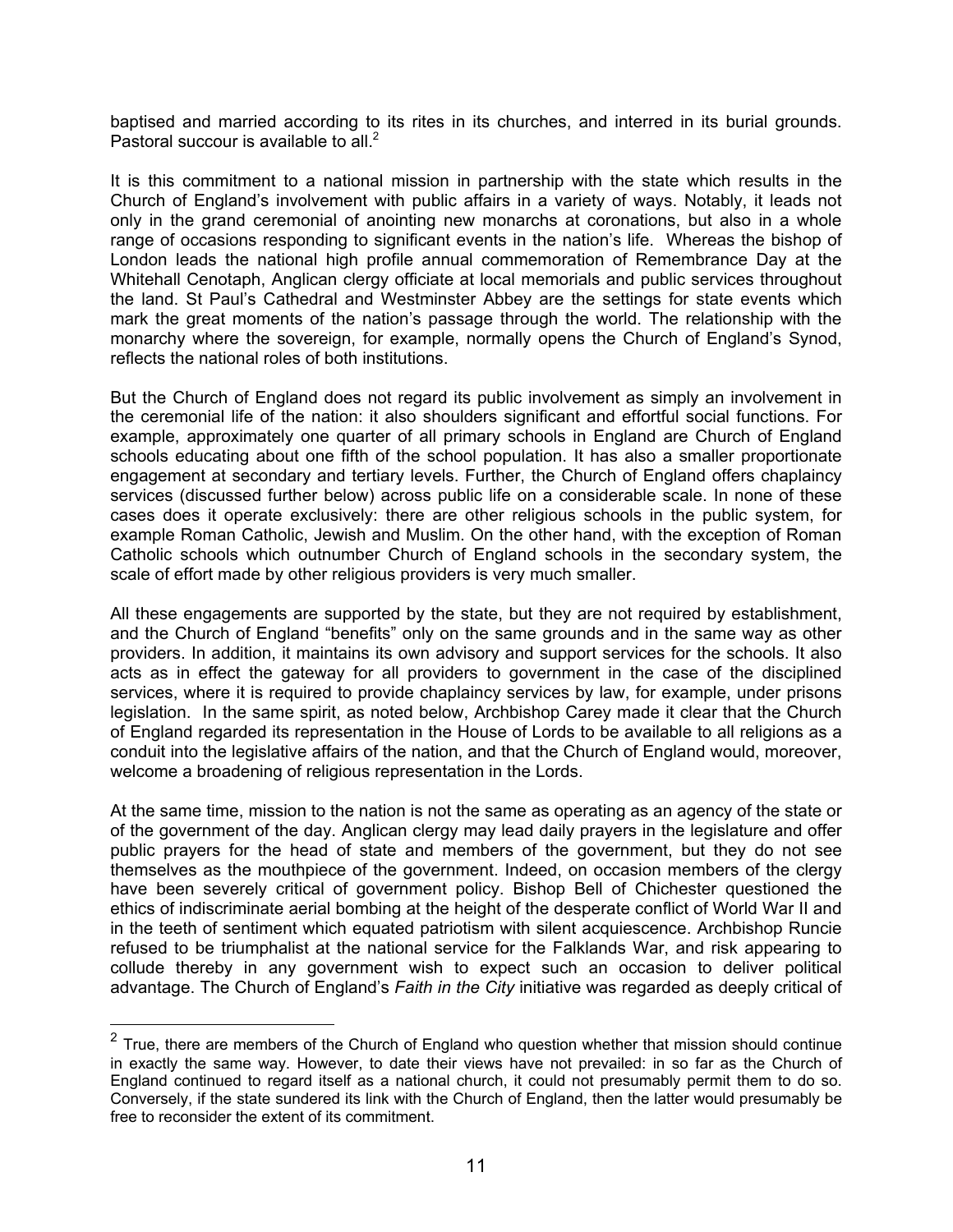a government's urban policies. Moreover, rather than resting on criticism, by means of the ensuing Church Urban Fund it saw to it that money was invested in projects to help ameliorate the conditions the initiative had observed.

More could no doubt be said on these points. For present purposes, it is enough that they may be in the mind of readers for what follows during a study which concentrates only on aspects of the engagement of a particular religious organisation with the state.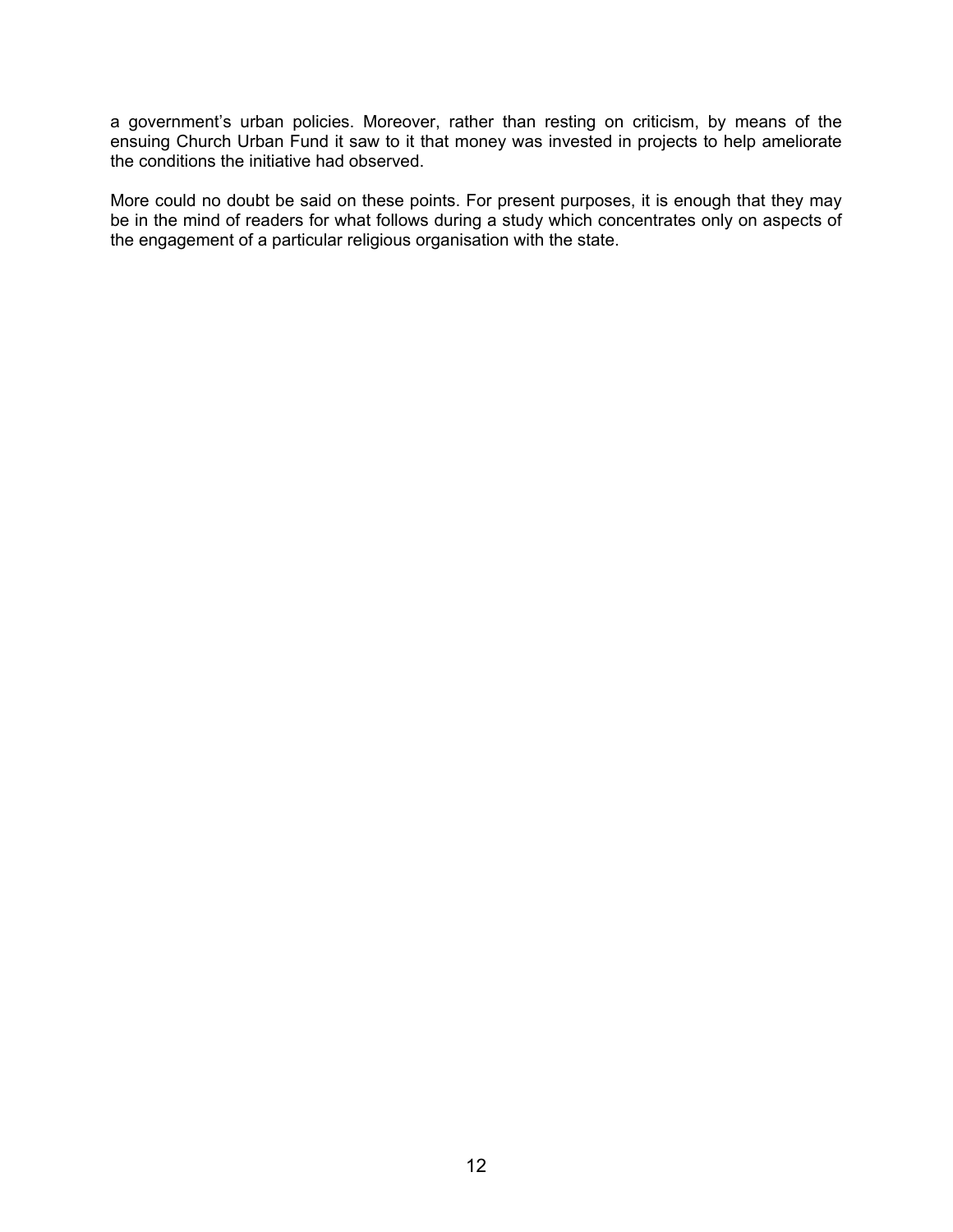# **I THE LAW**

The following describes the requirements of the law affecting the Church of England's constitutional relationships with the principal organs of the state viz. the monarchy, the legislature, the executive and the judiciary. The account does not attempt to describe the church's general legal structure or internal procedures except in so far as they mesh with state concerns.

## **Monarchy**

Constitutionally the UK's sovereign is a Parliamentary monarch: Parliament prescribes the monarch's relations with the Church of England and the rules of succession to the throne.

Although it is not formally one of the sovereign's titles, the sovereign is - as described in the preface to the Thirty-Nine Articles - "Supreme Governor" of the Church of England and, when doing homage, new bishops are required to acknowledge that position.<sup>3</sup> In addition, the surviving part of the Elizabethan Act of Supremacy 1558 (1 Eliz 1 c 1s.8) read with Canon A 7 makes it clear that, as spelled out in the Canon, the sovereign has supreme authority 'over all persons in all causes, ecclesiastical as well as civil'. The monarch is also styled 'Defender of the Faith', a title originally bestowed by a Pope on Henry VIII but subsequently appropriated permanently by the donee in circumstances very different from those of the original grant.<sup>4</sup>

As to the succession, the present rules have remained unchanged since the early eighteenth century and were devised from the revolution of 1688 to ensure the continuation of a Protestant succession to the exclusion particularly of Roman Catholic claimants. Thus, in addition to the monarch being qualified by primogeniture descent from a former Electress of Hanover, he or she is required by s. 3 of the Act of Settlement 1700 (12 and 13 Will. III c 2) to 'join in communion with the Church of England as by law established. The requirement was confirmed by the Act of Union in 1706 (Article II of 5 & 6 Anne c. 8) which repeated and thus further entrenched the anti-Roman Catholic provision first introduced in effect by the Coronation Oath Act 1688 (1 Will & Mary c. 6), stated explicitly in 1689 by the Bill of Rights which excluded even Protestants from the succession if they married Roman Catholics, and restated in s.2 of the Act of Settlement.<sup>5</sup>

The requirement to be 'in communion with the Church of England' does not mean that the sovereign has necessarily to be a *member* of the Church of England itself. The first two Hanoverian monarchs were, of course, Lutherans. Rather, the requirement may be satisfied wherever a successor is a baptised and communicant member of Protestant churches 'which subscribe to the doctrine of the Holy Trinity, and who are in good standing in their own Church' – the combined effect of the Church of England's Admission to Holy Communion Measure 1972 and Canon B 15A. These provisions comprehend potentially most Protestant denominations (including, of course, the Church of Scotland) but not non-Trinitarians like Unitarians or the noneucharistic Quakers.

**ENEVALLE 2018**<br><sup>3</sup> The Sovereign is not "Supreme Head", an obsolete title used in the earliest Tudor legislation and long since repealed. - 26 Hen VIII c 1 and 1 Eliz I c 1.

<sup>4</sup> A discussion of these and related issues arising from the Fabian Society pamphlet *The Future of the Monarchy* (London, 2003) may be found in Leigh 2004.

The requirement does not have effect where a male monarch or a person otherwise eligible for the succession has a wife who, subsequent to marriage, converts to Roman Catholicism.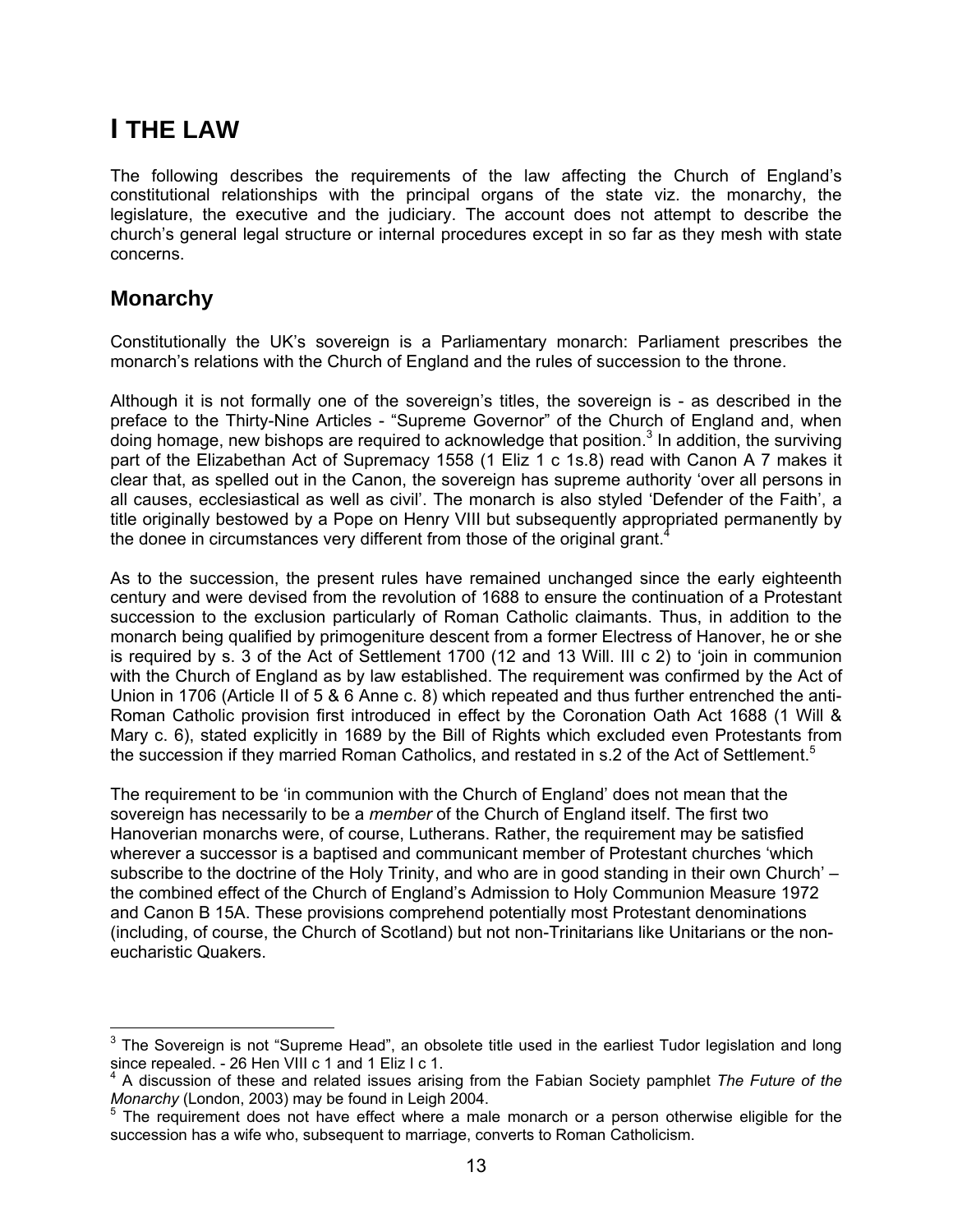These provisions are variously reflected in the oaths required of the sovereign on accession. (The very first oath – dealt below in the section on the Church of Scotland - in the order of their being taken is in fact the Scottish oath under the Act of Union.) So far as the Church of England is concerned, these oaths are the coronation and accession oaths as follows.

#### *Coronation Oath*

The original form of the oath as prescribed by s. 3 of the Coronation Oath Act 1688 (1 Will and Mary c 6) is as follows:

Will you solemnly promise and swear to govern the people of this Kingdom of Great Britain and the dominions thereunto according to the statutes in Parliament agreed on, and the respective laws and customs of the same?

I solemnly promise so to do

Will you to your power cause law and justice in mercy to be executed in all your judgements?

I will

Will you to the utmost of your power maintain the laws of God, the true profession of the Gospel and the Protestant reformed religion established by law? And will you maintain and preserve inviolately the settlement of the Church of England and Ireland and the doctrine, worship, discipline and government thereof as by law established, within the Kingdoms of England and Ireland, the dominion of Wales, and the town of Berwick on Tweed, and the territories thereto belonging? And will you preserve unto the bishops and clergy of England and to the churches there committed to their charge, all such rights and privileges as by law do or shall appertain unto them or any of them?

All this I promise to do.

The Act requires the oath to be administered by either of the Archbishops or a bishop.

The original form of the oath was, of course, unable to anticipate subsequent political changes such as the union with Scotland and alterations in the relationship with Ireland. The form of the oath was subsequently amended at later coronations to accommodate such changes though without formal Parliamentary authority. The wording used in 1953 was as follows:

Will you solemnly promise and swear to govern the Peoples of the United Kingdom of Great Britain and Northern \Ireland, Canada, Australia, New Zealand, the Union of South Africa, Pakistan and Ceylon, and of your Possessions and other Territories to any of them belonging or pertaining, according to their respective laws and customs?

I solemnly promise so to do.

Will you to your power cause Law and Justice, in Mercy, to be executed in all your judgements?

I will.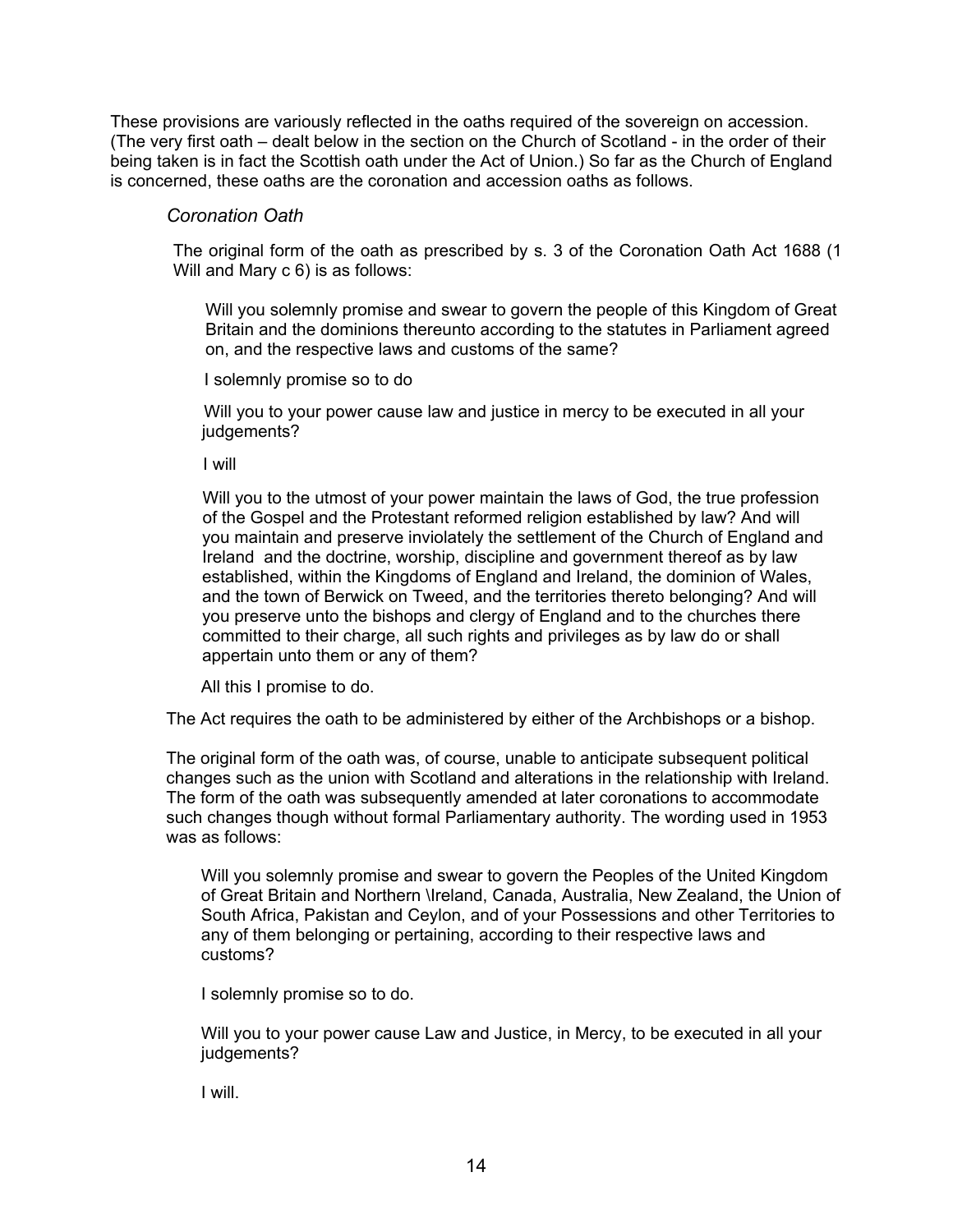Will you to the utmost of your power maintain the Laws of God and the true profession of the Gospel? Will you to the utmost of your power maintain in the United Kingdom the Protestant Reformed Religion established by law? Will you maintain and preserve inviolably the settlement of the Church of England, and the doctrine, worship, discipline, and government thereof, as by law established in England? And will you preserve unto the Bishops and Clergy of England, and the Churches there committed to their charge, all such rights and privileges, as by law do or shall appertain to them or any of them?

All this I promise to do.

#### *Accession Declaration*

This is prescribed by the Accession Declaration Act 1910 as follows:

I do solemnly and sincerely in the presence of God profess, testify and declare that I am a faithful Protestant, and that I will, according to the true intent of the enactments which secure the Protestant succession to the throne of my Realm, uphold and maintain the said enactments to the best of my powers according to law.

This oath falls to be made at the first Parliament of the new reign or at the Coronation. In recent reigns it has been taken at the State Opening of the first new Parliament of the reign rather than at the Coronation.

The former version of the oath, originating in a loyalty oath required of Parliament and Crown servants in 1678 in the hysteria of the "Popish Plot", was extended by the Bill of Rights 1689 to the Sovereign and read as follows:

I, A.B., do solemnly and sincerely in the presence of God, profess, testify and declare that I do believe that in the Sacrament of the Lord's Supper there is not any Transubstantiation of the Elements of Bread and Wine into the Blood and Body of Christ, at or after the consecration thereof by any person whatsoever; and that the Invocation or the Adoration of the Virgin or any other Saint, and the Sacrifice of the Mass, as they are now used in the Church of Rome, are superstitious and idolatrous. And I do solemnly, in the presence of God, profess, testify and declare, that I do make this declaration and every part thereof in the plain and ordinary sense of the words read unto me, as they are commonly understood by *English Protestants,* without any Evasion, Equivocation, or mental Reservation whatsoever, and without any dispensation already granted me for this purpose by the Pope, or any other person or authority whatsoever, or without hope of any such dispensation from any person or authority whatsoever, or without thinking that I am or can be acquitted before God or man, or absolved of this declaration or any part thereof, although the Pope or any other person or persons or power whatsoever should dispense with or annul the same or declare that it was null and void from the beginning.

At the time of the accession of Edward VII some concern was expressed about language bound to be deeply offensive to the new King's Irish subjects, and a Bill was introduced but not pressed home. Subsequently, however, the new Prince of Wales (later George V) raised the issue with Church and ministers making it clear that he hoped for suitable amendment. The drafting problem was to find a formula which pleased Roman Catholics without displeasing Anglicans and other Protestants. The government's first attempt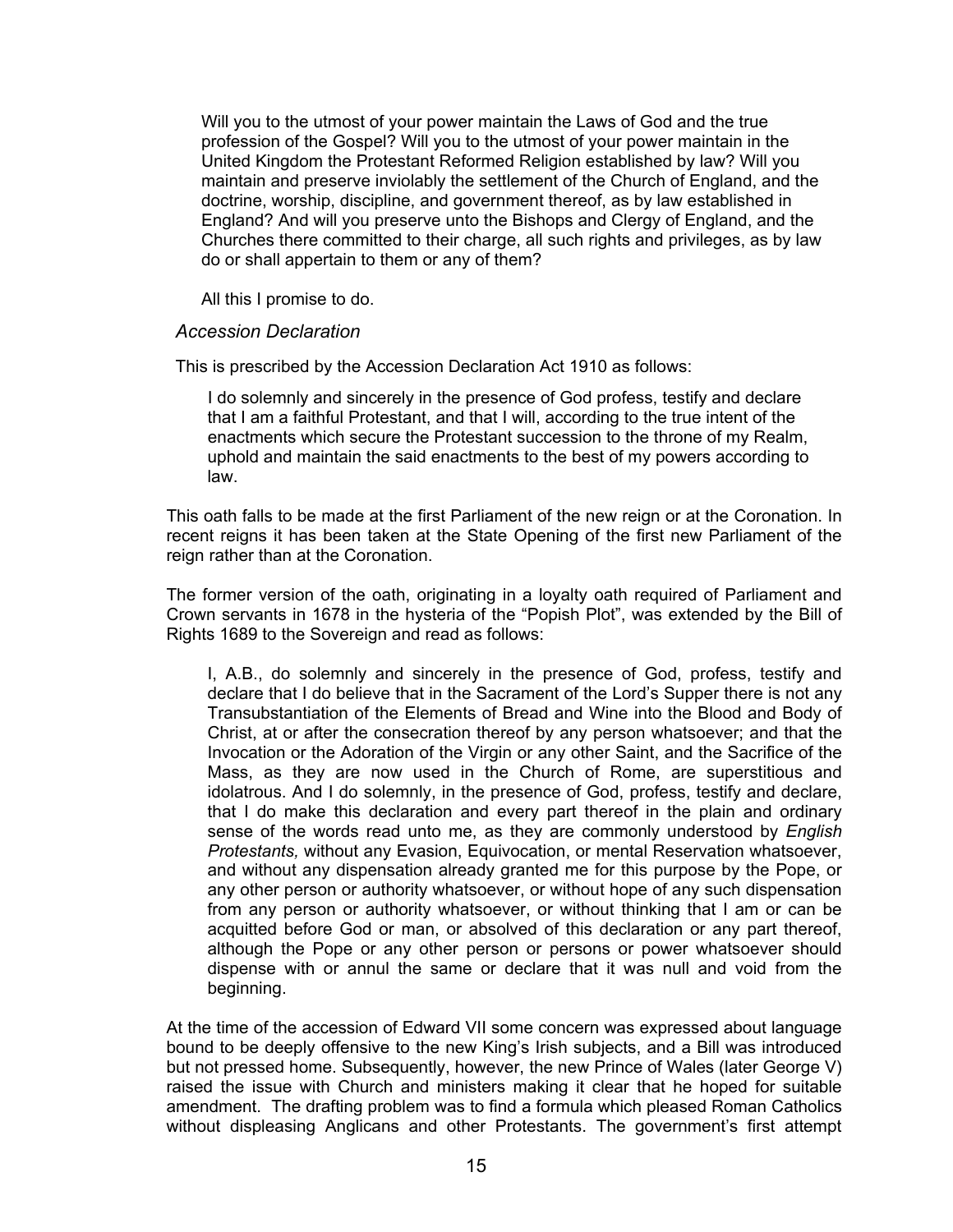achieved the former but not the latter. The Archbishop of Canterbury's draft was sent to the Prime Minister on 27 July (the day of the Bill's Second Reading), and incorporated into the Bill which passed through all its stages and received Royal Assent on 3 August 1910.

The question of further amendment is sometimes raised, and there would be opportunity as in 1910 to enact change between accession and Coronation. On the other hand, as the then Prime Minister pointed out in 1910, it is for consideration whether the Declaration is necessary at all.<sup>6</sup>

#### *The position of Roman Catholics*

If to some extent mitigated by the reformed Accession Declaration, the present law nonetheless maintains disqualifications in respect of Roman Catholicism. This fact has occasionally in recent times led to Parliamentary questioning whether they should not be eradicated. In a modern society generally devoted to the extirpation of all forms of discrimination, for example, it is argued that it is anomalous for such features to remain.

A number of attempts have been made to proceed by way of Bills introduced by private Members of both Houses (House of Commons 2005). There was also a debate in the Scottish Parliament in 1999 which endorsed a resolution in favour of eliminating the discrimination (Winetrobe 1999). More recently still, Cardinal O'Brien (the senior Roman Catholic cleric in Scotland) has pressed the Scottish First Minister to support repeal of the Act of Settlement: "It is difficult for a First Minister to tell people you shouldn't discriminate against people on the grounds of their religion when we have an Act of Parliament that does exactly that."<sup>7</sup>

In practice, however, both legislatures have accepted that, because of the complexity of the intertwined legislation involved, there are larger constitutional issues which would have to be weighed before change could be brought about; and that, by the same token, such issues can be addressed only by government sponsored legislation rather than by private members of either House. For example, any change would have to negotiate the requirements of the 1931 Statute of Westminster (22 Geo V c 4) for the concurrence of the Commonwealth monarchies in any "alteration in the law touching the succession to the throne or the royal style and titles".<sup>8</sup>

The difficulties have so far been presented as difficulties of practice rather than of principle. In his sole formal statement on the position, the present Prime Minister responded to a 1999 approach as follows:

*Ms Roseanna Cunningham*: To ask the Prime Minister if he will make it his policy to seek to amend the law to (a) allow members of the Royal family to marry a Catholic without losing their right to inherit the throne and (b) allow Roman Catholics too inherit the throne; and if he will make a statement.

*The Prime Minister*: The Government have always stood firmly against discrimination in all its forms, including against Roman Catholics, and will continue to do so.

 6 Asquith questioned the need during the Second Reading of the 1910 Bill – see Hansard, Commons, 27 June 1910, col 2133.

<sup>&</sup>lt;sup>7</sup> Scotland on Sunday, 13 February 2005.

<sup>&</sup>lt;sup>8</sup> In addition to the 17<sup>th</sup>/18<sup>th</sup> century constitutional legislation, four other Acts are also thought relevant: Princess Sophia's Precedence Act 1711 (10 Anne c 8), Royal marriages Act 1772 (12 Geo III c 11), Union with Ireland Act (39 & 40 Geo III c 67) and the Regency Act 1937 (1 Edw VIII & Geo VI c 16).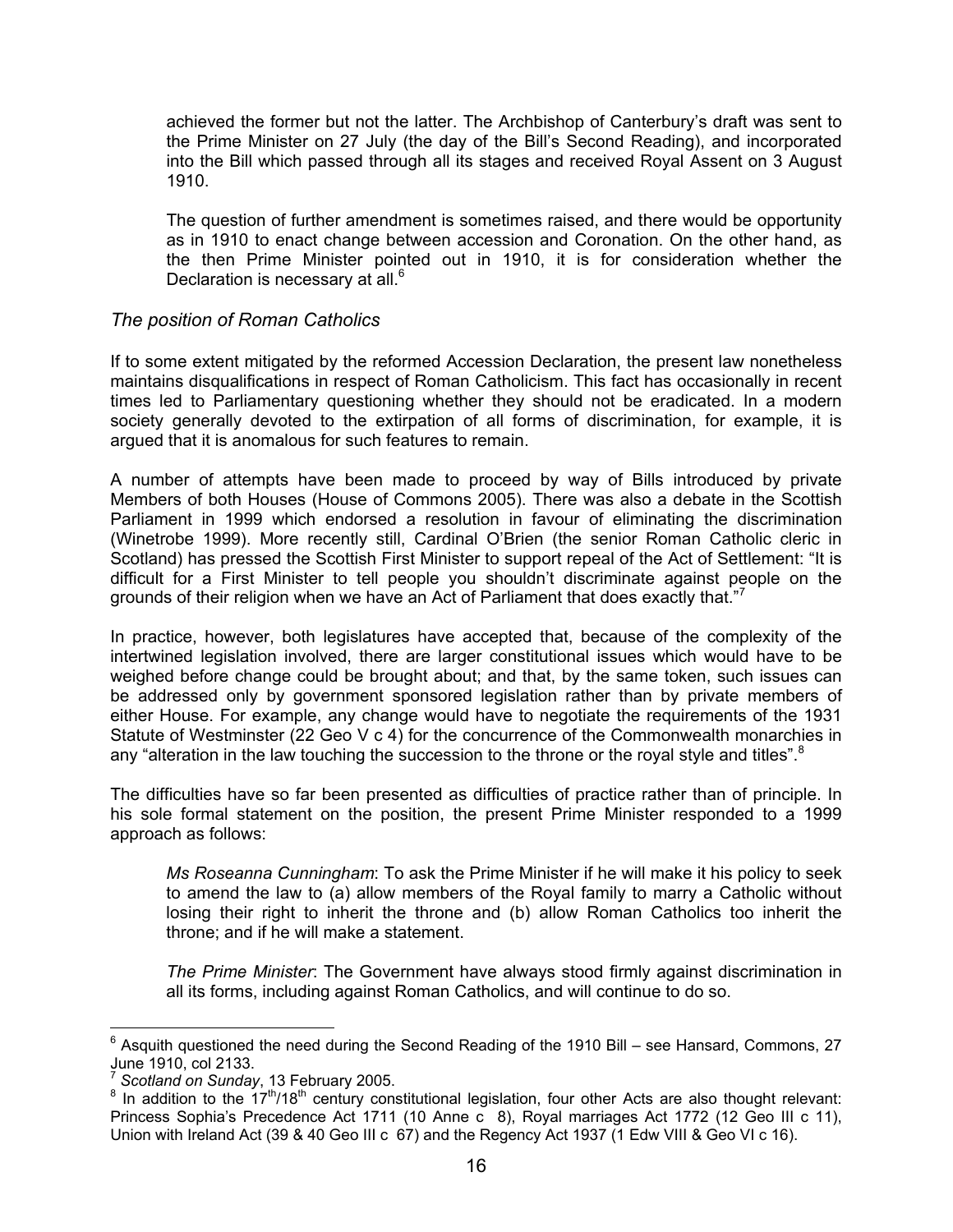The Government have a heavy legislative programme aimed at delivering key manifesto commitments in areas such as health, education, crime and reform of the welfare system. To bring about change to the law on succession would be a complex undertaking involving amendment or repeal of a number of items of related legislation, as well as requiring the consent of legislatures of member nations of the Commonwealth. It would raise other major constitutional issues. The Government has no plans to legislate in this area. $9$ 

Clearly, there are no easy or comfortable answers. For example, permitting the sovereign to be a Roman Catholic would produce difficulties both for the sovereign and the Church of England in a situation where the sovereign's church was not in communion with it and moreover denied the validity of Protestant orders. There is the important point that the discrimination – if that is the right word – is not uniquely directed against Roman Catholics but affects all non-Christians in addition to certain Christian denominations.

The disqualification is not that anyone is prevented from practicing any religion they want, rather it is that the character of the United Kingdom state is predicated on a particular kind of Christian assumption.

### **Legislature**

The discussion here deals first with legislative procedures, secondly the role of the Second Church Estates Commissioner, and thirdly with episcopal membership of the House of Lords. (The system of episcopal appointment is dealt with under the section below on the Executive.)

#### *Legislation*

l

Just as the monarchy is a Parliamentary monarchy, so for many purposes does the Church of England remain a Parliamentary church, though since the Worship and Doctrine Measure of 1974 it has had effective autonomy on those core matters,

A major exception is the status of the canons of the Church of England which since a King's Bench judgement of 1736 have been directly binding on the clergy alone, though they have some potentially indirect effect against laity in certain limited circumstances. Originally, canons were dealt with exclusively in the Convocations. However, since the Convocations became part of the General Synod on its creation in 1969, canons are now made by the Synod. Canons fall to be approved by the sovereign without any Parliamentary procedure. However, on the basis that the sovereign does not act except on the advice of ministers, in practice canons need the approval of ministers, themselves accountable to Parliament.

<sup>9</sup> Hansard, Commons, 13 December 1999, col 57. A *Guardian* report of 5 June 2001 claims that the Prime Minister, in an interview with the Glasgow *Herald*, subsequently "promised to look again at the 300-yearold law banning Roman Catholics from succession to the British throne." However, the enthusiasm here appears to have been the newspapers' and not the Prime Minister's. In the most recent Parliamentary discussion (a Bill introduced by Lord Dubs), the Lord Chancellor expressed government sympathy with those who felt strongly on the issues but pointed out the implications for "major constitutional changes, requiring consultation throughout the Commonwealth" concluding the Bill was "not needed at the moment since there is no practical discriminatory effect on the current line of the royal succession." (Hansard, Lords, 14 January 2005, col 512).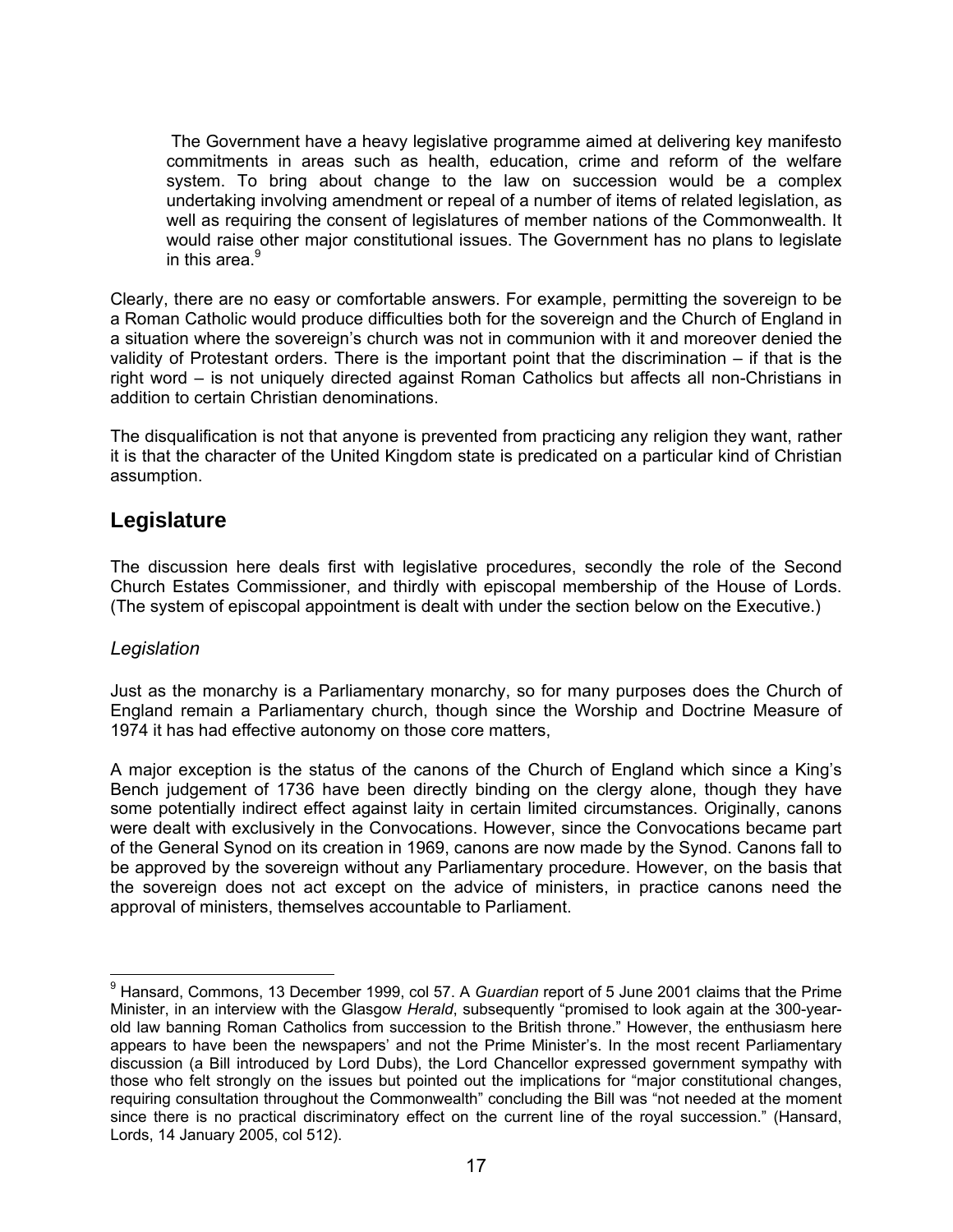Under the Church Assembly (Powers) Act 1919 – the Enabling Act – Parliament has given a unique right of legislative initiative to the Church of England Synod. In theory the right of initiative is not exclusive and there is no legal reason why legislation affecting the Church of England cannot be introduced by any member of either House under the normal procedures. In practice, however, Parliament has so far ceded the right of initiative on matters wholly internal to the Church of England. What is in effect a convention has been established that the government will not itself seek to legislate in such areas other than under the 1919 Act procedure, or, in other words, without the Church of England's consent.<sup>10</sup>

On the other hand, Parliament does legislate in ways which may affect the Church of England. The extent to which this might be appropriate was, for example, discussed during the passage of the Human Rights Bill in 1998.<sup>11</sup> Similarly, the effect on traditional forms of clerical tenure has been under discussion in the course of the implementation of a European Union Directive on employment rights via the Employment Relations Act 1999.<sup>12</sup> Similarly, there has been recent discussion about how possible changes in charity law should affect the Church of England. But these are issues affecting all churches and not the Church of England alone. Even the Church of Scotland's special status under the Church of Scotland Act 1921 does not free it entirely from taking on board the consequences of action by the civil power not dreamt of in the very different social and political circumstances of 1921. Indeed, as explained in the section on Scotland below, legal proceedings before the House of Lords have recently challenged the scope of the 1921 Act.

Procedure under the 1919 Act is as follows:

l

The Church of England Synod transmits any Measure (the formal title applied to Church of England legislation under the Act) it has approved via its Legislative Committee to the Ecclesiastical Committee of Parliament.

The Ecclesiastical Committee is a statutory joint committee of both Houses consisting of 15 members from each nominated by the Lord Chancellor and the Speaker at the beginning - and for the duration – of each new Parliament. It may continue its business even in a Parliamentary recess, and proposed Measures do not therefore fall at the end of each session if all the necessary procedures remain uncompleted. Although a statutory rather than a Parliamentary committee, the Ecclesiastical Committee has in practice adopted Parliamentary joint committee procedures. The Committee's chair has always been a peer and, since 1947, a Lord of Appeal. The Commons' representatives always include the Second Church Estates Commissioner who answers for the Church Commissioners in the Commons.

On receipt of the Measure, the Ecclesiastical Committee has to prepare (after conferring if it wishes with the Legislative Committee) a report to Parliament. This report has to set out the nature and legal effect of the Measure and the Ecclesiastical Committee's views 'as to the expediency thereof, especially with relation to the constitutional rights of all [Her] Majesty's

 $10$  For a recent ministerial citation of the convention, see the proceedings on the draft Civil Partnership Act 2004 (Overseas Relationships and Consequential, etc. Amendments) Order 2005 before the First Standing Committee on Delegated Legislation, Commons, 20 October 2005, col 4. There is nothing, on the other hand, to prevent *Parliament* legislating for the Church of England without is consent. However, no Bill introduced by an MP for such purposes has ever made progress. It follows that that is likely to be the outcome of the Bishops (Consecration of Women) Bill recently introduced by Mr Andy Reed MP – Hansard, Commons, 21 March 2006, cols 170-174.

 $11$  Hansard, Lords, 19 January 1998, cols 1282-1289. For a general discussion about the religious issues raised by the Act, see Cumper 2000. For a view that the Act has the effect of moving the UK from a model of Christian toleration to one of religious pluralism see Rivers 2000.

 $12$  See Parts I and II of the Review of Clergy Terms of Service (GS 1527 and 1564).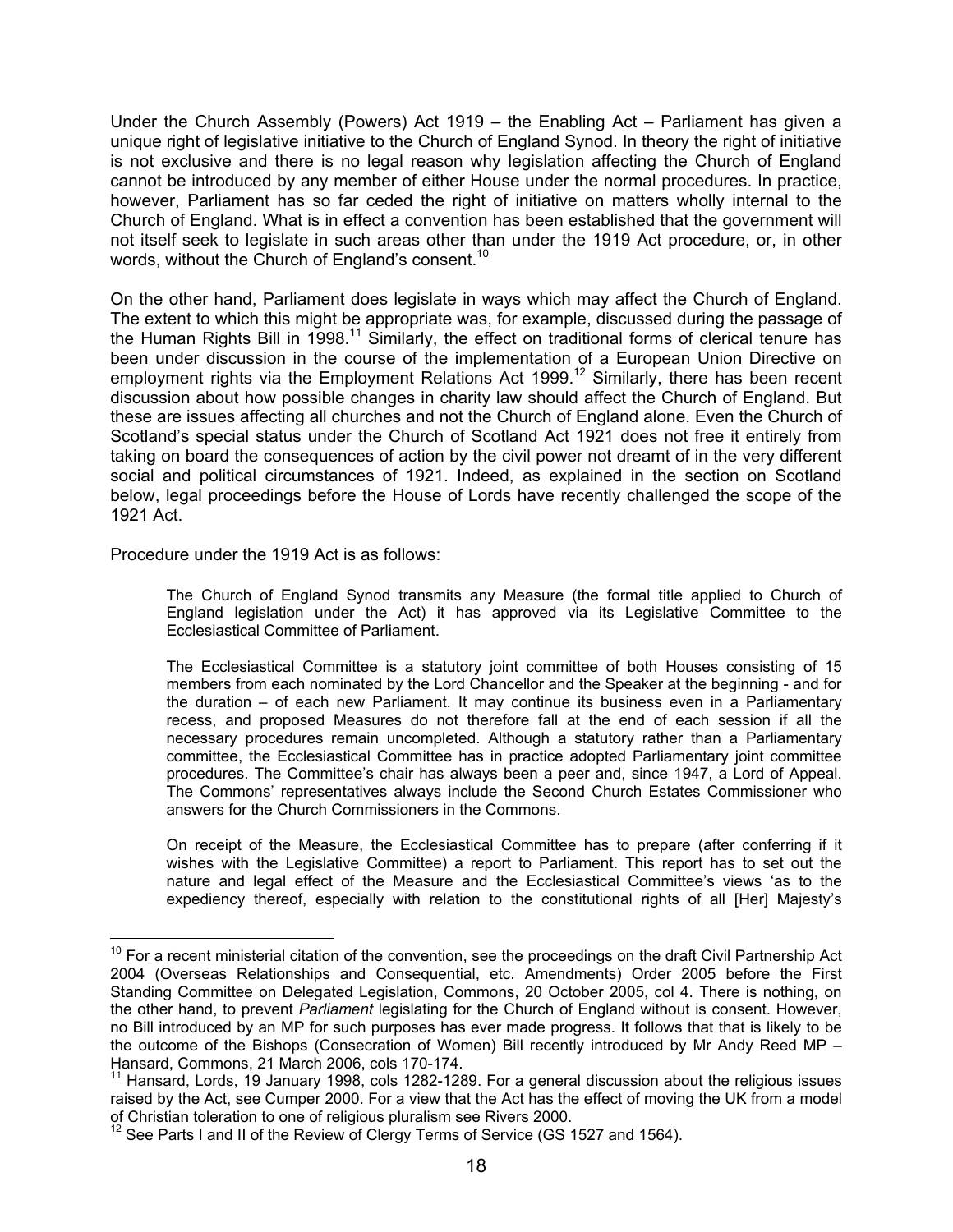subjects.' If there has been a conference, the transcript is attached to the report, but the Ecclesiastical Committee does not otherwise take evidence.

During this process, neither Committee has any power to vary the text of the Measure. The Legislative Committee may, however, withdraw the Measure – for example, after receipt of the Ecclesiastical Committee's draft report which the latter is required to show the former during the considerative process.

A Measure may deal with any Church of England matter, and may amend or repeal any act of Parliament except those provisions of the 1919 Act itself relating to the composition, powers or duties of the Ecclesiastical Committee. A Measure may confer powers for Synod to make subordinate legislation which may, though not automatically, be brought within the requirements of the Statutory Instruments Act 1946 and become subject to Parliamentary scrutiny before entering into full effect. The Synod's own Standing Orders require Measures to provide for subordinate legislation to be laid before Parliament for approval if it affects the legal rights of any person.

Following submission of the Ecclesiastical Committee's report to Parliament, a resolution of each House is required to present the Measure for Royal Assent whereupon the Measure attains the force and effect of an act of Parliament.

Granted that what in an analogous voluntary association would be purely internal adjustments without recourse to a public, let alone statutory, procedure, the Church of England has made regular but not prolific use of the 1919 Act arrangements. In the last two decades, for example, only 1986 has seen as many as four Measures approved; and in some years – 1984, 1985, 1987, 1989, 1996 and 2002 - there have been none.

The scrutiny of the Ecclesiastical Committee is no mere formality or necessarily Parliament's last word. Whilst the rejection of the Prayer Book Measures in 1927 and 1928 are the best known occasions of Parliamentary rejection, there have been others. For example, in 1984 the Commons voted against approving the Appointment of Bishops Measure even though the Ecclesiastical Committee had – as in 1927 - certified it expedient; and in July 1989 it initially declined to approve the Clergy (Ordination) Measure before finally agreeing to do so in February 1990. In a more recent, the Ecclesiastical Committee's  $217<sup>th</sup>$  Report dealt with the Church of England (Pensions) Measure which, amongst other things, sought to continue for a further seven years the ability of the Church Commissioners to expend capital in support of their pension liabilities that had been granted in a Measure of 1997. Whilst the Ecclesiastical Committee had no objection of principle to the proposal, they felt unable in April 2002 to certify as "expedient" a new proposal that further extensions beyond 7 years could be accomplished by subordinate Synodical legislation without further reference to Parliament. The upshot was that the Measure in its original form was withdrawn and a fresh Measure submitted in a revised form in November 2002.

#### *Role of the Second Church Estates Commissioner*

l

. No government minister is responsible for the Church Commissioners. When the Ecclesiastical Commissioners were created in the 1830s, relations with Parliament were catered for because there were always Commissioners who were MPs. Increasingly from 1866, however, a convention, became established that the government used its powers to appoint the Second (unpaid) Church Estates Commissioner to give that post to a senior government backbencher in the House of Commons, also nowadays appointed to the Ecclesiastical Committee under the Enabling Act 1919.<sup>13</sup> Gradually, and especially after 1926, the Second Church Estates

 $13$  Whilst it is true that holders of the office are always of the same stripe as the government, they are not strictly *members* of the government.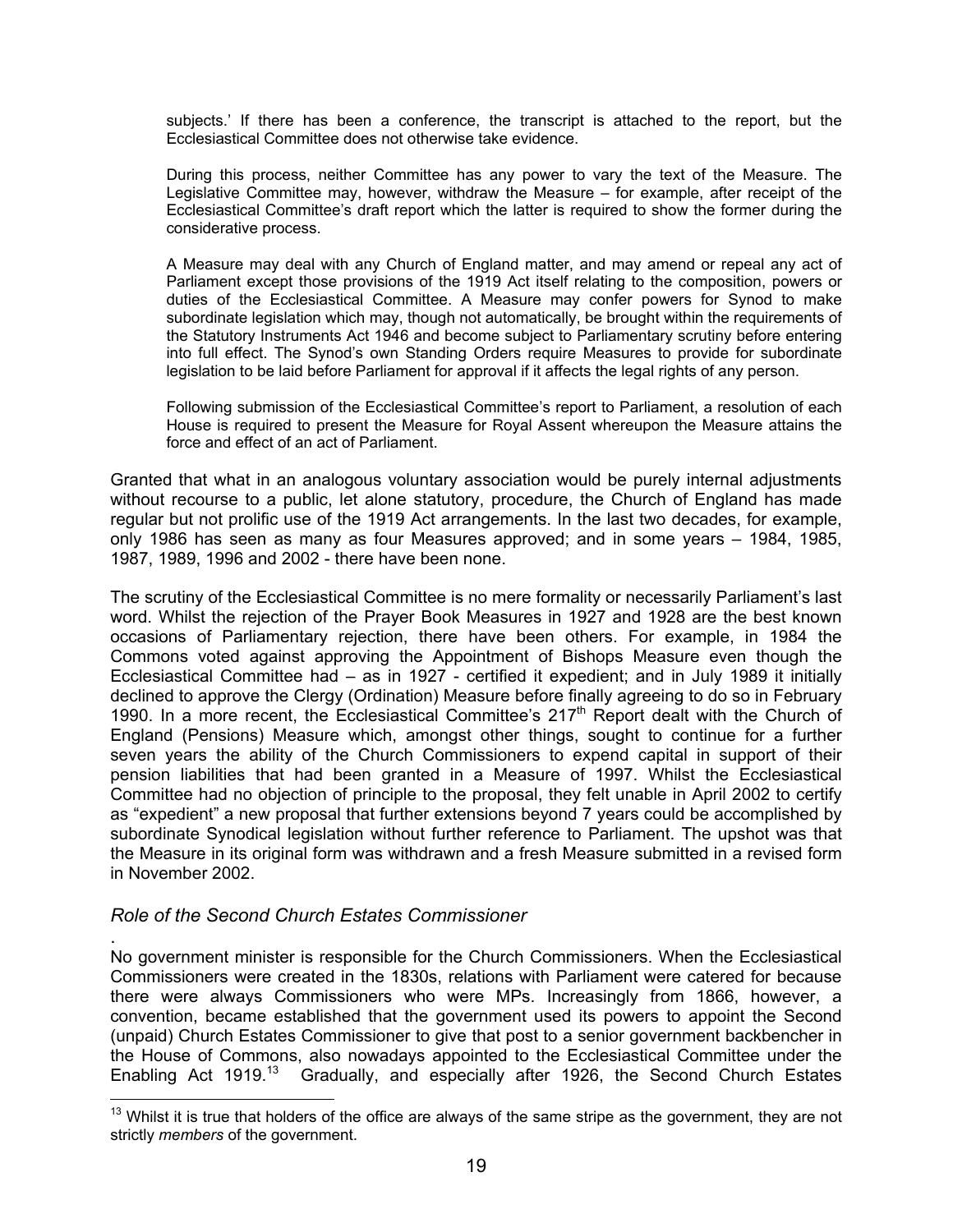Commissioner came to be regarded as the Parliamentary spokesman for the Ecclesiastical/Church Commissioners (Best: 418-9).

The present position is that the government business managers arrange that Parliamentary time is made available on about eight times a year to the MP to answer Questions concerning the Church Commissioners' activities. The MP is briefed by the Church Commissioners for these purposes. (There is no equivalent arrangement in the House of Lords, because only the Commons may deal with financial matters.) The rationale for an arrangement where the only other non-ministerial MPs who take Questions are the chairs of certain Commons committees is that the Church Commissioners dispose of funds with historic origins partly in Parliamentary grants. The arrangement also reflects the established status of the Church of England.

#### *Bishops in the House of Lords*

l

42 diocesan bishops are eligible to sit in the House of Lords as Lords Spiritual by ancient usage.<sup>14</sup> The number actually permitted to sit at any one time has, since 1847<sup>15</sup>, been limited to 26 – the number existing at the time of the legislation which that year created additional bishoprics. Of the 42 bishops, the archbishops of Canterbury and York and the bishops of London, Durham and Winchester have seats automatically. The remainder are admitted when vacancies occur in order of seniority of consecration. The episcopal membership constituted 4% of the House at the time of the review by the Wakeham Royal Commission (Wakeham: 150). (In Tudor times before the Reformation, the Lords Spiritual - who included abbots and priors actually outnumbered the much smaller lay peerage of the day. One calculation concerning the assembly summoned by Henry III in 1265 puts the spiritual peers outnumbering the lay by 5 to 1.)

The United Kingdom Parliament is the only national legislature in Europe which has explicit religious representation. A majority of the Wakeham Commission recommended that that representation should be widened to include other Christian denominations, and that room be found for such appointments by reducing the Church of England's share from 26 to 16 seats in a reformed upper chamber. Of the 10 seats thus made available, 5 should go to other denominations in England and 5 to representatives of Christian denominations in Scotland, Wales and Northern Ireland. Over and above the 26 Christian representatives, the Commission recommended that a further 5 members of the chamber should be 'specifically selected to be broadly representative of the different non-Christian faith communities (Wakeham: 155-159)<sup>16</sup>.

The Church of England was at pains to stress in its own evidence to the Wakeham Commission that it would welcome a wider representation of the nation's spiritual life in the second chamber and 'remains ready and willing to speak in Parliament for its Christian partners and for people of other faiths and none' though without pretending any exclusive claim to do so.<sup>17</sup> The previous Archbishop, Lord Carey, reinforced the point when speaking of a "hospitable establishment" in the same sense three years later (Carey 2002a).

 $14$  It has been argued that the usage stemmed not from consideration of any spiritual dignity but solely from regard for the lands they held in barony from the sovereign (Pike: 151-168). By the same token, the bishop of Sodor and Man is not included with the English bishops on the grounds that the temporalities of his bishopric were not originally received from the Crown. On the other hand, he is a member of the Manx Parliament.<br><sup>15</sup> Section 2 of 10 & 11 Vict c 108, and repeated in all subsequent acts creating new bishoprics.

<sup>&</sup>lt;sup>16</sup> For a commentary on these recommendations, see Smith 2003.<br><sup>17</sup> The Role of Bishops in the Second Chamber (GS Misc 558), Church of England, May 1999, p. 9.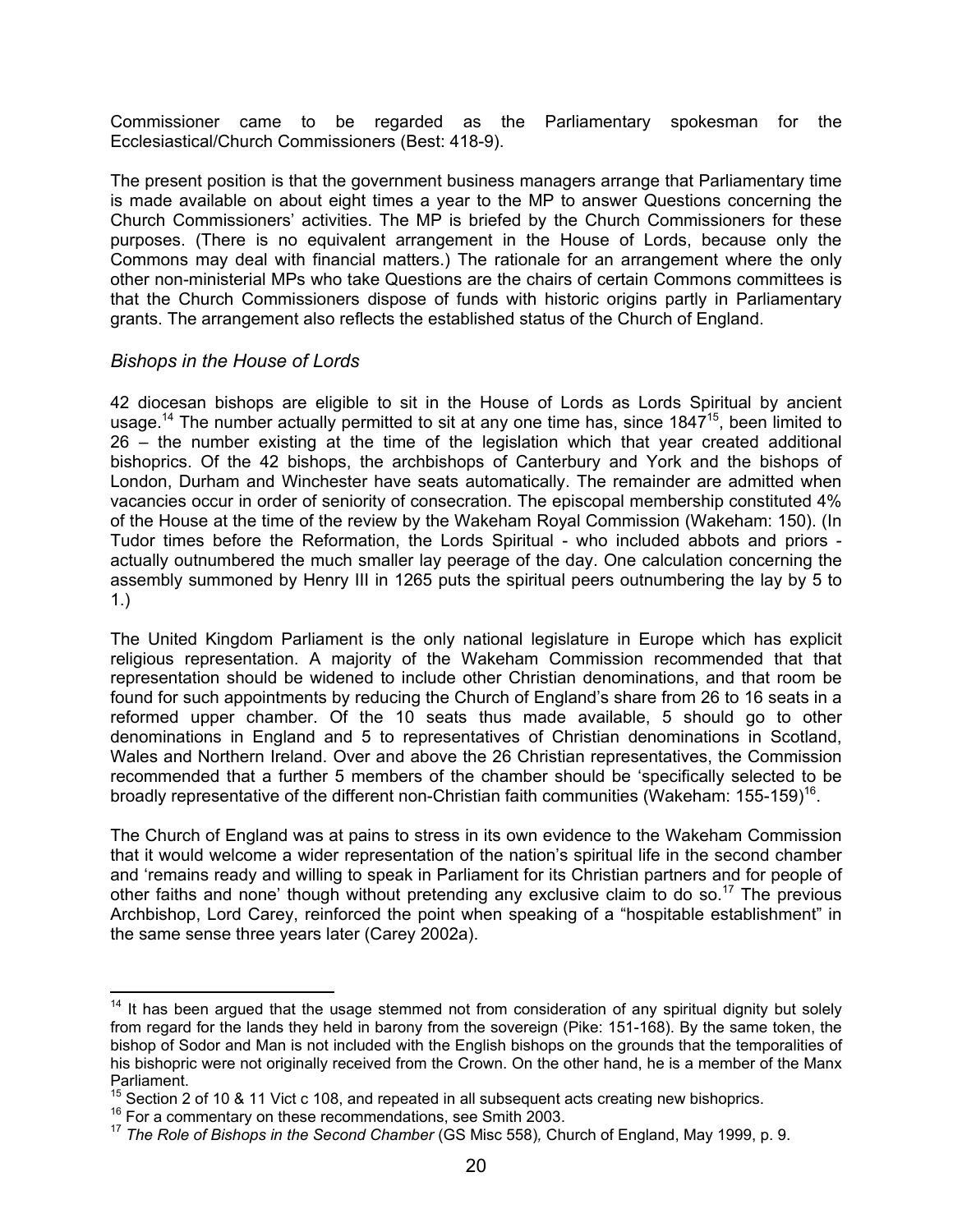As a Constitution Unit comparative study of second chambers had pointed out, widening religious representation on Wakeham lines is in fact problematic:

It is widely acknowledged that the representation of only one religious group in a multicultural Britain is outdated. However, it is difficult to envisage an agreement being reached on religious representation in a new chamber which fully satisfied all religious groups. Arguments about the relative number of seats to be given to Catholic bishops or Muslim leaders are likely to prove equally difficult as questions about the relative balance of employers and trade unions, or teachers and doctors, in a 'functional' or vocational chamber. (Russell 2000: 330-1)

In its study of House of Lords reform published in 2002, the House of Commons Public Administration Select Committee recommended that 'Bishops of the Church of England should no longer sit *ex officio* from the time of the next general election but one'.18 Observing that the debate had moved on since the Report of the Wakeham Royal Commission and that removal need not lead to disestablishment, the Select Committee said:

We entirely accept the case that a healthy variety of opinions, which should include a range of religious, moral and ethical viewpoints, should be represented in the second chamber. However, the political support for a very large second chamber, of the sort that could accommodate the bench of bishops, has diminished, with the Conservative Party for instance now proposing a chamber of 300. The continuing process of reform, with a largely elected second chamber and the active statutory appointments commission we propose, would rapidly make the tradition of ex officio religious membership an anachronism. It is of course the case that distinguished senior figures in the Church of England (and other religious bodies) will be considered for membership of the second chamber through the appointment process (and they should be free to stand for election). This appears to us to represent the fairest approach. (House of Commons 2002: 35)

In practice these issues have not been addressed conclusively because, so far, Parliament has not been able to agree how, if at all, the composition (and powers) of the House of Lords should be further reformed.

# **Executive**

l

The constitutional relationship between the Church of England and the executive stems from the latter's position as advisers, and consequently conduit, to the Crown. Accordingly, all Crown patronage is exercised on the advice of ministers. The Queen, advised by the Prime Minister, is at the apex of the system. It is partly in recognition of the Prime Minister's role that the current Prime Minister normally meets with the Archbishop of Canterbury about twice a year. This relationship does not, of course, exclude contact with other religious leaders. However, that contact is less frequent and of a necessarily different character.

### *Senior Church of England appointments*

This section summarises the extent of government involvement, current ecclesiastical appointment procedures, and their prospective development. (The Annex to this chapter explains the modern background to current practices not otherwise covered in Appendix A.)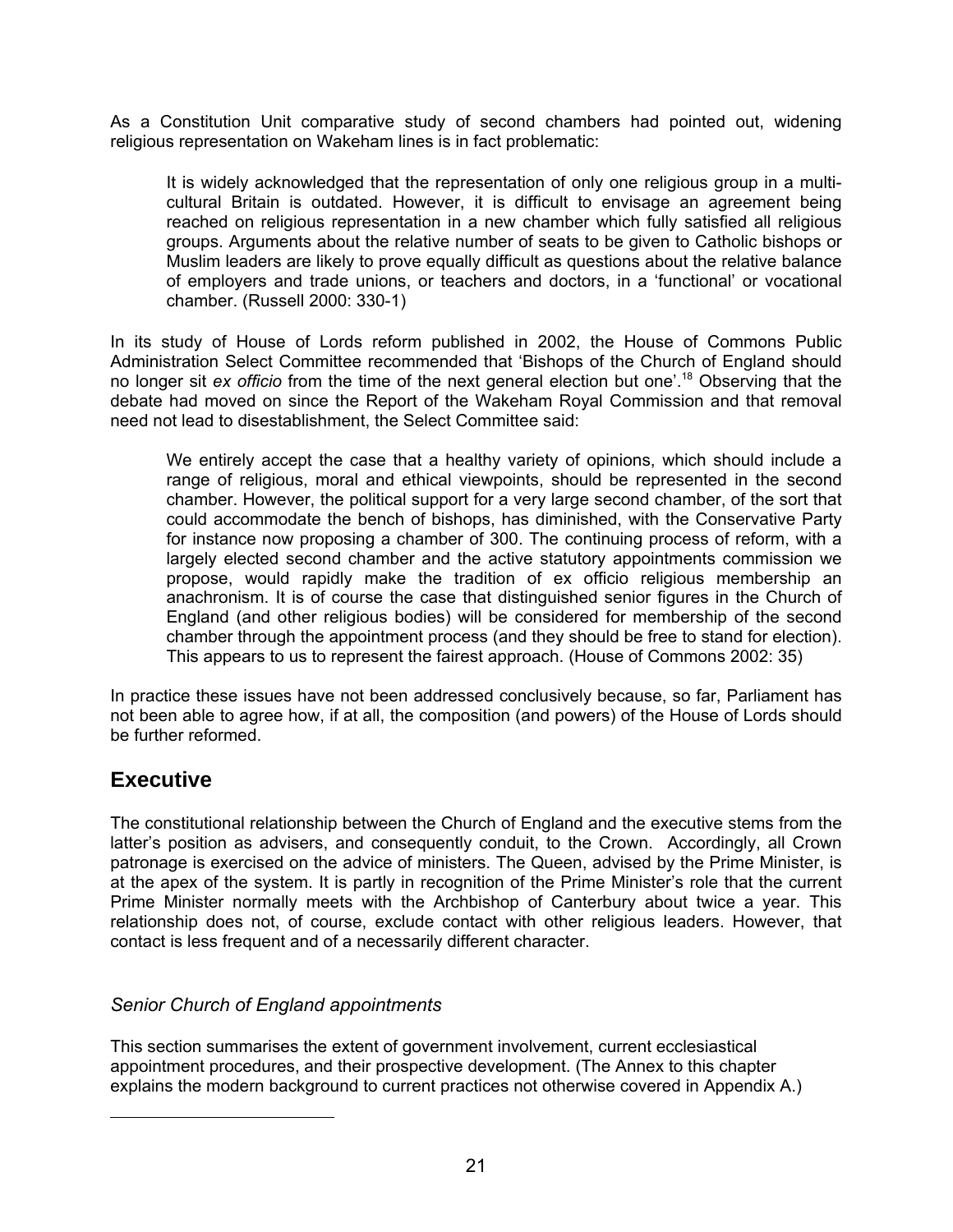#### *(a) Extent of Crown patronage*

#### *Bishops and Suffragan bishops*

The Crown appoints 43 diocesan bishops and 68 suffragan bishops. The diocesans include the Bishop of Sodor and Man but not the Bishop in Europe. Neither of the latter two bishops is eligible to sit in the House of Lords.

#### *Cathedral Deans*

Under the Cathedrals Measure 1999, all cathedrals now have deans. The Crown appoints 28 of the 44 deans, that is all except the deans of former "parish church" cathedrals, and the dean of the cathedral in Gibraltar. There is no dean in the case of the Isle of Man where the bishop is dean of his own cathedral. The Crown also appoints the deans of the Royal Peculiars of Westminster Abbey and St George's, Windsor.

#### *Residentiary canons*

There are approximately 160 such canonries. About 30 appointments are in the hands of the Crown shared roughly equally between the Lord Chancellor acting by himself and the Prime Minister advising the sovereign. In practice, the preparatory work for such appointments is undertaken by the Prime Minister's Secretary for Appointments who from 1964 has acted additionally as the Lord Chancellor's Ecclesiastical Secretary supported by an Assistant Ecclesiastical Secretary also based at No 10 Downing Street.<sup>19</sup> The 30 appointments include those held by the relevant Regius chairs at Oxford, but do not include others at present in abeyance for various reasons. In addition, a small number of the appointments are appointed in turn, shared with the diocesan bishop.

#### *Royal Peculiars*

l

These are churches exempt from the visitation of the customary Ordinary (typically the diocesan bishop) but where the crown (as supreme Ordinary) has visitatorial jurisdiction. They include Westminster Abbey and St George's Chapel, Windsor, and the Chapels Royal at St James's Palace, the Tower of London and Hampton Court.<sup>20</sup> As explained above, the deans of Westminster and Windsor are Crown appointments made on the advice of the Prime Minister, as are the appointments of their residentiary canons. Recommendations in respect of the Chapel of the Savoy, a peculiar falling within the Duchy of Lancaster, are made by the Chancellor of the Duchy.

Ministerial advice can reach beyond questions of appointment. Following a difficult episode at Westminster Abbey, a review covering the peculiars at the Abbey, Windsor and the Chapels Royal was set up in 1999 to report to the Queen through the Lord Chancellor on the organisation, management and accountability of each. In 2004 the

<sup>&</sup>lt;sup>19</sup> The approximate annual management staff costs of this small unit's involvement with all ecclesiastical patronage amounted to about £80,000 in 2005, with an additional £60, 000 attributable to support staff salary costs.

<sup>&</sup>lt;sup>20</sup> Whilst their organisation, management and accountability was subject to a review whose outcome was announced by the Lord Chancellor in 2004 (DCA Press Release of 9 February 2004), the review did not extend to appointments.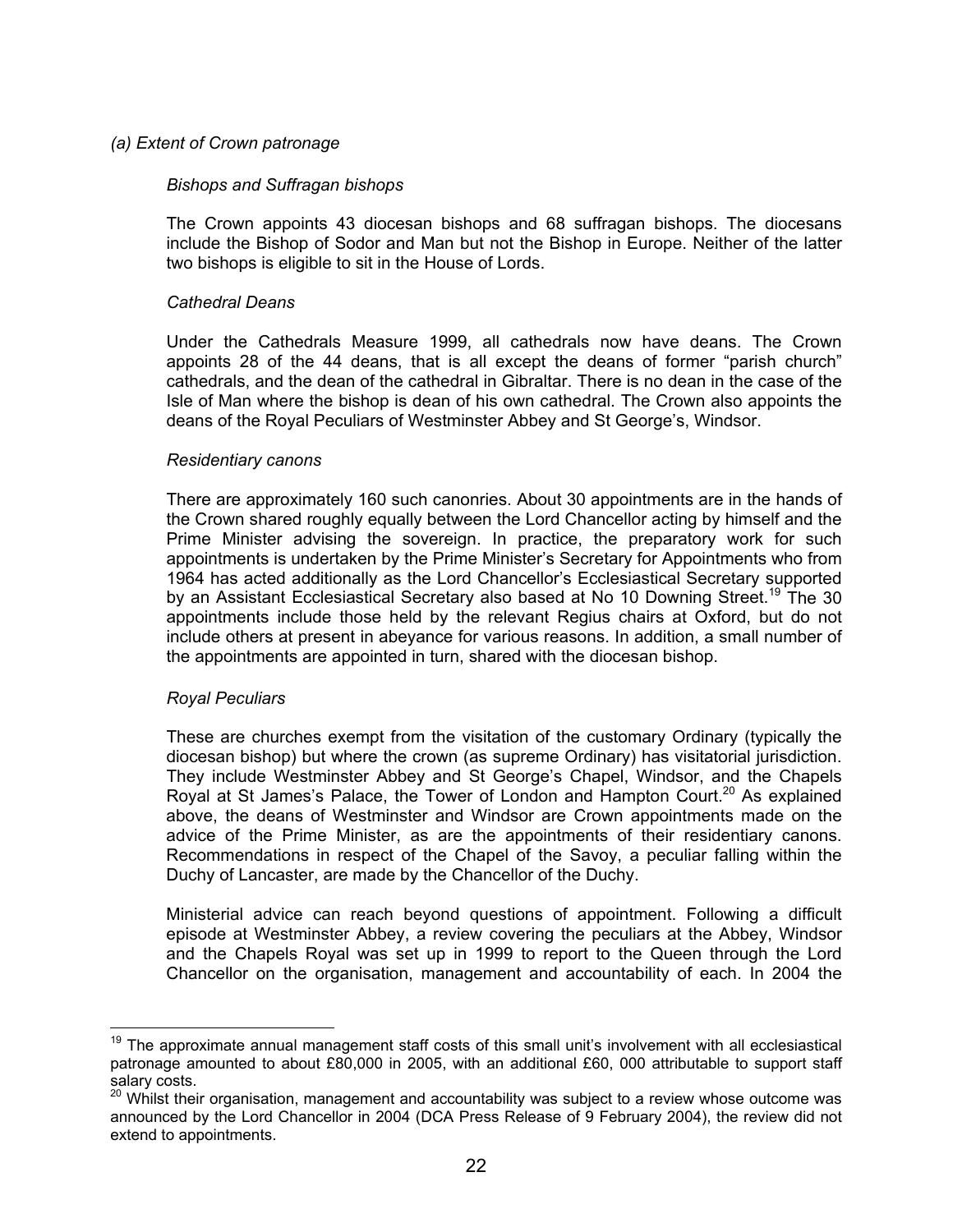Queen accepted the Lord Chancellor's recommendations based on the report of the review group.<sup>21</sup>

#### *Crown reversion*

It is the established convention that, where the appointment of a diocesan bishop creates a vacancy even in certain non-episcopal offices, it is the Crown that appoints to the vacancy so created. Thus, the Crown may become involved on those occasions only in appointments to cathedral deaneries, archdeaconries and residentiary canonries not otherwise in its patronage as well as those deaneries and canonries which are.

#### *Benefices*

The government is also significantly involved in the exercise of patronage for the appointment of clergy to individual benefices, that is as the incumbents of parishes. A total of 652 benefices is involved: 210 where the Crown appoints on the advice of the Prime Minister, and 442 where the Lord Chancellor is the appointing authority – in 157 as the sole patron, and in 285 cases either alternately or sequentially with other patrons. Whilst all these appointments are exempt from the Patronage (Benefices) Measure 1986, it is the practice of the appointing authorities to observe the spirit of the Measure's requirements

Since 1964 the preparatory work in all these cases has been undertaken by the Assistant Ecclesiastical Secretary at No 10. He maintains a database of names of clergy actively interested in appointment. The names may reach him from any source, including the Archbishops' Clergy Appointments Adviser who is co-located with the Archbishops' Secretary for Appointments. (The work of the Assistant Ecclesiastical Secretary in respect of the Lord Chancellor's patronage recently received attention from the Select Committee on Constitutional Affairs where the Secretary explained the procedures followed.22 Essentially the same procedures are followed in the case of the Crown's patronage.)

The Duchy of Lancaster exercises a much smaller patronage with just over 40 benefices, and operates on the same lines as, if on a different scale from, the Appointments Secretary's office.

#### *Other Crown appointments*

These include the six Church Estate Commissioners, the Master of the Temple, six members (including the chairman) of the Churches Conservation Trust. and six members of the Advisory Board for Redundant Churches – the latter appointed by the Archbishops after consultation with the Prime Minister. (Whilst the Dean of the Arches and Auditor the most senior ecclesiastical judge - is appointed by the Archbishops, the necessary Royal consent is forthcoming only on the advice of the Prime Minister.)

#### *(b) Appointment procedures*

These are as follows:

<sup>&</sup>lt;sup>21</sup> See press notice Royal Peculiars, Department for Constitutional Affairs, 9 February 2004.

<sup>21</sup> See press notice *Royal Peculiars*, Department for Constitutional Affairs, 9 February 2004. 22 *Select Committee on Constitutional Affairs,* oral evidence, 29 January 2004, QQ 48-95.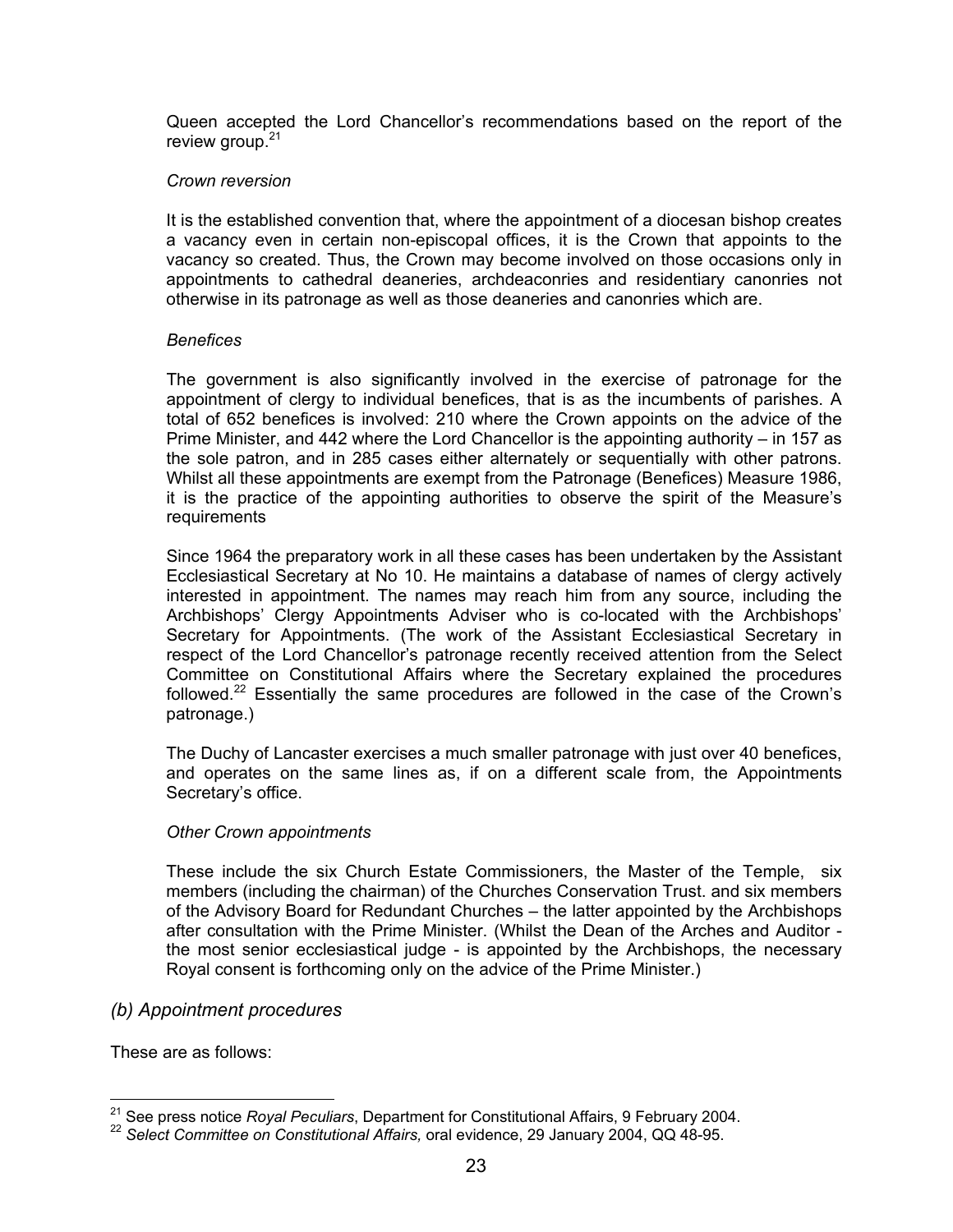#### *Archbishops and diocesan bishops*

The appointment of archbishops and bishops is determined under the Appointments of Bishops Act, 1533 (25 Hen VIII c 20). In its original form, the Act laid down that the sovereign could in effect order cathedral chapters to elect the sovereign's nominee on pain of praemunire. Since the removal of that ancient sanction in 1967 and the substitution of Colleges of Canons for the previous arrangements, the crown's requirements are nowadays issued to the College.<sup>23</sup>

The statutes confer an absolute discretion on the Crown. In practice, however, since 1976 the actual process of appointment of archbishops and diocesan bishops has been modified and developed to make room for a greater degree of both clerical and lay involvement of the Church whilst continuing to reserve the ultimate decision to the Crown advised by ministers. In addition, the Church itself has continued to develop selection procedures designed to identify clergy who appear best qualified for consideration for appointment.

Following a statement by the Prime Minister in  $1976^{24}$ , the Church's involvement is formalised through its own Crown Nominations Commission, a committee consisting of clerical and lay members, and originally set up as the "Crown Appointments Commission" in 1977. The operation of the Commission and of diocesan "Vacancy in See" Committees (which prepare the way for the work of the Commission) are prescribed in Standing Orders and Regulations respectively of the General Synod. $^{25}$ 

In the case of a vacancy the Crown Nominations Commission operates in the following way.

The Archbishop of Canterbury presides when the appointment is in his Province, and the Archbishop of York when the appointment is in his Province, though the presiding Archbishop in either case may invite the other Archbishop to preside instead for all or part of the meeting. In the absence of the appropriate Archbishop the other Archbishop shall preside or, in the absence of both Archbishops, one of the members elected by the Houses of Clergy and Laity shall be nominated to preside by the appropriate Archbishop or in the event of his incapacity by the other Archbishop.

The other members of the Commission are: six members of the General Synod (there clerical and three lay), and six elected by the diocesan Vacancy in See Committee (of whom at least three must be lay). Both the Prime Minister's Appointments Secretary and the Archbishops' Appointments Secretary are *ex officio* non-voting members of the Commission.

In the case of a *Canterbury* vacancy, the Prime Minister nominates the chair. In such an instance, there is added to normal membership of the Commission one of the members of the Primates Meeting of the Anglican Communion elected by

l

 $^{23}$  What would now happen should a College refuse to elect has not been, and is unlikely to be, tested. Ultimately, however, direct appointment by Letters Patent could presumably be considered. 24 Hansard, Commons, 8 June 1976, cols 612-4.

<sup>25</sup> The Vacancy in See Committees Regulation 1993 (as amended) and the Crown Nominations Commission Standing Order (S.O. 122). Very full Guidance Notes have been issued to assist **Committees**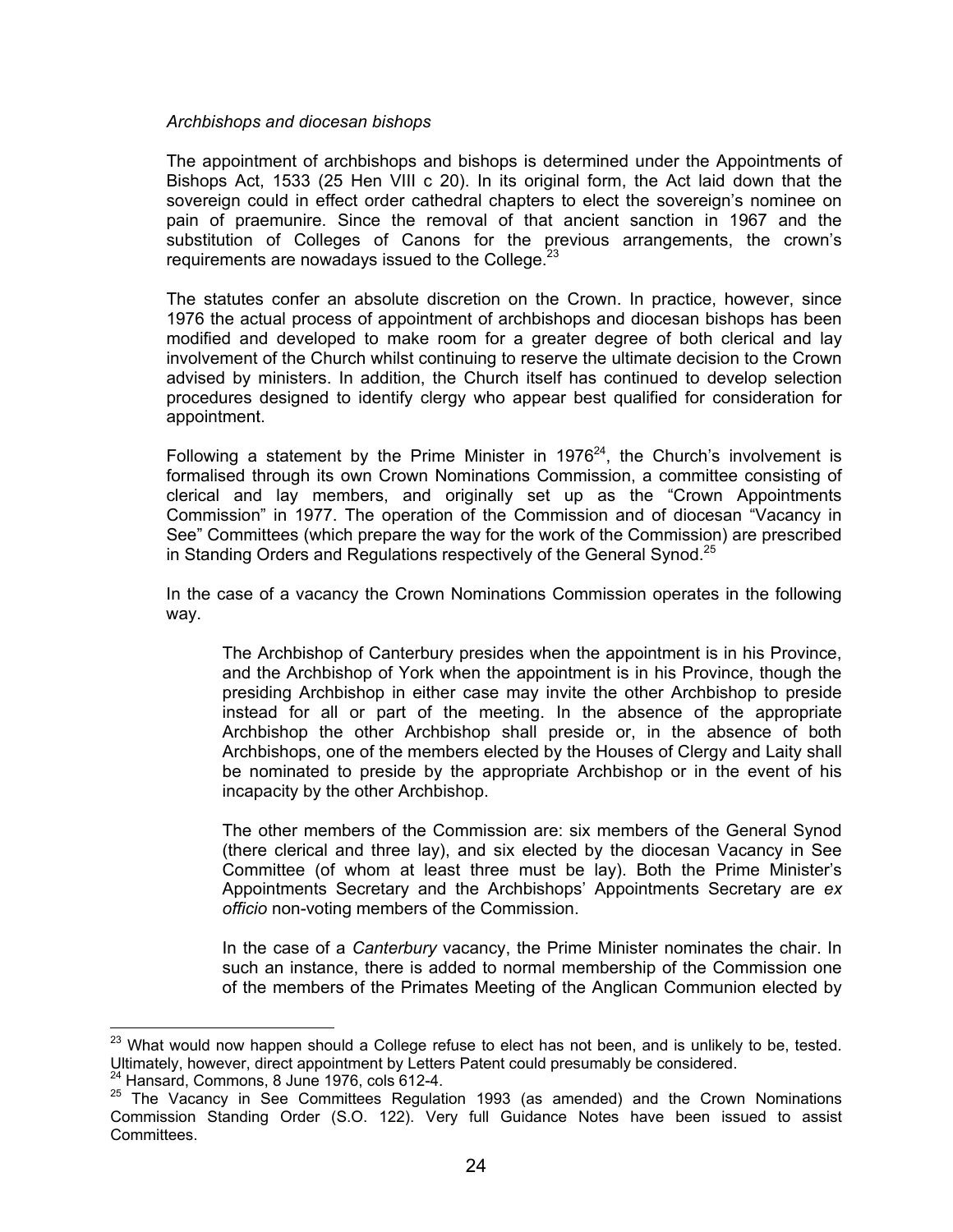the Joint Standing Committee of the Primates Meeting of the Anglican Communion and the Anglican Consultative Council as a voting member. Also invited, but in a non-voting capacity, is the Secretary General of the Anglican Communion. In the case of a *York* vacancy, the Appointments Committee of the Church of England, after consultation with the Archbishop of Canterbury, nominates the chair. (In the instance of the most recent archiepiscopal vacancies, the Canterbury Commission was chaired by a senior Judge and the York Commission by a senior northern figure with wide experience of the Church, both at national and diocesan level.)

The Vacancy in See Committee's function is to prepare a brief description of the diocese with a statement setting out the diocese's needs, and to elect the diocesan representatives to the Crown Nominations Commission. Its *ex officio* members include all suffragans and stipendiary assistant bishops, the cathedral dean, no more than two archdeacons, any diocesan members of the General Synod, and the chairs of the Houses of Clergy and Laity of the diocesan synod. Elected members are not fewer than two each of clerical and lay members of the diocesan synod. There are also arrangements for the diocesan bishop's council to nominate up to four additional members in order to secure representation of a special interest or to improve the representative character of the Committee as a whole.

Having taken into account the statement of needs provided by the diocese, the national statement of needs provided by the Archbishops and also the memorandum written by the Appointments Secretaries, and after considering eligible candidates, the Crown Nominations Commission submits two names (in order of preference if they so choose) to the Prime Minister for recommendation to the Crown. The Prime Minister may determine which of the names to recommend or invite the Commission to reconsider and submit an alternative name or names.

Following approval by the Sovereign, cathedral colleges elect the final nominee expressing thereby consent to the outcome of a process in which the diocese's representatives will have played a full part. The election is then confirmed by the relevant Archbishop or by his Vicar General on his behalf. It is at that ceremony that the candidate becomes the diocesan bishop and is given spiritual jurisdiction over the diocese. If not already in episcopal orders, he will be ordained bishop before taking up office. He will also need to make an act of homage to the Sovereign at a ceremony attended by a Cabinet minister. An enthronement service subsequently takes place in the diocese.

The secretary to the Crown Nominations Commission is the Archbishops' Secretary for Appointments and she supports the work of the committee. Both she, and the Prime Minister's Appointments Secretary, attend at least one meeting of the Vacancy in See Committee. In practice the two officials work closely together at all stages, including when they jointly visit dioceses in order to sound out opinion on local needs and preferences. Both officials also attend in a non-voting capacity the deliberations of the Crown Nominations Commission.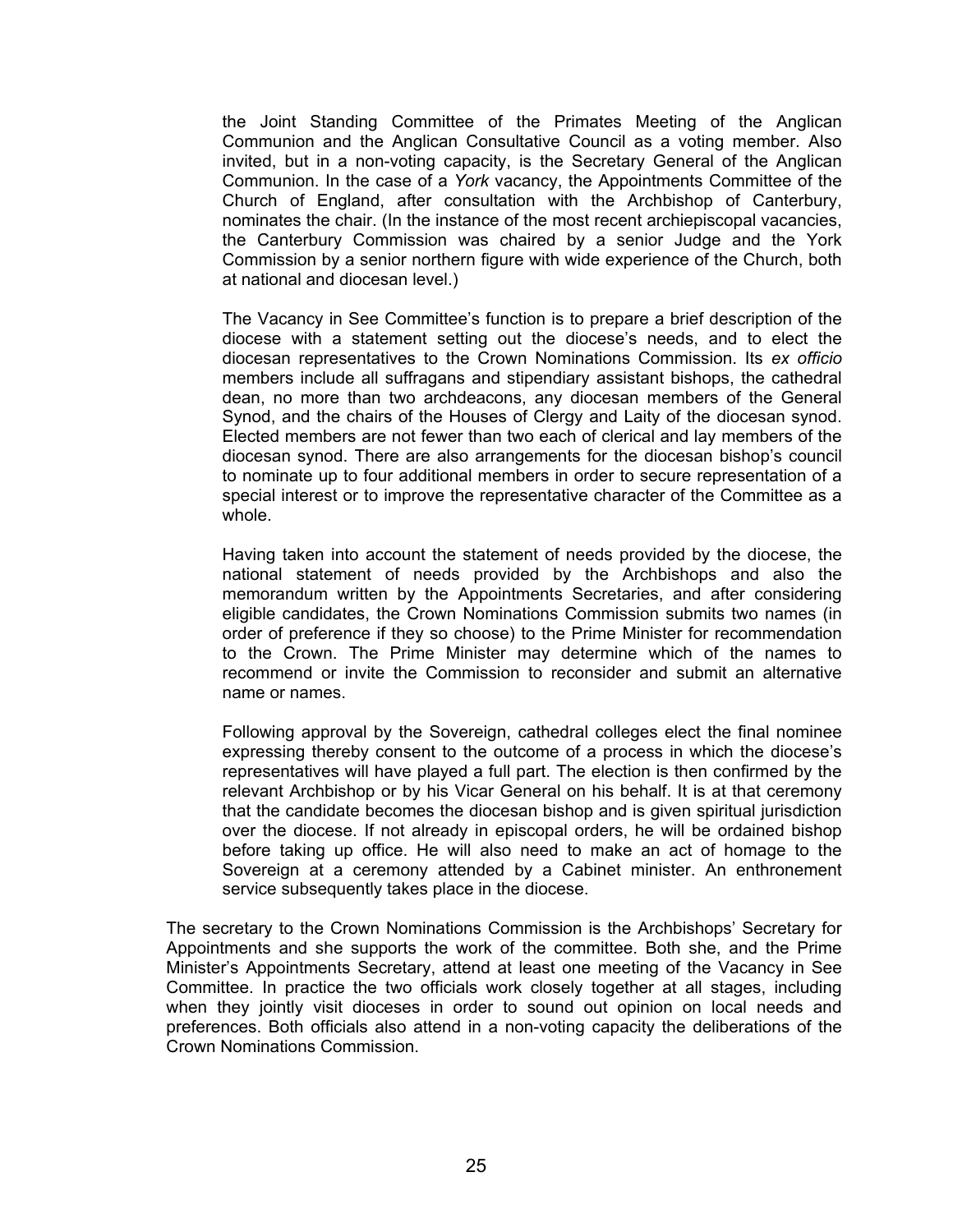#### *Suffragan bishops*

These bishops are appointed under the Suffragan Bishops Act, 1534 (26 Hen VIII c14). The Act requires the diocesan bishop to submit two names to the Crown for it to choose which of the two is to be appointed.

The initiative for the appointment of suffragan bishops is in the hands of the diocesan bishop in whose diocese the suffragan appointment is to be made. Whilst the Crown Nominations Commission is not involved, there is a formal consideration procedure during which diocesan bishops sets up consultative arrangements about the nature of the role and the type of person required, as a minimum involving a small group to advise him and the bishop's council on the vacancy. In addition, the Archbishops' Secretary for Appointments advises as to the field of consideration of candidates, and acts as the vehicle for submitting the diocesan bishop's recommendations through the Archbishop of the relevant Province to the Prime Minister's Secretary for Appointments. Whilst by law two names must be submitted, by convention the first name is recommended by the Prime Minister to The Queen.

#### *Cathedral Deans*

Where the patronage rests with the Crown, the initiative for appointment is taken by the Prime Minister's Secretary for Appointments. Although he does not rely on any formal consultative machinery, the practice is for him to take careful local soundings and, as necessary with the contribution of the Archbishop's Secretary for Appointments, have regard to the pool of potentially eligible persons. The resulting nomination is then put to the Prime Minister to recommend to the Queen.

#### *(c) Prospective developments in senior ecclesiastical appointments processes*

These have been the subject of attention *within* the Church on recent occasions. A review in 1992 led to the adoption in1995 of a Code of Practice for the appointment of suffragan bishops, deans, archdeacons and residentiary canons applicable to all those appointments not within the patronage of the Crown. Although the Code did not bind the Crown, it is understood that its practices seek to observe the Code's spirit

The Perry Report (Perry 2001) reviewed the operation of the Crown Appointments Commission that had been set up by the Church in 1977 in response to the Prime Minister's statement the previous year. The Perry Committee was precluded from considering any changes in the law. After further consideration of the Report's recommendations, a number of changes in the procedures for nominating diocesan bishops were made, including the renaming the Commission as the "Crown Nominations Commission". The purpose of the changes was to increase the transparency of the selection process, to ensure that candidates were considered from as wide a pool as possible, and to improve the candidate information available to the Nominations Commission.

Discussion in Synod in early 2005 resulted in a decision to set up a further review. Its object will be to consider how the current separate processes for making appointments to senior ecclesiastical office (other than diocesan bishops) may be best integrated and made consistent. The terms of reference of the working party extend to reviewing and making recommendations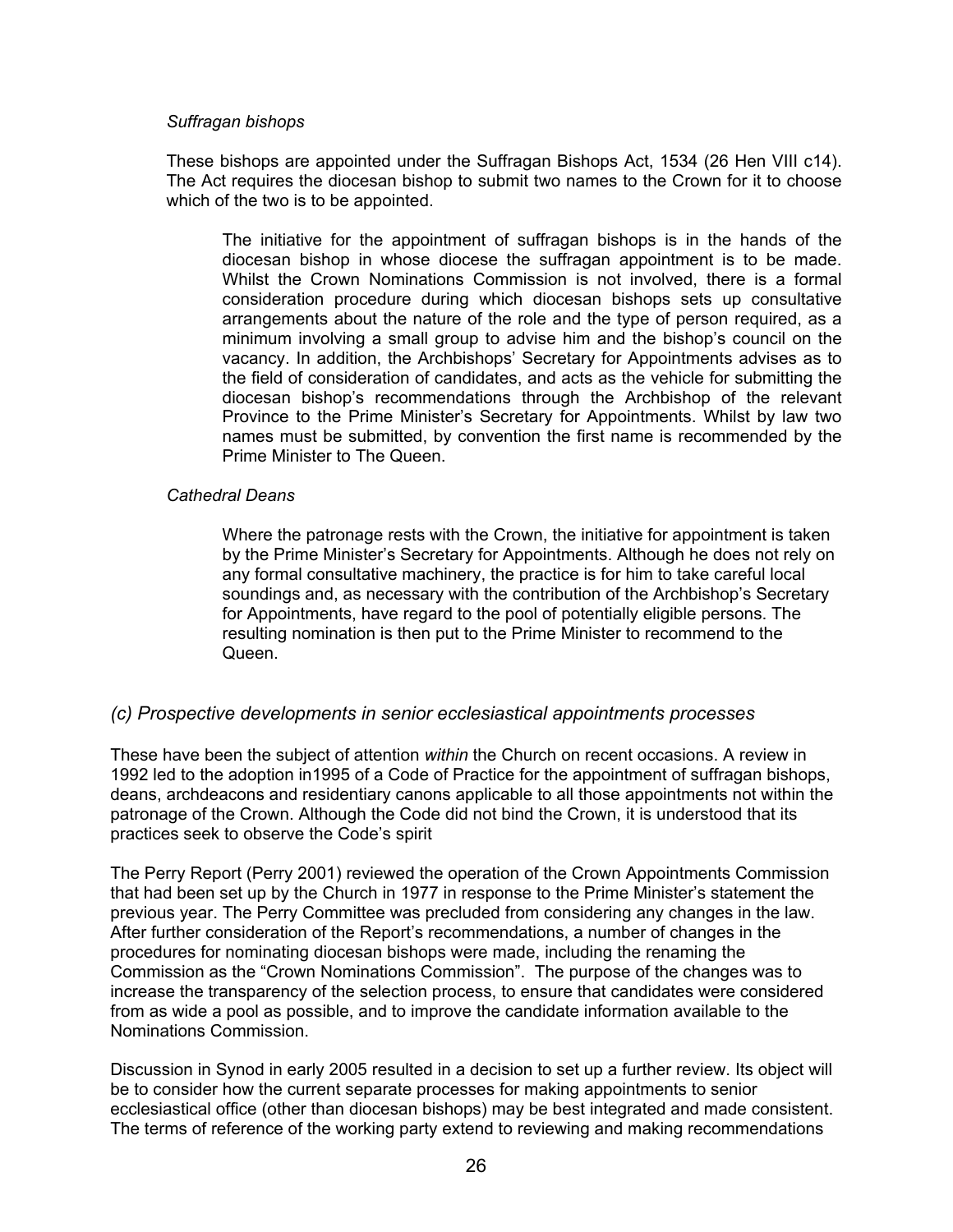as to the law and practice regarding appointments to the offices of suffragan bishop, dean, archdeacon, and residentiary canon. It is expected to report in 2006.

#### **Judiciary**

The jurisdiction of the ecclesiastical courts was much curtailed in the course of the 19th century (when, for example, they lost their jurisdiction in cases of defamation, testamentary matters and matrimonial causes). Their jurisdiction, currently regulated largely by the Ecclesiastical Jurisdiction Measure 1963, is now essentially confined to the control of the fabric and contents of churches, churchyards and other consecrated land ('the faculty jurisdiction') and clergy discipline. However, in the same way that ecclesiastical law forms part of the law of England, the courts and judges administering it are courts and judges of the Queen. This is reflected in the appointment of ecclesiastical judges (all of whose appointments involve ministers of the Crown whether Royal approval is required or not) and the composition and structure of the ecclesiastical courts.

At the diocesan level, the court is known as the *consistory court*, and is normally presided over by the chancellor of the diocese. The chancellor, who like all other ecclesiastical judges must be a communicant member of the Church of England and has to be legally qualified according to the requirements of s. 71 of the Courts and Legal Services Act 1990, is appointed by the bishop of the diocese in consultation with the Lord Chancellor and the Dean of Arches and Auditor. The latter (normally referred to as the Dean of Arches) is the Church's senior Judge and is appointed by the Archbishops jointly, but with the approval of Her Majesty on the advice of Ministers.

At the *provincial level* (the Arches Court of Canterbury and the Chancery Court of York) there are five judges presided over by the Dean of Arches. Each of these judges must either have a ten year qualification under the1990 Act or have held defined high judicial office. They are appointed by the Archbishops jointly with the approval of the Queen.

The *Court of Ecclesiastical Causes Reserved* (which deals with offences of doctrine, ritual and ceremonial, as well as hearing appeals in faculty cases involving such matters) has five members all of whom are appointed by the Queen, two of them being persons who hold or have held high judicial office[, and three who are, or have been, diocesan bishops.

Furthermore, in relation to faculty cases not involving matters of doctrine, ritual or ceremonial, the final right of appeal lies to a secular court, in the form of the *Judicial Committee of the Privy Council*. (That body also hears appeals against pastoral schemes made by the Church Commissioners.) Similarly, appeals from a commission of Convocation or the Court of Ecclesiastical Causes Reserved relating to offences of doctrine, ritual and ceremonial are heard by a Commission of Review, comprising five persons nominated by Her Majesty, of whom three must be Lords of Appeal.

Like other inferior courts, the ecclesiastical courts are subject to control by the superior courts through the process of judicial review (at least as regards excess of, or failure to exercise, jurisdiction; the position in relation to errors within a court's jurisdiction is less clear). And, through the doctrine of precedent, the ecclesiastical courts are bound by any applicable decisions of the Judicial Committee of the Privy Council (other than in relation to matters of doctrine, ritual or ceremonial).

Finally, the ecclesiastical courts established under the 1963 Measure have the same powers as the High Court in relation to the attendance and examination of witnesses and the production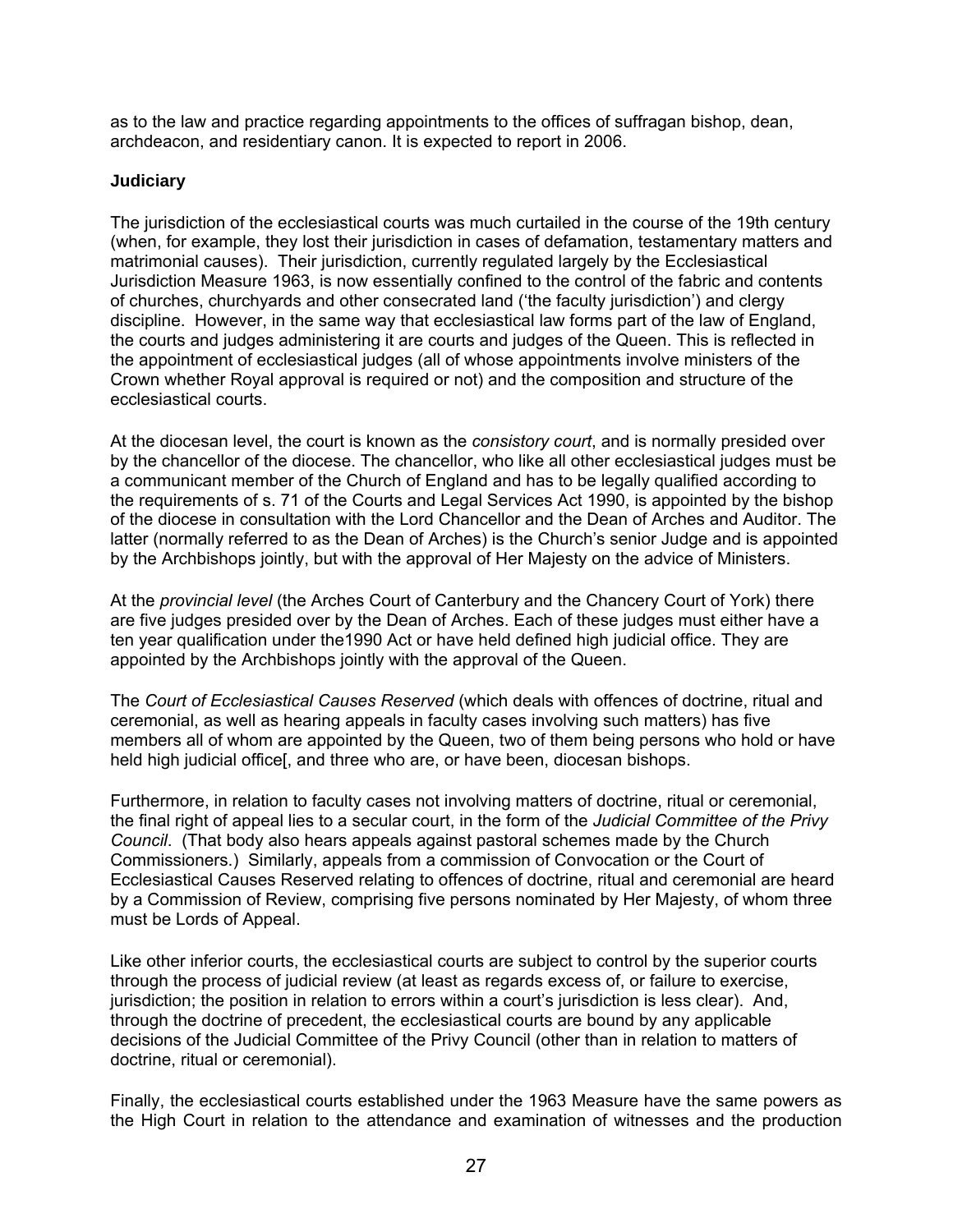and inspection of documents; and failure to comply with their orders can be enforced by the contempt process, through the High Court, in the same way as if there had been contempt of the High Court.

#### **Legatine jurisdiction**

l

Before the Reformation, Archbishops of Canterbury commonly exercised legatine powers delegated to them by the Pope. At the Reformation these powers were "nationalised" by the state and are exercised by the Archbishop under legislation originating in the Ecclesiastical Licences Act 1533. The system is administered on behalf of the Archbishop by the Faculty Office operating under the supervision of the Master of the Faculties (usually a High Court judge).

The commonly active elements<sup>26</sup> of this jurisdiction include three areas:

- *Special marriage licences*  These may be issued in England *and* Wales to authorize the solemnisation of marriage in circumstances not permitted under normal Church of England and Church in Wales requirements, for example where parties wish to marry outside their parishes of residence.
- *Notaries Public* These are legal officers of ancient standing. Their functions include the preparation and execution of legal documents for use abroad, attesting the authenticity of deeds and writings, and "protesting" bills of exchange. Under the Courts and Legal services Act 1990, the Master of Faculties may make Rules for the regulation of the Notarial profession.
- *Lambeth Degrees* The ability of the Archbishop to award degrees is also founded on the 1533 Act. The degrees are recognized in law as full degrees. In practice, they are awarded (sometimes after examination) to those – not necessarily Anglicans - who have distinguished themselves in the service of the Christian Church.

 $26$  For long in abeyance until the revival of religious communities in the nineteenth century was a power to secularise religious (i.e. members of religious orders) at the request of their orders.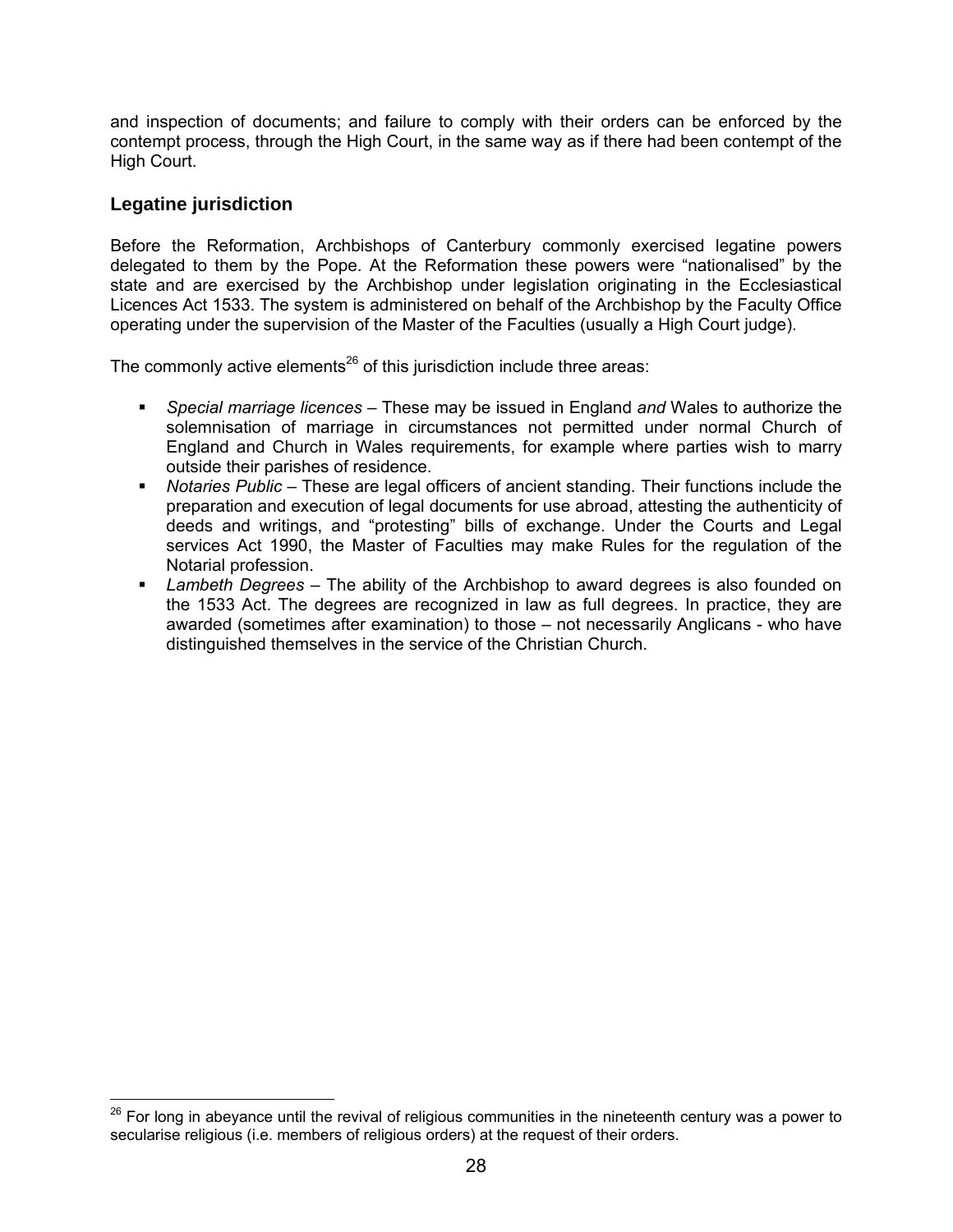## **Howick to van Straubenzee**

#### *Howick Commission*

In the 1960s the modalities of appointments came to the fore, at least in part, as a result of the Government's refusal in 1961 to appoint the Provost of Guildford, Walter Boulton, to the newlyestablished Deanery of the Cathedral for whose completion he had worked so long and hard (Welsby 1984). In that year a Commission was established under the chairmanship of Lord Howick of Glendale to consider Crown appointments: it reported in December 1964, suggesting a modification of the system rather than a radical overhaul. A vacancy-in-see committee of about twenty people under the chairmanship of the senior suffragan bishop or, failing that, the dean or provost would make representations about the needs of the diocese to the Prime Minister and the Archbishops but without suggesting names; formal elections by cathedral chapters would be abolished (Howick 1964). The Commission also wished to see a wider degree of consultation before the appointment of deans and provosts (Howick 1964: 55). It is difficult to judge the impact of the Howick Commission. Though adopted later, vacancy-in-see committees were not established immediately, and, since the process remained strictly confidential, whether there was, in fact, any wider degree of consultation cannot be known

#### *The 1976 settlement*

#### In 1974, Synod resolved that it

affirms the principle that the decisive voice in the appointment of diocesan bishops should be that of the Church; believes that, in arrangements to give effect to this, it would be desirable that a small body, representative of the vacant diocese and of the wider Church, should choose a suitable person for appointment to that diocese and for the name to be submitted to the Sovereign; and instructs the Standing Committee to arrange for further consideration of these matters...(van Straubenzee 1992: 107)

In 1976, after lengthy informal negotiations between the Church and Downing Street, it was agreed that a modified system of consultation should be introduced which would involve the Church more closely in Crown appointments. When a diocese fell vacant, a vacancy-in-see committee would be established along the lines envisaged by Howick. It would submit two names to the Prime Minister, who would be free to recommend *either* name to the Queen, or to ask for further names. The Prime Minister, James Callaghan, rejected any notion that it was time to end Prime Ministerial involvement in such appointments.

There are... cogent reasons why the State cannot divest itself from a concern with these appointments of the Established Church. The Sovereign must be able to look for advice on a matter of this kind and that must mean, for a constitutional Sovereign, advice from Ministers. The Archbishops and some of the bishops sit by right in the House of Lords, and their nomination must therefore remain a matter for the Prime Minister's concern. $27$ 

The possibility that the Church *itself* might advise the sovereign was evidently not regarded as a serious option in a situation where the executive took the view that the sovereign could not act other than on ministerial advice.

l  $^{27}$  Hansard, Commons, 8 June 1976, col 613.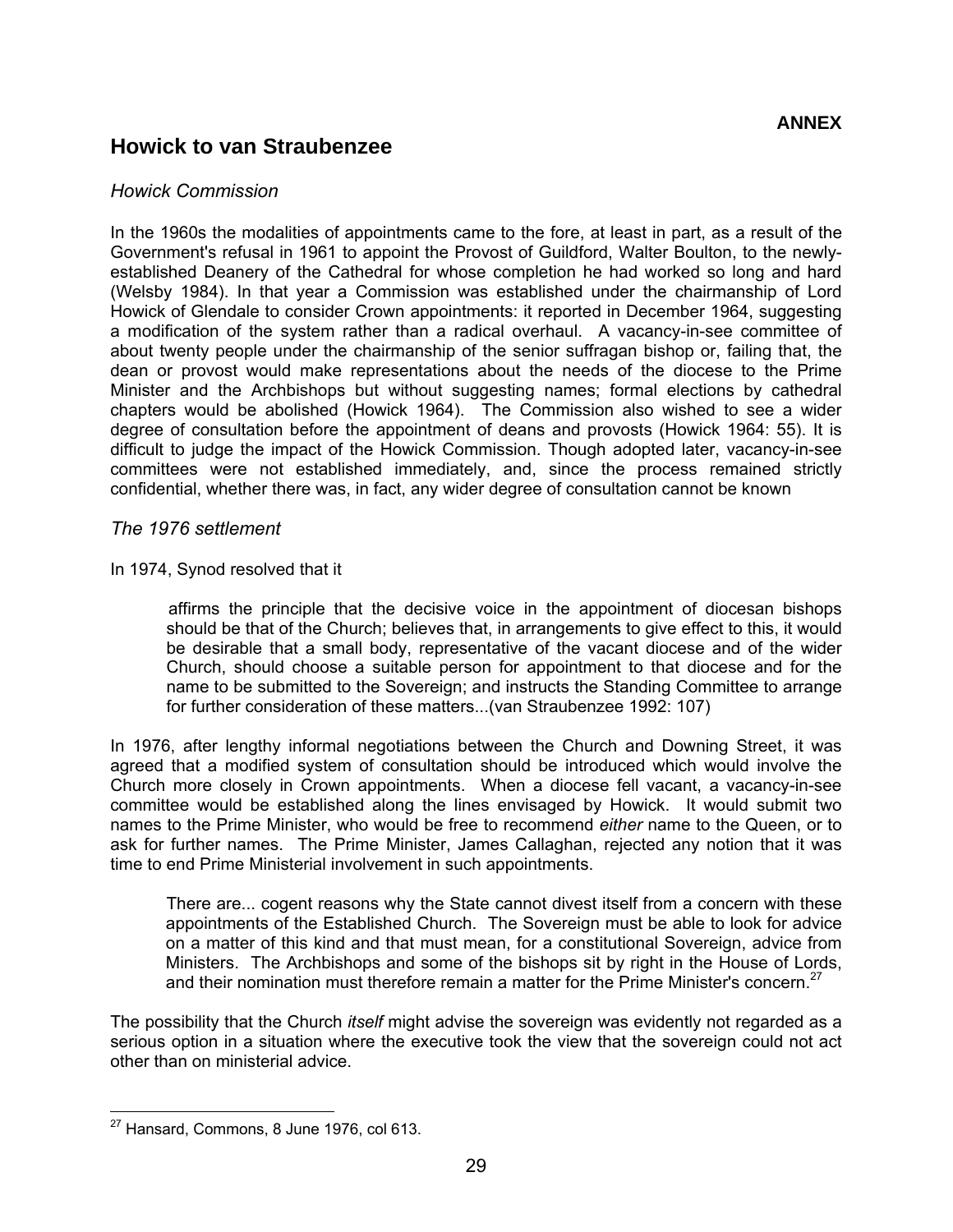#### *Van Straubenzee Working Party*

The issue was revisited in the late 1980s by a Working Party chaired by the former MP and Second Church Estates Commissioner, Sir William van Straubenzee, and charged with reviewing the appointment of dignitaries other than diocesan bishops. It reported in 1992 with a series of proposals for the removal of the Prime Minister's part in the appointment of dignitaries. In particular, it recommended that the appointment of deans should be made after an appointing group chaired by the diocesan bishop had considered the matter; the bishop would transmit two names in order of preference to the Archbishop of the Province who, as a Privy Councillor, would submit the preferred name direct to the Sovereign. (van Straubenzee: 38-42)

However, the Working Party was by no means unanimous. Frank Field MP entered a Memorandum of Dissent in which he argued strongly for the Prime Minister's continued involvement in the process, on the grounds that any attempt to diminish the involvement of the Crown in Church appointments would lead to disestablishment by default:

For what would be left of the Crown's influence if the Government were to accede to the reforms in the [van Straubenzee] report? And if the Crown were to lose its remaining influence in appointments how could the privileges of the Church, particularly its endowments, remain intact?

His preference would be for something like the present system, but

... exercised in public. I therefore endorse the... [van Straubenzee] approach for senior positions. I do, however, believe that the majority of places on any such committee should go to Crown nominees. (van Straubenzee: 115-7)

The recommendations of the Working Party were not implemented.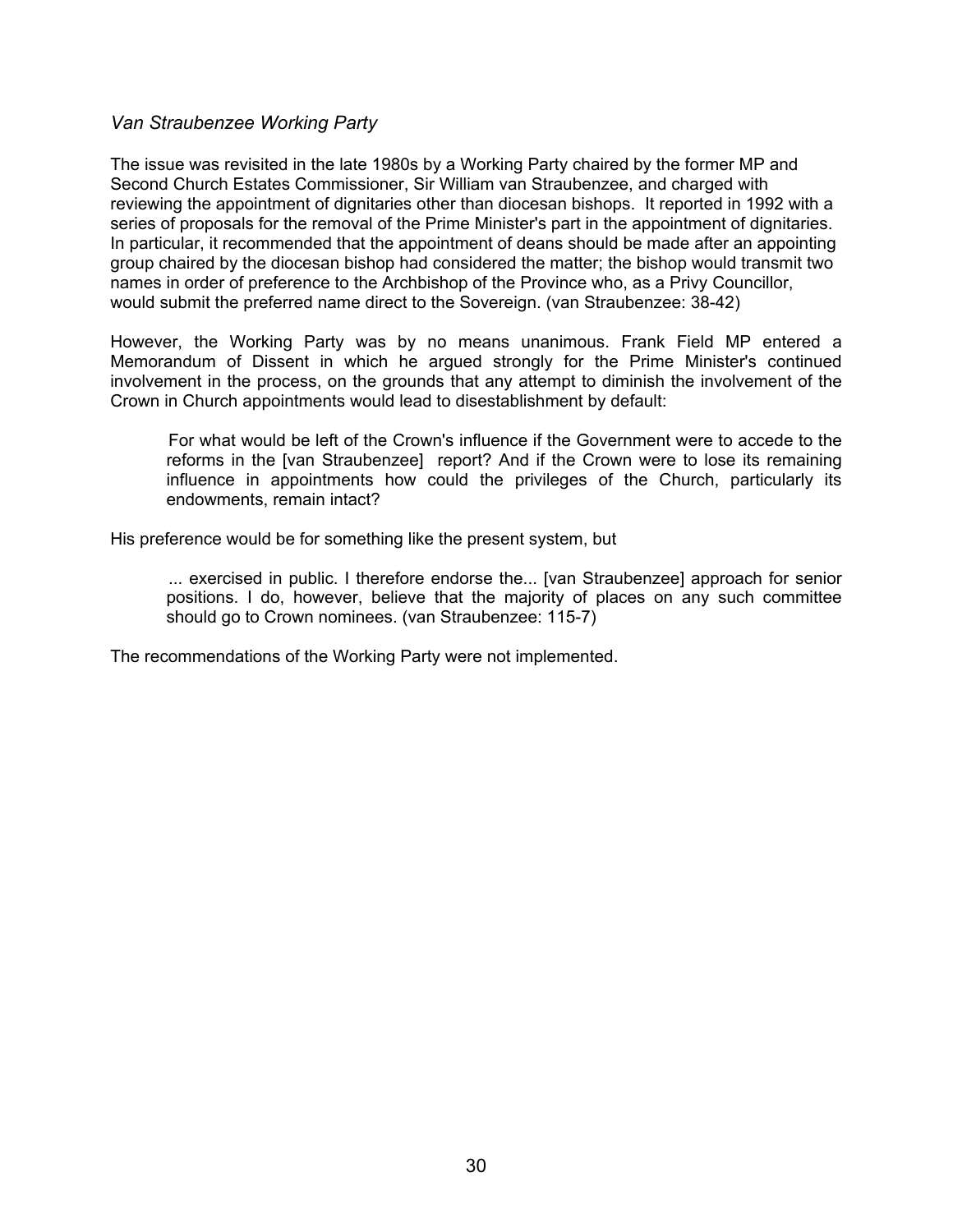# **II FINANCE**

A common fallacy is the belief that "establishment" means that the state funds the costs of the Church of England. This is not now, and never has been, true.

When approaching the topic of state funding, it is first right to bear in mind that, for running costs purposes the Church of England relies on its own resources. Annual expenditure exceeds £800 million. The Church Commissioners (the body that united the Ecclesiastical Commissioners and Queen Anne's Bounty in 1948) concentrate on support for dioceses/parishes, bishops, cathedrals and paying clergy pensions. For these purposes, the Church Commissioners manage capital assets currently amounting to over £4 billion.<sup>28</sup> The dioceses, mainly using funds from parishes, are responsible for paying and housing their clergy, the Church of England's relations with its schools, and support of the parishes. The upkeep of parish churches and cathedrals is in the first instance the responsibility of each individual body.

The last decade has seen important shifts in internal funding responsibilities. Because of the increased burden of clergy pensions, a resulting reduction in the amounts formerly given by the Commissioners to dioceses has had to be made up by increased giving from church members, including in respect of pension entitlements arising from service after 1997. Since 2000, tax changes (the Gift Aid scheme estimated in 2001 to have helped make covenant giving worth a total of £196 million (Daws 2001) have benefited the Church of England as all other charities.

What follows will summarise (a) the historic subventions of the state and, with the exception of Church of England schools (to be dealt with separately), (b) the current sources of state  $$ concentrating on central government - funding made available to the Church of England.

### (a) Historic subventions

l

In the medieval period - when the distinction between the personal rule of the sovereign and the impersonal concept of what is now understood by the "state" was unknown - the crown conferred many gifts on the church *in* England in the days before it became regarded as the Church *of* England. The Chapels Royal, other Royal Peculiars and many cathedral and collegiate buildings continue to testify to this munificence. The Reformation on the other hand both nationalised and alienated much church property. The crown diverted to itself the taxation revenues formerly received by the Pope, and a significant amount of tithe (the local taxation directed to the support of incumbents) fell into lay ownership.

In a measure designed to reduce clerical poverty, Queen Anne in 1704 surrendered the former Papal revenues - the first-fruits and tenths<sup>29</sup> - to the Church of England to establish the funding charity Queen Anne's Bounty. Although the state continued to collect the revenues on the Bounty's behalf, they constituted a peculiar kind of gift in the sense that in practice they merely returned to the Church of England its own resources, though in a way which devoted them to particular purposes.

 $28$  How the Church Commissioners manage these resources  $-$  and their very creditable recent investment record – is publicly available in their annual reports, the most recent of which is that for 2004.

<sup>&</sup>lt;sup>29</sup> 'First-fruits and tenths were [by then] royal taxes on ecclesiastical dignities and benefices, the first-fruits being the sum of money paid on entry into possession of any one of them, and tenths being a recurring annual charge of much smaller amount.' (Best: 21) A briefer and more accessible history may be found in Hicks (2004). First-fruits and tenths were abolished in 1926.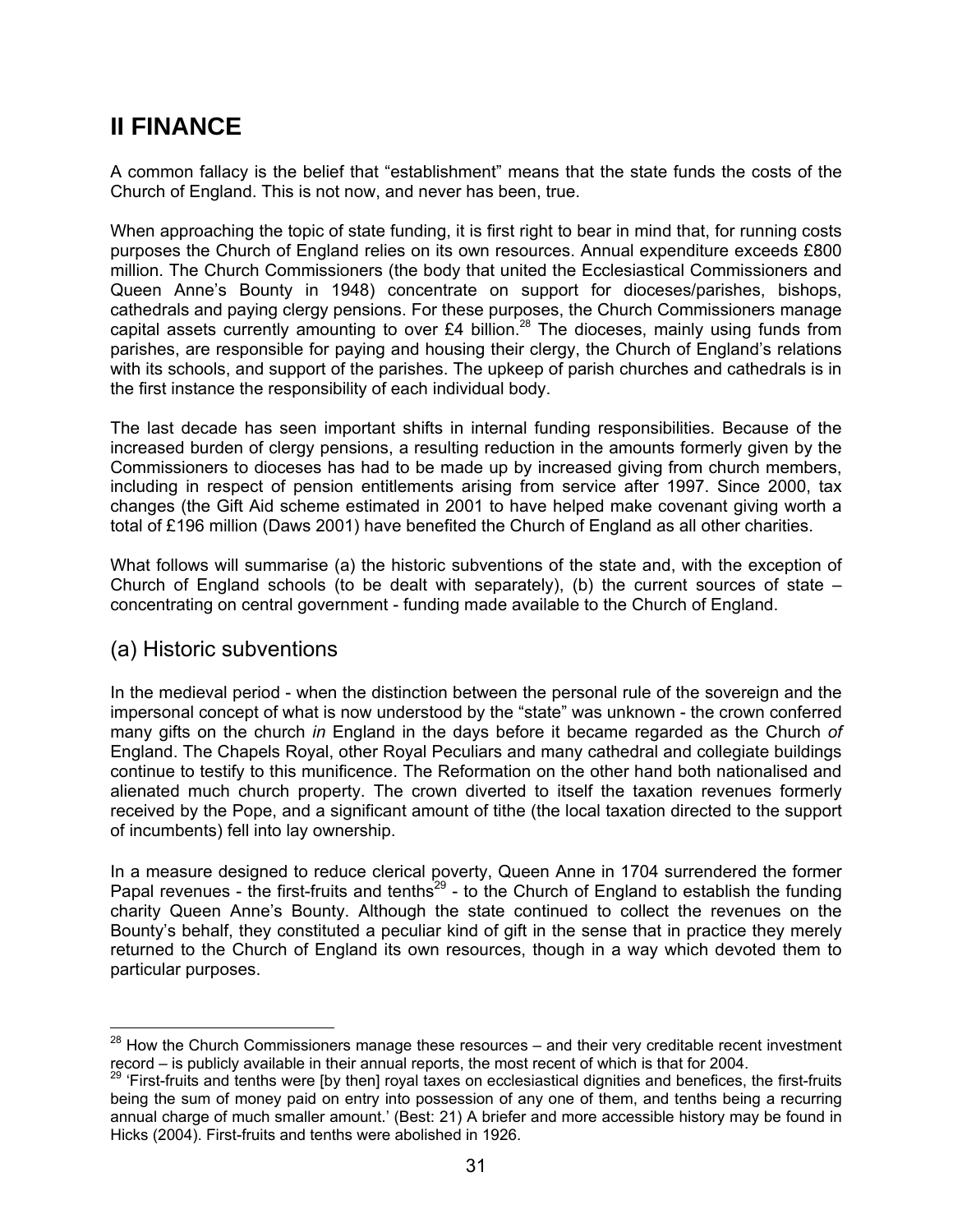Other subventions were of a different character. There were two church building initiatives. The first was the early eighteenth century Commission for Building Fifty New Churches which spent nearly £250,000 secured from that part of the coals duty formerly used for the rebuilding of St Pauls and the maintenance of Westminster Abbey. Restrictive conditions and problems which included negotiating the rights of existing incumbents meant that only 12 churches were built though five were subsidised and two others acquired (Port 1986). In the nineteenth century, the two principal Church Building Acts of 1818 and 1825 steered £1.5 million through a Church Building Commission into a process where a significant matching effort from within the Church of England saw a total of 612 churches built by the time the Building Commission was amalgamated with the Ecclesiastical Commissioners (Port 1961). These sums were augmented by "drawback" (exclusive to the Church of England<sup>30</sup>) on building materials, that is tax refunds similar to current Value Added Tax refunds. $31$  In addition, from 1809, the government made grants of £100,000 a year to the Bounty up to a total of £1,100,000.

All of these were, of course, significant sums. Equally significant was that there were no further Parliamentary grants after 1828. Although Parliament continued to legislate for the Church of England, it took no further steps to fund it. The creation of the Ecclesiastical Commissioners in 1835-6 was an occasion for enabling *existing* funding to be managed more equally and efficiently rather than an opportunity for additional Parliamentary largesse. Peel, the prime mover in 1835, was clear in his ministry of 1841-5 that there could be no question of fresh public funding even when church extension was thought to be an important response to the social ills of the day (Gash 1972: 381-4).<sup>32</sup> On the other hand, the Church of England National Society and the largely Nonconformist British and Foreign Society schools continued to benefit from funding arrangements initiated in 1833.

At the same time, and to put contemporary funding practices in perspective, it has to be borne in mind that Parliamentary grants continued to be made to other churches. The *Regium Donum*, payments in support of ministerial salaries begun in 1690, conferred something akin to concurrent establishment on Presbyterian churches, especially in Northern Ireland. It was discontinued only following disestablishment of the Church in Ireland in 1869. Not only were there church building grants to the Church of Scotland in 1825, but money for the augmentation of stipends 1812 -1839 amounted to nearly £370,000. The Church of Ireland received almost as much as the Church of England by way of grants up to 1840. Grants were also made for the rebuilding or repair of Roman Catholic chapels destroyed in the 1798 rebellion. From 1795- 1840, Maynooth, the Roman Catholic seminary, received nearly £400,000 – originally under an Act of the Irish Parliament (35 Geo III c 21 (Ireland)). The total paid to non-Church of Ireland churches in Ireland from 1690 to 1840 was nearly £1 million. (Established Church Return 1840)

In addition, Parliament arranged for the financing of the Church of England abroad. Two Acts in the reign of George IV prescribed both the salaries for Church of England clergy in the West Indies and that, although the payments should issue from the Consolidated Fund in London, the money should come from the colonial revenues.<sup>33</sup> In 1850-51, £31,000 was being paid to support the ecclesiastical establishment in the West Indies, and for clergy in America, New Zealand, Australia, the Gambia, Falkland Islands and Hong Kong (Religious etc Institutions 1852). Support for Church of England clergy and buildings in India was guaranteed on the

l

 $30$  The Excise Office took the view that the relevant statute (3 Geo IV c 72) benefited only the Church of England.<br><sup>31</sup> Port put the total value of drawback at £175,000 (Port 1961: 125).

 $32$  "Parsimonious with the public purse, Peel was generous with his own." (pp. 383-4). Peel subscribed £1,000 to the National Society for the building of schools in manufacturing and mining districts.  $^{33}$  6 Geo IV c 88 and 7 Geo IV c 4.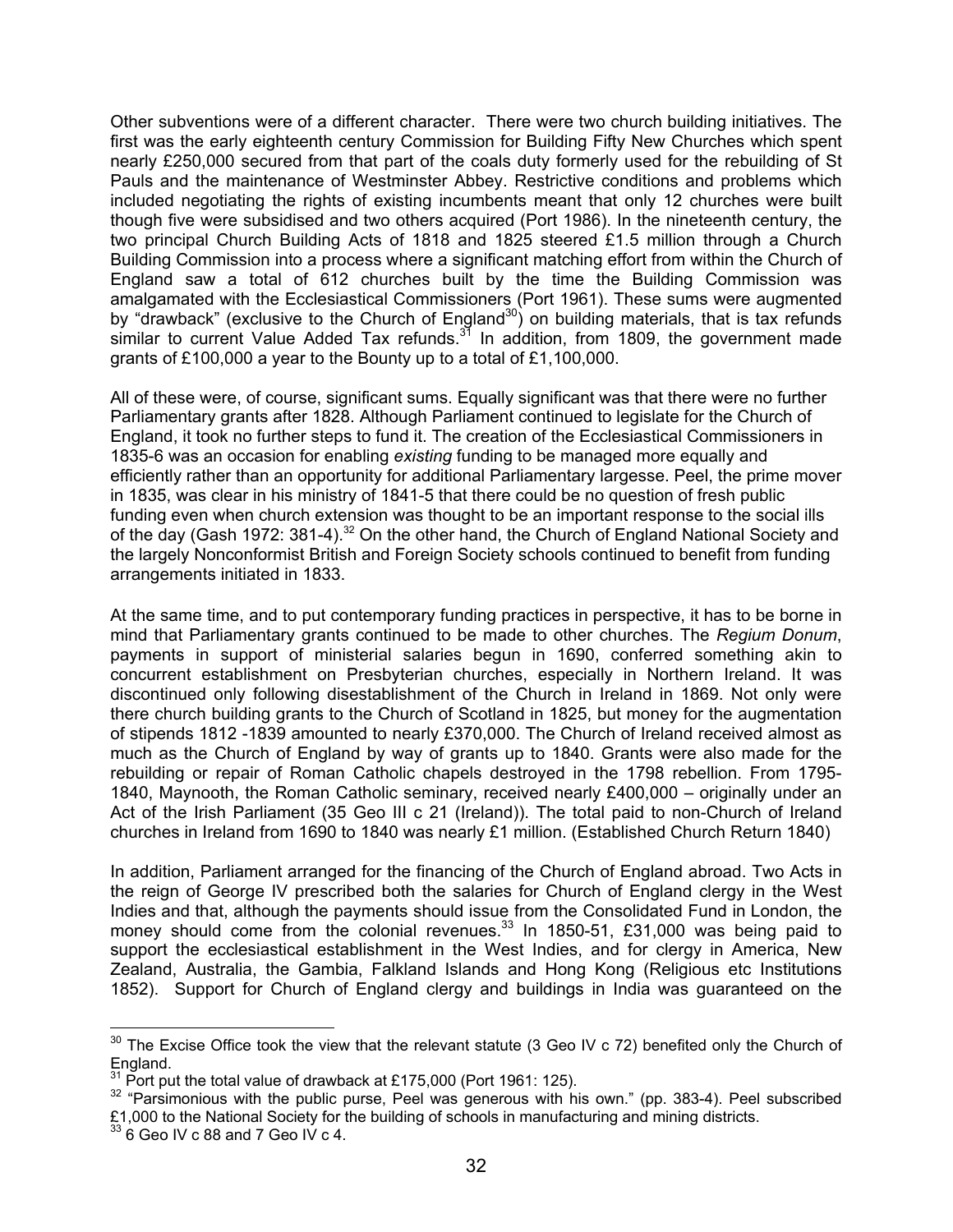Indian revenues, a situation confirmed in the Government of India Act 1915 (5 & 6 Geo V c 61) but repealed in the Government of India Act 1936 (26 Geo V and Edw 8 c). In Canada and Australian territories, proportions of crown land values had been set aside early on for the purpose of supporting the clergy. In Canada, since 1791 one seventh of all crown land sales had been reserved for the support of Protestant clergy, latterly in ratios of two thirds for the Church of England and one third for Church of Scotland clergy. Preserving existing entitlements, the system was abolished from 1853.<sup>34</sup> In Australia the new responsible legislatures moved to do the same – in Queensland at the first opportunity in 1860. (Selborne: Appx IV 94-191)

Finally, although the state did not supply the funds, it stood behind two forms of taxation that benefited the Church of England and which were levied on the whole population irrespective of their religious beliefs: the tithe (originally a tax on the product of the land to support incumbents, finally phased out from 1936); and church tax (for the maintenance of church fabric and worship whose compulsory character was abolished in 1868).

### (b) Current sources of state funding

The legal structure of the Church of England is relevant:

The Church of England is not a corporation as such, though institutions within it may enjoy the status of corporations sole or aggregate.(Doe: 8)

As the present Archbishop of Canterbury has put it: 'I can't speak for the Church of England as a whole (no-one can)...<sup>'35</sup>

It follows that there is no single conduit for the inward flow of central or local government funds, and identifying their character and extent is not entirely straightforward. The effect of Gift Aid, for example, at different levels of church organisation would be very difficult to disentangle. On the other hand, with the exception only of assistance to the Church of England's Churches Conservation Trust (the body that cares for redundant church buildings remitted to its care), there is no question but that modern government policy where it does benefit the Church of England does so on criteria equally applicable to all religious organisations.

#### *Church buildings*

Apart from Gift Aid, most of the state funding available is directed towards buildings. Of the 16,200 Church of England buildings, over half (approximately 8,400) are listed buildings graded I or II\*, constituting 45% and 20% respectively of all the listed buildings in those categories.

There are five current funding streams (the first three competitive) that benefit Church of England buildings. The principal schemes are operated by English Heritage (EH) and the Heritage Lottery Fund (HLF) under the auspices of the Department for Culture, Media and Sport (DCMS). The sources are:

(i) Places of Worship repair grants (operated jointly by EH and HLF since 1996)

l  $34$  By means of the Canadian Clergy reserves Act (16 Vict c 21). See Hansard (Commons) 15 February, 1853, for the debate in which the Minister explained the need for the change and why the will of the local legislature had to prevail.

Address at service in Westminster Abbey on 4 November, 2004, to mark the 300<sup>th</sup> anniversary of Queen Anne's Bounty.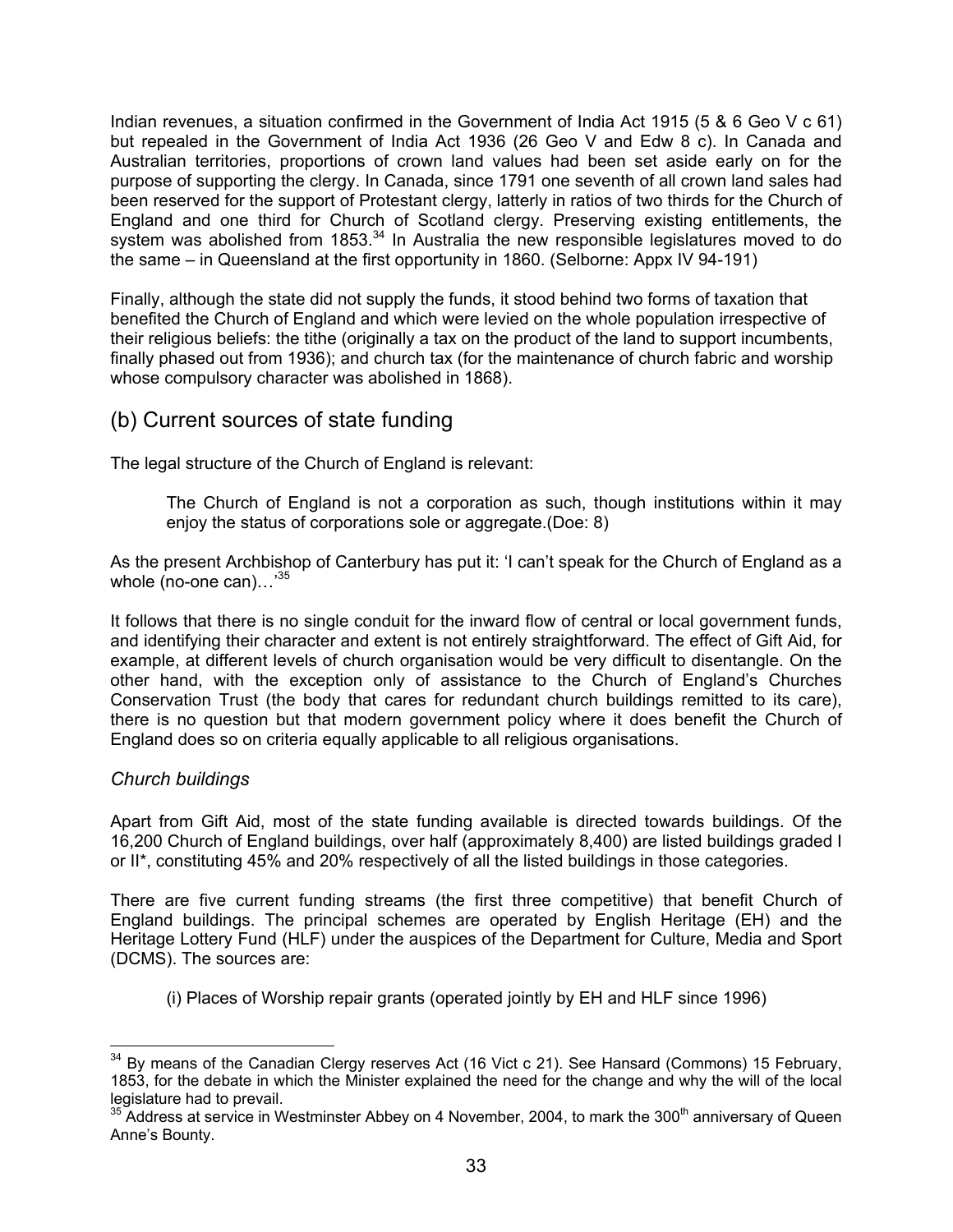- For urgent repairs to listed buildings in regular use as public places of worship
- Worth an average of over £20 million 2000/01 2003/04.<sup>36</sup> Money available for offers for 2004/5 and 2005/6 was just under £25 million in each year.

(ii) Cathedral grants (EH only)

- For repairs to Church of England and Roman Catholic cathedrals listed grade I or II\* and/or are situated within a conservation area.
- Total grants (including Roman Catholic cathedrals, though chiefly directed to Church of England cathedrals) £2.1 million 2003/04.<sup>37</sup>
- For each of the three years 2005/6 until 2007/8 EH proposes to offer £1 million for cathedrals.

(iii) Heritage grants (HLF only)

- Grants (or loans) allocated between all applicants on a competitive basis and directed to maintaining or preserving buildings, assets and sites of outstanding heritage significance.
- Outcome examples: of the 50 projects which qualified in the category for grants of more than £5 million listed by EH 2004/05 at a total value of £550 million, two were Church of England projects in line for grants totalling £19 million, or just over 3% of the total. Between them the two projects will have to raise a further £44 million i.e. 70% of the total cost.<sup>38</sup>
- Total awarded by Heritage Lottery Fund for projects of all kinds since their establishment in 1994 was £3 billion. They estimate that in the UK as a whole between 1994 and July 2004 they have given a total of nearly £300 million to churches, chapels and cathedrals of all denominations over that time. This includes grants for new facilities, activity and community projects as well as repairs.<sup>39</sup>

(iv) Churches Conservation Trust

- DCMS grant currently pegged at £3m a year. (In 2004 the Trust nearly doubled that sum from other sources.)<sup>40</sup>
- (v) Refund of Value Added Tax on listed church building repairs
	- Available for reclaiming on cost of listed church repairs carried out since 1 April 2001.
	- Estimated to be worth £6 million in 2002.<sup>41</sup>

l

<sup>&</sup>lt;sup>36</sup> Building Faith in Our Future: A statement on behalf of the Church of England by the Church Heritage Forum (2004), London, Church House, p. 11.<br>Forum (2004), London, Church House, p. 11.

<sup>&</sup>lt;sup>37</sup> English Heritage, Annual Report and Accounts 2003/04.<br><sup>38</sup> Annual Report Heritage Lottery Fund 2004/05.<br><sup>39</sup> Churches, chapels and cathedrals: 10 years of Heritage Lottery Funding, Heritage Lottery Fund 2005.<br><sup>40</sup> An

<sup>41</sup> *Building Faith in Our Future,* p.11.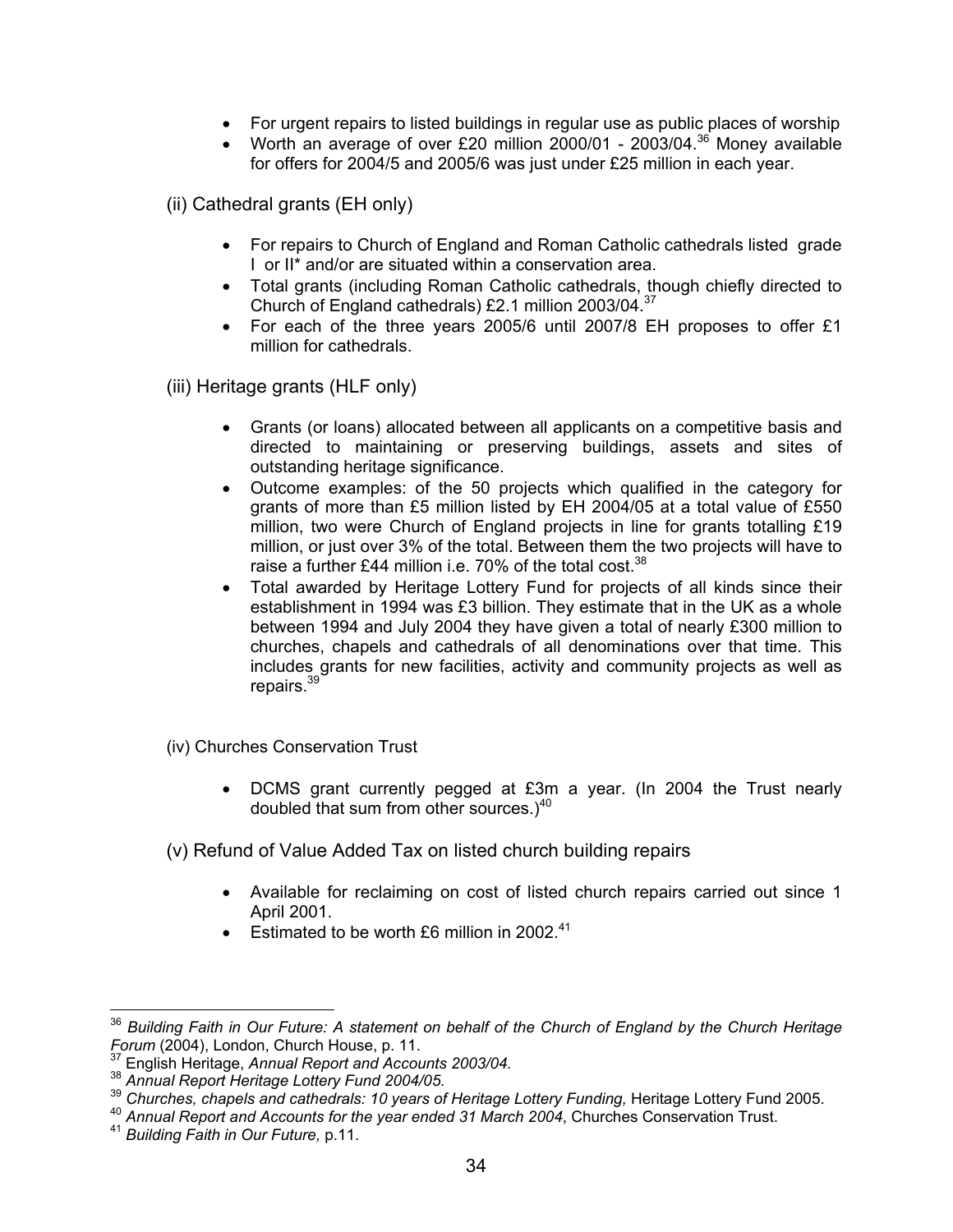• As at 30 September 2005, £28 million had been paid out in total since the scheme began to churches in England, an estimated 90% for Anglican churches.

Summarising the 2002 experience on the funding of repair costs, the sources have been estimated as follows $42$ :

| <b>Source</b>                                      | £m   |
|----------------------------------------------------|------|
|                                                    |      |
| EH/HLF                                             | 21.0 |
| <b>Garfield Weston</b>                             | 3.5  |
| Vat reclaimed                                      | 6.0  |
| Landfill                                           | 2.0  |
| <b>Historic Churches Preservation Trust</b>        | 1.5  |
| County trusts                                      | 1.4  |
| Local church fund raising and other smaller trusts | 57.0 |
|                                                    |      |
| Total                                              | 93.0 |

#### **Major sources of funds paid in 2002**

On this analysis, EH, HLF and VAT refunds defrayed less than 30% of repair costs. In other words, whilst the state's contribution is substantial, the larger part of the costs was defrayed from other sources.

#### *Other funding*

The armed forces, prisons, education and health service Church of England chaplaincies are dealt with elsewhere. It is arguable whether they should be regarded as an activity "funded" by the state when it is the state which requests the services the chaplaincies provide. Similar considerations may be thought to arise in the case of Church of England schools, though the history of their relationship with the state is very different.

Whilst it could be asked of the civil service costs arising from the work of the Prime Minister's Appointments Secretary whether they should be incurred at all, they are at present an unavoidable concomitant of the current form of church establishment.

Finally, it should probably be noted that, along with five other religious denominations in England and Wales, the Church of England benefits from the "ecclesiastical exemption". This is an arrangement which exempts church buildings from many listed building and conservation area controls. After consultation in 2004, DCMS have recently agreed that the "exemption" should continue in its present form for the time being.<sup>43</sup> Access to exemption is in practice conditional on denominations possessing internal control systems comparable with those that would otherwise have applied. Whilst it could be argued that the exemption constitutes an indirect financial benefit to denominations, an alternative view is that it constitutes merely a delegation

<sup>&</sup>lt;sup>42</sup> Trevor Cooper, How do we keep our parish churches. The Ecclesiological Society, 2004.

<sup>&</sup>lt;sup>43</sup> The Ecclesiastical Exemption: The Way Forward, DCMS, July 2005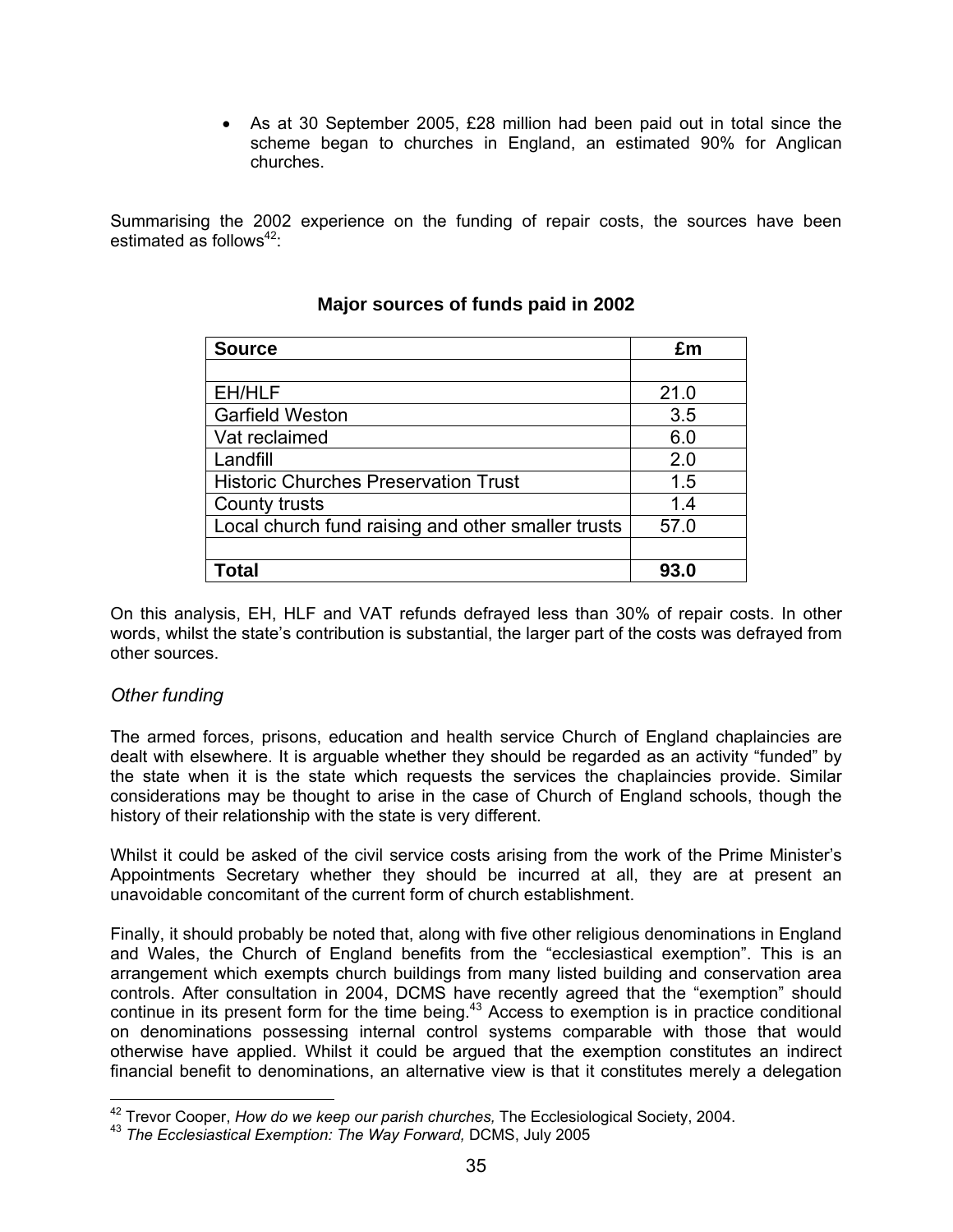which spares denominations no labour and subsidises no expense. Moreover, it could be maintained that the arrangement confers an indirect financial benefit on the state, because the cost implications of replicating the expertise involved in advising on works to churches and cathedrals, much carried out on a voluntary basis by members of advisory committees and central church bodies, would run into millions of pounds.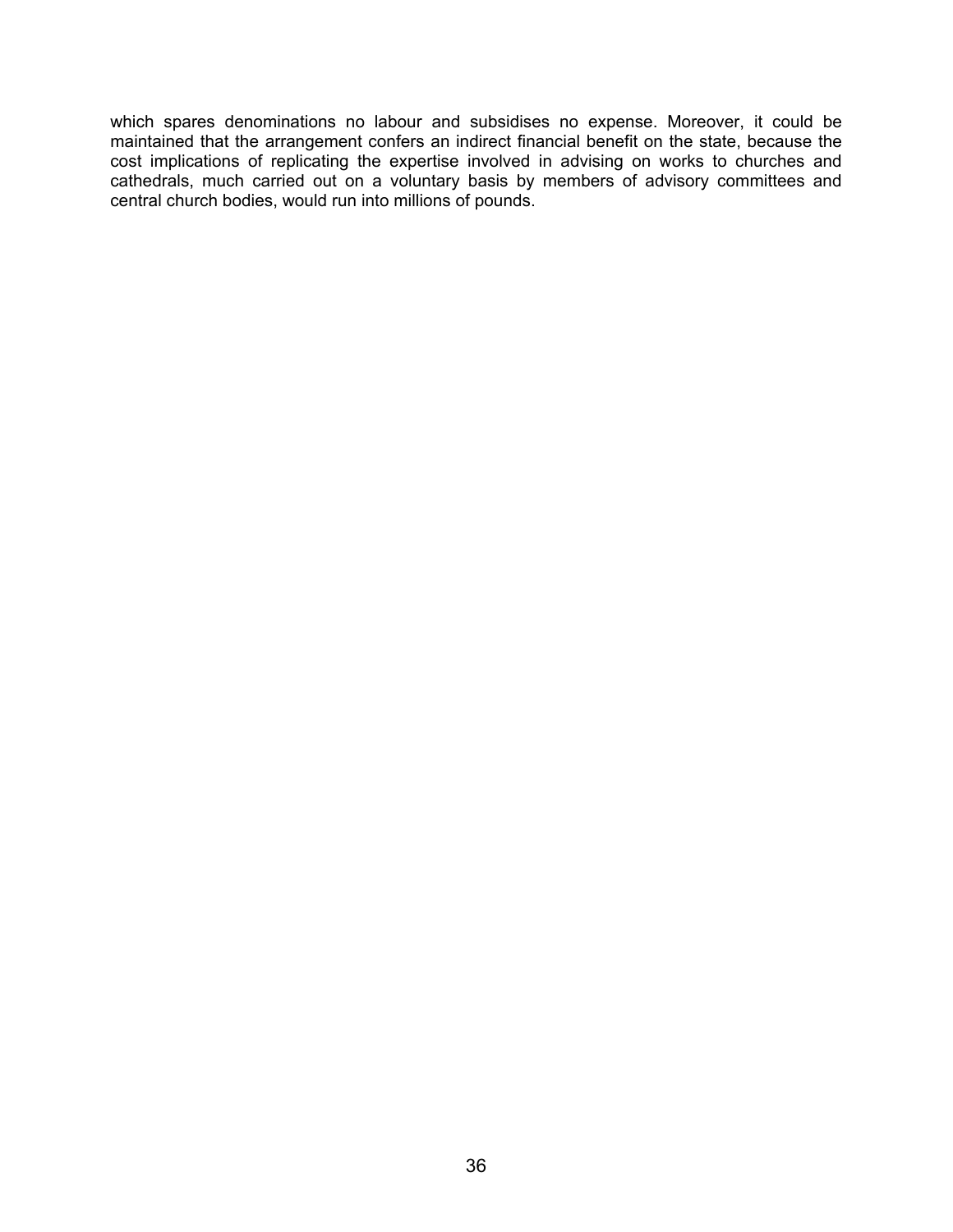# **III CHAPLAINCIES**

In addition to arranging the availability of its ministry through its parochial organisation, the Church of England extends that ministry to a range of public and private organisations by the appointment of chaplains. It is not, of course, the only religious denomination that provides such services. Indeed, although the Church of England remains the largest supplier, one of the consequences of the increased multiculturalism in the UK is the extent to which not only are other Christian denominations represented through chaplaincies but now also faiths other than Christian.

The following seeks to summarise the extent of the Church of England's chaplaincy effort, concentrating on public organisations. Where reasonably ascertainable, estimates will be made of current running cost expenditure where it is borne by sources other then the Church of England itself. Amongst the deficiencies of such estimates is that, since they concentrate on running costs, they fail to include the costs incurred by the Church of England in preparing individuals to assume chaplaincy roles. Overall, the Church of England estimates that chaplains of one kind or another amount to 4% of licensed ministries as a whole, and 10% of all stipendiary clergy.<sup>44</sup>

#### Armed services

Chaplains are provided as commissioned officers under Queen's Regulations subject to the approval in each case of the appropriate denominational authority. For the Church of England this entails the Archbishop of Canterbury's licence.

In May 2005, the total number of full time Church of England chaplains in the armed forces was 177, or 58% of the total of 294. (Of the rest, Roman Catholic chaplains constituted 16%, Church of Scotland 12%, Methodists 8%, and the remaining churches 6%.)

Because of the way in which costs are allocated within the Defence budget, it is not possible to give an exact figure for total expenditure on Church of England chaplaincy services. Based on capitation rates for the financial year 2004/2005 (which include employers' national insurance contributions, education allowances and support etc costs as well as pay), a reasonable estimate for the current cost of the chaplaincy services would be in the region of the following:

|              | Service   Costs £000s May 2005 <sup>45</sup> |
|--------------|----------------------------------------------|
| <b>RN</b>    | 4,000                                        |
| <b>RAF</b>   | 5,000                                        |
| Army         | 9,000                                        |
| <b>Total</b> | 18,000                                       |

### **Estimated Church of England Chaplain capitation costs**

Adding in a conservative estimate of the Church of England share of the additional costs of clerical and other support to the chaplaincies throughout the three services would increase the total to £18.5 million.

l

<sup>44</sup> *Church Statistics 2002*, Church House 2004.

<sup>45</sup> Source – Ministry of Defence.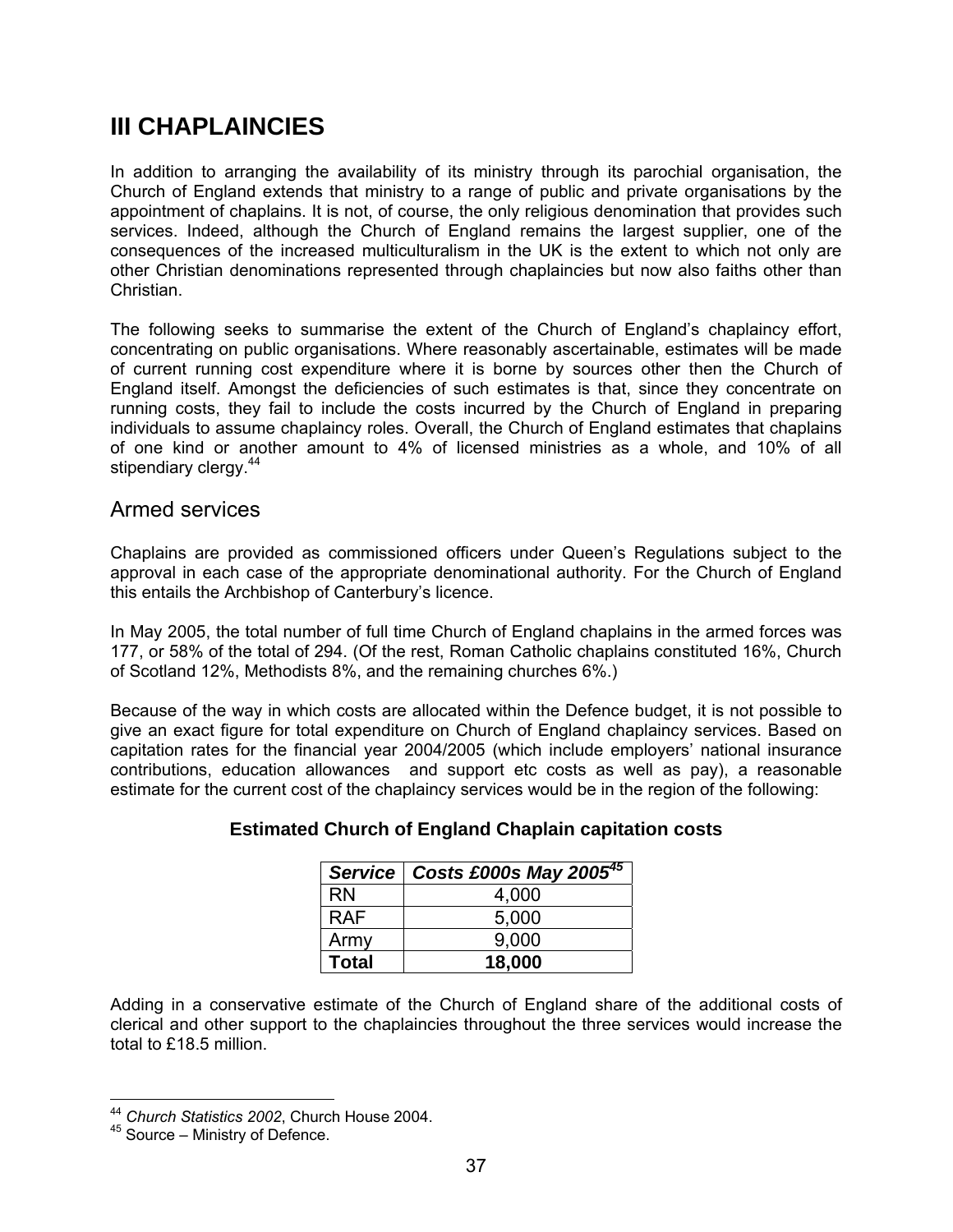### Prison Service (England and Wales)

By law (s. 7 of the Prisons Act 1952) every one of the 129 prison establishments in England and Wales must have a chaplain who has to be a clergyman of the Church of England  $-$  a requirement which in respect of the 4 of the establishments in Wales is stipulated (s. 53(3) to include a clergyman of the Church in Wales.

The prisons chaplaincy is not confined to Church of England clergy or, indeed, Christian denominations. Under the general superintendence of the Chaplain General, a Church of England priest, the chaplaincy nowadays includes representatives of, for example, the Muslim and Buddhist faiths. This greater diversity reflects significant changes in the character of the prison population where the proportions of the population professing any religious faith were in 2002 as follows:

| <b>Religion</b>        | %age |
|------------------------|------|
| Anglican               | 36   |
| Roman Catholic         | 17   |
| Muslim                 | 8    |
| <b>Other Christian</b> | 3    |
| <b>Free Church</b>     | 2    |
| <b>Buddhist</b>        |      |

Between 1993 and 2002, Bhuddists showed the highest growth rate. In second place was the growth in the proportion of prisoners professing no religion.<sup>46</sup>

There is a total of 315 chaplains, 184 full-time and 131 part-time. Of the full-time 147 are Church of England. Because of the manner in which expenditure is delegated to individual establishments, cost data are not readily available. However, on the analogy of Defence costings, it will not be unreasonable to estimate that the annual level of public expenditure in respect of Church of England chaplains runs at about £11 million.<sup>47</sup>

#### Hospital chaplains

Authorised under the National Health Service Acts, there are 422 full-time chaplains of whom 350 are Church of England clergy. There are also estimated to be 3,000 part-time chaplains half of whom are from the Church of England.<sup>48</sup> That Church has operated a Hospital Chaplaincies Council, a Council of the General Synod, since 1951 and which functions at the interface of the Church of England, the department of Health and the NHS Executive. In addition, the Church of England participates in a Churches' Committee for Hospital Chaplaincies which co-ordinates the relations of all Christian denominations with the Department and the NHS.

Because budgets are delegated to Trust level, it has not been practicable to obtain overall figures constructed on a common basis. Assuming an equivalence with Prison Service chaplains

l

<sup>&</sup>lt;sup>46</sup> Home Office (2002) *The Prison Population in 2002: A statistical review,* Findings 228, p. 3.<br><sup>47</sup> MOD costings are calculated as capitation rates which are comprehensive in including, for example, employer NI contributions, education support though not accommodation costs, support costs and training costs. On that basis, MOD chaplain main grade capitation rates are at £90-95k depending on the Service concerned. Assuming conservatively that the capitation rates of 147 Church of England chaplains run at about 80% of the lowest MOD capitation rates, then the total cost would amount to £11,172, 000.

<sup>48</sup> *Church of England Yearbook 2004*.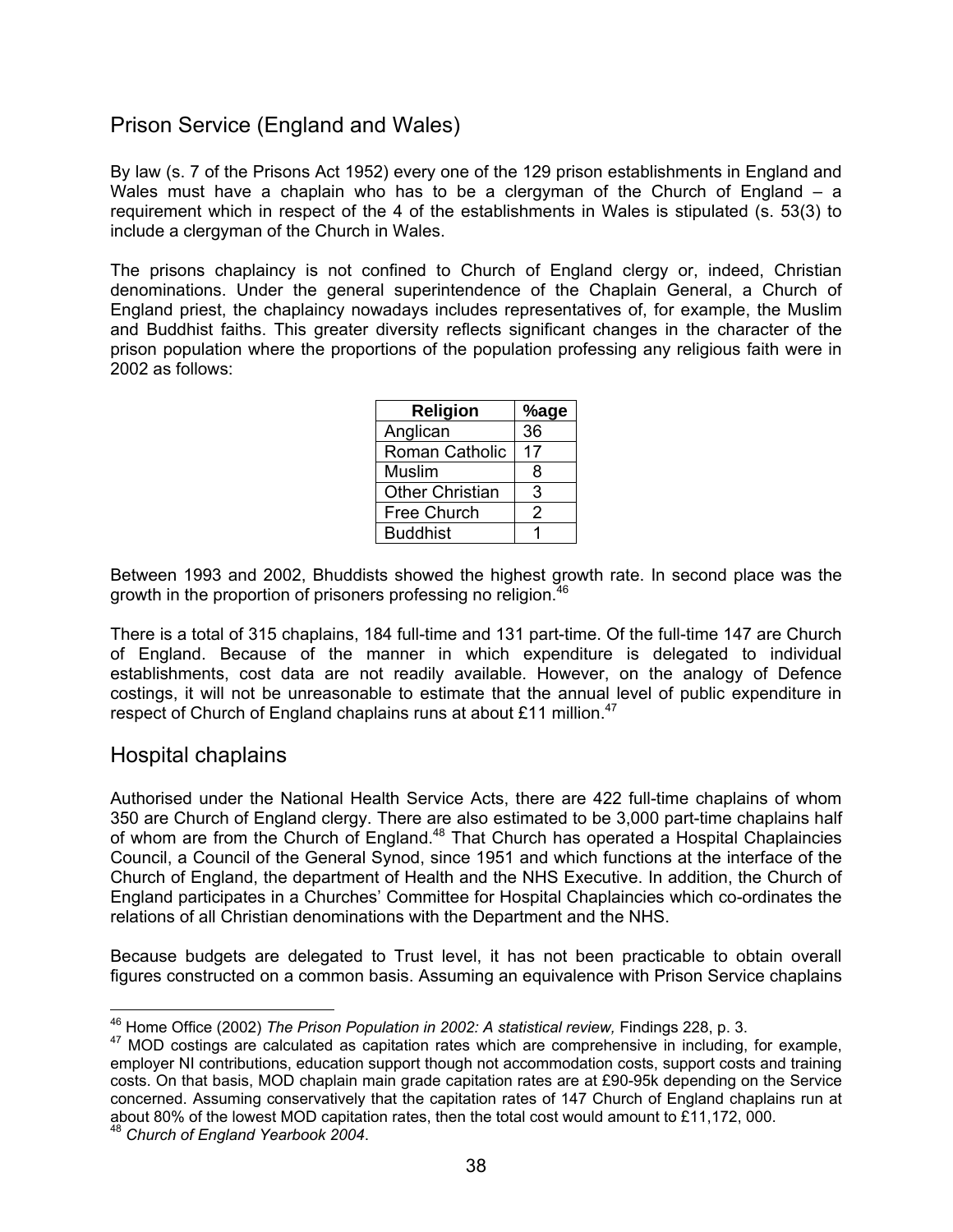would suggest an annual cost of over £26 million for full-time chaplains. However, granted that hospital chaplains cost less because there is no housing allowance and probably less in the way of support costs, a more conservative estimate confined to full-time chaplains suggests public expenditure costs in a range of £9-10.5 million {i.e. at annual rates of £25,000 and £30,000 for 350]

### Chaplaincies in Higher Education

There are on one estimate174 Church of England chaplains in Universities, 35 in Colleges of Further Education and 29 in Colleges of Further Education.<sup>49</sup> There is a National Adviser for Higher Education/Chaplaincies at Church House generally supporting these chaplaincies.

Estimating costs on the basis of the number of Higher and Further Education chaplains (85) recorded in the Church of England's statistics for 2002 (Church House 2004) and on the same conservative estimating principles for hospital chaplains, the annual public expenditure costs would fall into the range £1-2 million.

#### Other chaplaincies

These include numbers working in the police service, at airports and in hospices most of whom are part-time operating, like the Speaker's Chaplain in the House of Commons who is also Rector of St Margaret's, from their parishes. Finally, there are thought to be over 220 Church of England chaplains in private schools.<sup>50</sup>

<sup>&</sup>lt;sup>49</sup> Derived from Crockfords Clerical Directory 2004.

<sup>&</sup>lt;sup>50</sup> Church of England Yearbook 2004 and Crockfords 2004.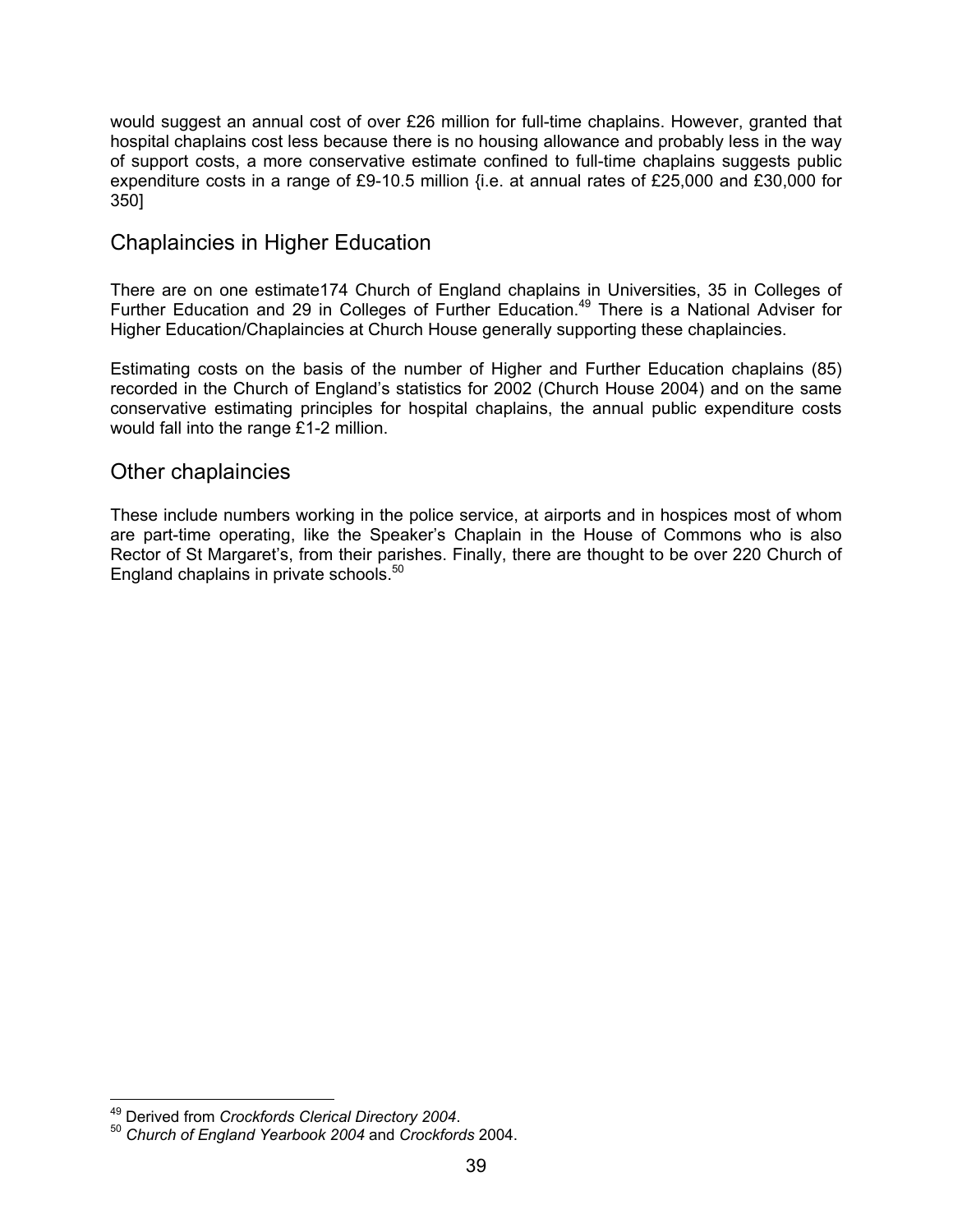# **IV THE DEVELOPMENT OF ESTABLISHMENT 1800-2005**

Annexed is a non-exhaustive list of the principal legislative and other changes or events over the last two hundred years relevant to the constitutional relationship between the Church of England and the United Kingdom state.

From the perspective of today, it can be seen that, whereas in 1800 state and church were conceived as joint partners in the governance of the nation, by the end of the period a process of - still incomplete - institutional separation had been occurring. That process was uneven, nonlinear and largely unplanned – the product of individual initiatives in response (especially so far as the state was concerned) to particular political problems. There was never any programme of deliberate overall change as such. Furthermore, it would not be right to see the process as one determined entirely by the state: the response of the Church itself always played a part and increasingly so in the later period.

These cumulative changes may be seen simultaneously in different ways. On the one hand, some may be seen as the product of a progressive division of view between the Church and the state about, for example, the objects of family and marriage law, or the extent to which the state should continue to stand behind interests, for example financial interests, specific to the Church. On the other hand, they may be characterised as the product of a state increasingly impelled to extend its protections directly and uniformly to the whole population regardless of confessional considerations, though it would be anachronistic to label such a process for the most part as one of self-conscious secularisation.

In 1800, however, state and church were, formally, a single enterprise. A largely Anglican Parliament legislated for secular and ecclesiastical affairs in a structure which in theory treated the entire population outside Scotland as a uniform entity. The law subjected all Dissenters to civic penalties designed to deny them full membership of the political society. The civil and ecclesiastical courts constituted a joint jurisdiction with the latter's functions controlling significant areas of family law as well as matters, such as clerical discipline, entirely of internal Church of England concern. Whatever the issue, all the judgements of the ecclesiastical courts were enforceable by mechanisms supported by the state. The support of the clergy and the fabric of the churches themselves depended on a system of local hypothecated taxation – tithe and church rates - underpinned by the state. The state appointed the episcopacy which was itself in its entirety in full membership of the senior part of the legislature.

Reciprocally, the Church of England acted on responsibilities for a wide range social functions then not shouldered by the state. These included, for example, education (one quarter of all primary schools in England are still Church of England schools), the parochial based system of relief of the poor, the solemnisation of marriage, and the disposal of the dead. Originally responsibilities exclusive to the Church of England, they became increasingly undertaken by the state.

All significant changes in the functioning of the church had to be processed through the legislature. Unlike the position in Scotland, the church had no separate assembly of its own. Even when functioning – and they had not done so regularly since 1741 – the Convocations of the two Provinces of Canterbury and York were entirely clerical bodies possessing no significant powers. For example, they could not legislate finally for their own affairs and their power to tax the clergy had been surrendered in 1664.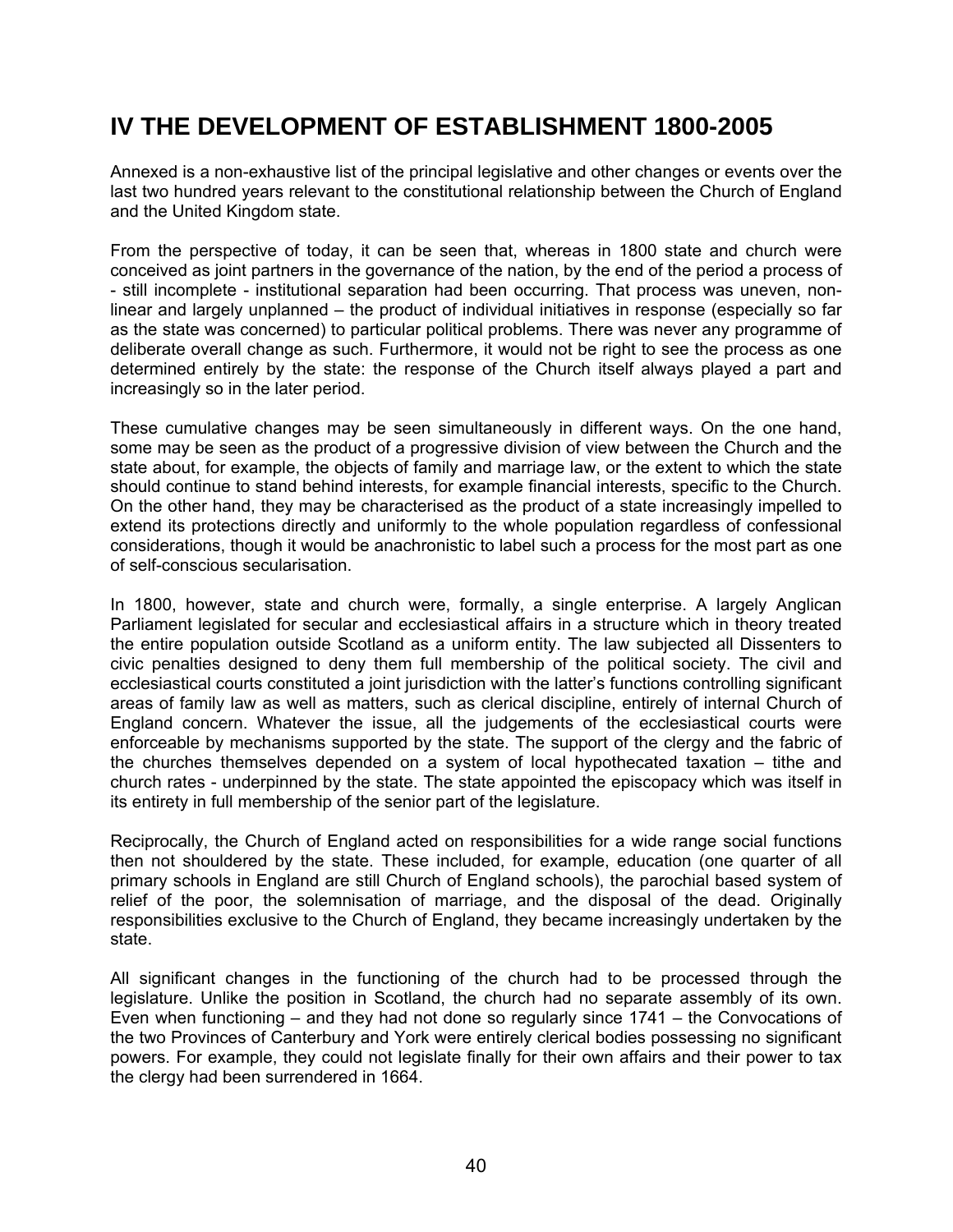Even in 1800, however, the formal and the real positions were already significantly different. Despite the appearance of a confessional state (that is, one where government, nation and church are coterminous)<sup>51</sup>, the state had since 1727 long in practice admitted most Christian Dissenters to full, normal civic participation by means of annual Indemnity Acts. In addition, since the late seventeenth century, the state had made payments, known as the "Regium Donum", to Dissenting ministers in England and Ireland – a limited form of concurrent endowment. In other words, the state had conceded the principle of pluralism for many, if not all, purposes in practice.

During the nineteenth century the same benefits were extended to non-Trinitarian Christians in 1813, to all Protestant Christian Dissenters by the removal of all *formal* discrimination against them in 1828<sup>52</sup>, to Roman Catholics in 1829, to Jews successively in 1846 and 1858, and to explicit non-believers in 1888. The introduction of civil marriage and the removal of the Church of England's remaining control of marriage in 1836 legally institutionalised pluralism further, as did the burial legislation of 1880.

The state withdrew from invariably standing behind the ecclesiastical courts' judgements, for example when the civil penalties of excommunication were abolished in 1813. More significantly, the state moved to restrict the ambit of the ecclesiastical courts: actions for defamation were removed from the ecclesiastical courts in 1855, and their family law jurisdiction abolished in 1857. The fact that from 1833 the senior appellate court became the Judicial Committee of the Privy Council emphasized the extent to which the apex of the ecclesiastical system was in the hands of a predominantly lay and not necessarily Anglican body.

Moreover, after a long period of passive support, the state began to take initiatives to reorder church affairs. As a response to political events in Ireland and in an atmosphere influenced by the behaviour of the Church in the run up to the 1832 Reform Act, the state in 1833 drastically reorganised the Irish church in a way which, although designed to render that church more defensible, triggered the Tractarian reaction in England, and signalled to many clergy a more final disjunction than the legislation of 1828 and 1829. The interventions were not invariably, however, malign or unwelcome. For example, up to the late 1820s the state gave substantial grants to the Church (see "Finance for the details), and took the initiative in establishing in both Ireland and England standing Commissions designed to manage the church's assets to its best advantage. The state also attempted to modernise and facilitate payment of the main hypothecated tax in Acts of 1836 and as late as 1891. On the other hand, with the exception of granting excise relief on building materials to the Church of England alone, the state made no other subventions to the Church of England's finances in the nineteenth century after the church building Acts. Moreover, in 1868 it abolished compulsory church rates, and in 1936 moved to bring tithes finally to an end.

Significantly, however, as a consequence of larger political changes associated with the rise of more democratic forms of government, the state disestablished and to some extent disendowed the church in Ireland from 1871 and in Wales from 1920. The complete severance of church and state in England much agitated for by Dissenters and others did not, on the other hand, come to pass. The two disestablishments were also seen as emanating from a legislature that was decreasingly (especially in the Commons) an Anglican or even, in any normal sense, a body

l

<sup>&</sup>lt;sup>51</sup> "In 1800 the State was confessional: the United Church of England and Ireland...and the Presbyterian Establishment in Scotland, were accorded exclusive endorsement as the spiritual and theological ordering of society." (Norman 1994: 277)

The Whig Lord Holland judged this change as very important because "it explodes the real Tory doctrine *that the Church and State are indivisible*". Quoted Podmore 2005: 17.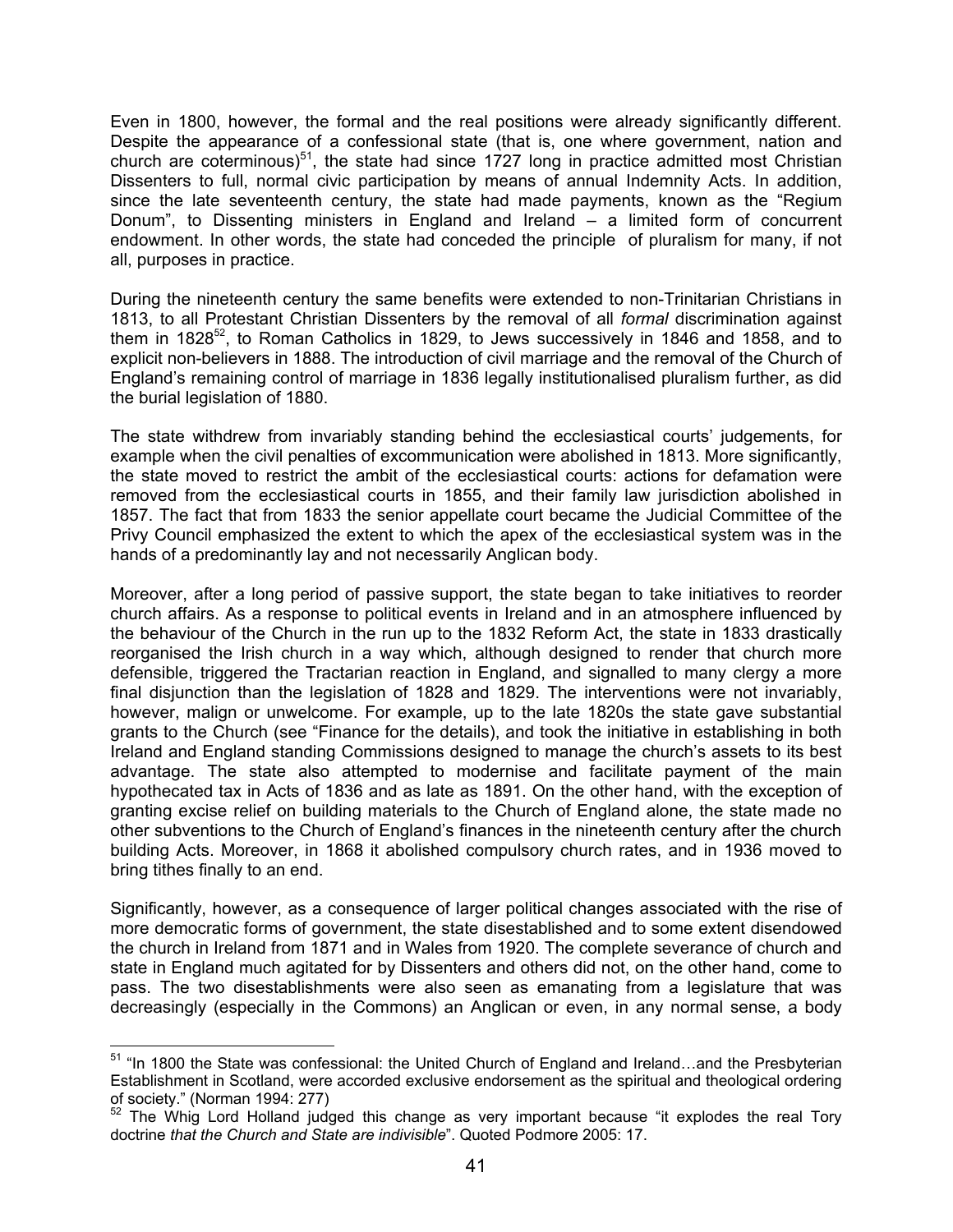exercising legitimate religious authority - one of the issues seen as relevant in its rejection of the Church Assembly Measures in 1927 and 1928. It is from this perspective that the Public Worship Regulation Act 1874 (which attempted to legislate for ritual) is commonly viewed nowadays as the last direct legislative initiative by Parliament in relation to religious worship or doctrine.

The interventions of the state provoked gradual reciprocal changes initiated by the Church of England. The increasingly non-Anglican character of the legislature, and the absence of any corresponding institutions in the Church of England itself, found responses in institutional revival (the Convocations from 1855) and growth, for example the progressive inclusion of laymen in representative bodies and the creation in 1904 of a single Representative Church Council. But the most significant change of all was the "Enabling "Act of 1919 which established the Church Assembly and conferred upon it unique powers of legislative initiative. These included an ability, subject to veto, to determine the *content* of legislation given statutory force. One of the drawbacks of the preceding system had been that, when Parliamentary time could be found at all, the shape of the legislation as introduced into Parliament could be greatly altered by the time it emerged.

In what became a characteristic procedural feature, the proposal for the 1919 Act came not from a Royal Commission (the standard state inspired initiative of the preceding period as in, for example, the commission that preceded the Clerical Subscription Act 1865) but as the result of a Commission set up by the Archbishops themselves. There were four other comparable commissions in the course of the century, and the whole tenor of Church of England governance since 1919 has been, with the exception of the Tithe Act 1936, one where the Church of England has itself taken full charge of its own affairs. In that respect, organisational change on the Church of England's own initiative, like the amalgamation of Queen Anne's Bounty with the Ecclesiastical Commissioners in 1947 to form the Church Commissioners and the National Institutions Measure of 1998, have become the norm. Above all, a radical change like the admission of women to the priesthood, although highly controversial and carefully scrutinized in both Houses, was treated by Parliament as a matter entirely for the Church of England to initiate.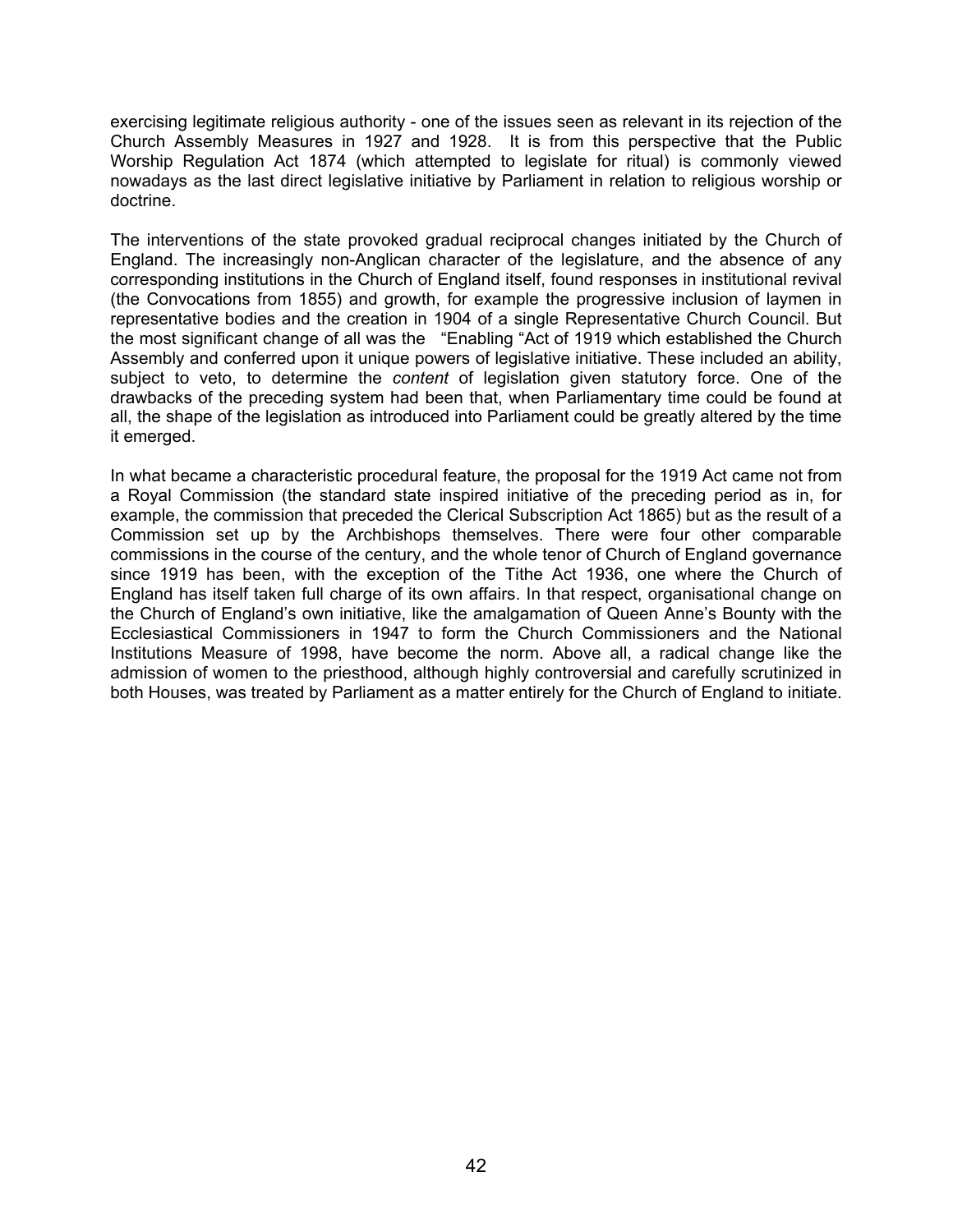#### **TIMELINE**

- 1800. Act of Union (40 Geo III c 67) created United Kingdom of Great Britain and Ireland, and a United Church of England and Ireland to include representation of the Irish episcopate by four Irish bishops in the House of Lords. Ministers resign over refusal of George III to accept a concurrent measure designed to remove Roman Catholic disabilities, e.g. to continue their ability to vote as granted by the Irish Parliament in 1793 (33 Geo III c 21 (Ireland)).
- 1813 Doctrine of the Trinity Act (53 Geo III c 160) put Unitarians (Christian non-Trinitarians) on the same basis as other Protestant Dissenters when they had hitherto been excluded from the benefits of the toleration legislation.
- 1813 Excommunication Act (53 Geo III c 127) abolished the civil penalties of excommunication.
- 1818 Church Building Act (58 Geo III c 45) established a Commission with a Parliamentary Grant of £1m to encourage the building of churches. A further grant of £0.5m was made in 1824. The Commission was merged with the Ecclesiastical Commission in 1856.
- 1828 Repeal of Test and Corporation Acts (9 Geo IV c 17) removed the civic disabilities placed on Protestant Christian Dissenters in the reign of Charles II and ended the regime of annual Indemnity Acts 1727-1827 which allowed Dissenters in effect to circumvent the Acts' requirements. The Repeal Act required beneficiaries to swear an oath that they would never as holders of their office "injure or weaken the Protestant Church as it is by law established in England, or to disturb the said Church, or the bishops and clergy of the said Church, in the possession of any rights or privileges to which such Church, or the said bishops and clergy, are or may be by law entitled". [The oath was repealed by the Promissory Oaths Act 1871 – 34 & 35 Vict c 48.] The change meant that Parliament, although it remained a Protestant assembly, was no longer (disregarding the Scottish representation since 1707) a wholly Anglican body.
- 1829 Roman Catholic Relief Act (10 Geo IV c 7) removed Roman Catholic civic disabilities although continuing to exclude Roman Catholics from the offices of Lord Chancellor, Lord Lieutenant of Ireland and the High Commissioner to the General assembly of the Church of Scotland. Roman Catholic peers and MPs had to take an oath on assuming their seats which included similar clauses to those of the 1828 Act swearing that they would not seek to harm the Church of England (or the Church of Scotland). The effect of the 1828 and 1829 Acts was that Parliament ceased to be a wholly Protestant body though it retained legislative control over the Church of England.
- 1833 Irish Church (Temporalities) Act (3 & 4 Will 4 c 37) abolished church rates (the rate levied for the support of the church fabric and divine service) in Ireland, halved the number of archbishoprics to two, reduced the number of bishoprics from eighteen to ten, and established a Commission to administer the funds released by the changes. (Because it was seen by some as unilateral interference by the state, this Act was one of the triggers of the Tractarian movement.)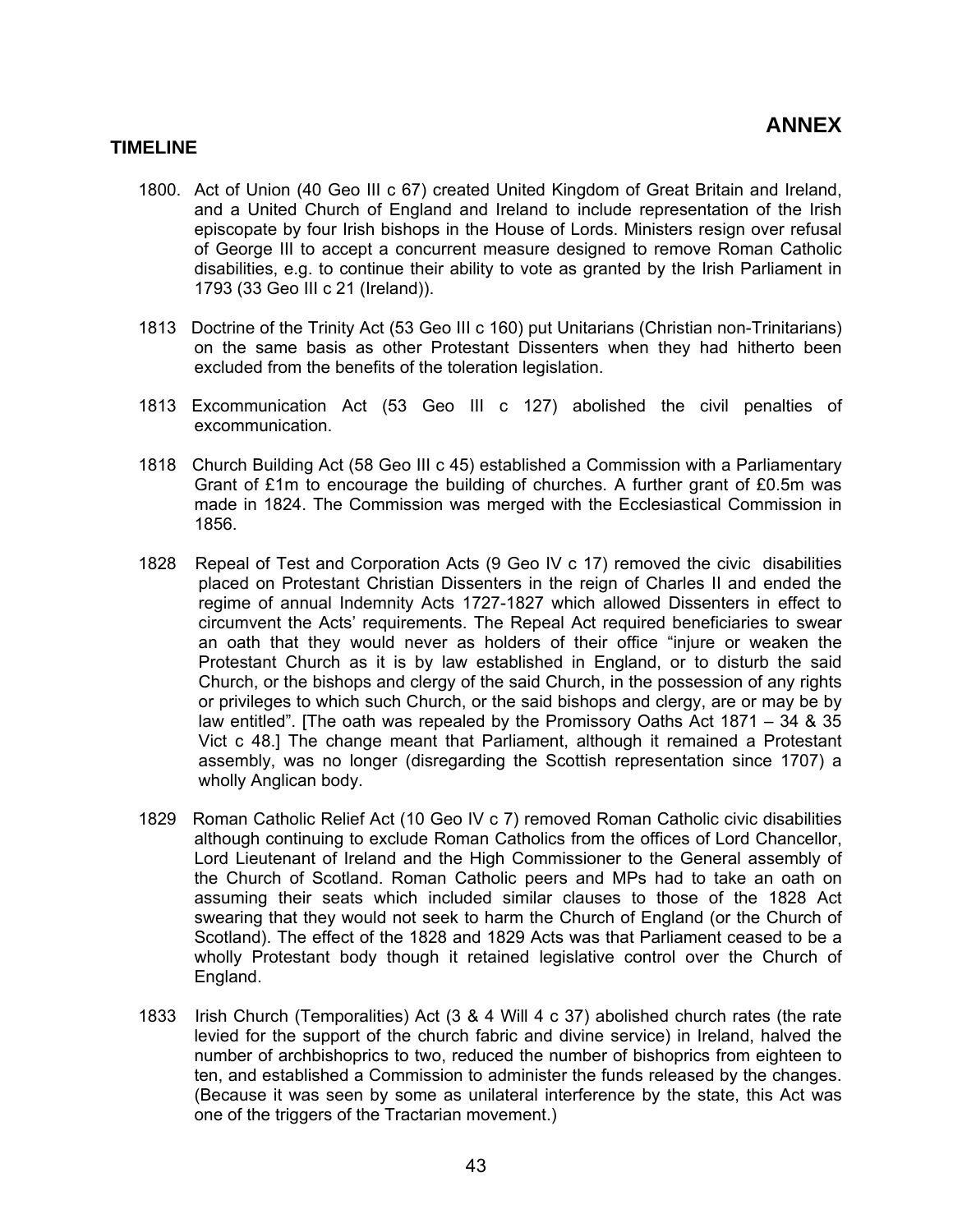- 1833 Irish Tithe Owners Relief Act (3 & 4 Will IV) in response to tithe agitation voided collection of tithes for 1833 and allowed for recovery of arrears for 1831 and 1832, advancing relief to owners on repayment terms.
- 1833 Court of Delegates Act (2 &3 Wm IV c 92) removed final appeals from ecclesiastical courts from Court of Delegates (a specialised tribunal) to Judicial Committee of the Privy Council which therefore became the supreme authority for determining, amongst other things, questions of worship, doctrine and discipline in the Church of England in addition to its other wide-ranging judicial functions.
- 1833 Treasury grant of £30, 000 a year in aid of school building shared between the Anglican National Society and the predominantly Protestant Dissenter British and Foreign Schools Society commencing a system of concurrent endowment. Sum later increased, extended to include other denominations, and policy responsibility given to a permanent committee of the Privy Council.
- 1836 Marriage and Registration Acts (6 & 7 Wm IV cc 85 and 86) permitted civil marriage and registration, and also allowed Dissenters to marry in their own places of worship. [Quakers and Jews had already been permitted to marry outside the Church of England.]
- 1836 Tithe Commutation Act (6 & 7 Wm IV c 71) created a Tithes Commission in England and Wales to oversee the commutation of tithes from payments in kind to cash payments.
- 1836 Established Church Act (6 & 7 Wm IV c 77) set up a permanent Ecclesiastical Commission to manage important revenues of the Church of England. It was the first in a series of initiatives – managed and led in practice by clerical Commissioners compulsorily to redistribute revenues in the interests of financing the ministry of the Church in poorer neighbourhoods.
- 1836 London University formed by government approved Charter as a secular institution.
- 1838 Irish Tithe Act (1 & 2 Vict c 109) converted tithe to a charge paid by the landowner.
- 1843 Government forced by opposition of Dissenters to drop education clauses from Factory Bill that would have given Church of England teaching monopoly in state funded schools.
- 1846 Religious Disabilities Act (9 & 10 Vict c 59) put Jews on same basis as Dissenters.
- 1847 Bishopric of Manchester Act (10 & 11 Vict c 108) restricted episcopal representation in England and Wales to the 26 bishops of sees existing before the Act, and subsequent legislation laid down that all but the five most senior sees were to take up the 21 remaining places in order of consecration.
- 1850 Gorham judgement. The Judicial Committee of the Privy Council, a predominantly lay body, determined a controversial doctrinal dispute concerning baptismal regeneration finding in favour of a clergyman whom his bishop had refused on doctrinal grounds to institute into a living to which the clergyman had been presented by the Lord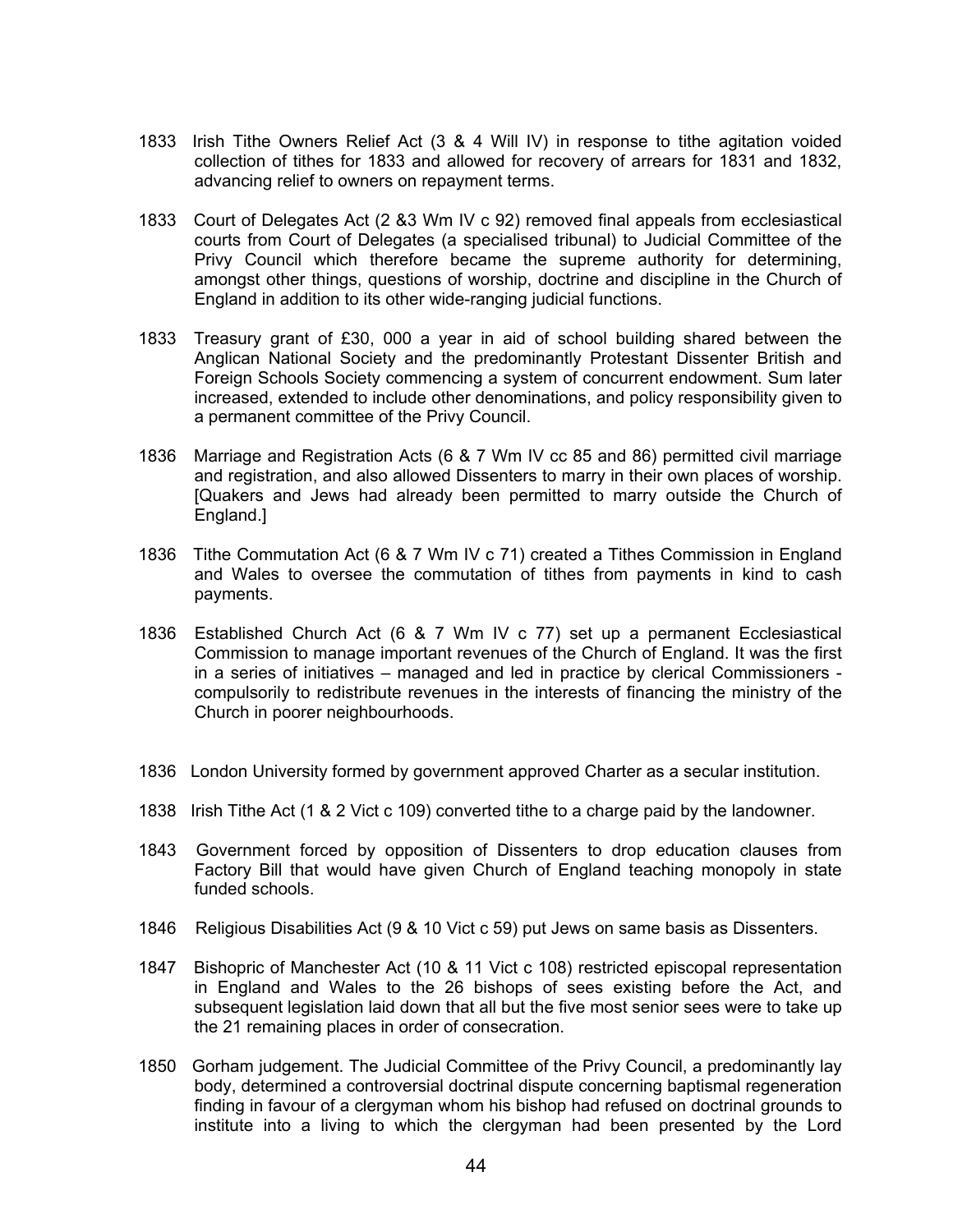Chancellor exercising his ecclesiastical patronage. The case drew attention to the reality of ultimate state control over the Church of England.

- 1851 Religious census whose methodology was much disputed amongst denominations showed a considerable shortfall in the availability of places of worship for the population as a whole, and the fact that nearly half the population did not attend church at all, with the lowest rates of attendance amongst the poor. Denominationally, there was a slight general preponderance of dissenting numbers over those for Church of England but with a more marked preponderance in the urban Midlands and North as well as the West country, and a four to one majority in Wales. Irrespective of the arguments on detail, and the differences between England and Wales, the outcome weakened the Church of England case for privileged treatment in so far as it had rested on its continuing predominance in the population. This had implications for its exclusive control over burial grounds, for compulsory church rates, tithes, and for the remaining civil jurisdictions of the ecclesiastical courts over family law and probate.
- 1854 Oxford University Act (17 & 18 Vict c 81) abolished religious tests for admission to Oxford for most purposes. [Cambridge followed suit in1856.]
- 1855 Defamation Act (18 & 19 Vict c 41) removed actions for defamation from ecclesiastical to civil courts. As the preamble to the Act put it: "Whereas the Jurisdiction of the Ecclesiastical Courts in Suits for Defamation has ceased to be the Means of enforcing the Spiritual Discipline of the Church..."
- 1855 Canterbury Convocation resumed for first time since 1717. [York resumed in 1861.]
- 1857 Divorce and Matrimonial Causes Act (20 & 21 Vict c 85) permitted civil divorce without recourse to private Act. Jurisdiction of the ecclesiastical courts over marriage and probate transferred to civil courts.
- 1858 Jewish Relief Act (21 & 22 Vict c 49) permitted Jews to sit in Parliament which was therefore no longer nominally an entirely Christian assembly though it retained power to legislate for the Church of England.
- 1865 Clerical Subscription Act (28 & 29 Vict c 122) altered and simplified the range of clerical oaths accumulated from the Reformation following a Royal Commission set up to examine them.
- 1868 Abolition of Compulsory Church Rates Act (31 & 32 Vict c 109) abolished the compulsory rate levied on all parishioners irrespective of religious affiliation after successive attempts in Parliament from 1834 to address the issue. The outcome was to oblige the Church of England to look to other funding sources since the voluntary system of church rates that remained proved unviable.
- 1869 Irish Church Act (32 & 33 Vict c 42) with effect from 1871 disestablished the Irish Church and dissolved its union with the Church of England, removing Irish bishops from the House of Lords. The 1833 Irish Ecclesiastical Commission was absorbed into a new Commission responsible for administering the 1869 Act with its compensation schemes for incumbents and owners of advowsons, and scheme for the extinction of rentcharge. A new self-governing church representative body was set up on synodical lines and the Irish ecclesiastical courts abolished. Although it was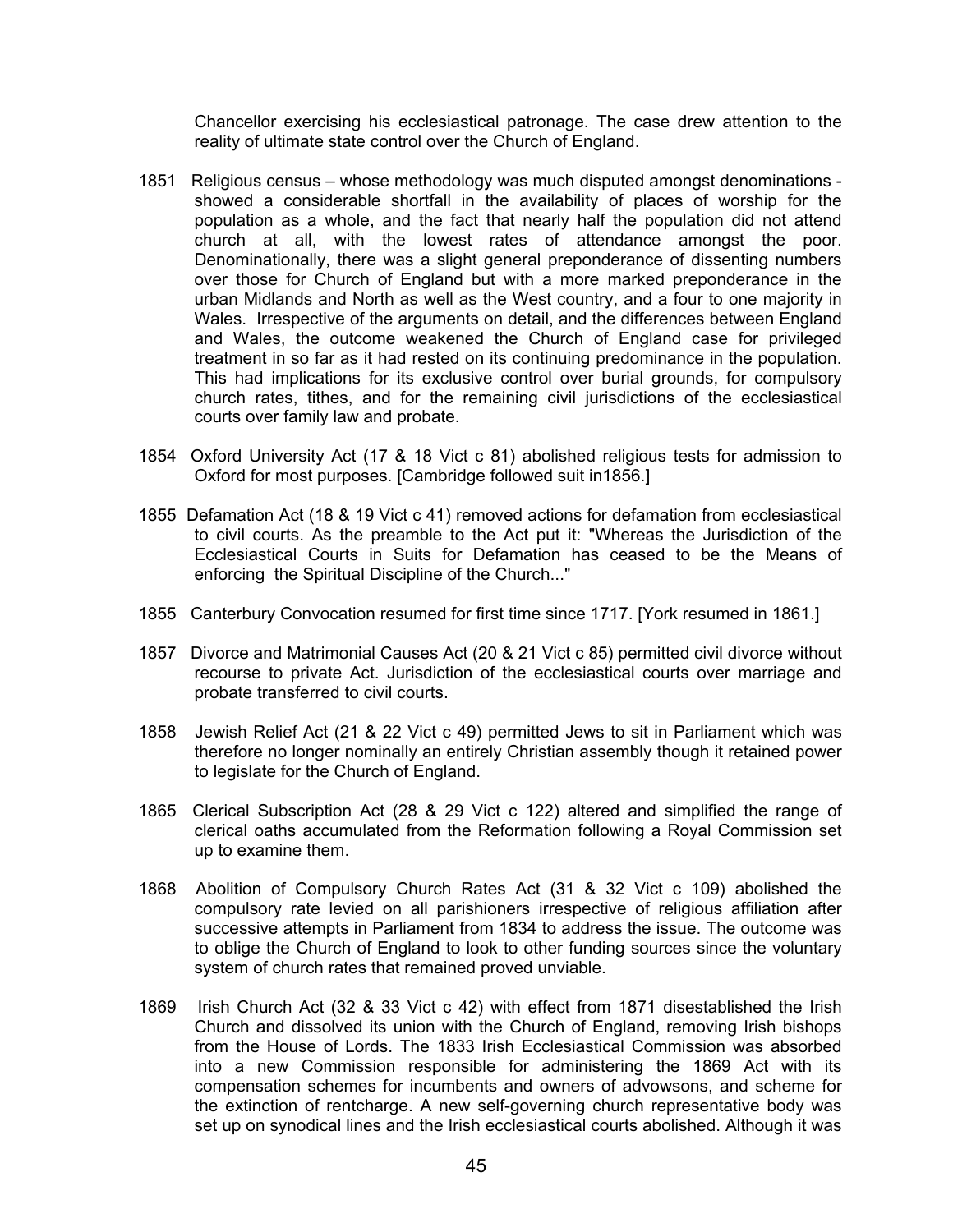contemplated by Parliament, the measure of disendowment involved was *not* deployed in the interests of concurrent endowment of all Christian denominations. Both the *Regium Donum* (state payments to Dissenting Protestant clergy) and the grants to the Roman Catholic seminary at Maynooth were discontinued. [The *Regium Donum* had been discontinued in England and Wales from 1851.]

- 1870 Education Act (33 & 34 Vict c 75) established a national system of primary education with statutory school boards where existing denominational schools insufficient. Religious instruction to be separate from instructional curriculum, and opt out permitted.
- 1871 Universities Tests Act (34 & 35 Vict 26) removed requirement of Church of England membership from all posts at Oxford and Cambridge and Durham except the Regius Divinity chairs.
- 1874 Public Worship Regulation Act (37 & 38 Vict c 85) was a government sponsored initiative following controversial litigation before the Judicial Committee of the Privy Council and designed to deal with disputes over ritual and clerical discipline.
- 1880 Burial Act (43 & 44 Vict c 41) conferred a general right of burial in Church of England graveyards with or without a religious service and regardless of rite, if any, used.
- 1885 House of Laymen attached to Convocation in Canterbury Province. York followed suit in 1892.
- 1888 Oaths Act (51 & 52 Vict c 45) permitted affirmation to be substituted for religious declaration in all cases including Parliament.
- 1891 Tithes Act (55 & 56 Vict c 8) placed responsibility for payment of tithe rentcharge on landowners following disturbances in Wales.
- 1894 Local Government Act (56 & 57 Vict c 73) abolished vestry parochial administration and substituted secular elected parish councils.
- 1902 Education Act (2 Edw VII c 42) made local councils education authorities for their areas, extended running costs rate support to denominational schools but, controversially, did not disturb the religious settlement. [The Liberal government's attempts from 1906 to revisit the settlement, thought to be more favourable to the Church of England than to Nonconformists, failed.]
- 1904 Representative Church Council set up which combined both Convocations and their Houses of Laity.
- 1907 Deceased Wife's Sister Marriage Act (7 Edw VII c 47) permitted marriages in opposition to Church of England doctrine with (i) a saving for Church of England clergymen who refused to marry people qualified only under the Act and (b) no conferment of an ability to contract such marriages themselves.
- 1910 Accession Declaration Act (10 & 11 Edw VII c 29) abolished the monarch's previously required declaration against transubstantiation and substituted a formula otherwise no longer intentionally hostile to Roman Catholics.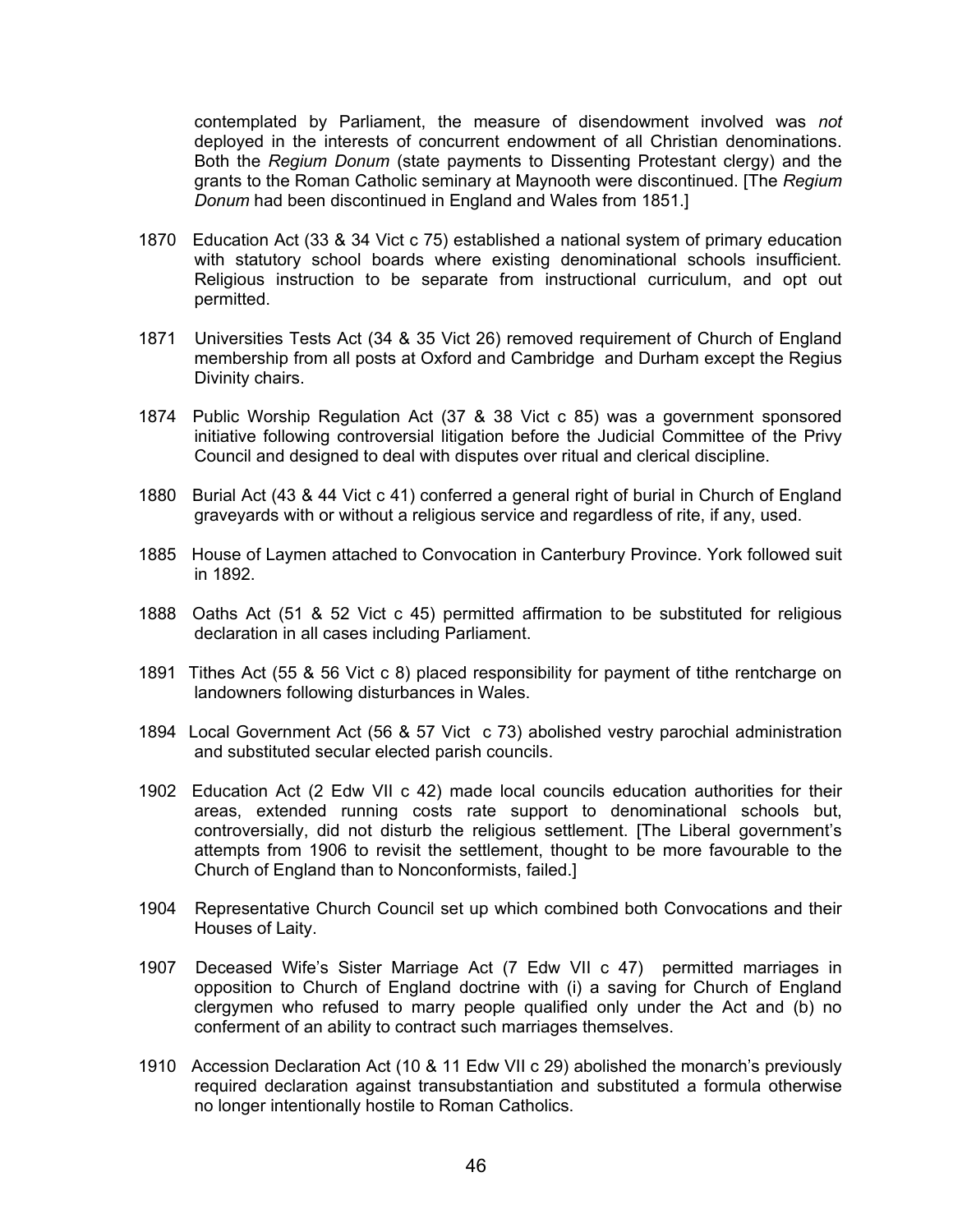- 1914 Welsh Church Act (4 & 5 Geo V c 91) disestablished the Church of England in Wales on lines similar to the disestablishment of the Irish Church. Rejected by the House of Lords, the measure was due to come into force under Parliament Act procedures at commencement of World War I but was then suspended. The Act's original disendowment provisions were mitigated by an Act of 1919 - Welsh Church (Temporalities) Act (9 & 10 Geo V c 65). The legislation came into force in 1920, and the monies from the disendowment eventually transmitted to Welsh county councils.
- 1916 Report (Selborne Report) of the Archbishops' Committee on Church and State recommended a special procedure for Church of England legislation. The Committee had been set up as a result of a resolution of the Representative Church Council.
- 1919 Church of England Assembly (Powers) Act (9 & 10 Geo V c 76) [known as the Enabling Act] instituted the Church Assembly and a special legislative procedure which gave the Assembly the right of initiative in proposing Measures with statutory force subject to a Parliamentary veto that could reject a Measure but not amend its terms. This gave the Church of England its own legislative body and ended its complete legislative dependence on Parliament, thus largely completing a process which cumulatively emphasised the distinctiveness of the organs of church and state though without eventuating in any final separation.
- 1927/ Parliament twice rejected Measures for a Revised Prayer Book.
- 1928 Strong reaction in the Church of England which had regarded the Enabling Act as securing it effective autonomy in such matters above all. In 1929 the bishops of the Canterbury Convocation voted to allow clergy discretion to use the Prayer Book nonetheless.
- 1930 Archbishops' Commission on Relations between Church and State (Cecil Committee) set up as part of reaction to Parliamentary rejections of 1927/8. 1935 Report recommended a method of certification for "spiritual" Measures as a way of insulating such initiatives from Parliamentary control. Not acted upon.
- 1936 Tithe Act (26 Geo V and 1 Ed VIII c 43) abolished tithe rentcharge setting up Tithes Redemption Commission to oversee compensatory arrangements.
- 1944 Education Act (7 & 8 Geo VI c 31) introduced statutory requirement for religious instruction on non-denominational basis in state schools for the first time with compulsory worship at the beginning of each day but with the customary opt out preserved. It left untouched previous arrangements for Church of England schools.
- 1947 Church Commissioners Measure (10 & 11 Geo VI No 2) amalgamated Queen Anne's Bounty and the Ecclesiastical Commission.
- 1952 Report of Church and State Commission (Moberly Committee) set up by Church Assembly in 1949. Recommended seeking authority for experiment with doctrine and worship changes, establishing a Church of England consultative committee for episcopal appointments, and the removal of the Judicial Committee of the Privy Council as the supreme appellate body in the ecclesiastical courts system.
- 1963 Ecclesiastical Jurisdiction Measure (1963 No 1) implemented the Moberly recommendation on removal of Judicial Committee.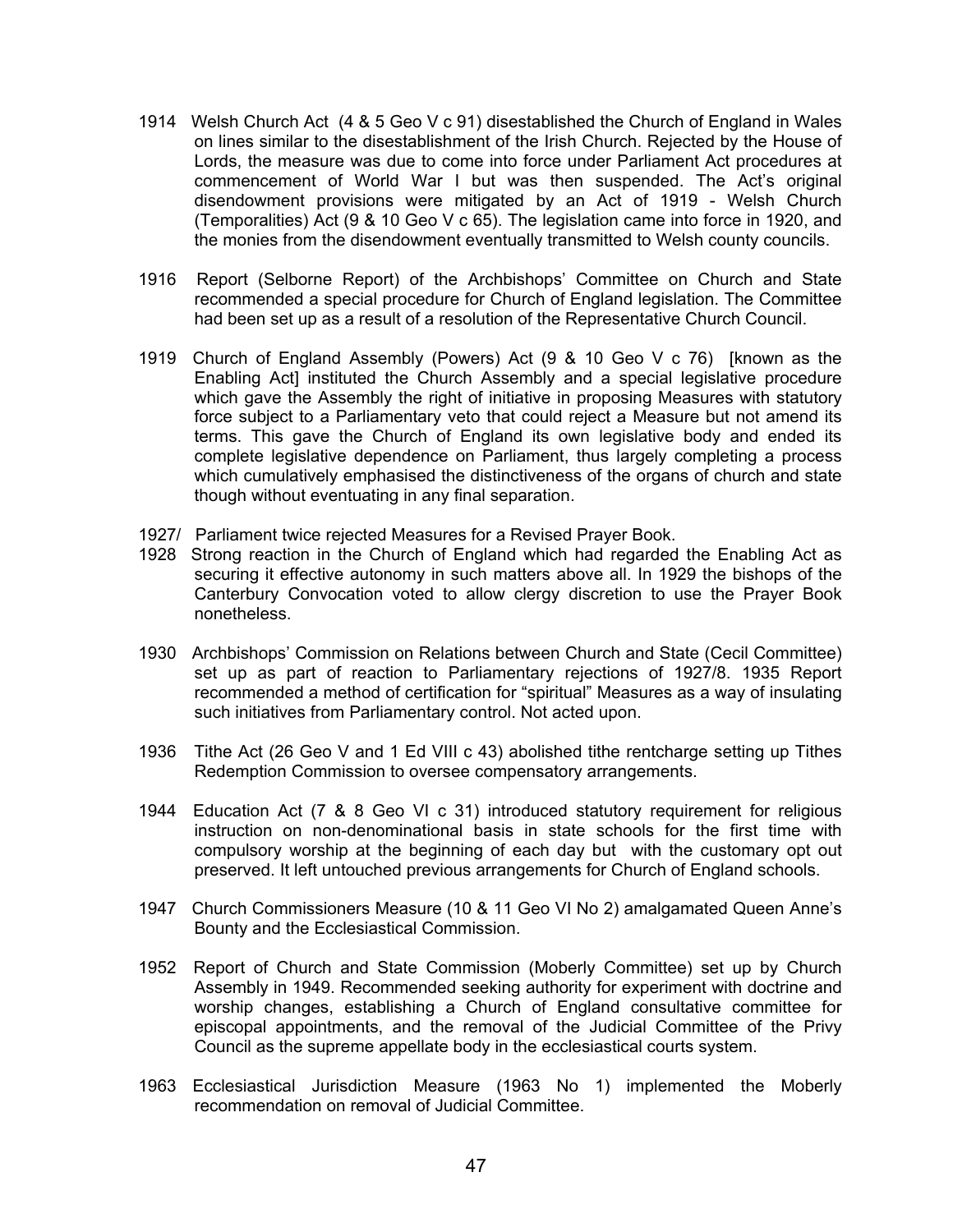- 1964 Commission on Crown Appointments and the Church (Howick Commission) set up after Government's failure to appoint the incumbent Provost of Guildford to the Deanery of the new Cathedral. Modest suggestions not acted upon though its recommendation in favour of a consultative procedure including vacancy in see committees ultimately influential.
- 1965 Prayer Book Measure (1965 No ) implemented Moberly recommendation on worship changes, though *permanent* form of worship remained as prescribed by the 1662 Prayer Book enforced by the Act of Uniformity 1662 and the Clerical Subscription Act 1865.
- 1969 Synodical Government Measure (1969 No 2) reconstructed the Church's representative system by instituting the General Synod with effect from 1970 and thus establishing full lay participation in all the work of the Church of England including doctrine and liturgy.
- 1970 Report of the Archbishop's Commission on Church and State (Chadwick Report) recommended full power to Synod to determine forms of worship, disagreed on method of episcopal appointment though agreed that Church of England should have the dominant voice, and accepted 1969 government White Paper proposals on episcopal membership of House of Lords,
- 1974 Church of England (Worship and Doctrine) Measure (1974 No 3) implementing the relevant Chadwick recommendation accepted by Parliament. (The Measure nonetheless reserved to Parliament the right to make any change in the use by the Church of the Book of Common Prayer.)
- 1976 Appointment of bishops Prime Minister's statement accepted majority Chadwick recommendation and rejected minority recommendation. In a procedure with which the Prime Minister's Secretary for Appointments was associated, the Church of England to forward two names with the Prime Minister remaining free to recommend either one to the Sovereign or to request fresh names.
- 1993 Priests (Ordination of Women) Measure (1993 No 2) permitted the ordination of women to the priesthood.
- 1995 Turnbull Commission recommended changes in the internal governance of the Church of England. [It had been set up to address a situation where the Church of England possessed a legislature (the Synod) but lacked a single executive].
- 1998 National Institutions Measure (1998 No 1) implemented the spirit of Turnbull by bringing all the existing Church of England organisations (for example, the House of Bishops, Synod, and Church Commissioners) into a closer working relationship with a co-ordinating role for a newly created Archbishops' Council.
- 2000 Royal (Wakeham) Commission on the House of Lords (Cm 4534) recommended that the Church of England should continue to be represented in the Lords but on a basis which gave representation also to other Christian denominations and other faiths. Of the 26 places set aside for faith representation, 16 should go to the Church of England, that is, the same number as recommended in government proposals in 1969. [Parliament has so far yet to determine the extent of future religious representation, if any.]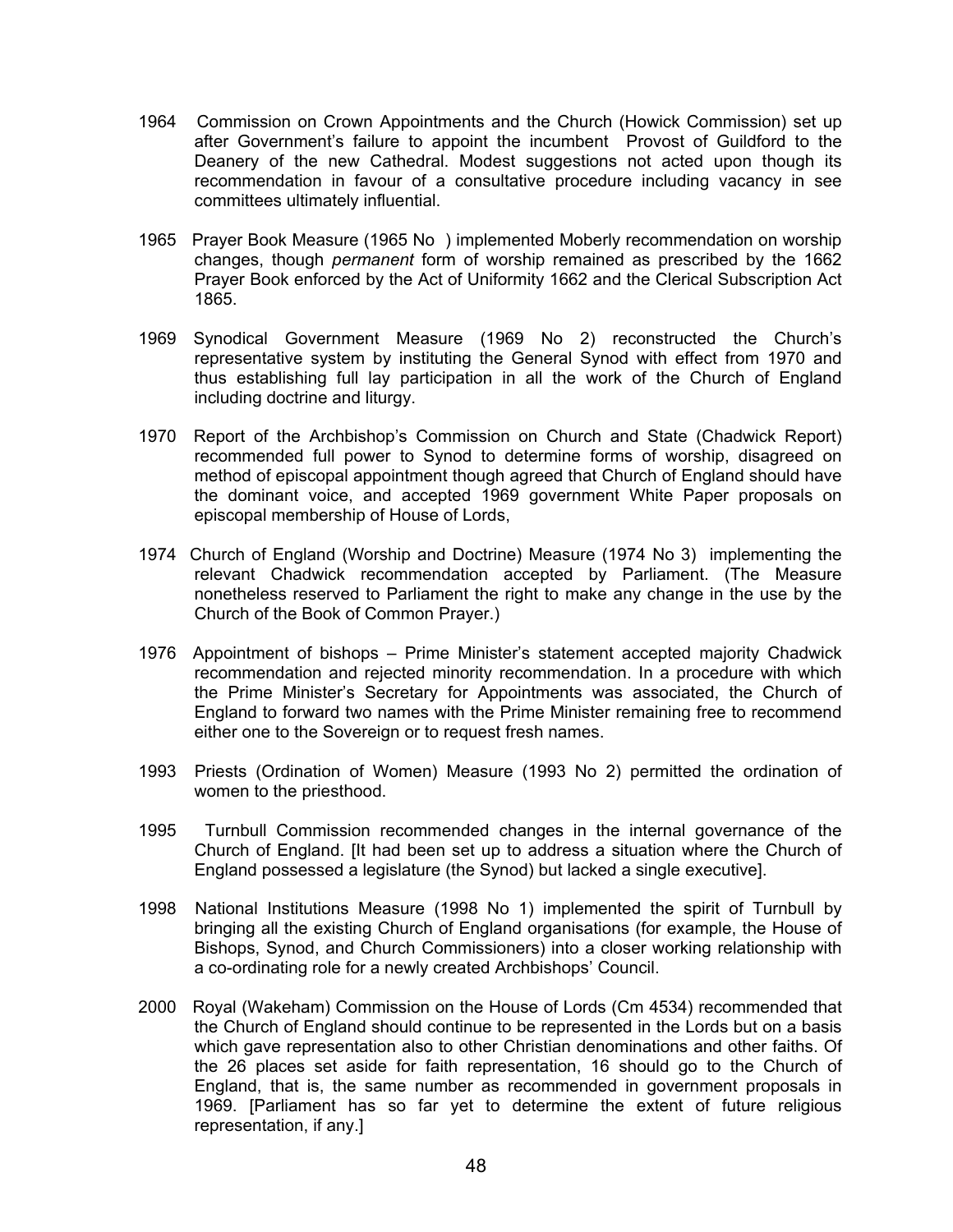# **CHURCH OF ENGLAND INQUIRIES IN THE 20TH CENTURY**

We…find ourselves in the position of explorers whose path is strewn with the bones of earlier adventurers, more experienced and better equipped than ourselves. (Moberly 1952: 69)

The following summarises the origins, principal recommendations, and outcomes of the four main inquiries.

### **Selborne Committee**

The last quarter of the nineteenth century saw the development of Church of England representative bodies which, for the first time, included lay members. Previously, lay representation fell to be seen as restricted to Parliament which alone had the power to order Church of England affairs in a situation where the Church of England, unlike the General Assembly of the Church of Scotland, was not itself free to do so. Following the revival of the Canterbury and York Convocations (Canterbury in 1854 and York in 1861 - themselves wholly clerical in composition), both Provinces created representative bodies which included laity. These came together in a national Representative Church Council in 1904.

It was a resolution of this Council in 1913 that led to the setting up of the Selborne Committee:

That there is in principle no inconsistency between a national recognition of religion and the spiritual independence of the Church, and the Council request the Archbishops of Canterbury and York to consider the advisability of appointing a Committee to inquire what changes are advisable in order to secure in the relations between Church and State a fuller expression of the spiritual independence of the Church as well as of the national recognition of religion.(Selborne 1916: 1)

The initiative reflected an increasing frustration with dependence on Parliament when that body appeared to find it ever more difficult to give time to Church of England priorities, a fact itself thought to be reflective of the changed composition of a body no longer wholly Anglican. At the same time, the then recent experience over Welsh disestablishment had shown how a dominant legislature could set aside the Church of England's interests to the point of expropriation.

A further most important, and less immediately obvious, influence arose from the tenor of the current negotiations in Scotland concerning a proposed union – finally achieved in 1929 between the Church of Scotland and the United Free Church of Scotland. The most difficult points in the negotiations involved the extent to which the Church of Scotland, despite the selfregulatory character of the General Assembly, could be considered free from ultimate government control of its doctrine and worship. Draft "Articles Declaratory" had been drawn up in Scotland (eventually legislated in the Church of Scotland Act 1921) designed to express the right degree of independence that the Church of Scotland should have in these matters. That even the General Assembly could be thought deficient in that respect drew attention in ways acutely felt in England to the extent to which the Church of England was dependent on the legislature.

Amongst the score of members of the Selborne committee were five peers, two bishops, six MPs and a total of ten ecclesiastics including the two archbishops. A very full Report surveyed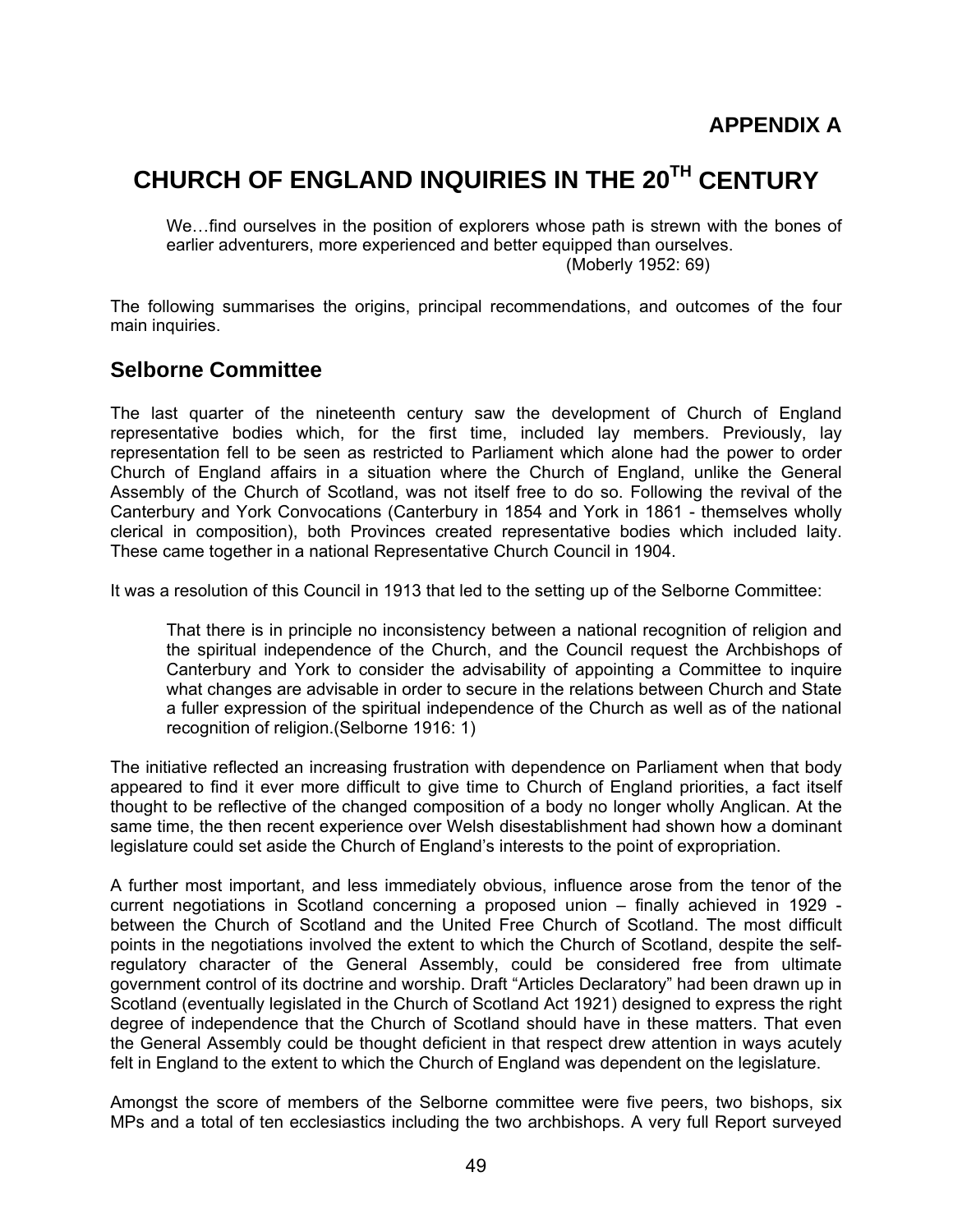developments from Henrician times (emphasising those changes to the law that represented a retreat from a confessional state), examined closely the Scottish position, charted the evolution of the wider Anglican Communion abroad, and devoted much time to what constitutions for Church of England representative bodies should at different levels include.

At the core of its church and state concerns, however, was the relationship with the legislature. Observing that the attitude of Parliament to Church of England legislation was 'not so much one of hostility as of indifference (Selborne 1916: 29)<sup>53</sup>, it pointed out that of 217 Church of England Bills introduced into Parliament 1880-1913, 183 had been dropped, one negatived, 162 had never been discussed at all, and 13 of the 33 that had become law had been directly sponsored by a government minister in a situation where the other successful Bills had also needed some measure of government assistance to succeed.

The scheme recommended by the Committee essentially passed the initiative for legislative change to the Church of England's own representative institutions subject to veto by the legislature. In its original form (Selborne 1916: 58-60), the scheme envisaged an Ecclesiastical Committee of the Privy Council dealing with proposals from a Legislative Committee of the Church of England's Representative Council. If the King's consent alone was necessary, there would be no Parliamentary procedure. However, if legislation were required, then the legislation should be presented to Parliament by the Ecclesiastical Committee and, unless objected to – that is, under a negative procedure - within 40 days, should become law. Whilst stressing that Parliament should have confidence in the Church of England's own representative institutions if it were to concede the legislative initiative, the Report also stressed that there should be no question of Parliament determining what those institutions should be.

The continuation of the War precluded any immediate possibility of implementing the Report's legislative recommendations. It was, however, fairly swiftly afterwards that a Bill was introduced by the Archbishop of Canterbury (Randall Davidson) into the House of Lords on 3 June 1919 and received Royal Assent on 23 December. The Church Assembly (Powers) Act (known as the 'Enabling Act') made only two significant changes to the Selborne Report scheme: the proposed Ecclesiastical Committee of the Privy Council became a joint statutory committee of both Houses consisting of fifteen members from each, freshly appointed at the beginning of a new Parliament, and, in a significant concession made by the Archbishop, the negative procedure in the Bill as introduced was reversed into an affirmative procedure. An attempt to prescribe the Representative Council's constitution in the Bill was successfully resisted, and the Church of England itself set up the Church Assembly on lines recommended in the Selborne Report. As the Archbishop's biographer put it: 'Thus a very notable change in the institution of the Church of England was accomplished, and with a speed that is startling to those who look back.' (Bell 1952: 979-980)<sup>54</sup>

### **Cecil Committee**

l

After a very long period of controversial review of the 1662 Prayer Book starting in 1906, the Church Assembly in 1927 approved a Measure which gave authority for the optional use of an alternative version. The exercise attracted a great deal of public attention. The Ecclesiastical Committee recommended acceptance in terms disposed against interfering

<sup>&</sup>lt;sup>53</sup> It was noted that Nonconformists had not fared much better: of their 79 Bills in the same period, 49 had been dropped.

The reception of the Selborne Report, particularly within the Church of England itself, and the proceedings on the Bill are summarised at Chapter LIX, pp. 956-990.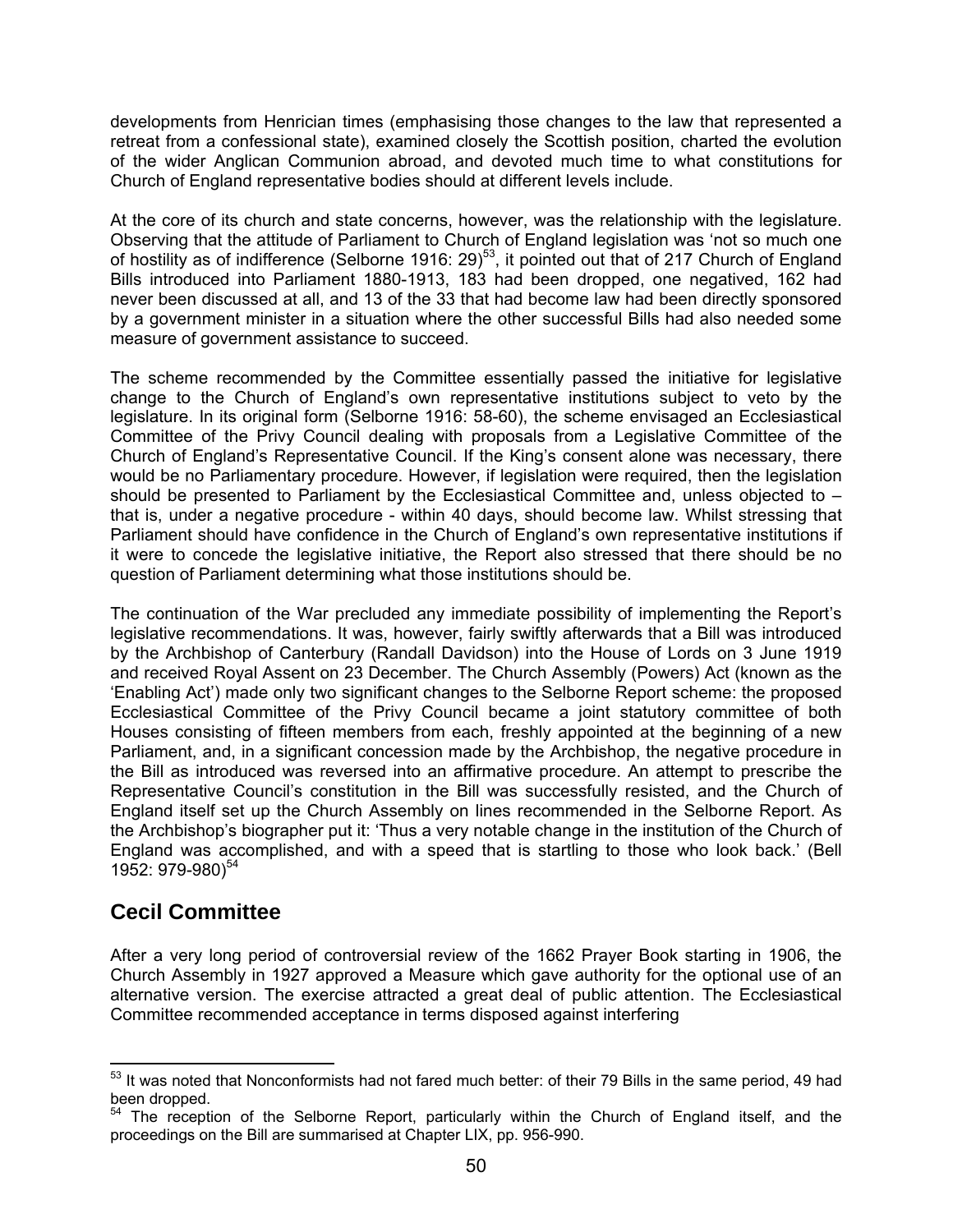with decisions of the Church Assembly on matters so clearly lying within the province of that Assembly as the doctrines and ceremonial of the Church, unless persuaded that any proposed change of doctrine were of so vital a description as materially to alter the general character of the National Church as recognised in the Act of Settlement and by the oath sworn by His Majesty at his Coronation, whereby His Majesty has promised to maintain the Protestant reformed Religion established by law.(Bell 1952: 1342)

The House of Lords, where the Archbishop was able to present the Measure, approved the Measure after a three day debate. The debate in the Commons was, however, a quite different affair: the Measure's attackers (which included the Home Secretary and the Solicitor General acting in their personal capacities) were much more effective than its supporters, even where the Prime Minister spoke in its favour. Atavistic fears of Rome and anti-episcopal sentiment swayed the House into rejection on 15 December 1927 by a substantial though not overwhelming majority. A slightly revised Measure was presented the following year, but was again rejected by the Commons by a slightly larger majority on 14 June 1928. As the Archbishop of York later observed this outcome 'was a dramatic illustration of the legal right of Parliament to control the worship of the Church'. (Garbett 1950: 204)

This bruising experience seemed to controvert the expectations of autonomy, above all in such matters as these, conveyed by the Enabling Act. Again, the contrast with Scotland was evident, especially since Parliament had as recently as 1921 approved that Church's independence in matters of faith and worship and in a 1925 Act set the seal on a settlement of property which paved the way finally to the union with the United Free Church.

Following a Church Assembly resolution, the Archbishops established a Committee under Viscount Cecil of Chelwood in November 1930. Other members included the Archbishop of York, academics, lawyers and the same Earl of Selborne who had chaired the Committee that had reported in 1916.The relevant parts of the resolution which formed the Committee's terms of reference were as follows:

It is desirable that a Commission should be appointed to enquire into the present relations between Church and State, and particularly how far the principle…'that the Church …must in the last resort, when its mind has been fully ascertained, retain its inalienable right …to formulate its faith…and to arrange the expression of that Holy Faith in its form of worship'…is able to receive effective application in present circumstances in the Church of England, and what legal and constitutional changes, if any, are needed in order to maintain or to secure its effective application…(Cecil 1935: 1)

Concerned much more than its predecessor with the very principle of establishment, the Committee took evidence from a wide range of sources, including representatives of the Churches in Ireland and Wales who discussed their experiences of disestablishment. It also received written and oral evidence from the Treasury Solicitor, Maurice Gwyer, the civil servant who headed the government legal service. Taking the view that the Church of England had never been established as such but was, rather, the product of an age when Church and nation were indistinguishable from each other, he argued

The expression 'Established Church' is not…a term of art in the sense of connoting a legal status with a well-defined and universally recognised content. The essence of establishment appears to be a recognition of some kind by the state, but the legal consequences and implications of that recognition may vary infinitely. By recognition is here meant something more than toleration, since otherwise all Churches to which the law has accorded liberty of conscience and worship would become Established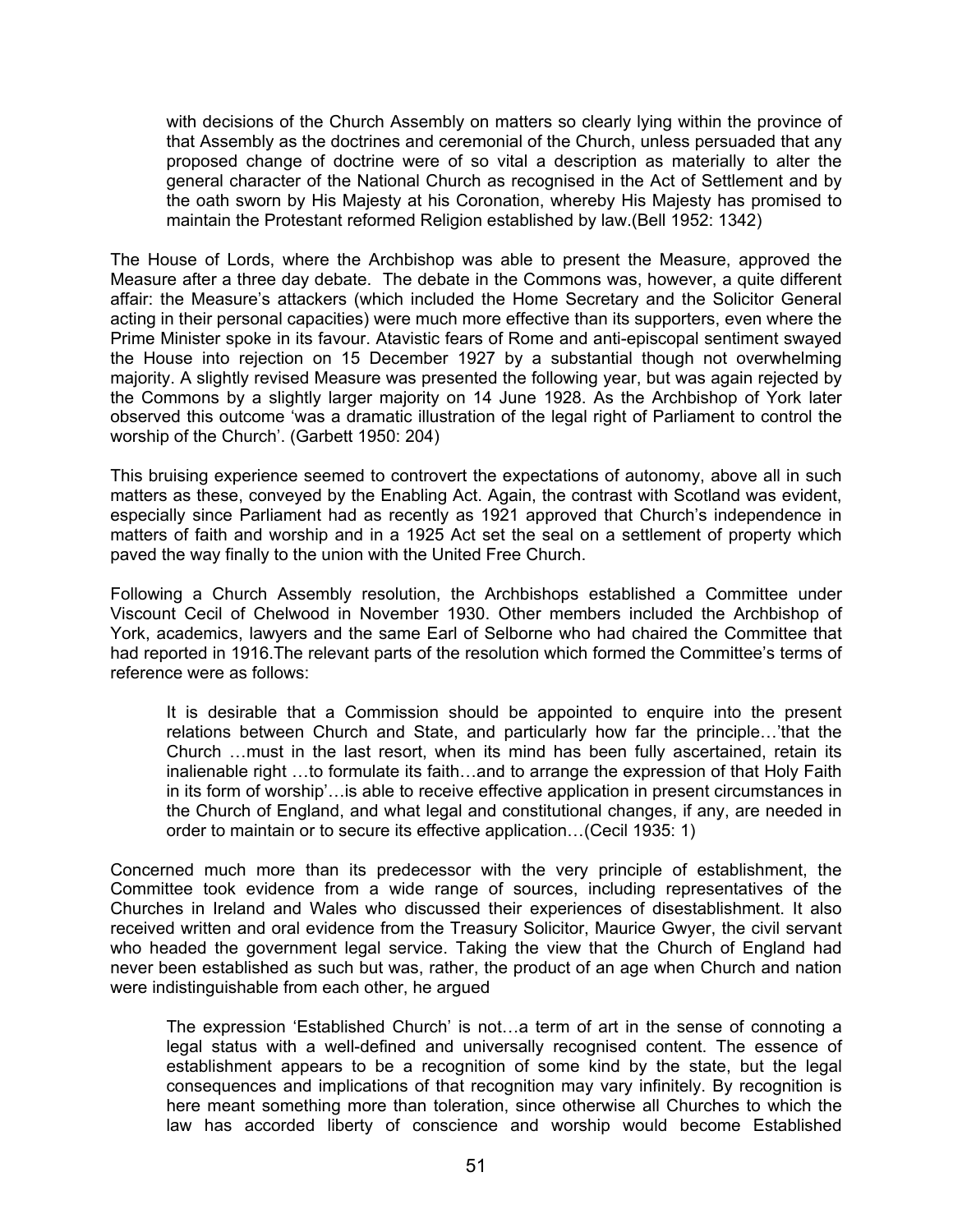Churches; it means that the State has for some purpose of its own distinguished a particular Church from other Churches, and has conceded to it in a greater or less degree a privileged position. (Cecil 1935 Vol 2:  $170$ )<sup>55</sup>

The final Report in 1935 rejected going down the Scottish road on the grounds that the history of the two countries was not the same, adding that it would also be very difficult to obtain in England the agreement on doctrine and ritual which, whatever their other original differences, had not been in contention between the Church of Scotland and the United Free Church. However the Committee rejected the Scottish model with one proviso:

…the Church of Scotland Act …[shows] that a complete spiritual freedom of the Church is not incompatible with Establishment. The Crown in Parliament has solemnly ratified the principles on which the Scottish settlement is explicitly based, and has accepted the relations between the spiritual and the civil power laid down in the Declaratory Articles. It is, therefore, neither illogical nor impractical to infer that the Crown in Parliament would be willing to consider and to grant to the Church of England what has been, with the full consent of England, freely granted or confirmed to the Church of Scotland.(Cecil 1935 Vol 1: 55-6)

At the same time, the Committee asserted the view that the Church of England continued to represent the Christian faith of the nation as a whole:

Its [the Church of England's] primacy has been maintained by the essentially conservative English mind as a primacy of age and honour and comprehensiveness as the acknowledged position of a body which at crucial moments in the spiritual history of the nation has the right to speak for all, however sundered its religious tenets might be. In this sense the Christian State of England may be termed a Church of England State.(Cecil 1935 Vol 1: 17)

The legislative solution recommended by the Committee, and set in a draft Bill in their Report, was that Parliament should allow the Church of England new powers to legislate with regard to the doctrinal formulae and the services and ceremonies of the Church of England. In such cases, where a measure was certified by the two Archbishops, the Lord Chancellor and the Speaker as related 'substantially to the spiritual concerns of the Church of England', Parliament should not interfere. (Cecil 1935 Vol1: 62-3 and 99)

The Archbishop of Canterbury (Cosmo Lang) was clear<sup>56</sup> that there could be no precipitate action, including because much effort - in the end fruitless – would be needed to follow up Committee recommendations that there should be a Synodical declaration to deal with the question of "lawful authority" in the relevant clerical oath as well as a round table conference to settle doctrinal questions. The central issue in the case of the proposed declaration was how far it could itself claim "lawful authority" except with the approval of Parliament. In his oral evidence to the Committee, Gwyer had poured doubt, if not actual scorn, on the notion of a certification

<sup>55</sup> See also National Archives TS 27/420 for the Treasury Solicitors' side of the papers.

<sup>56</sup> Correspondence of Archbishop Lang, Lambeth Palace Library, Vol. 7, f. 186, typed but undated memorandum of 1936 by the Archbishop.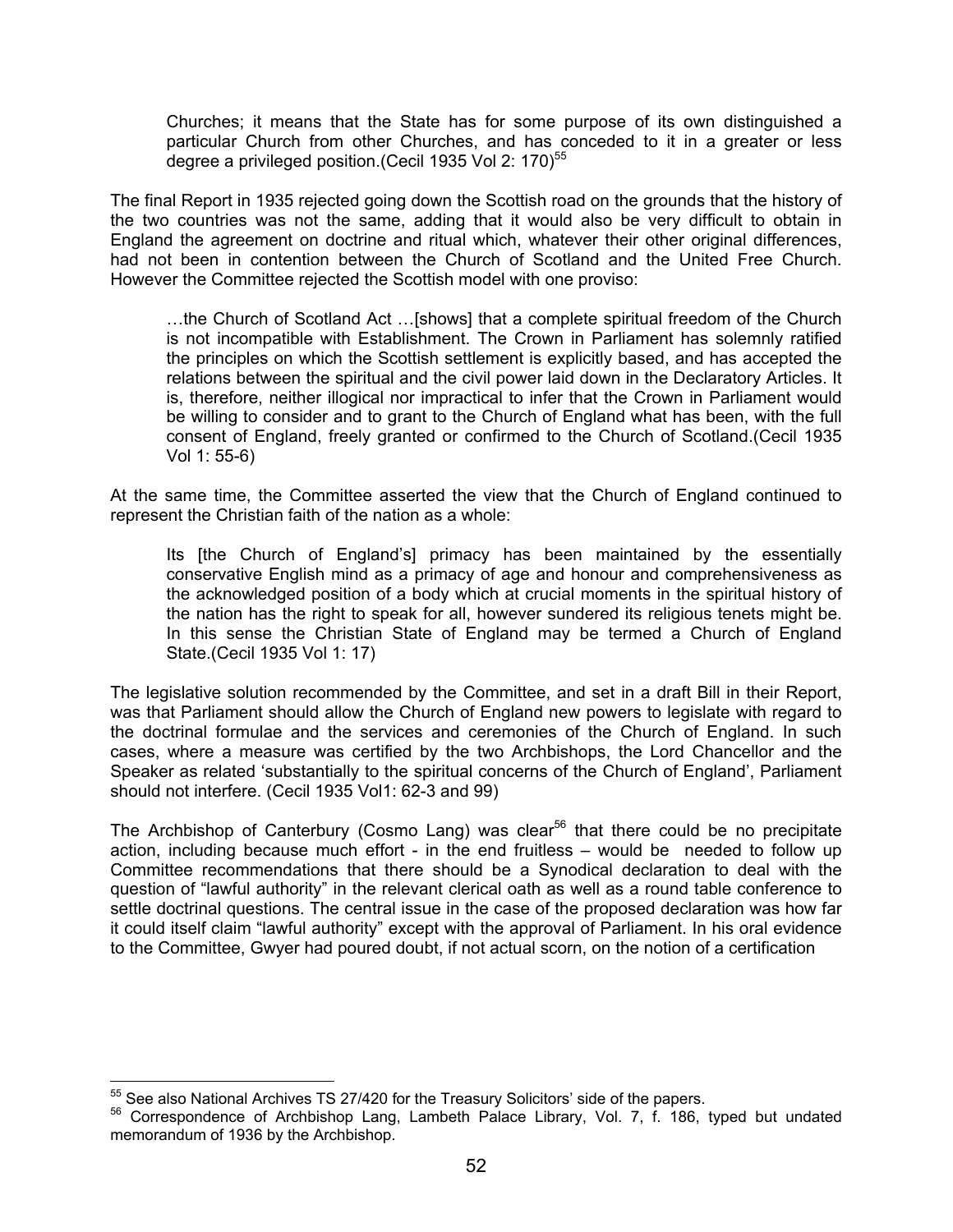procedure as a way of circumventing Parliamentary interference in Measures tackling worship and doctrine questions.<sup>57</sup> Further, he thought it unlikely that Parliament would agree to any larger measure of freedom for the Church of England so long as bishops remained in the House of Lords, and the limited contemporary representative basis of the Church Assembly stayed unchanged.

The Cecil Report was considered in government by an ad hoc committee of officials which included Gwyer and was chaired by Claud Schuster, Permanent Under Secretary at the Lord Chancellor's Department. In their report to the Prime Minister in the autumn of 1936, they took the view that

What is in fact proposed here is the formal abdication by Parliament of any authority in spiritual matters…This amounts to an attempt by the Church to recapture (and indeed improve upon) the legislative position which it claimed before the suspension of Convocations (from 1717 to 1854) swung the balance over to Parliament. But it does not take sufficient account of the fact that in the meantime personal monarchy has given place to constitutional government. That fact seems fatal to it. $58$ 

The report of officials included a lengthy appendix about the Scottish option. It listed a number of difficulties in the way of resorting to that option in England, emphasising the immaturity of the Church Assembly, and unresolved questions about the place of the laity in the Church of England. If that Church wanted the Scottish solution, then it would have to travel down the Scottish path. In that case, there would have to be unanimity on doctrine, and a single democratic assembly accustomed to exercising financial, legislative and judicial authority.

The Archbishop had further exchanges with ministers in 1938 to explore the possibility of alternative ways of gaining autonomy in respect of the disputed issues. Bishop Bell, who had been a member of the Cecil Committee, had been discouraged to think there was any route other than via the government and Parliament. 'Lawful authority', the Home Secretary had told him, could only mean the Crown as advised by ministers.<sup>59</sup> Entertaining him later to lunch at Lambeth, the Archbishop pressed the Home Secretary further, but he gave no ground, observing in addition that no escape via Canon was available because ministerial approval would still be required. The exchanges petered out in late September. Though a round table conference was convened in 1938 under the chairmanship of the Archbishop of York, it had achieved nothing when war supervened in 1939 and it was effectively stood down.

### **Moberly Commission**

This was set in motion by a Church Assembly resolution in 1949

to draw up resolutions on changes desirable in the present relation between Church and State and to present them to the Assembly for consideration at an early date.

<sup>57</sup> 57 Church of England Records Centre, AC/CS2/IV3, oral evidence 16 December 1931, p. 477. Nonetheless, Gwyer attempted in private correspondence with the Archbishop to be helpful over 'lawful authority' even if he thought that the *vires* of a Synodical declaration dubious. See Lang Correspondence, Vol.7, letter of 27 August1936.

<sup>58</sup> National Archives, LCO 2/1348. Report submitted to Prime Minister Baldwin, under letter of 16 October 1936 which said "There is at present no indication that the Church will seriously attempt to give effect to the [Cecil] report's recommendations…" In an undated reply, the Prime Minister simply acknowledged receipt of the officials' report.

 $59$  Lang Correspondence, op. cit., ff. 376-7 contain Bell's note of his meeting with Hoare on 30 May 1938.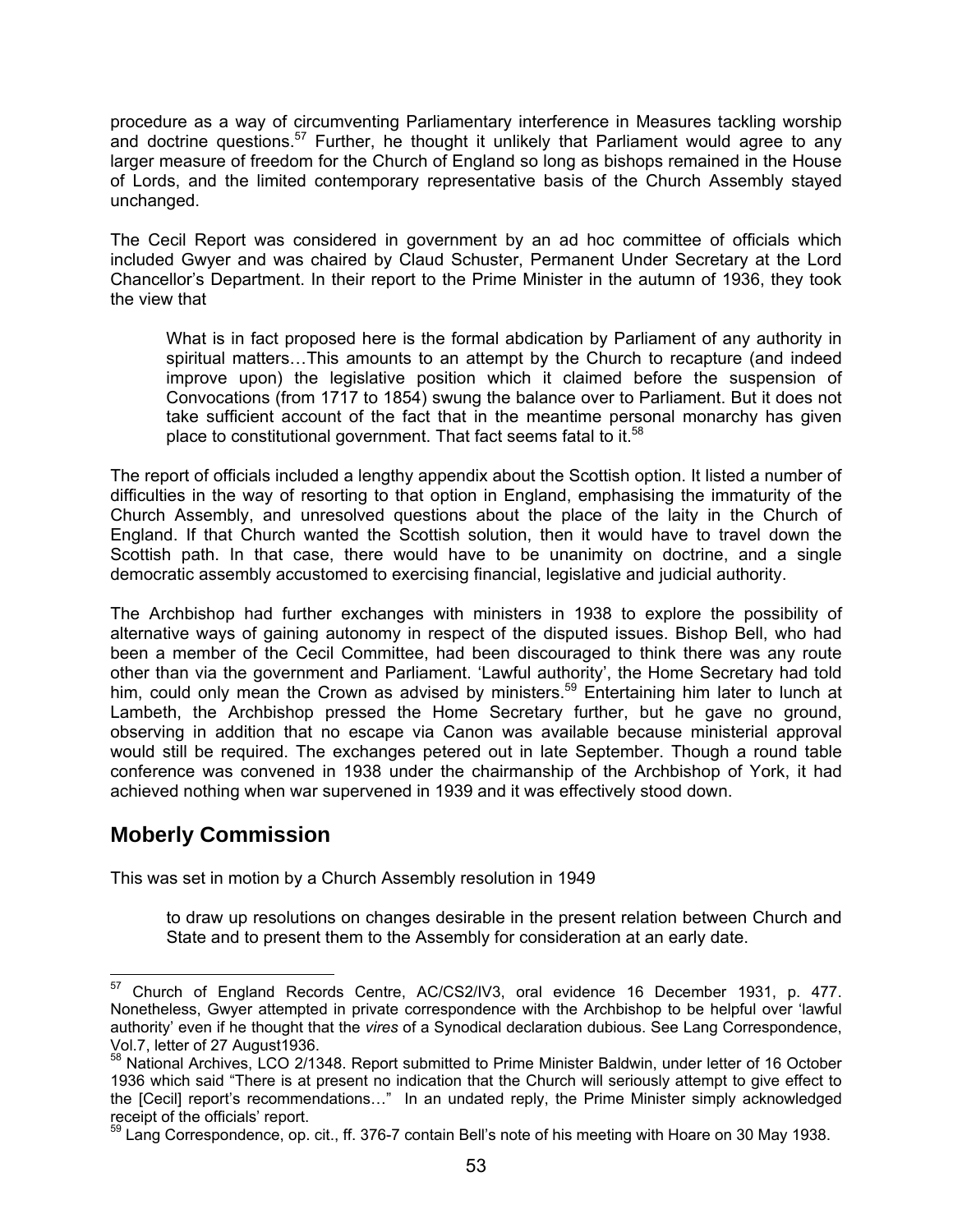The chairman, Sir Walter Moberly, was a former head of the University Grants Committee. Amongst the members were three bishops, one lay member each of the Lords and Commons, and a High Court Judge. The unanimous Report was published in 1952 (Moberly 1952).

Sitting during the uncertainties attendant on the aftermath of the Second World War, to a large extent the Report revisited the issues examined by its predecessor, though with a greater distance from the events of 1927/8 and concentrating particularly on control of worship, the appointment of bishops and the appellate machinery of the Church of England courts.

The Committee started out rather cautiously: 'Churchmen should recognise that any demand for greater liberty of action put forward on behalf of the Church tends to excite in many quarters a rather inarticulate but obstinate suspicion. Nonetheless, the Committee roundly affirmed its support for establishment:

We agree with the 1935 Commission that…the separation of Church and State could not be carried through without grave injury to each. At home the effect would be to increase greatly the unsettling influences already at work, just when we need, for ourselves and for others, to maintain our stability. We believe, too, that it would have disastrous repercussions, injurious to the Christian cause on the Continent and in the whole world…Further,…it is by no means certain that 'disestablishment' would enhance the Church's spiritual freedom. (Moberly 1952: 25-6)

It considered but rejected the Scottish model, even though it showed that establishment was compatible with spiritual freedom. Its reasons were in practice identical to those of the Cecil Commission viz. the more co-extensive character of the Church and nation in Scotland, the lack of division over doctrine and worship, the less clear line of division between clergy and laity, and the fact that the Church Assembly could not make the same claims to longevity and prestige as the General Assembly.

Whilst not attempting to revive the 1935 recommendation for 'certificated' Measures, the Committee canvassed seeking authority to allow experimental deviations during an interim period. On the appointment of bishops, it noted the extent to which informal consultation had led to a more acceptable process in which the Archbishops were more influential. It proposed that there should be a consultative body for appointments which included episcopal, clerical and lay membership answerable to the Archbishops rather than the Assembly. Such a body should invite representatives of the vacant diocese, including cathedral chapters, to confer with it as part of the appointment process. As to the ecclesiastical courts, the final appellate jurisdiction should be removed from the Judicial Committee of the Privy Council into a wholly Church of England body which included laymen who held, or had held, high judicial office.

No immediate steps were taken to act on these recommendations. Over time, however, all found a place – the removal of the Judicial Committee of the Privy Council's role, for example, was achieved in the Ecclesiastical Jurisdiction Measure 1963, experiment with forms of service permitted under the Alternative and Other Services Measure 1965, and the appointment recommendations were – admittedly after two subsequent reviews - addressed in the new arrangements announced by the Prime Minister in 1976.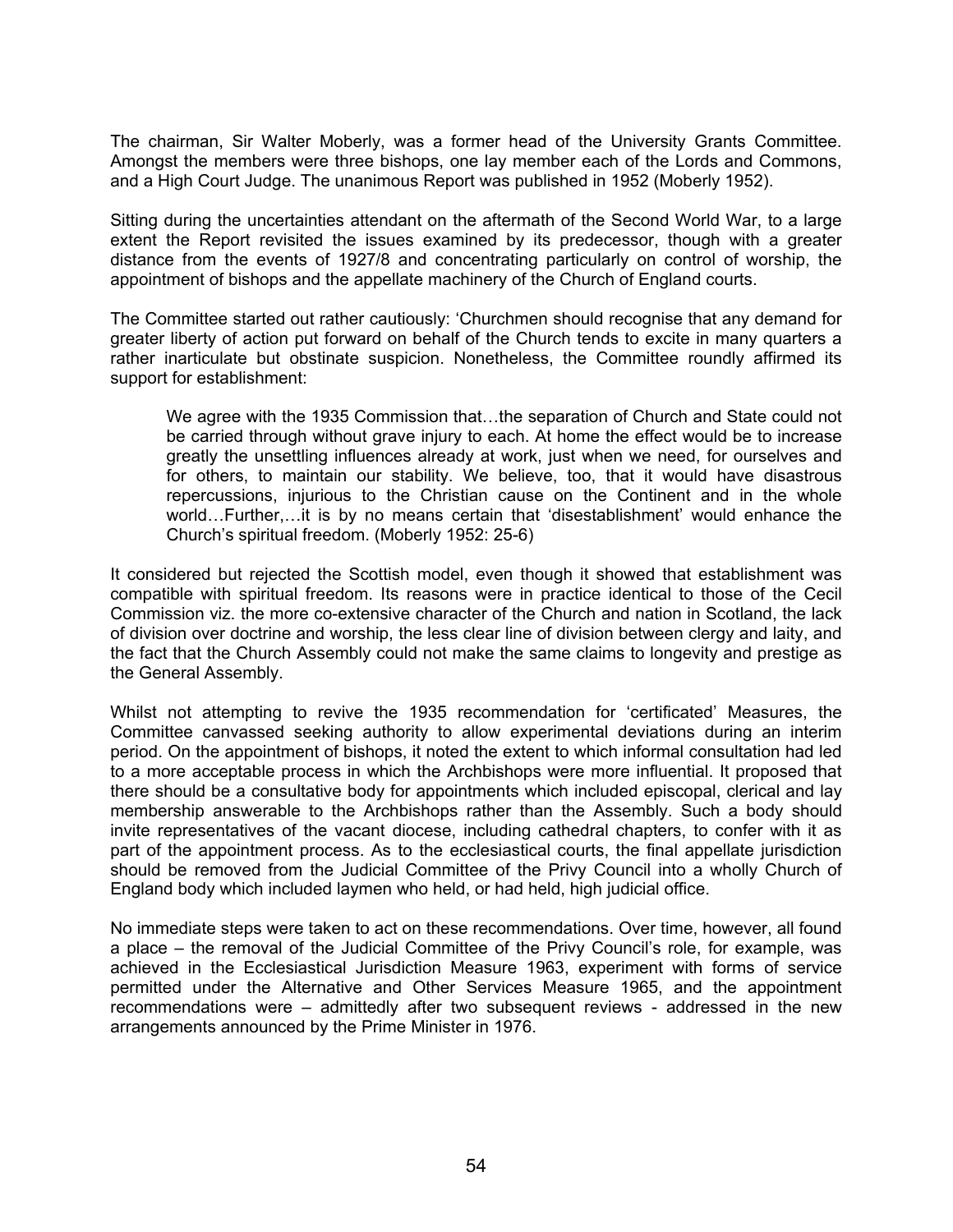### **Chadwick Committee**

Commissioned by the Archbishops in 1967, and chaired by the Reverend Professor Owen Chadwick, the committee is perhaps best seen as a response to post World War II social and political developments. Whereas the Moberly committee faced the straitened circumstances of a still rationed and uncertain post war world that had been plunged into the Korean conflict, the Chadwick committee was launched during a period of rapid economic growth and, many felt, social hedonism. Moreover, in a post colonial state, and aware of a more self-conscious Anglican communion beyond the British Isles, the Church of England leadership found itself clashing with the governments of the day over immigration control, and Rhodesia.

Reflecting preparatory work on a scheme of unity with the Methodists, the terms of reference were:

to make recommendations as to the modifications in the constitutional relationship between the Church and State which are desirable and practicable and in so doing to take account of current and future steps to promote greater unity between the churches.

The committee had a strong lay membership. Seven clerics (including two bishops) were balanced by two MPs, a senior church official, and a raft of three assessors, one of whom (Harold Kent) had been Treasury Solicitor. In addition, for the first time, the committee included female representation - in the form of two women (one of whom was a professor of social studies in one of the 'new' universities).

Like its predecessors, the committee considered how bishops were appointed. Although it appears that Prime Ministers readily accepted and generally acted upon the Archbishops' views on episcopal appointments in this period, there remained dissatisfaction in the Church of England – voiced from time to time in the Church Assembly as well as elsewhere - about the appointments system in principle. Whilst the system continued to evolve, for example with vacancy-in-see committees, in a direction which gave the Church of England a definite voice, it was not balanced to general satisfaction. Further, the relative withdrawal of Prime Ministers was matched, it was thought, by the vacuum of initiative being filled by their Appointments Secretaries (Chadwick 1990: 128-144) Moreover, as the committee was sitting, the government attempted a reform of the House of Lords which embraced what should be the place of the bishops in the House.

The Committee reported in 1970. Even when sitting, events had occurred underlining the potential for friction in the Church/State relationship The Nigerian civil war had led the Archbishop to criticise government policy on the supply of arms to the predominantly muslim Federal government, eventually victorious over the predominantly Christian seceding would-be state of Biafra. The bishops had very publicly disagreed with the government's 1968 Bill designed to control the immigration of Asians from East Africa. Archbishop Ramsey, in his capacity as chair of the National Council for Commonwealth Immigrants, had led a delegation to the Prime Minister to protest.

It was against this background that the committee addressed establishment in its report in 1970. Like its predecessors, the report gave its version of historical developments, this time predicated on the observation that, as the state became more impartial in religion, the Church of England naturally developed its structure of self-government and became more autonomous.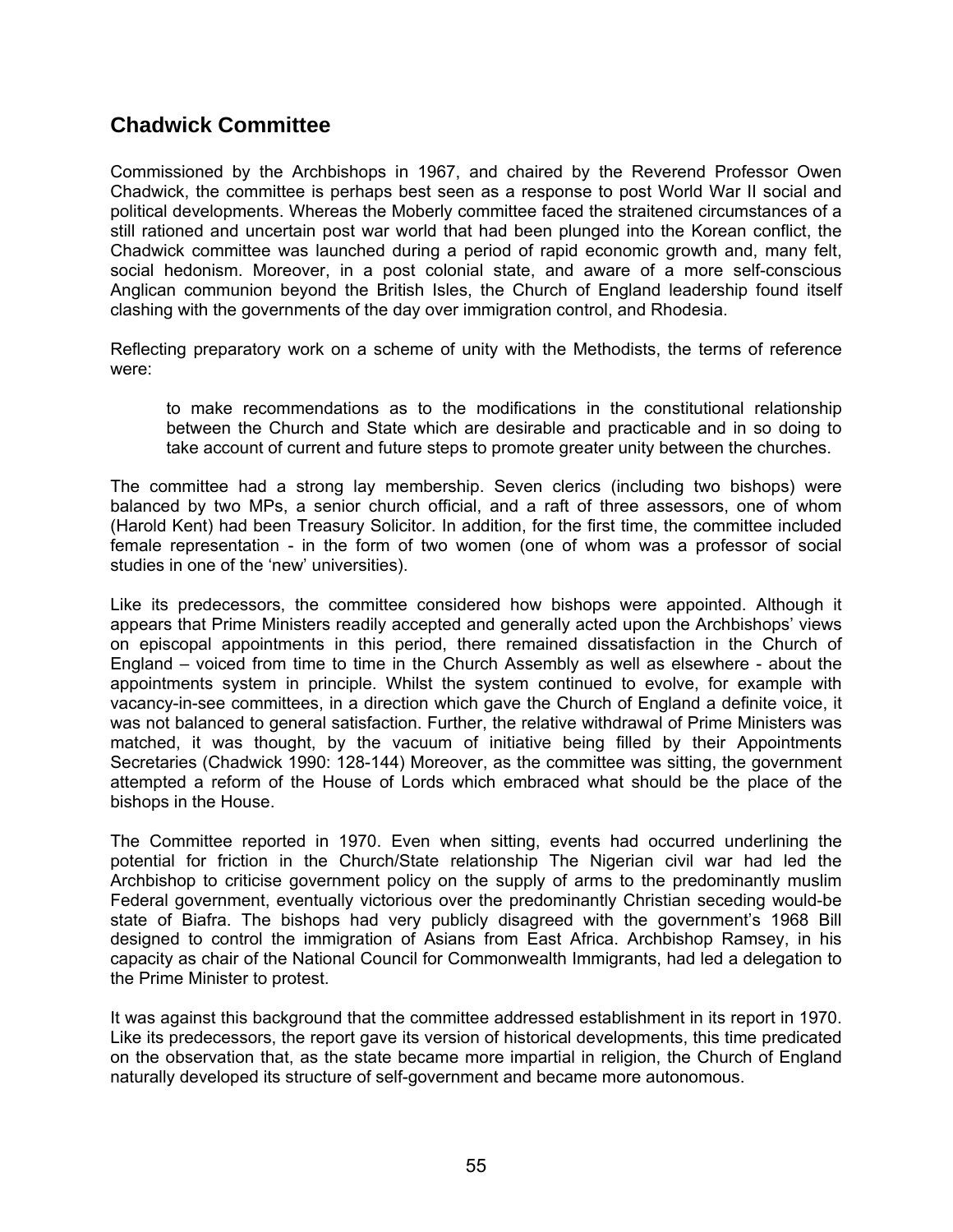The report first presented establishment as a legal construct: 'For us, "establishment" means the laws which apply to the Church of England and not to other churches.' (Chadwick 1970: 2) But the report did not stop at that:

We want to make it clear ...that we are not blind to the plural nature of English society. The Church of England is one Church of several. So far as it is called a 'national' Church, it professes a mission to all the nation. It does not claim to cast its shadow over men and women who repudiate it…No amendment of the laws could alter the vocation to a national mission…(Chadwick 1970: 10-11)

The committee reviewed the forms of legislation available to the Church of England. It was clear that proceeding by Measure, especially in organisation and property matters, was to be preferred to the private bill procedure. On the other hand, the committee discounted the arguments in favour of retaining the Parliamentary veto under the Enabling Act, and recommended that there should be a Measure to give full power - with safeguards - to the Church Assembly (which became the General Synod in 1970) to determine forms of worship. The safeguards could, for example, require a two thirds majority in the Assembly. Questions of doctrine should be dealt with by Canon.(Chadwick 1970: 23 and Chapter 5)

On the machinery for appointing bishops, as already mentioned part of the background was a government attempt to reform the House of Lords. In 1968 the government had introduced legislation on the lines of a White Paper which urged a reduction in the number of bishops in the Lords from 26 to 16. Whilst this Bill failed, the initiative raised the whole principle of episcopal membership of the House of Lords.

The committee disagreed on the way forward. A minority preferred some form of election from within the Church of England without any political involvement. The majority favoured further development of the existing system on the lines recommended in the Howick Report of 1964. As to episcopal membership of the House of Lords, the committee accepted the White Paper scheme of a membership limited to 16 with only five having voting rights, and in a system where the representation in the Lords of other religious groups was simultaneously increased. $60$ 

The committee was also divided on the principle of establishment. Whilst no-one favoured the Scottish model, two memoranda of dissent argued for severing church/state links, one to the extent of addressing also the Act of Settlement and the legislation relating to the personal religion of the Sovereign. $61$  This was not, however, the majority view:

We have not recommended a total severing of the historic links; first, because we think such a programme to be impracticable in the present state of opinion; and, second, because even if such a programme were practicable, most of us would not like it, though we should not shrink from it if the State decided it to be either wise or politically necessary. The people of this country value various features of our polity, and will not favour too much tampering. The people of England still want to feel that religion has a place in the land to which they can turn on the too rare occasions when they think they need it; and they are not likely to be pleased by legislation which might suggest that the English people as a whole were going unchristian. (Chadwick 1970: 65)

l

 $60$  This position was not endorsed 30 years later in the Church of England's evidence to the Wakeham Royal Commission.

<sup>&</sup>lt;sup>61</sup> Chadwick 1970: Note of Dissent by Miss Valerie Pitt.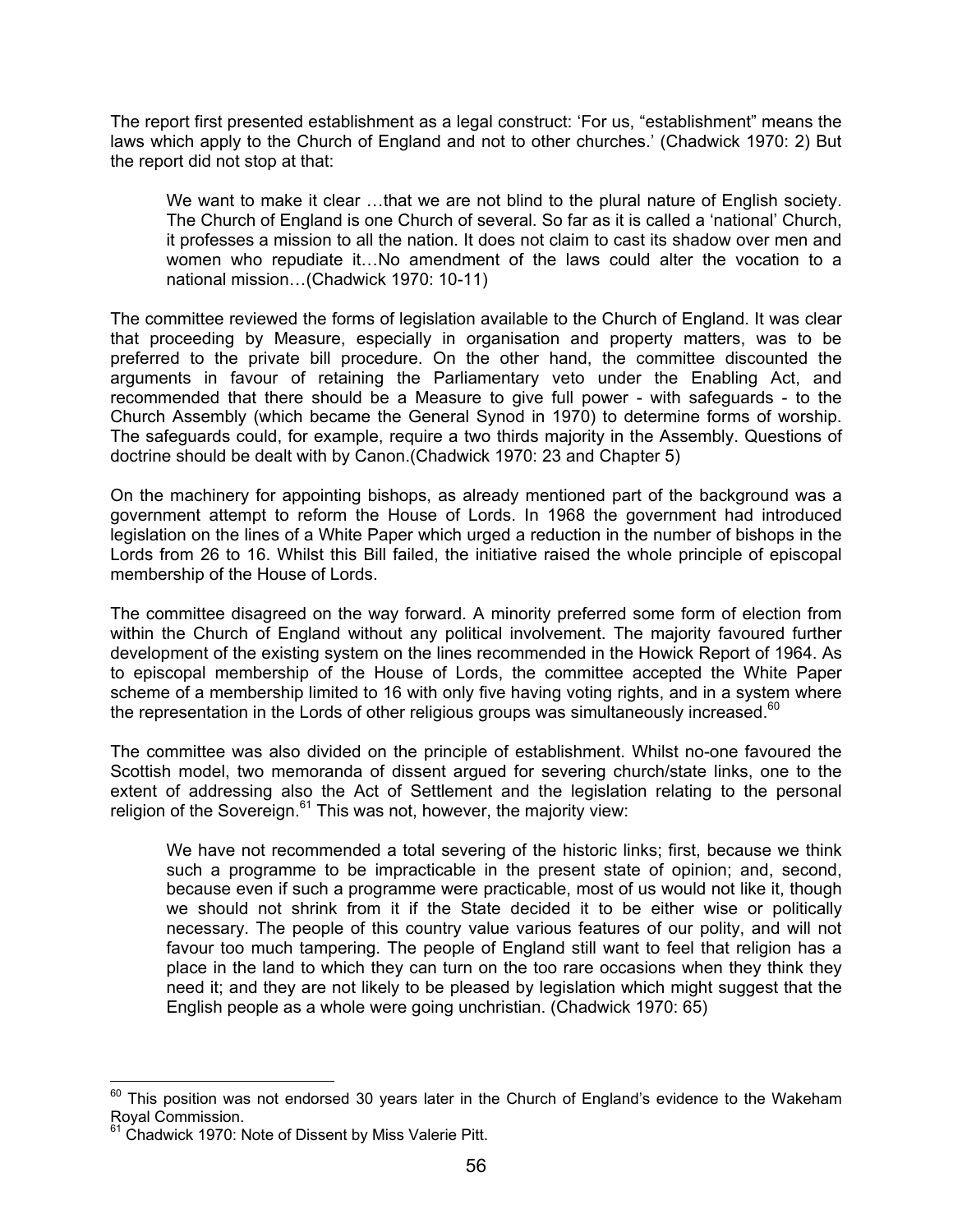If not immediately, these largely ameliorative recommendations - later described as 'moderately reformist (Norman 1976: 456) - were mostly acted upon in the next few years. In a situation where the Archbishop (Ramsey) 'valued autonomy in worship far more than autonomy in appointing bishops' (Chadwick 1984: 191), it must have been particularly gratifying to him shortly before his retirement to see the Worship and Doctrine Measure 1974 carried and all the uncertainties that had followed the rejection of the 1927 and 1928 Measures brought to an end. After further review in the General Synod, an accommodation was reached with the government over episcopal appointments in the form of the Prime Minister's statement in Parliament in 1976. No changes ensued, however, in the forms or use of legislation – an issue settled in practice by Parliament's acceptance of the 1974 Measure.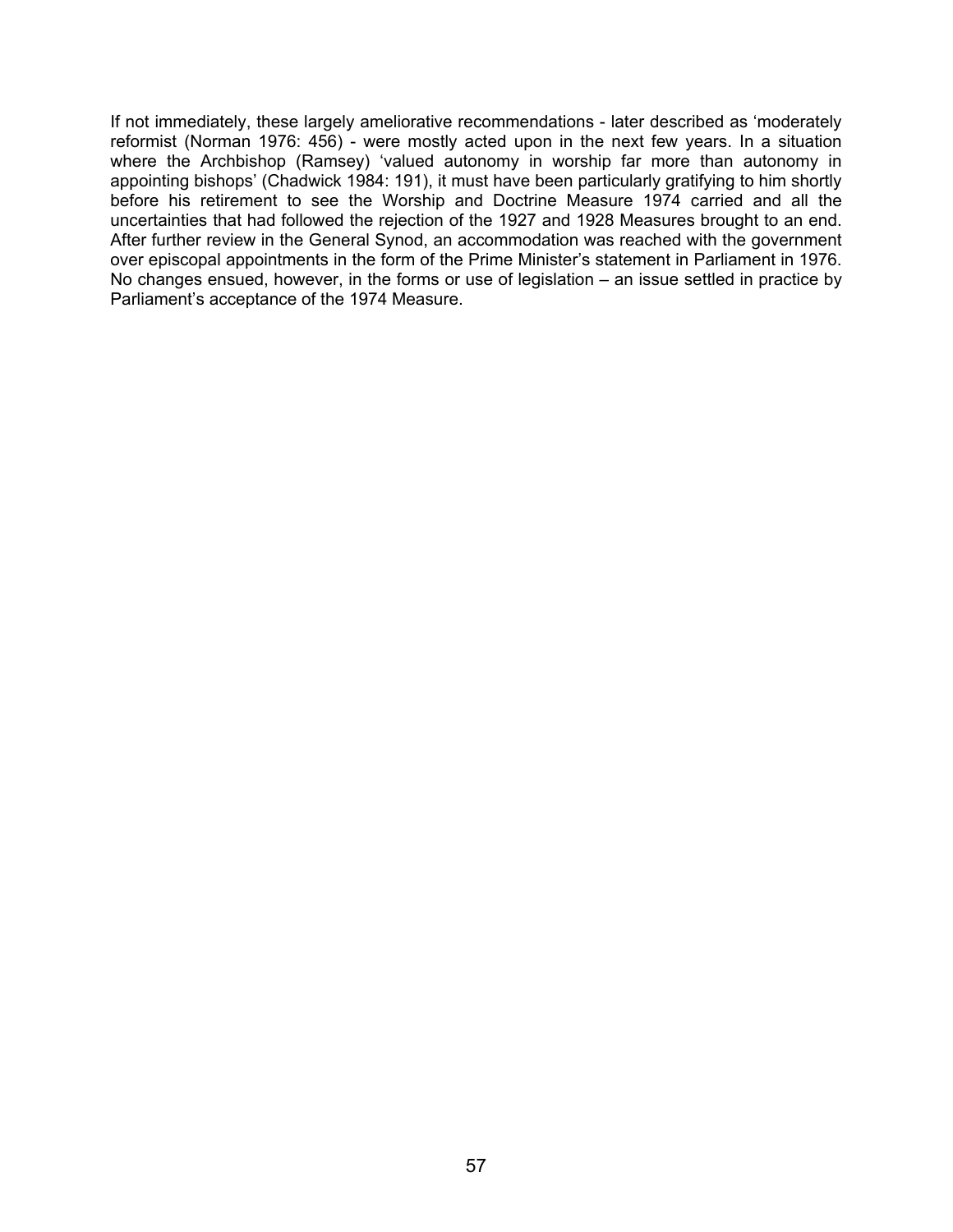### **APPENDIX B**

# **THE CHURCH OF SCOTLAND**

The Church of Scotland has from its inception presented an alternative model of Church/State relations to that of the Church of England. There, close at home, appeared to be another national church recognised in one of the few parts – the Act of Union - of the UK's constitution that is written down. The result has been that the position of the Church of Scotland has invariably attracted the closest attention of those contemplating the revision of the Church of England's relationship with the state.<sup>62</sup> What follows will attempt to describe the Church of Scotland's status, how it came about and its relevance to establishment in England.

#### *Background*

l

The pre-Reformation church in Scotland had no metropolitan until the designation of the bishop of St Andrews in 1472. In the absence until then of a metropolitan capable of summoning the provincial councils recommended by the Lateran Council of 1215, from 1225 the church had been enjoined by the Pope to hold its own councils. These appear to have occurred irregularly, the membership constituted simply by episcopal summons, and not to have developed any representative form as in the English Convocations. The appointment of the bishop of Glasgow as a second metropolitan later in the fifteenth century led to metropolitical rivalry, and no council was summoned from then until 1549. (Dowden 1910: 223-241)<sup>63</sup>

The Reformation occurred in Scotland a little later in the sixteenth century than in England and on different lines. Whilst the English Reformation can be described as initially an act of state which sought politically to substitute monarchical for papal governance over an existing church, the changes in Scotland had more popular support and followed Presbyterian lines of church government to which the state was not finally reconciled until 1690. Indeed, the Stuart kings attempted to enforce episcopacy and it was not until after their departure in 1688 that the Scottish legislation of 1560 and 1592 establishing Presbyterianism was reaffirmed.

Then as now the Church of Scotland possessed the General Assembly as its supreme decision making body. Meeting annually, the Assembly is composed of ministers, deacons and elders of the Church, presided over by a Moderator elected each year. The Assembly has mixed functions: it is a legislature, a court (at least vestigially $64$ ) and an executive. The ordinances of the Church are known as Acts of Assembly. Under the Assembly's Barrier Act of 1697, 'overtures' (that is, proposals for Acts) 'which are to be binding Rules and Constitutions to the Church' are referred for a process of approval and ratification to presbyteries. They may be subsequently adopted as Acts of Assembly only when they have received majority approval.

 $62$  All four of the twentieth century Church of England Church and State inquiries considered the Scottish model – see Appendix A. For a more recent example, see McLean 2004 which argues that the Church of England's position should be put on the same footing as the Church of Scotland.<br><sup>63</sup> Authorities differ on whether there was ever a lay presence at the councils. Dowden thought not but the

Selborne Committee in 1916 thought there was a lay association and that this was a precedent for the later General Assembly of the reformed church.

Historically, one of the functions of the General Assembly was to act as the final court of appeal in discipline cases, but since 1988 such appeals have been heard by a Judicial Commission.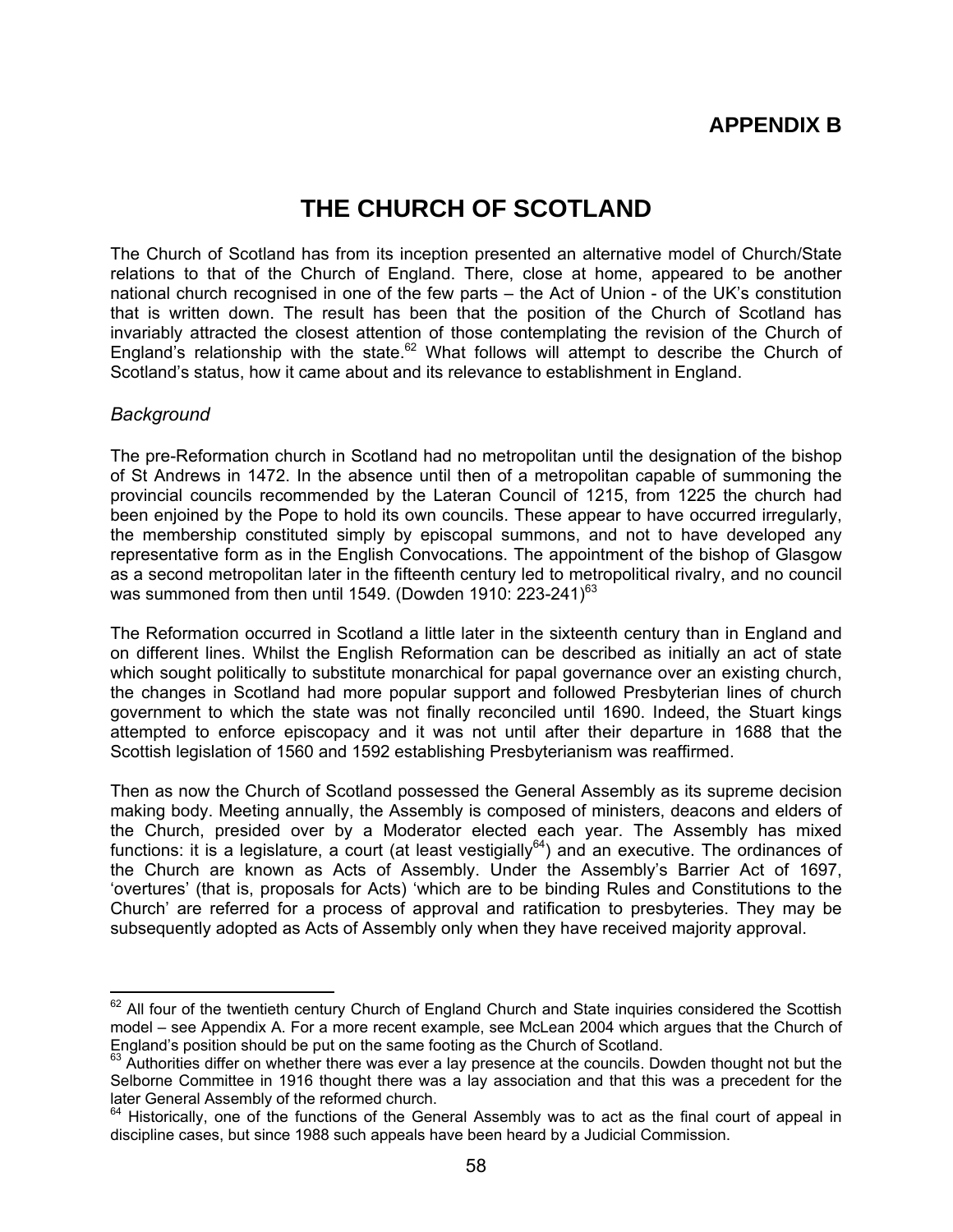#### *Position of the Crown*

Under Article XXV.IV of the Act of Union 1707, and within a formula designed to entrench cited Scottish Acts in respect of Presbyterian church government, all new sovereigns are bound on accession to swear to uphold the Church of Scotland:

> .. . after the Decease of the Present Majesty ... the Sovereign succeeding to her in the Royal Government of the Kingdom of Great Britain shall in all time coming at His or Her Accession to the Crown swear and subscribe that they shall inviolably maintain and preserve the foresaid Settlement of the True Protestant Religion with the Government Worship Discipline Rights and Privileges of this Church as above established by the Laws of this Kingdom in Prosecution of the Claim of Right.

This oath is sworn at the Accession Privy Council, that is the first official engagement of the new sovereign immediately after succeeding. It is the only oath required of the sovereign by the Act of Union.

By convention, the sovereign does not normally attend the General Assembly although the right to do so is preserved in a Scottish Act and the present Queen has attended in 1960, 1977 and 2002. Normally, a representative of the sovereign – the Lord High Commissioner (an honorific role given each year normally to a prominent Scottish figure) - attends the annual meeting of the General Assembly but, sitting - like the sovereign - in the balcony as an observer only, in no way participates in its business proceedings. In 2000, the role was undertaken by Prince Charles. In Scotland, it has been argued, the Church and the State are *separate* and *distinct*: in England, even though Parliament has delegated the initiative in legislative functions since 1919 to what is now the General Synod, the Church of England is, save presently for matters of worship and doctrine, *subordinate* to the State.

#### *Secessions and reunions*

l

Whilst other doctrinal and worship matters have occasionally given rise to acute controversy within the Church of Scotland, questions of governance have been the most dramatic and direct cause of secessions of various kinds since the early eighteenth century.<sup>65</sup> The foremost issue has been the extent to which the Church is free to govern its own affairs. In Scotland the theology of the "two kingdoms" has always possessed particular importance. That is, the State and the Church were conceived as inhabiting simultaneous but separate spheres. Accordingly, intrusion by the state into affairs perceived as especially belonging to the province of the Church itself to determine have been highly sensitive matters.

The restoration of lay patronage in 1712 (10 Anne c 12, a measure designed to wean landowners from Jacobitism<sup>66</sup>) led to secessions up to and including the "Disruption" of 1843. This was precipitated by judicial decisions which challenged the autonomy of the General Assembly in ways hostile to the then dominant evangelical party. The first decision in 1838 (*Auchterarder*) struck down an Act of Assembly of 1834 (the Veto Act) aimed at mitigating patronage by the addition of elements of popular choice, and the second (*Stewarton*) in early 1843, by invalidating the Assembly's Chapel Act, effectively eliminated the evangelicals' majority

 $65$  The bewildering character of these secessions and partial unions is often rendered comprehensible by means of resort to 'wiring' diagrams. See for example Sjolinder (1962) Appendix I 'Divisions and Reunions of the Scottish Church 1690-1929'.

 $66$  This measure was arguably in breach of the Act of Union which included measures to guarantee the then condition of the Church of Scotland.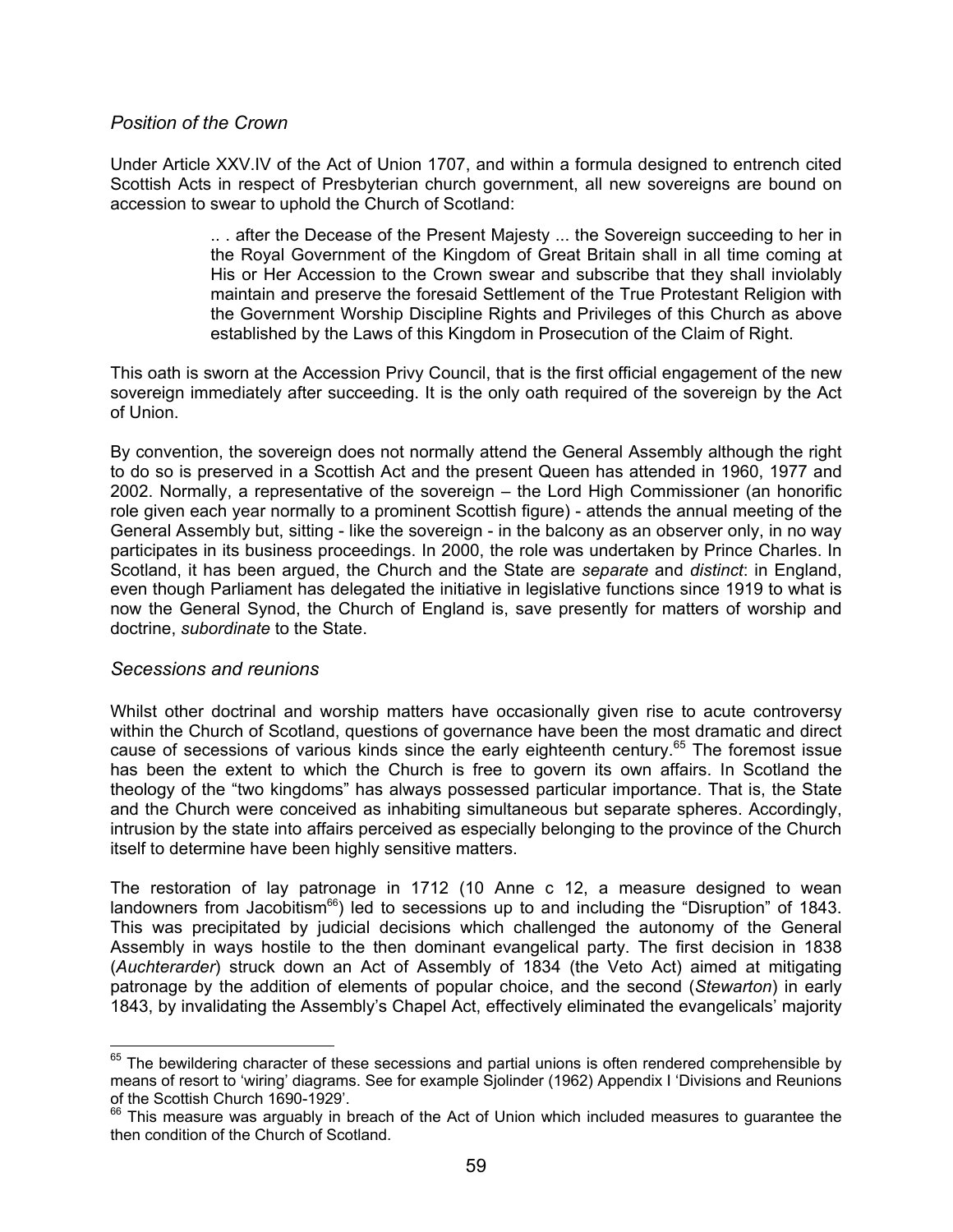and led to almost a third of the General Assembly leaving to establish their own Free Church. But they did not do so because they wished to break the link between church and state but because they sought a renewed national church in which 'The Crown Rights of the Redeemer' would be fully respected – and which would remain established in accordance with the Treaty of Union. As Thomas Chalmers, the leader of the Disruption, proclaimed in his Moderational address to the first General Assembly of the new church:

We hold that every part and every function of a commonwealth should be leavened with Christianity, and that every functionary, from the highest to the lowest, should, in their respective spheres, do all that in them lies to countenance and uphold it. That is to say, though we quit a vitiated establishment, we go out on the Establishment principle; we quit a vitiated establishment, but would rejoice in returning to a pure one. To express it otherwise: we are the advocates for a national recognition and national support of religion – *and we are not Voluntaries.* (Proceedings 1843: 12, emphasis added)

This emphatic act was a defining moment in nineteenth century Scottish history. Following an enormous effort to raise funds and build new churches, the heirs to the Disruption created a substantial presence outside the Church of Scotland but still sharing adherence to the Westminster Confession.

#### *The Church of Scotland Act 1921*

Towards the end of the nineteenth century projects of reunion of various kinds began to be discussed. Characteristic of such events in the past was that there were usually minorities in the uniting forces which stood out obdurately against the proposed settlements. In the case of the union in 1900 between the Free Church of 1843 and the United Presbyterian Church (itself a union of voluntarist secessions of 1733 and 1761), the minority in the Free Church litigated claiming that it should be regarded as the continuing, legitimate entity entitled to the whole of the Free Church's property. The House of Lords found (*Overtoun*) for the minority in 1904 on two grounds: that the Free Church was unable to alter the terms of the trust on which it was founded; and that the United Presbyterians (with whom the majority had united) rejected the 'Establishment Principle' on which Chalmers and his colleagues had laid such emphasis. This left the minority in possession of a number of churches, manses and associated property (not all of which had been in issue in, or therefore decided by, the litigation) beyond its capacity to cope and the majority contemplating a situation in which it had no physical assets whatsoever.

These issues were remitted, effectively for arbitration, to a Royal Commission. Reporting nine months after the Lords judgement, the Commission opined:

We are forced to the conclusion that the Free Church, from the paucity of its numbers and the poverty of its resources, is incapable of carrying out the religious work of the Church which it represents, and therefore of putting to their proper purpose the enormous endowments with which it claims to be entrusted. But, on the other hand, it would be unjust that these endowments, or the greater part of them, should be handed over absolutely and without condition to the United Free Church.(Royal Commission 1905: 20)

The immediate result was the Churches (Scotland) Act of the same year (5 Edw VII c 12) which implemented the Commission's recommendations for a fair and workable distribution of the assets. Although not involved directly in the events, the Church of Scotland was affected by them in the sense that the Lords decision turned on the view that the Free Church's form of trust did not contain any means of varying it. Opportunity was therefore taken of the legislation to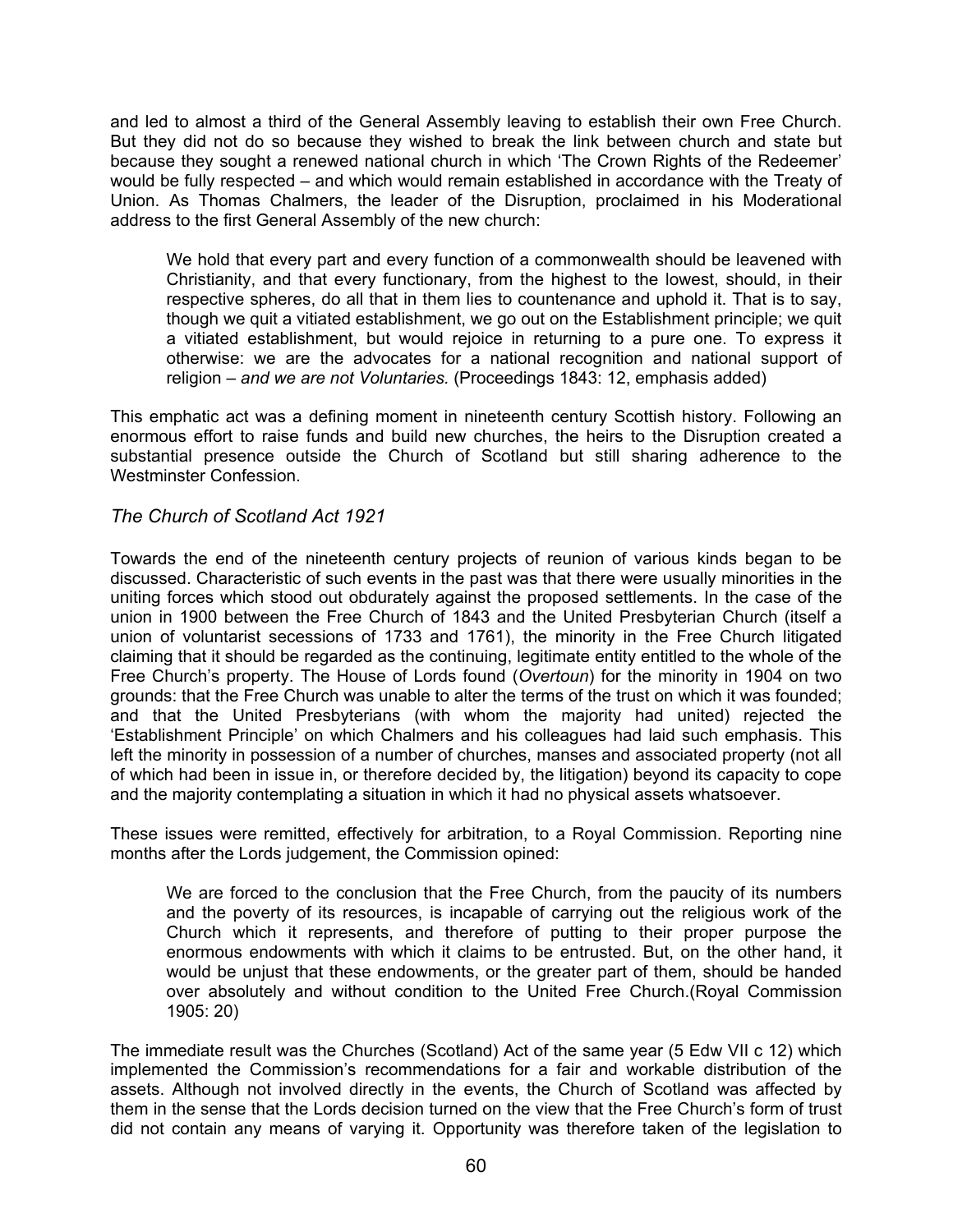have a clause (s. 5) inserted which put beyond doubt that the Church of Scotland was able to vary its own standing in a way that freed it from the kind of threat, for example in future possible unions, that the litigants had had to confront. Should it wish to vary the basis upon which subscription to the Confession of Faith was required, then the Act laid down that the Church of Scotland could do so by means of an Act of General Assembly following the Barrier Act procedure.

The dramatic character of these events, and the way in which they demonstrated intervention by the state, naturally coloured the character of discussions with a view to union between the Church of Scotland and the United Free Church:

The Free Church case of 1904 demonstrated, with the utmost clarity, that a Church claiming independence from the State was as exposed to risks in the exercise of its spiritual liberty, as the Church of Scotland had been found to be in the pre-disruption judgements. (Sjölinder 1962: 107)

From the point of view of the United Free Church, union with the Church of Scotland was impossible if it was offered only on a basis which imperilled the principle – avoidance of state control – that had lain at the root of previous secession. In popular language, union could not take place with an 'established' church.

Discussions between the two churches from 1909 tried to find a satisfactory solution.<sup>67</sup> The outcome was the formula of the "Articles Declaratory of the Constitution of the Church of Scotland in Matters Spiritual" contained as a schedule to the Church of Scotland Act 1921 (11 & 12 Geo V c 29) – 'in effect a treaty between Church and State' (Bogdanor 1995: 237). The Act asserted that the Articles were

…lawful articles, and the constitution of the Church of Scotland in matters spiritual is as therein set forth, and no limitation of the liberty, rights and powers in matters spiritual therein set forth shall be derived from any statute or law affecting the Church of Scotland in matters spiritual at present in force, it being hereby declared that in all questions of construction the Declaratory Articles shall prevail, and that all such statutes and laws shall be construed in conformity therewith and in subordination thereto, and all such statutes and laws in so far as they are inconsistent with the Declaratory Articles are hereby repealed and declared to be of no effect.

The nine Articles themselves (appended) state amongst other things that the Church of Scotland had 'the right and power subject to no civil authority to legislate, and to adjudicate finally, in all matters of doctrine, worship, government, and discipline in the Church, including the right to determine all questions concerning membership and office in the Church, the constitution and membership of its Courts, and the mode of election of its office-bearers, and to define the boundaries of the spheres of labour of its ministers and other office-bearers.' As may be seen, in this and other ways the independence of the Church in all matters spiritual is asserted in ringing language.

The Bill was a government Bill introduced on Second Reading by the Scottish Secretary. He made it clear that the Bill was a paving Bill to enable – after a later Bill to deal with property and endowments – union to take place. Strong emotions were expressed: 'The nation is weary to death of the wastefulness of the present system, and is deeply conscious of the shame and the

l  $67$  One of the most up to date accounts of the whole process may be found in Murray (2000).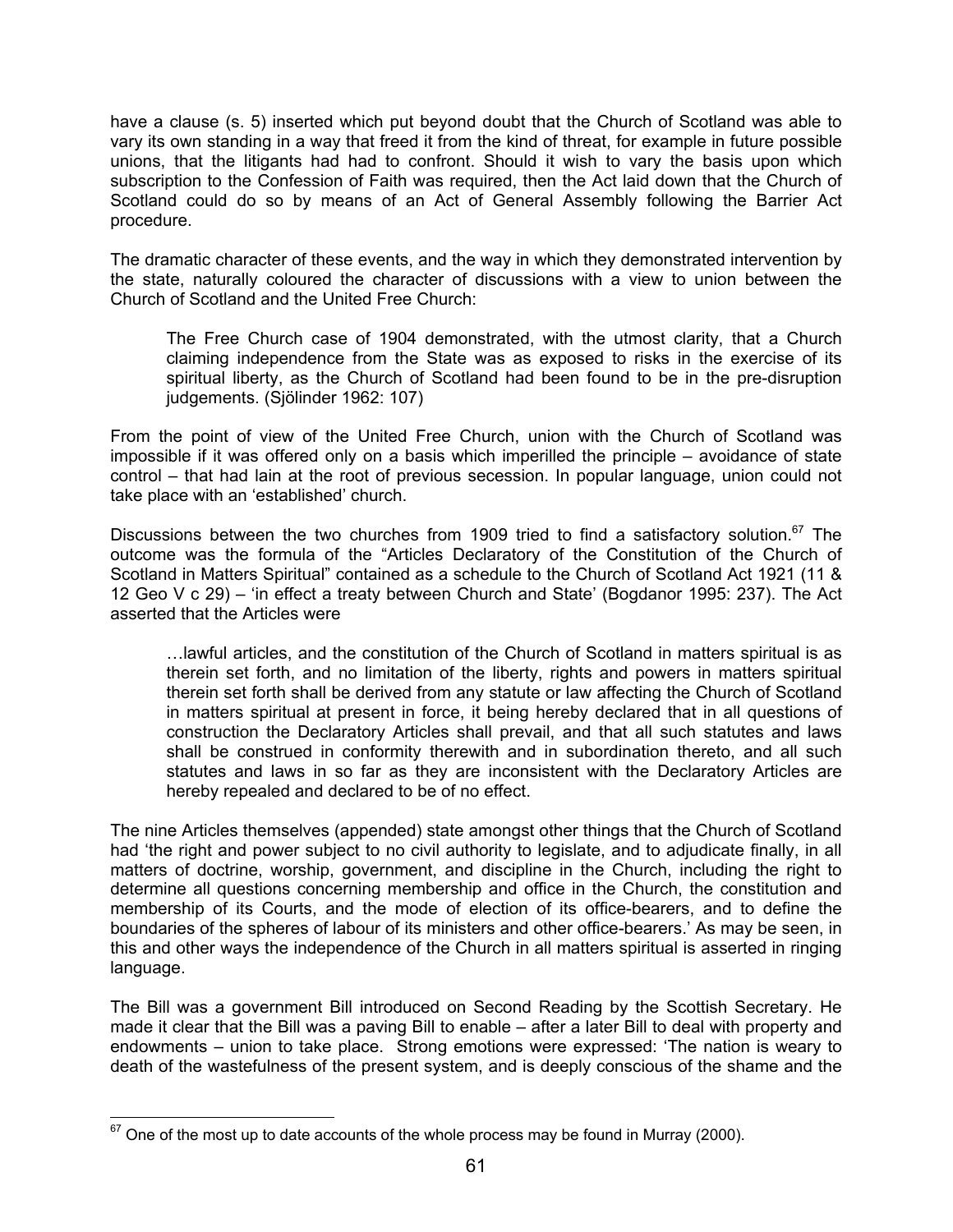peril of ecclesiastical strife.<sup>'68</sup> There were objectors but they did not divide the House on this occasion, though there was a division on the Second Reading of the later Church of Scotland (Property and Endowments) Bill 1925 (15 & 16 Geo V c 33).<sup>69</sup> The reunion between the Church of Scotland and the United Free Church eventually took place in 1929.

#### *Implications for Church and State in England*

The special character of the position of the Church of Scotland was a matter of remark for the Church of England even before the 1921 Act. The Selborne Committee on Church and State, which reported in 1916, devoted a whole appendix (Appendix V) to the Church of Scotland and quoted the then draft 'Articles Declaratory' at some length opining 'The settlement of the sixteenth century was made not by a government, but by a people: and the constitution after the Revolution was only ratified and confirmed by the State.' (Selborne 1916: 35) The Committee defended its recommendations for retaining a state veto in what became the Enabling Act of 1919 partly because it distinguished the position of the Church of England from that of the Church of Scotland: 'The Church of England does not represent the mind of the English people as fully as the established Church of Scotland represents the mind of Scotland.' (Selborne 1916: 39)

Set up in the wake of Parliament's refusal to accept the Prayer Book Measures in the late 1920s, the Cecil Commission also looked closely at what it called 'The Scottish Solution' after the reunion of 1929. The Commission did not, however, recommend following the Scottish model:

We do not think that The Scottish settlement could be an exact model for what should be done in England. The history and conditions of the two countries are not the same. In Scotland there was little or no difference on doctrine or ritual. (Cecil 1935: 5)

The Moberly Commission came to similar conclusions in 1952. Though claiming that the Scottish example showed that establishment was compatible with spiritual freedom, it rejected the model for the Church of England. Its arguments were similar to those used in 1935 viz. the greater coextensive character of the Church of Scotland and nation, the lack of division over doctrine and worship, the less clear line between clergy and laity, and the longstanding character and prestige of the General Assembly to which the then Church Assembly could not lay claim. Moberly 1952: 27-8) After somewhat briefer consideration than its predecessors, the Chadwick Commission eighteen years later came to the same conclusion on the basis that the two churches had very different histories.

#### *The Church of Scotland and 'establishment'*

In England there has been a tendency to enlist the Scottish model in aid of whatever argument over establishment is being promoted. Thus, it has for some been a subject of envy and for others - because comparison demonstrates English exceptionalism - not a viable alternative despite apparently attractive features. The Church of Scotland Act, because it has been received in England as largely reinforcing pre-existing Scottish tendencies, has not by itself much influenced English perceptions – although those coming across it for the first time may be surprised by its content.

l

<sup>&</sup>lt;sup>68</sup> Hansard, Commons, 22 June 1921, Secretary Munro, col. 1406.<br><sup>69</sup> Hansard, Commons, 10 February 1925, cols. 55-164. There was a further measure, the Church of Scotland (Property and Endowments) Amendment Act 1933 (23 & 24 Geo V c 44) to tidy up some matters arising from the actual reunion in 1929.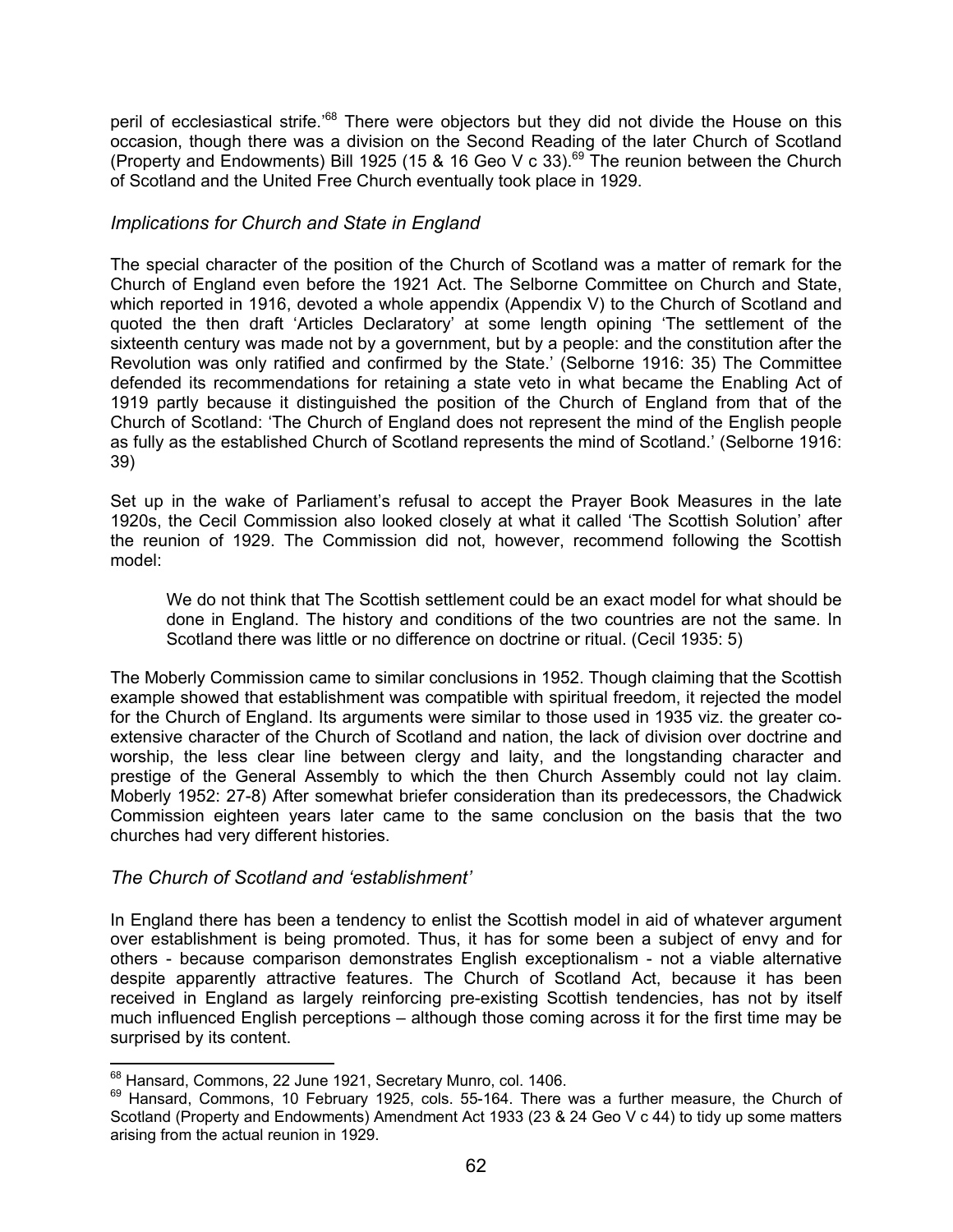In Scotland, there are also different views about the extent to which the 1921 Act disestablished the Church of Scotland. Even during the Second Reading debate on the 1921 Bill it was pointed out that there was some ambiguity in how the Articles Declaratory were seen:

My friends of the Established Church are told this Bill is to establish the Church of Scotland more strongly than ever…The people who hold the old United Presbyterian view, or the Free Church view…are told that this Bill is really equivalent to disestablishing the Church of Scotland….It is unfortunate that a Bill which is intended to promote union should depend for its support upon exhibitions of casuistry which would have been a credit to the Middle Ages.<sup>70</sup>

As a Scottish lawyer argued over thirty years later

By this remarkable statute the UK Parliament has admitted the legislative sovereignty which the General Assembly has always claimed in the ecclesiastical sphere, and, by implication, it seems to have conceded that there is in at least one respect in which the UK Parliament is not sovereign. This power of ecclesiastical legislation is a very real mark of freedom, but not at all a mark of disestablishment. For what established church could ask for a greater measure of state association than to share with the civil authority the legislative power of the state? (Murray 1958: 160-1)

At the root of these considerations is just what meaning should be attributed to 'establishment'. In practice an elastic term, its meaning is often stretched to accommodate the rhetorical purpose and policy preferences of particular writers. One commentator has argued that the language of establishment should not be applied to the Scottish situation because it is impossible to do so without giving rise to misunderstanding. Accordingly, the Church of Scotland is neither established nor disestablished but 'a Church both national and free'. (Sjölinder 1962: 374)

More recently, it has been suggested that though the Church of Scotland rejects establishment in the narrower sense of a Church 'by law established',

…broader understandings of establishment are more relevant. The Church of Scotland sees itself as more than a sect or a collection of gathered congregations. It has a responsibility to address the whole life of the nation, and to minister to the structures of society…It tries to maintain its historic responsibility to be prophetic, to speak truth to power, to be concerned with what used to be called 'the Christian good of Scotland'. And the state, for its part, gives a special degree of recognition to the Church of Scotland, although the 1921 Act makes clear that this does not in any way 'prejudice the recognition of any other Church in Scotland as a Christian Church protected by law in the exercise of its spiritual functions'. (Forrester 1999: 86)

Whilst a more extended discussion of the issues is offered above in relation to the Church of England, it will be sufficient perhaps to note here that the 1921 settlement in Scotland was designed for a particular contemporary purpose, and cannot be expected, however it was interpreted in 1921, to be absolutely proof against events and developments, for example EU law and rights approaches, since.<sup>71</sup> The relationship between any church and the civil authorities

l  $70$  Hansard, Commons, 22 June 1921, A. Shaw, col 1451.

 $71$  This is well understood in some modern Church of Scotland thinking: see MacLean 2004. A recent Assembly act relating to discipline was apparently run past the Strasbourg European Human Rights Convention authorities to ensure that there was no conflict.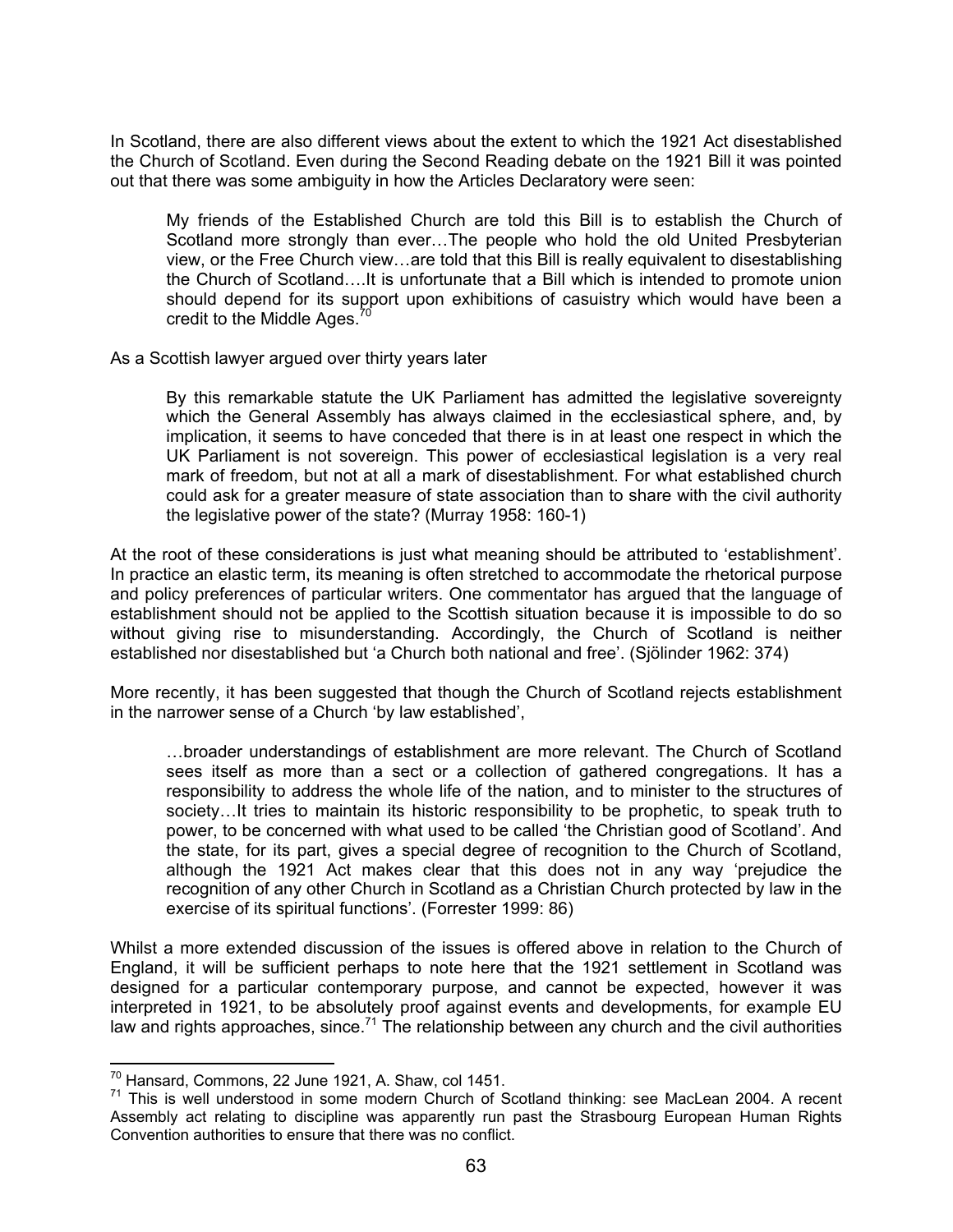is a dynamic process depending on the circumstances of the times and not to be pickled for ever in a single statute. One Scottish observer has expressed the position as follows :

The age of establishment is drawing to a close. Neither the UK nor Scotland can be described, except residually, as Protestant countries. Since the Reformation, the Kirk has been presented as the authentic expression of national identity. This is no longer tenable and it is time to move forward to a church life that must inevitably be more voluntarist, congregational, countercultural in part, and engaged in new patterns of mission. (Fergusson 2004: 186)

It seems that this change is being reflected in modern judicial thinking. The classical view of the courts of the Church of Scotland has been that they are courts of the realm, exercising a jurisdiction separate from and parallel to those of the Court of Session and the High Court of Judiciary. In *Wight v Presbytery of Dunkeld*72, for example, the Court of Session agreed that, though the proceedings in the Presbytery complained of were irregular, contrary to the laws and practice of the Church, and altogether null, they should not be set aside:

If…this were a case in which we were called upon to review the proceedings of an inferior court, I should have thought that a strong case had been made out for our interference. But whatever inconsiderate *dicta* to that effect may have been thrown out, that is not the law of Scotland. The jurisdiction of the Church courts, as recognised judicatories of the realm, rests on a similar statutory foundation to that under which we administer justice within these walls…Within their spiritual province the Church courts are as supreme as we are within the civil; and as this is a matter relating to the discipline of the Church, and solely within the cognisance of the Church courts, I think we have no power whatever to intervene.<sup>73</sup>

However, in a recent case, Lord President Rodger appeared to take a rather different view of the nature of the courts of the Church of Scotland. The appellant, an associate minister, had her employment terminated in circumstances where, contrary to the Sex Discrimination Act 1975, she claimed a male minister would not have been treated in the same way. In dismissing the appeal on other grounds, the Lord President described the position of the Church courts as follows:

…the General Assembly enacts laws which have many of the stylistic and other hallmarks of the kind of legislation which is enacted by Parliament. The procedures of the Church courts are replete with terminology which is familiar to practitioners of Scots law. The language does nothing indeed to conceal the hand which those trained in Scots law have had in guiding such proceedings down the centuries. None the less, despite their outward appearance, the laws of the Church operate only within the Church and her courts adjudicate only on matters spiritual. *In other words, the formality and indeed solemnity of all these transactions and proceedings does not disclose an intention to create relationships under the civil law;* rather, it reflects the serious way in which the Church regulates the matters falling within the spiritual sphere. (Percy 2001, emphasis added)

By a majority, the House of Lords decided for Ms Percy when she appealed the Scottish judgement (Percy 2005), and remitted the case to the employment tribunal to determine the discrimination claim. The majority decided that Ms Percy was an employed person rather than

<sup>&</sup>lt;sup>72</sup> (1870) 8 M 921.

 $73$  Lord Justice Clerk Moncrieff at p. 925.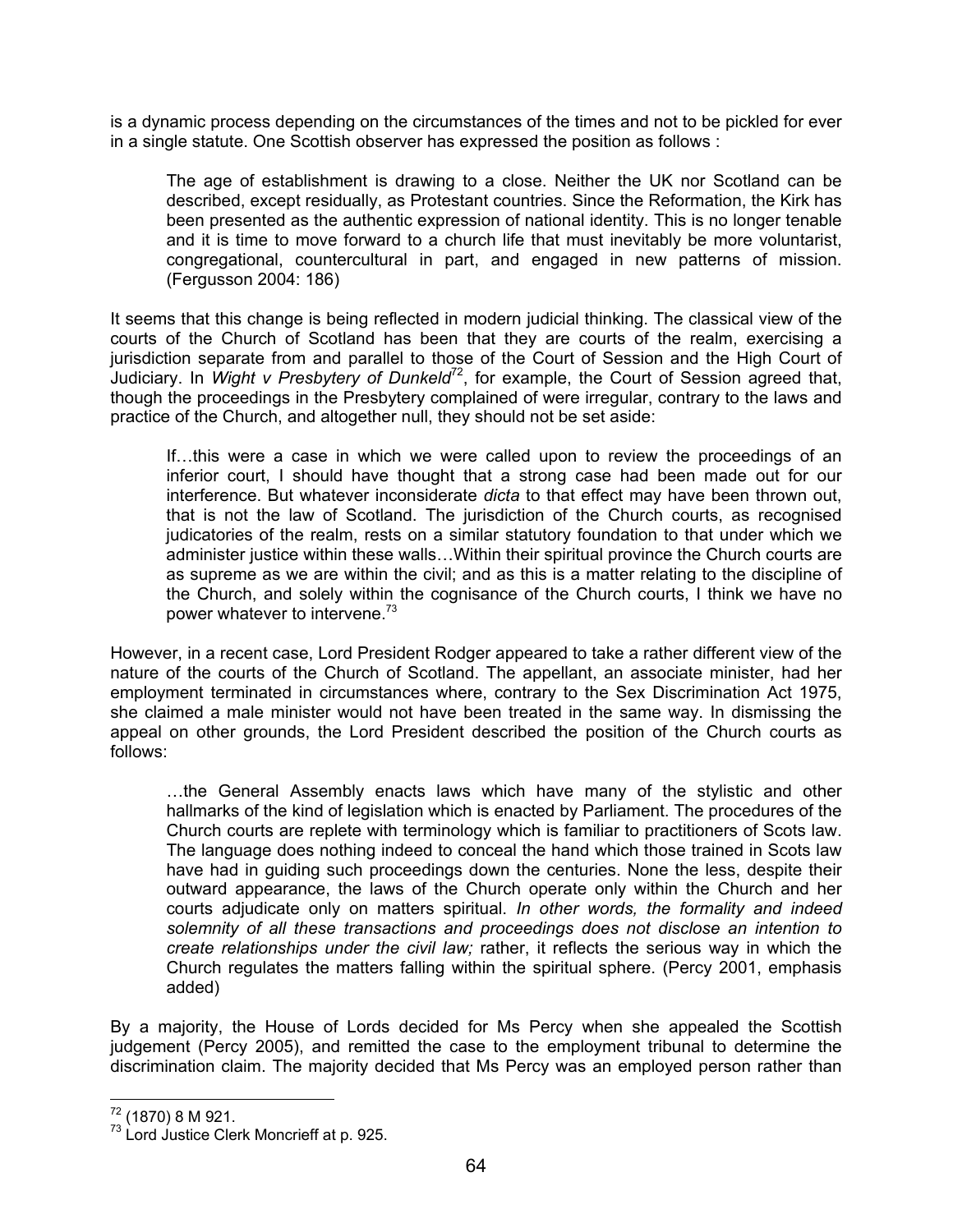an office holder, and that the provisions of the 1921 Act privileged the jurisdiction of the Church of Scotland only in so far as spiritual matters were concerned. The minority judgement took the contrary view on Ms Percy's employment status and did not, therefore, have to address the position under the 1921 Act.

At the time of writing, the wider implications of the *Percy* case are still being digested. At the heart of the case was how the 1921 Act was to fare in the light of developments since its passage and what the implications were, if any, for the Church of Scotland's legal status more generally.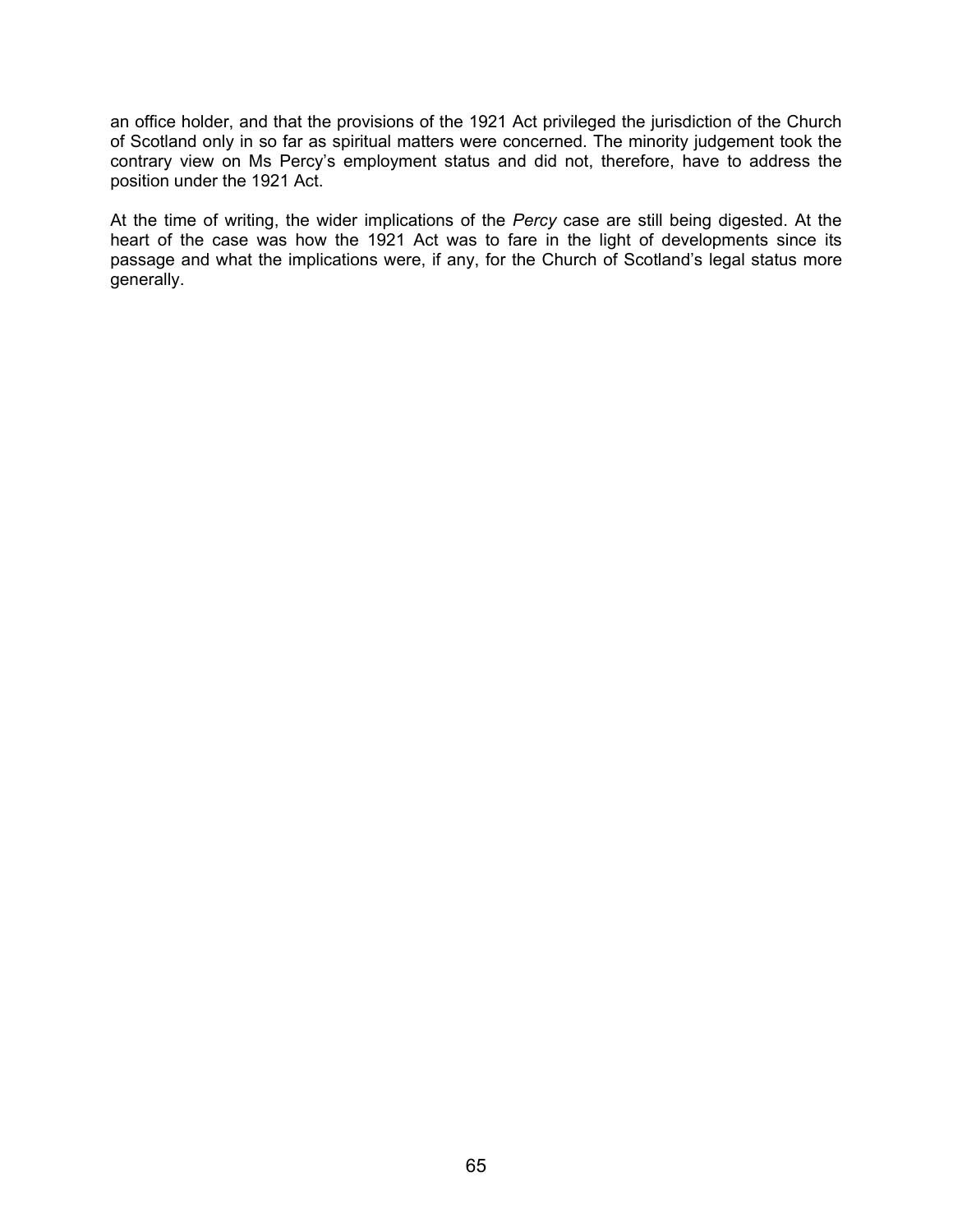### **Articles Declaratory of the Constitution of the Church of Scotland**

**I.** The Church of Scotland is part of the Holy Catholic or Universal Church; worshipping one God, Almighty, all-wise, and all-loving, in the Trinity of the Father, the Son, and the Holy Ghost, the same in substance, equal in power and glory; adoring the Father, infinite in Majesty, of whom are all things; confessing our Lord Jesus Christ, the Eternal Son, made very man for our salvation; glorying in His Cross and Resurrection, and owning obedience to Him as the Head over all things to His Church; trusting in the promised renewal and guidance of the Holy Spirit; proclaiming the forgiveness of sins and acceptance with God through faith in Christ, and the gift of Eternal Life; and labouring for the advancement of the Kingdom of God throughout the world. The Church of Scotland adheres to the Scottish Reformation; receives the Word of God which is contained in the Scriptures of the Old and New Testaments as its supreme rule of faith and life; and avows the fundamental doctrines of the Catholic faith founded thereupon.

**II.** The principal subordinate standard of the Church of Scotland is the Westminster Confession of Faith approved by the General Assembly of 1647, containing the sum and substance of the Faith of the Reformed Church. Its government is Presbyterian, and is exercised through Kirk Sessions; Presbyteries, [Provincial Synods deleted by Act V, 1992], and General Assemblies. Its system and principles of worship, orders, and discipline are in accordance with "The Directory for the Public Worship of God," "The Form of Presbyterial Church Government " and "The Form of Process," as these have been or may hereafter be interpreted or modified by Acts of the General Assembly or by consuetude.

**lll.** This Church is in historical continuity with the Church of Scotland which was reformed in 1560, whose liberties were ratified in 1592, and for whose security provision was made in the Treaty of Union of 1707. The continuity and identity of the Church of Scotland are not prejudiced by the adoption of these Articles. As a national Church representative of the Christian Faith of the Scottish people it acknowledges its distinctive call and duty to bring the ordinances of religion to the people in every parish of Scotland through a territorial ministry.

**IV.** This Church as part of the Universal Church wherein the Lord Jesus Christ has appointed a government in the hands of Church office-bearers, receives from Him, its Divine King and Head, and From Him alone, the right and power subject to no civil authority to legislate, and to adjudicate finally, in all matters of doctrine, worship, government, and discipline in the Church, including the right to determine all questions concerning membership and office in the Church, the constitution and membership of its Courts, and the mode of election of its office-bearers, and to define the boundaries of the spheres of labour of its ministers and other office-bearers. Recognition by civil authority of the separate and independent government and jurisdiction of this Church in matters spiritual, in whatever manner such recognition be expressed, does not in any way affect the character of this government and jurisdiction as derived from the Divine Head of the Church alone or give to the civil authority any right of interference with the proceedings or judgments of the Church within the sphere of its spiritual government and jurisdiction.

**V.** This Church has the inherent right, free from interference by civil authority, but under the safeguards for deliberate action and legislation provided by the Church itself, to frame or adopt its subordinate standards, to declare the sense in which it understands its Confession of Faith, to modify the forms of expression therein, or to formulate other doctrinal statements, and to define the relation thereto of its office-bearers and members, but always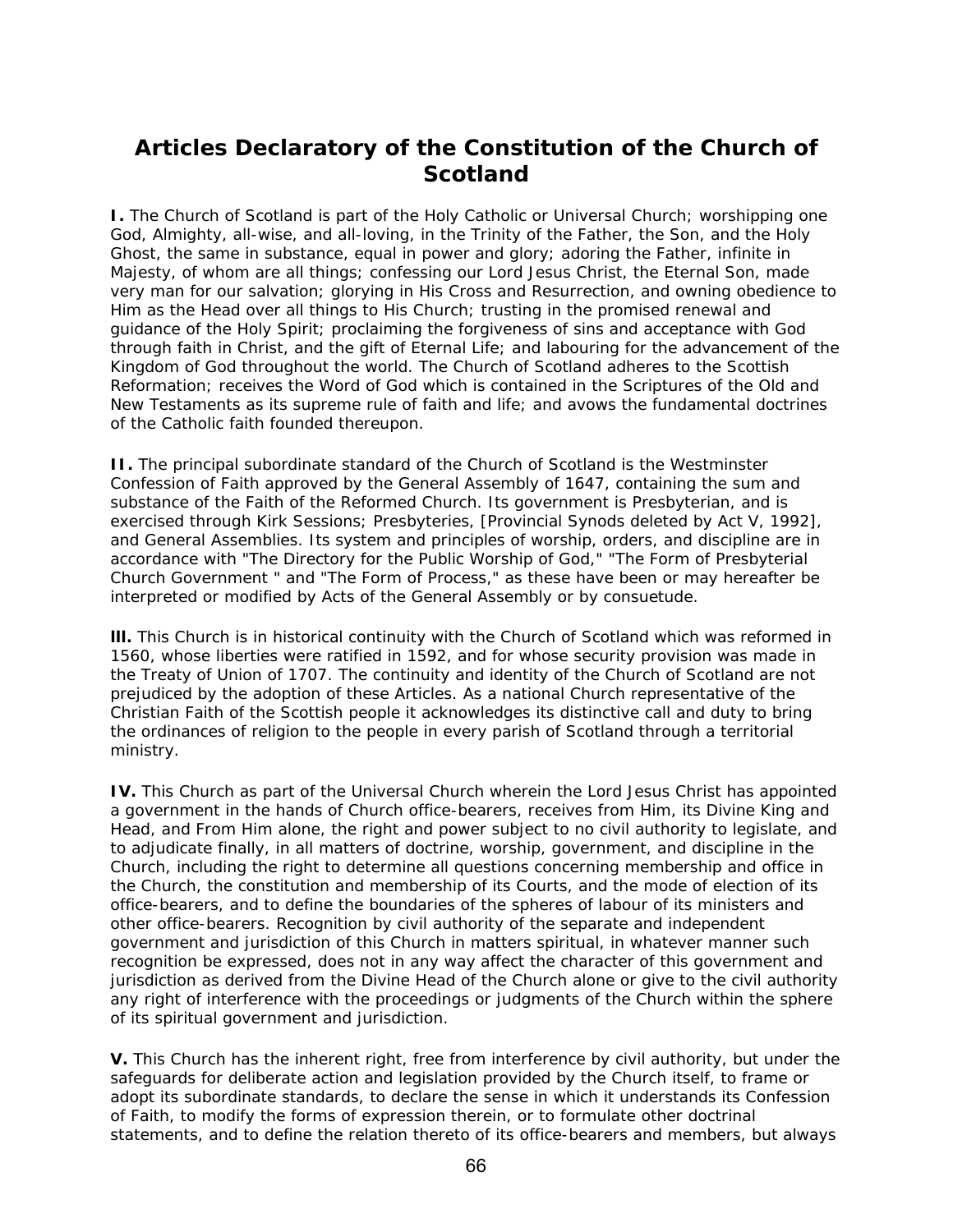in agreement with the Word of God and the fundamental doctrines of the Christian Faith contained in the said Confession, of which agreement the Church shall be sole judge, and with due regard to liberty of opinion in points which do not enter into the substance of the Faith.

**VI.** This Church acknowledges the divine appointment and authority of the civil magistrate within his own sphere, and maintains its historic testimony to the duty of the nation acting in its corporate capacity to render homage to God, to acknowledge the Lord Jesus Christ to be King over the nations, to obey His laws, to reverence His ordinances, to honour His Church, and to promote in all appropriate ways the Kingdom of God. The Church and the State owe mutual duties to each other, and acting within their respective spheres may signally promote each other's welfare. The Church and the State have the right to determine each for itself all questions concerning the extent and the continuance of their mutual relations in the discharge of these duties and the obligations arising therefrom.

**VII.** The Church of Scotland, believing it to be the will of Christ that His disciples should be all one in the Father and in Him, that the world may believe that the Father has sent Him, recognises the obligation to seek and promote union with other Churches in which it finds the Word to be purely preached, the sacraments administered according to Christ's ordinance, and discipline rightly exercised; and it has the right to unite with any such Church without loss of its identity on terms which this Church finds to be consistent with these Articles.

**VIII.** The Church has the right to interpret these Articles, and, subject to the safeguards for deliberate action and legislation provided by the Church itself, to modify or add to them; but always consistently with the provisions of the first Article hereof, adherence to which, as interpreted by the Church, is essential to its continuity and corporate life. Any proposal for a modification of or addition to these Articles which may be approved of by the General Assembly shall, before it can be enacted by the Assembly, be transmitted by way of overture to Presbyteries in at least two immediately successive years. If the overture shall receive the approval, with or without suggested amendment, of two-thirds of the whole of the Presbyteries of the Church, the Assembly may revise the overture in the light of any suggestions by the Presbyteries, and may transmit the overture when so revised to Presbyteries for their consent. If the overture as transmitted in its final form shall receive the consent of not less than two-thirds of the whole of the Presbyteries of the Church, the General Assembly may, if it deems it expedient, modify or add to these Articles in terms of the said overture. But if the overture as transmitted in its final form shall not receive the requisite consent, the same or a similar proposal shall not be again transmitted for the consent of Presbyteries until an interval of five years after the failure to obtain the requisite consent has been reported to the General Assembly.

**IX.** Subject to the provisions of the foregoing Articles and the powers of amendment therein contained, the Constitution of the Church of Scotland in matters spiritual is hereby anew ratified and confirmed by the Church.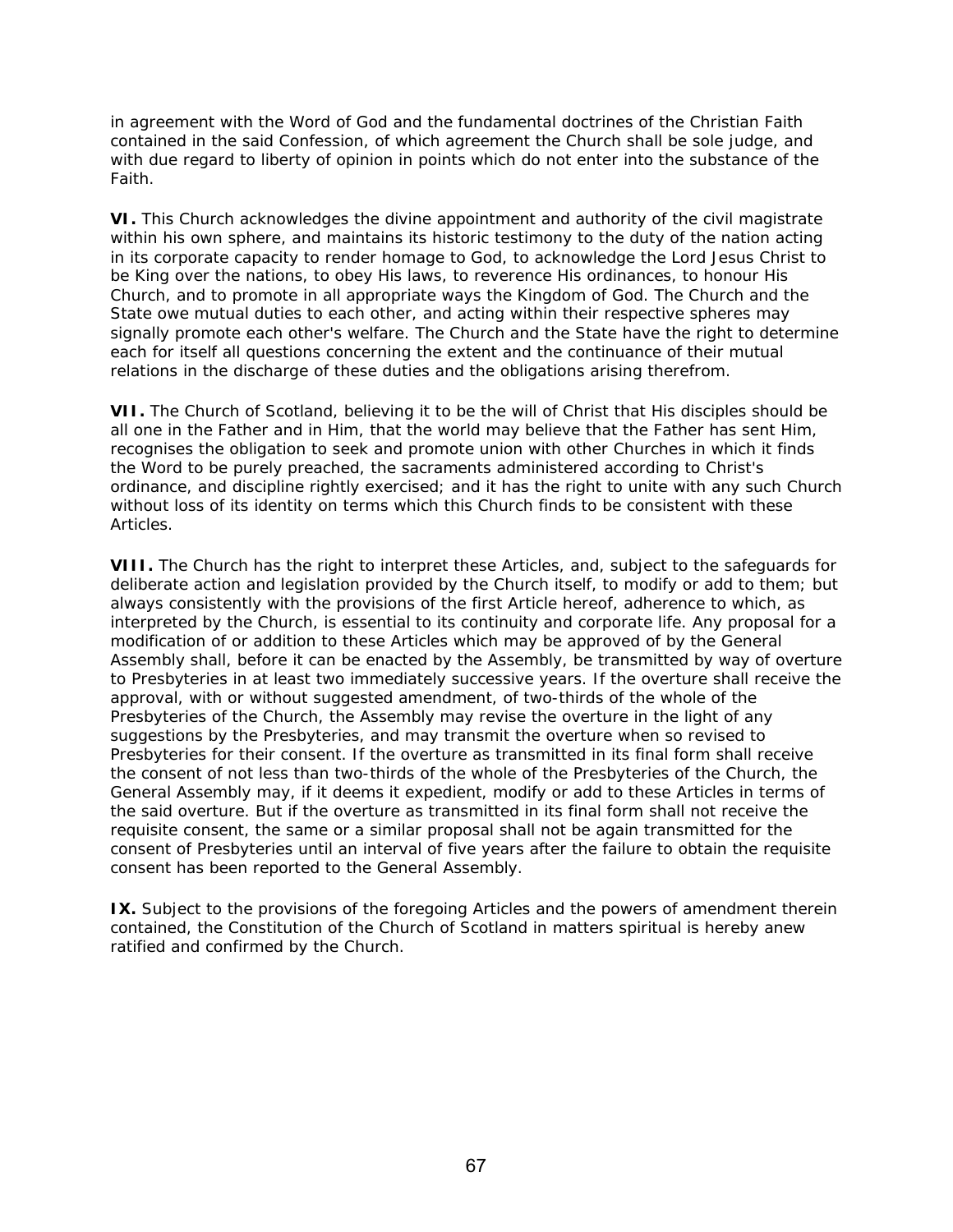# **DISESTABLISHMENT IN THE BRITISH ISLES: THE CASES OF IRELAND AND WALES**

#### **John Lucas**

*Research Assistant, The Constitution Unit, School of Public Policy, UCL* 

### **Introduction**

There are two established churches in the British Isles - the Anglican Church of England and the Presbyterian Church of Scotland. Until the middle of the nineteenth century the Anglican Church was also established in Ireland and Wales. These churches were disestablished, however, in 1871 and 1920 respectively as the result of long campaigns culminating in Acts of Parliament.

#### *What establishment meant in Ireland and Wales*

The Church of Ireland and the Church in Wales were reformed by the English crown with the Church of England during the mid-sixteenth century. Until its disestablishment, the Welsh Church consisted of the four sees of the province of Canterbury that roughly corresponded to the geographic area of Wales, but had no separate status within what was a unitary church organization for England and Wales together. Though Anglican in form, the Church of Ireland was an independent church until the Act of Union of Great Britain with Ireland in 1800 which explicitly united the Church of Ireland and that of England and Wales.<sup>74</sup>

Establishment provided identical financial benefits. The established churches controlled the traditional lands and revenues of the pre-reformation churches, including rights to tithe and church tax (known in Ireland as church cess) regardless of parishioners' confessions.

Establishment also conferred membership of the relevant legislature and therefore a degree of political power. The bishops of the Irish church sat in the Irish House of Lords in Dublin until the Act of Union, after which a rota was created giving four Irish bishops the right to sit alongside their English and Welsh counterparts at Westminster. In all cases, other clergy were forbidden to sit in the House of Commons. Political influence was also given to the Church of Ireland through places for two archbishops on the Irish Privy Council.

Establishment also meant that ecclesiastical law was enforceable under the authority of the crown, and, following the Court of Delegates Act 1833 (2&3 Wm IV c 92) all matters that involved questions of doctrine, ceremony and ritual were decided by the Judicial Committee of the Privy Council.

l <sup>74</sup> 39 & 40 Geo III c 67 p.534 Article V stated: 'That it be the fifth article of union, That the churches of England and Ireland, as now by law established, be united into one Protestant Episcopal church, to be called The United Church of England and Ireland; and that the doctrine, worship, discipline, and government of the said united church shall be, and shall remain in full force for ever, as the same are now by law established for the church of England; and that the continuance and preservation of the said united church, as the established church of England and Ireland, shall be deemed and taken to be an essential and fundamental part of the union'.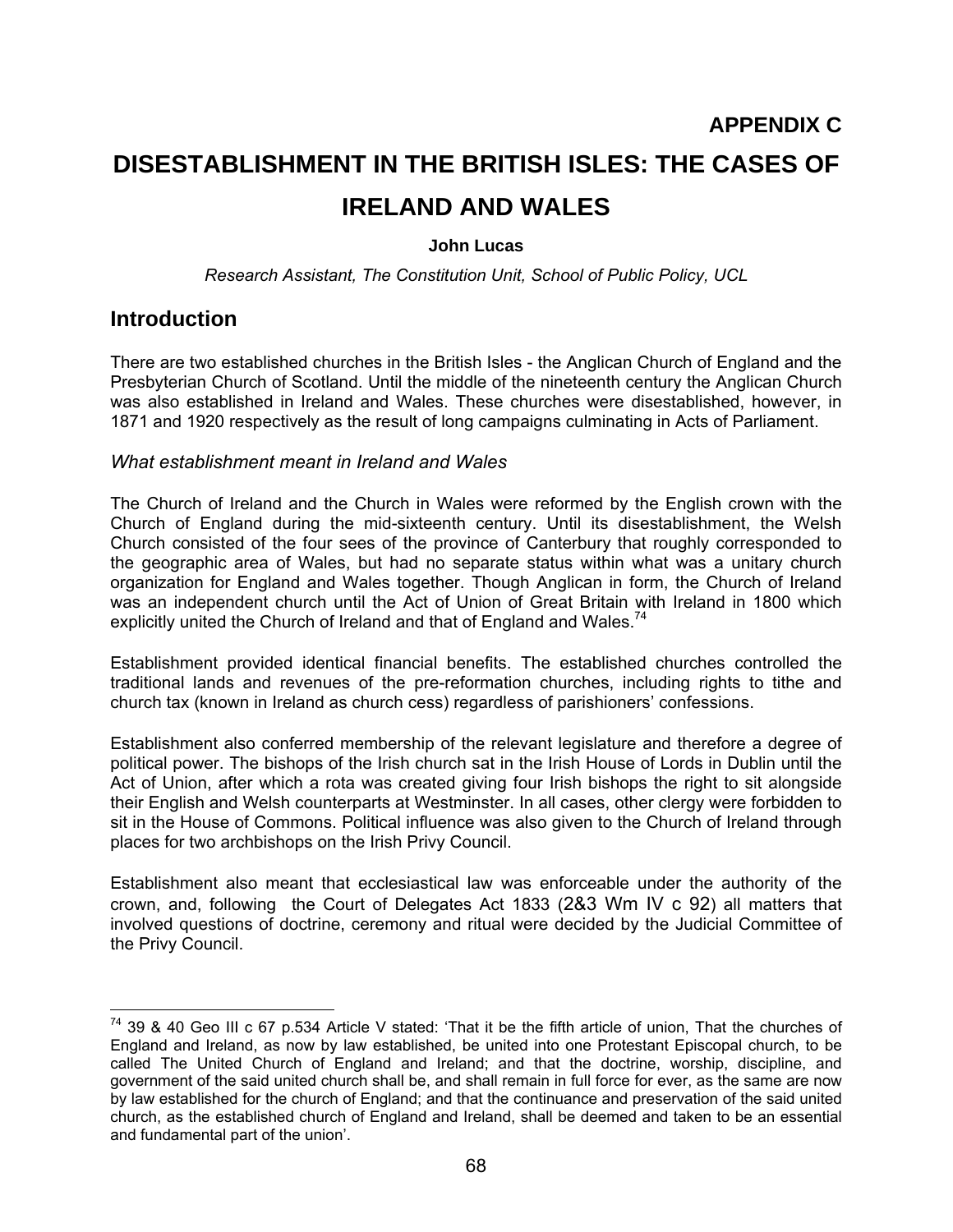Until the 1828 repeal of the Test and Corporation Acts and the grant of Catholic Emancipation in 1829, establishment entrenched a privileged position for the laity of the Established Church, while suppressing non-members. Additional penal laws had been directed in Ireland against the majority Roman Catholic population, although most were repealed by the Irish Parliament at the end of the eighteenth century. In Wales, the growth of Protestant dissent embarrassed a Church increasingly associated with an Anglican and anglicized ruling class. Establishment was consequently a symbol of repression and inequality to the non-Anglican populations of both Ireland and Wales, especially during periods when franchise limitations denied participation in the legislatures to large numbers of people.

### **Ireland**

Prior to 1870, the Irish Church was viewed by many as 'a badge of conquest'.(Marx 1869: 421) The members of the Church of Ireland were vested with political and economic power, and owned the majority of the land. They were the descendants of predominantly English settlers from the sixteenth to early eighteenth centuries. This 'Protestant Ascendancy' over Catholics in Ireland was supported in Ulster by Presbyterian Scots, who had settled in Ireland during the early seventeenth century. In return for their loyalty to William III during James II's attempts to win back the British crowns, the Presbyterians were awarded a grant called the Regium Donum to support their clergy.

Despite English pressure, the majority of the Irish population, who were descended from the native Gael population, and the 'Old English' families from the thirteenth century, remained Roman Catholic. The census of 1861 in Ireland contained a question on religion. The results illustrated the absurd position of the Established Church, which made up only 11.9% of the population, while Roman Catholics constituted 77.6%, and Presbyterians 9% (Bell1969: 41).

#### *Political background*

Before the Act of Union, the Irish Parliament had achieved a degree of independent action from 1782, and had relaxed some of the Penal Laws which had heavily discriminated against Catholics in civic and economic life. Catholics were allowed to vote in elections from 1793 (although the high franchise excluded the majority of Catholics), and a Catholic seminary at Maynooth was founded in 1795 with state support. The Union was meant to be accompanied by emancipation legislation, although George III refused to sanction this as he considered it to be in violation of his coronation oaths.

Emancipation in 1829 was followed by the Irish Church (Temporalities) Act in 1833 (3 & 4 Will 4 c 37) which abolished church cess, reduced the number of archbishops from four to two, and the number of bishops from eighteen to ten, and established a commission to administer the funds released by the changes. Although the act, an unprecedented and swingeing intervention by the executive, sought to strengthen the church through reform, it also signalled that ecclesiastical change was possible throughout Britain – a point not lost on churchmen and non-churchmen alike in England and Wales as well as in Ireland. To reduce resistance to tithe (which had become acute in the 1830s) an act of 1838 converted it into a rentcharge. De facto limited concurrent endowment in the Maynooth grant and Regium Donum was continued. Indeed, Robert Peel's Tory government increased Maynooth's endowment in 1845. It was over that issue that William Gladstone left the government, though he later became the champion of disestablishment under the Liberal Party banner.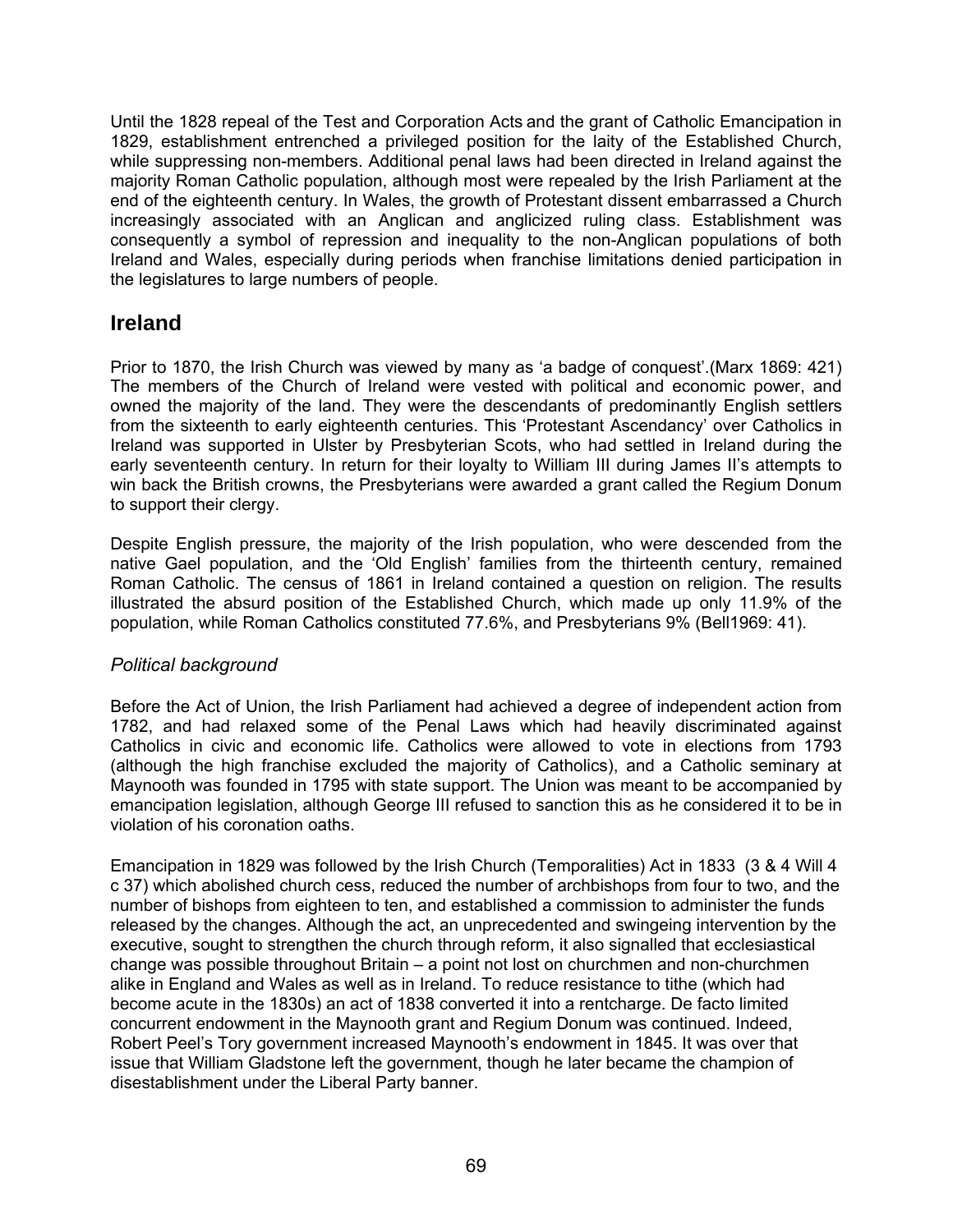#### *Irish political action*

Establishment and the Protestant Ascendancy were meant to increase British security. However, it became clear in the nineteenth century that Catholicism was no longer a threat to British security though political instability *within* Ireland was. This threat was exemplified by the birth of unified Catholic political action in Daniel O'Connell's Catholic Association. It was the election of O'Connell as the MP for Clare in 1828 that forced the hand of Wellington's Tory government over emancipation. Irish political grievances were later internationalised by the formation in the United States in 1858 of the Irish terrorist group called the Fenian Brotherhood, and the threats it posed to Canada.

#### *A national issue*

l

Political articulation was also given to the Irish question in England itself with the formation of the Liberation Society in 1853 by Edward Miall. Although seeking to disestablish and disendow churches throughout the United Kingdom so that all Christian churches would have equal status, the Society quickly picked out Ireland as the weakest point in the armour of established religion. As Ireland's political problems became more pronounced, Westminster politicians were forced to pay them more attention. By the late 1860s both Tory and Liberal politicians had begun to accept the necessity of resolving the Irish problem. Prime Minister Benjamin Disraeli stated that the Church of Ireland was 'an alien church' and a central part of the 'extreme distress' of Ireland.75

The Tories, however, favoured the concept of concurrent endowment rather than disestablishment and disendowment. The Earl of Mayo, Disraeli's Chief Secretary for Ireland, maintained 'that Justice and Policy may demand a greater equalisation of ecclesiastical arrangements than now exists… If it is desired to make our churches more equal in position than they now are, this should be secured by elevation and restoration, and not by confiscation and degradation'. (Moneypenny 1929: 589-90)

Despite Tory views on the matter, the mantle was stolen by William Gladstone, who, in the course of the mid 1860s, sought to unite all non-conformist and Catholic opinion with Whigs and Radicals under a Liberal Party banner throughout the British Isles capitalising on the expanded franchise of the Reform Act of 1867 – which also delivered a phalanx of Irish nationalist MPs into the Commons. Despite being a high-churchman, Gladstone decided that, as part of his programme for reform in Ireland, the interests of the British state would be better served by the disestablishment and disendowment of the Anglican Church in Ireland. Accordingly, the Liberals went on the parliamentary offensive and In March 1868 Gladstone carried a motion against the government in favour of Irish disestablishment.

Later that year, the country went to the polls in a campaign largely fought on the issue of Irish disestablishment and disendowment. Liberals supported the issue using the arguments of justice in terms of population and the disproportionate wealth of the church compared to its membership, alongside the need to resolve the Irish political situation. The election proved a success for Gladstone and his coalition of Radicals, Whigs, Catholics and dissenters under the wing of the Liberal Party, winning 387 seats to the Conservatives 271. As a result, Gladstone had a mandate to move ahead with a bill to disestablish and disendow the Irish Church.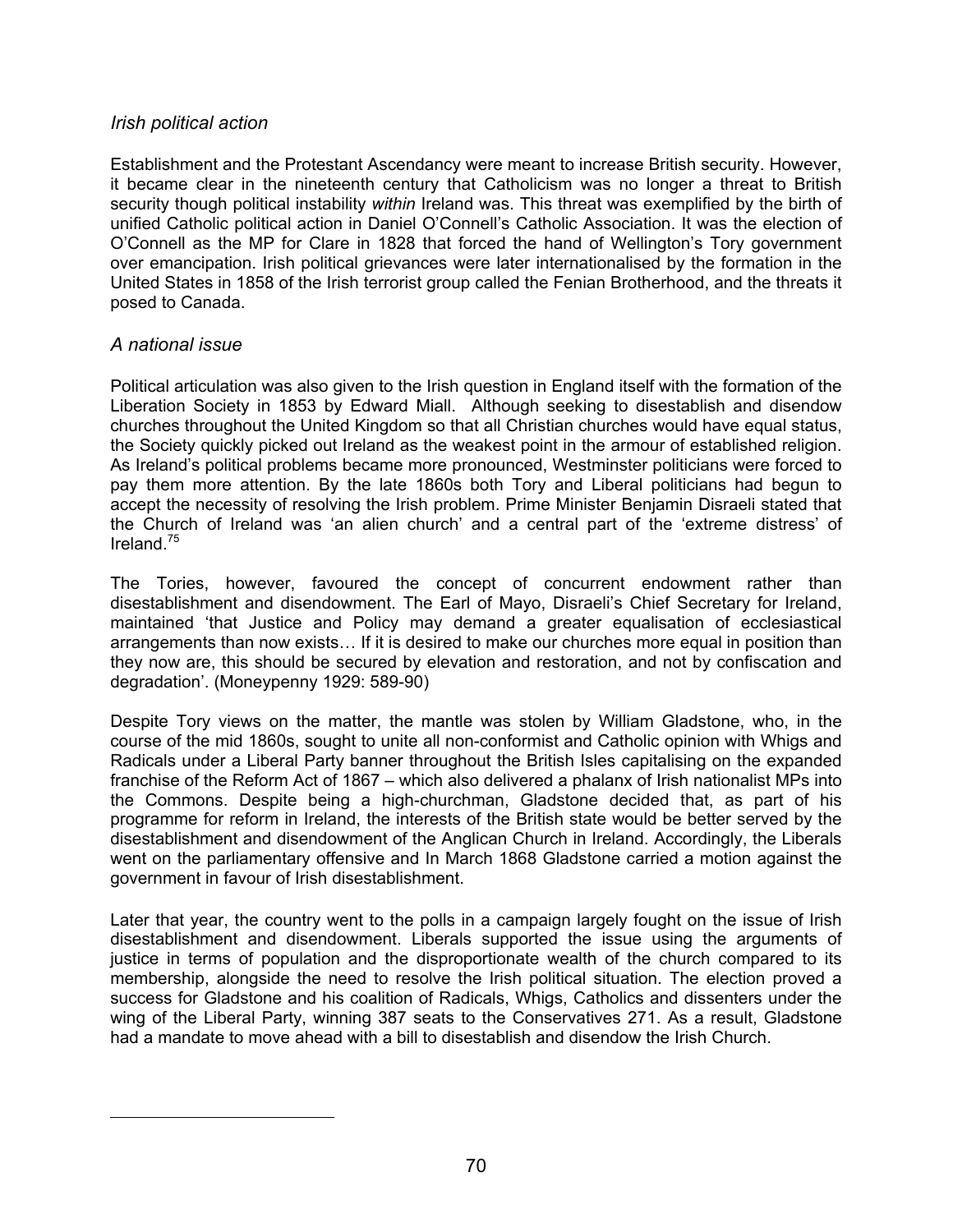Finally introduced on 1 March 1869, Disraeli's Tories vigorously attacked the bill in committee stage, but all amendments were voted down. When it reached the Lords in June, the bill was heavily amended to reduce its financial effects and there was some toying with possibilities of concurrent endowment. The Commons rejected the Lords amendments and it was only after high level mediation involving the Queen and some mitigation of compensation terms that a major constitutional crisis was avoided and the bill finally passed, receiving royal assent on 28 July 1869.

#### *An Act to put an end to the Establishment of the Church of Ireland, and to make provision of the Temporalities thereof (32 & 33 Vict c 42)*

The date of Irish disestablishment was set for 1 January 1871, at which time the union of the churches of England and Ireland, crown patronage, appointments and lay patronage ceased. The Irish bishops also lost their places in the House of Lords, and the archbishops their exofficio places on the Irish Privy Council.76 The other main provisions were as follows:

- Ecclesiastical law ceased to have effect other than by the operation of the normal civil law of contract.
- Ecclesiastical corporations were dissolved and their property handed over to the new commissioners appointed to receive the property of the church, including that formerly administered by the Irish ecclesiastical commissioners.
- The Crown was empowered to grant a charter to a new representative body of the Church to enable it to receive property, which included church buildings and movable goods for the use of worship. The Church was also given the opportunity to buy its glebehouses at favourable rates.
- The church kept endowments that it had obtained after 1660 when the church assumed its post Restoration form. Endowments before that time were put towards the good of the greater Irish community, but only after vested interests had been compensated.
- Clergy who held the freehold to their benefice or were permanent curates received a net income for life on the condition that they continued to perform their duties, and with a right to voluntary commutation. Non-permanent curates received compensation of between £200 and £600. Lay patrons were also compensated, as were others who worked within the church.
- Tenants were given first refusal where the new commission sold land. Likewise, the tithe was put up for sale on the same terms, but few if any took up the offer, and the tithe effectively died.
- The Maynooth Grant and the Regium Donum ceased, but were compensated both by preserving existing life interests and the payment of final capital sums
- The new Church of Ireland was allowed to hold a synod, which was to form the backbone of future church governance alongside the representative body.

l  $76$  The archbishops kept their positions for the duration of their terms of office.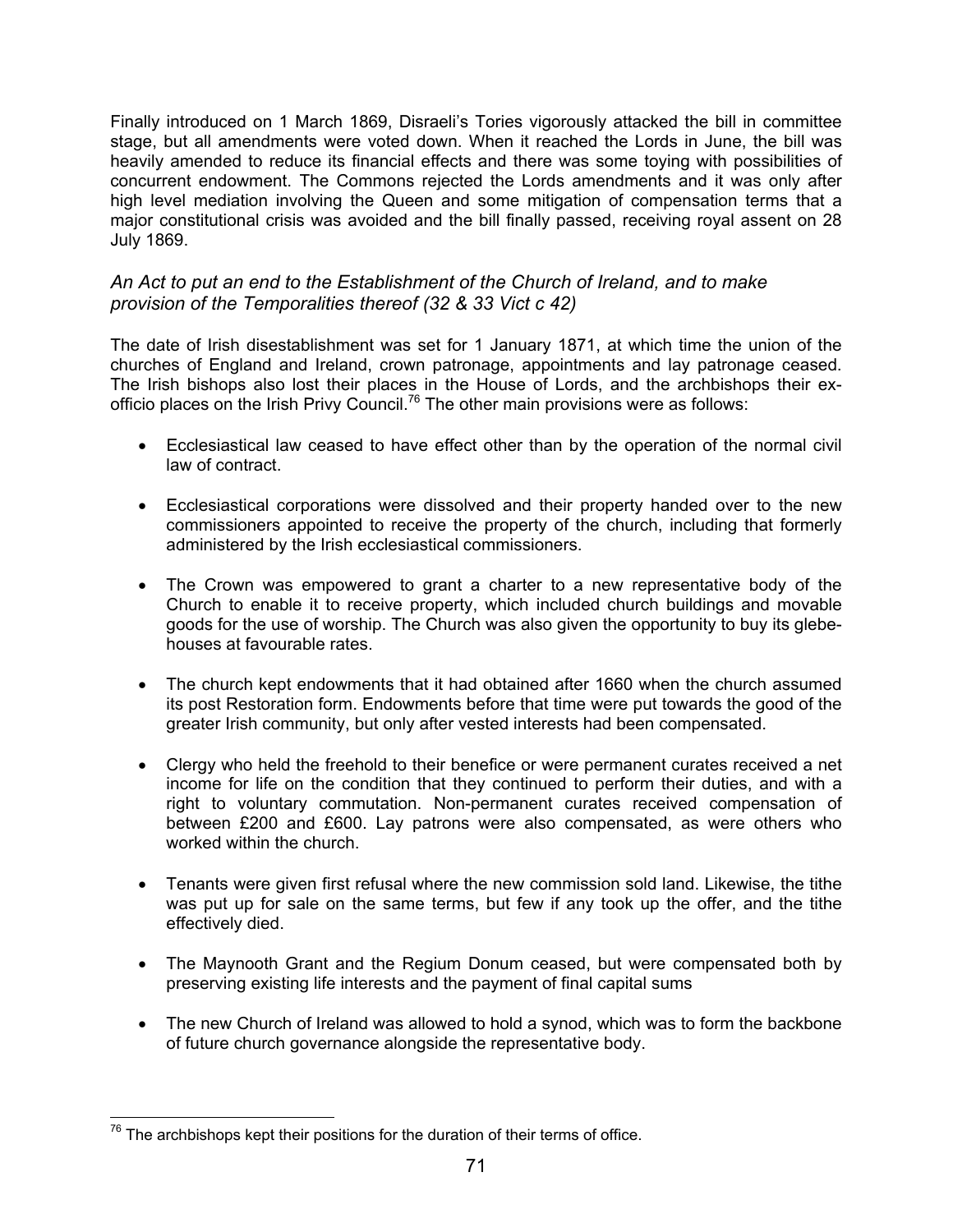#### *Church of Ireland organisation*

Between 1869 and 1871 the church designed its new General Synod, which was to meet annually. It consisted of the House of Bishops and House of Representatives, made up of clerical and lay orders. Legislation could only pass if approved by a majority of each order. Thus, each house could operate a veto, although the bishops' veto was limited.

The Representative Church Body was formed to hold the property that remained with the Church. It consisted of the episcopate, one clergyman and two laymen from each diocese, and twelve laymen. Meeting regularly, it was the civil service of the Church, and responsible to the General Synod.

Bishops and the Archbishop of Dublin were elected by the Synods of their dioceses, while the Archbishop of Armagh, elected in the same way, was approved by the House of Bishops. Clergy were appointed by vestry councils operating with diocesan appointment boards.

#### *Post disestablishment*

The Church of Ireland declined into the twentieth century, especially in southern Ireland, although it remained unified after 1922 and the creation of the Irish Republic. The new constitutional arrangements functioned successfully and the Church managed to agree on a new prayer-book.

Gladstone's Church of Ireland Act was, of course, only the first in a series of measures that were designed to resolve the Irish issue. Gladstone's Liberal Party held together its coalition of Whigs, Protestant dissenters, Catholics and radicals until the issue of home rule split the party in 1886. Whereas the Act succeeded in removing the religious issue, it could not by itself redress all Irish grievances whose residue remain an intractable puzzle for both the Irish and British governments.

#### **Wales**

A situation where the Welsh Church was the Church of England in Wales was not seriously challenged until the growth of nonconformity increasingly apparent in Wales from the mideighteenth century, itself a symptom of the neglect that had characterised ecclesiastical affairs in the country where the Church became increasingly distant from the people.

No Welsh-speaking bishop was consecrated after Anne's reign (1702-1707) until Gladstone appointed Joshua Hughes to St Asaph in 1870. The Church was inflexible and monolithic and unable to respond to the needs of the growing Welsh population, especially in quickly industrialising South Wales. New parishes could not even be created without legislation. It was much more thinly endowed than in England, with a higher proportion of its anyway less valuable tithes in the hands of lay impropriators. Nonconformity, on the other hand, was flexible and responsive to local needs. Moreover, it catered much more assiduously for a monoglot Welsh speaking as well as bilingual Welsh population. However, although there were certainly special cultural and linguistic features unique to Wales, their exact contribution to the decline of Anglicanism in Wales might be in danger of being exaggerated when it is remembered that Anglicanism also lost support in England at the same time.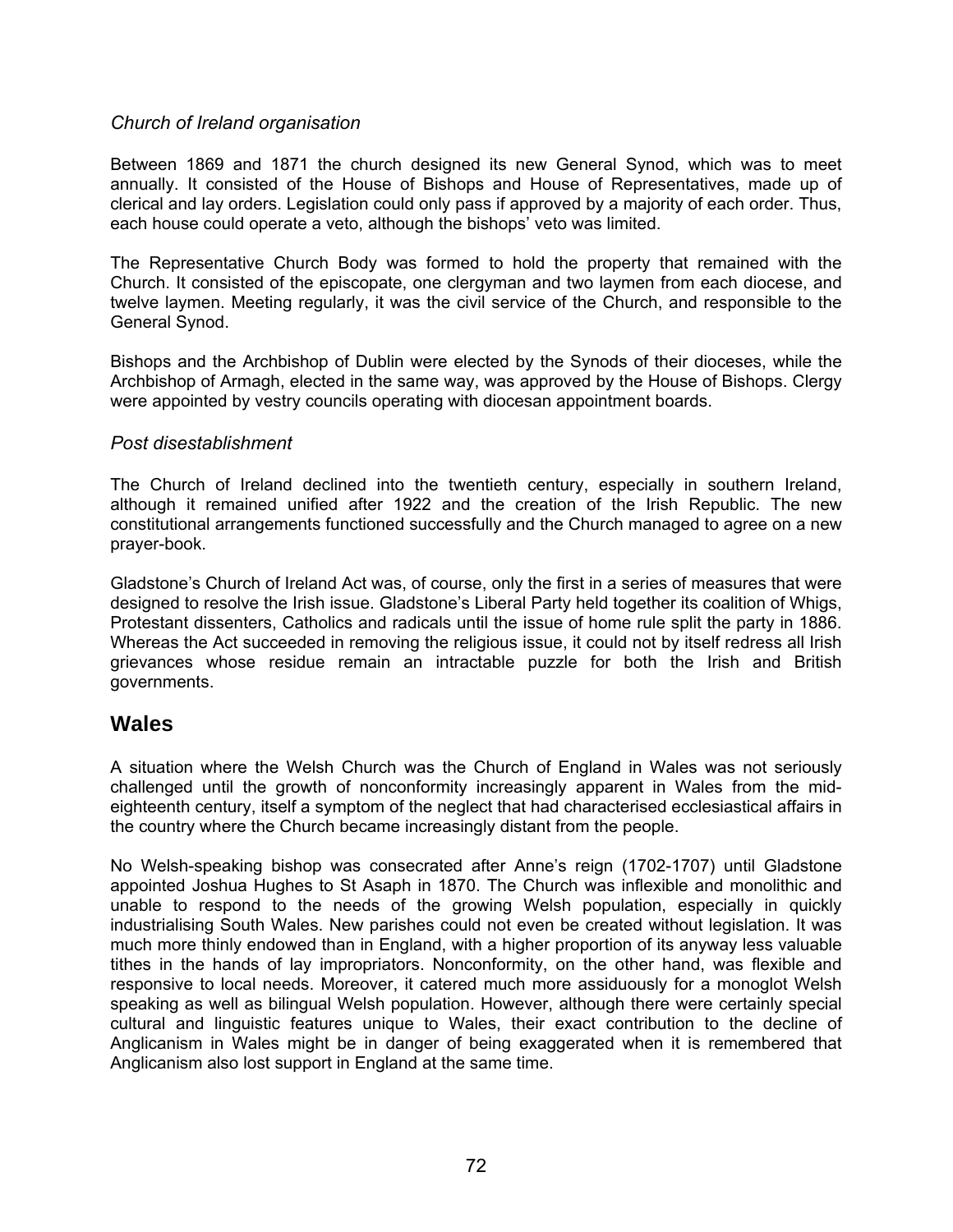### *Political Background*

In 1851 Henry Mann conducted the first census of religion. It revealed the strength of Nonconformity in the four Welsh dioceses. Of the 52% of the Welsh population who attended services on 30th March 1851, 78% were dissenters, while only 21% went to services within the Church (Morgan 1980: 10). The results provided a clear insight to the conditions of religious activity in Wales and demonstrated that the Church constituted only a small part of active Christianity.

Although the Church did go through a mid-century revival and became more responsive to the needs of the population that it served, the strength of the combined Nonconformist groups continued in the period before disestablishment. By 1906, when the Royal Commission was appointed to investigate the state of the Church in Wales, 27% of active Christians were from the Church, while 73.% practised in dissenting chapels (Bell 1969: 274), although the 'national' Church laid claim to the 50% of the population which did not practice any faith at all.

Although the grievance of church tax was removed in 1868, the Church's unpopularity was aggravated by the existence of tithes as a major part of the Church's endowment throughout rural areas, regardless of confession. Anger boiled over in the 1880s with forced sales during the collapse of the agricultural market, and legislation was passed in November 1890 to hand the responsibility of paying tithe to the landlords rather than tenants.

### *Disestablishment and Liberal Radicalism*

The progress of disestablishment in Wales was not simply a struggle of religious affiliation; it was intrinsically tied to the growing awareness of Wales as a political body, especially as political enfranchisement increased at both the local and national levels.

The Liberation Society quickly took root in Wales and encouraged those favouring radical political change to support disestablishment as the vanguard and symbol of that change. In the election campaign of 1861, the society placed pressure on Liberal candidates in Wales to come out in support of disestablishment and disendowment.(Bell 1969: 18) Disestablishment quickly became the centre of Welsh political consciousness. The campaign for religious equality came to represent the rejection of the political subjugation of Wales as a whole.

The process was advanced by two events in the latter half of the 1860s. The first was the election of 1868, which was fought with a widened franchise after the Reform Act of 1867. This act gave the vote to thousands of Welsh nonconformists for whom disestablishment was a key issue. Liberal candidates campaigned on the slogan 'the nonconformists of Wales are the people of Wales<sup>77</sup>. The second event was the Irish disestablishment which provided a blueprint for nonconformists and radicals to consider the possibilities for their own nation.

### *Wales as a separate political identity*

The political identity of Wales became further pronounced during the 1870s. Politicians began to understand and exploit the potential of the Welsh 'block' in the Commons. Gladstone's attendance at the 1873 Mold Eisteddfod, at which he defended Welsh nationalism and language, was a key example of this recognition.

l  $77$  (Morgan 1980: 28) - Henry Richard, candidate for Merthyr Tydfil.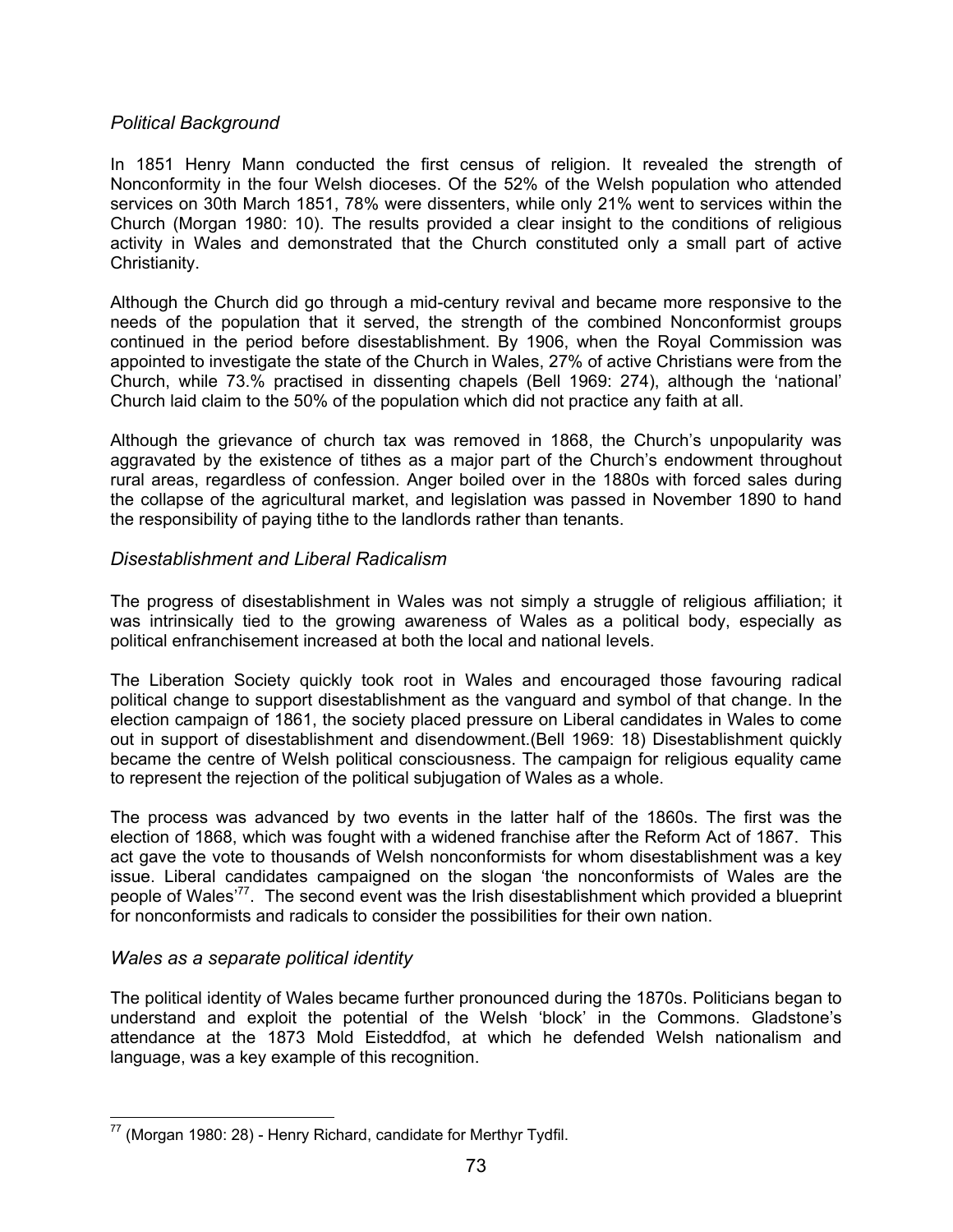Stuart Rendel, an English Anglican, saw the possibilities of Welsh action when, standing on a disestablishment ticket and claiming that the Church was anti-Welsh, he ousted sitting Tory MP Sir Watkin William Wynn.(Morgan 1980: 40). Observing that the Liberal voting block in the Commons consistently won 27-30 out of 34 possible seats, Rendel sought to organise the Welsh block to further Welsh interests, placing disestablishment at its fore.

This goal was also taken up by the radical Liberals of the main party. In 1882, Joseph Chamberlain visited Wales, spoke about disestablishment and added the issue to the radical Liberal 'Unauthorized Programme'.

One of the clearest signs of the Welsh political voice's growing power was the first ever separate legislation for Wales in 1881. The Nonconformists' opposition to intoxicating liquor gave rise to an influential temperance movement which bore fruit in the form of the Welsh Sunday Closing Act 1881. This was a major political landmark for Wales as, together with the Welsh Intermediate Education Act 1889, it set the precedent that Wales could be legislated for separately from England.

#### *Dependence on national events*

Despite these developments, the issue of Welsh disestablishment remained on the agenda with little effect for fifty years, although various motions and bills about it were presented to Parliament. The issue did, however, rise on the *Liberal* agenda. After the Liberal Party split over the issue of home rule for Ireland in 1886, Gladstone had to rely on the Welsh Liberal voting block. Gladstone himself said 'the Welsh vote is a strong vote, and they are right to try what they can do with it' (Bell 1969: 230-1).

The Liberal Party was out of office between 1886 and 1892, which effectively destroyed the chances of disestablishment. Further resolutions on the Commons in 1889, 1891 and 1892 failed, although the Welsh block remained solid. The importance of the block to the Liberal Party was highlighted in 1891 when the issue was placed second only to Irish home rule on the Newcastle Programme of Liberal Party objectives.

In a nod to Welsh members after Gladstone won the 1892 election, Asquith, the Home Secretary, introduced the Welsh Church Suspensory Bill in February 1893 in preparation for disestablishment. However, it made no progress because of the preference given to the Irish Home Rule Bill.

In 1894, Rosebury, Gladstone's successor, failed to introduce a bill despite his stated commitment to Welsh disestablishment (Morgan 1980: 143). Three Welsh Liberal members, including Lloyd George, declared themselves independent of the whip in protest. The worried government then introduced the first Welsh Disestablishment Bill, but the Liberals lost the 1896 election and the bill failed. The issue remained a low priority until the next Liberal government, which appointed a Royal Commission in 1906 to examine church affairs in Wales. This was a sign that the government intended to press ahead with disestablishment legislation.

Despite disestablishment being a major issue for the party, Irish home rule dominated the last decades of the nineteenth century. Home rule caused Liberal governments to fall, or meant that not enough Parliamentary time could be found to take the Welsh bills past their second readings. Likewise, the 1909 bill failed because the Government was consumed by the budget crisis.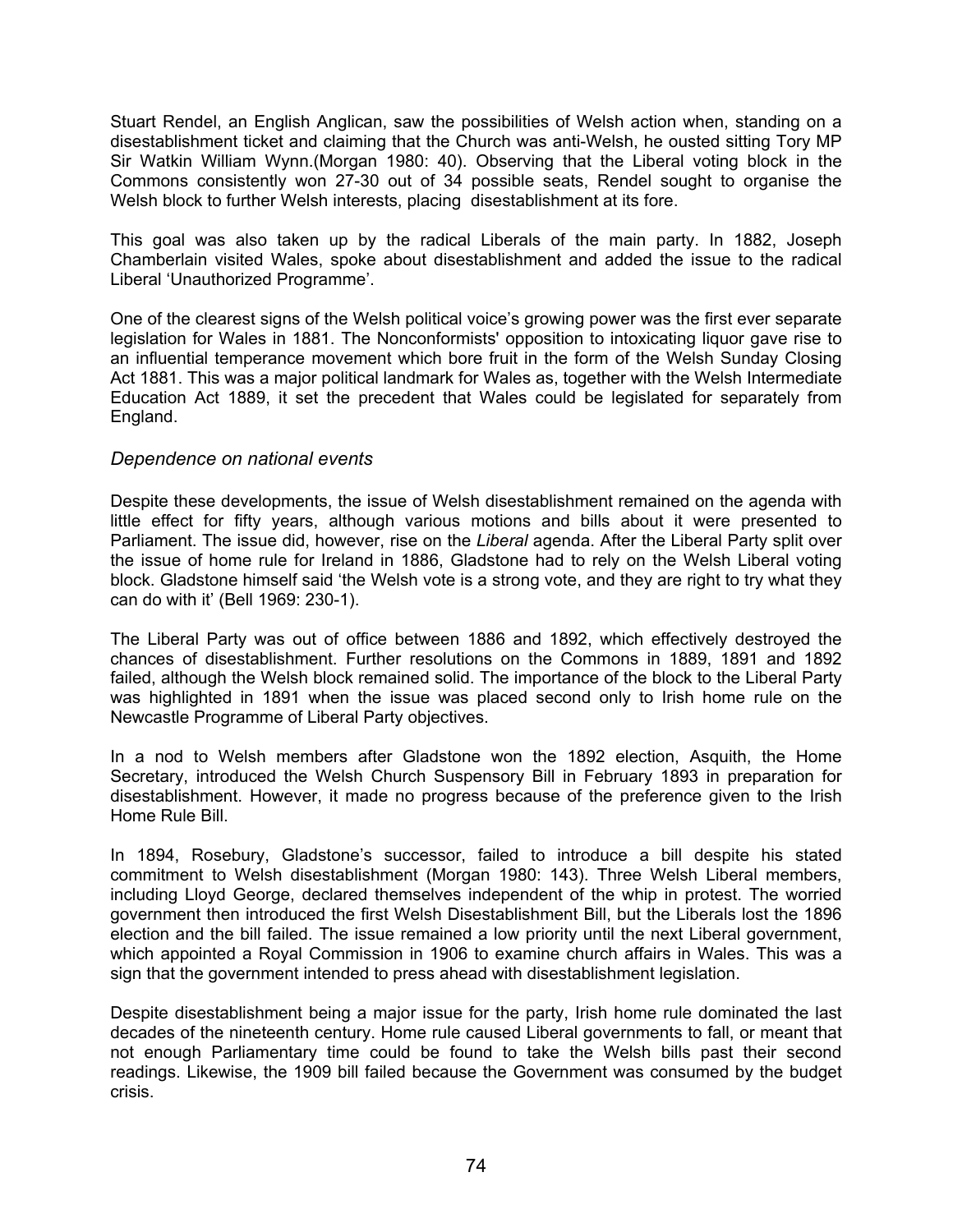Lack of progress was compounded by the fact that bills had to pass both the Commons and the Lords. Bills were introduced by Liberal governments as a sop to the Welsh lobby in the knowledge that they would not be approved by the upper house. (Wittingly introducing Bills that could in fact make no progress was a standard Liberal government technique for managing radical agitation.) It followed that there was no incentive to give such Bills parliamentary time. It was only after the Parliament Act of 1911 removed the Lords' veto that a Bill for Welsh disestablishment became a practical proposition.

#### *Disestablishment and beyond*

By the time Home Secretary Reginald McKenna introduced the final bill, much of what disestablishment represented to the people of Wales, especially the equation of religious with political equality, had already been achieved. Two in three men had the vote, Wales was recognised as an area with a separate custom; Welsh culture and language had been recognised by the foundation of a university and national library (Morgan 1980: 274); the Local Government Act had removed Anglican oligarchic county rule; and a Welshman was Chancellor of the Exchequer. The fire that had raged over the cause of disestablishment in Wales was dying out; the Bishop of St Davids commented to the Bishop of London that the Disestablishment movement was dying at its roots from old age.

The Lords failed to pass the 1912 bill twice, but the terms of the Parliament Act were invoked on its third introduction in April 1914. While in the Lords committee stage war broke out. Although the government toyed with the idea of suspending the Act altogether, the Welsh Church Act and supporting suspensory legislation received royal assent on 18 September 1914 and merely postponed the principal Act's coming into force until after the conclusion of hostilities..

### *An Act to terminate the establishment of the Church of England in Wales and Monmouthshire, and to make provision in respect of the Temporalities thereof (4 & 5 Geo V c 91).*

The act dissolved ecclesiastical corporations, abolished patronage, removed the Welsh bishops from the House of Lords and allowed Welsh clergy to sit in the Commons. The ecclesiastical courts ceased to have jurisdiction, and ecclesiastical law no longer had force except as contract under the normal civil law. The Welsh bishops and clergy were removed from the Convocation of Canterbury.

The Act also made provision for the temporalities of the church by supplying a measure of disendowment. A body of commissioners was established to receive the church's property, which was divided into income and non-income generating property. As non-income generating property, the cathedrals, churches, ecclesiastical residences, churchyards and closed burial grounds were transferred to the representative body of the new province.

Approximately five-eighths of income-generating property was transferred to the county and parish councils of Wales, the colleges of the University of Wales, and the National Library. The sequestration of this property, which included tithes as well as diocesan and glebe lands, was justified by the argument that the donation of such ancient property to the Church in Wales had been made in the spirit of donation to the pre-1662 undivided religious community, and was therefore the rightful property of the nation as a whole.

Roughly one quarter of income-producing property was derived from English sources, namely the Ecclesiastical Commissioners' common fund and Queen Anne's Bounty. The Act made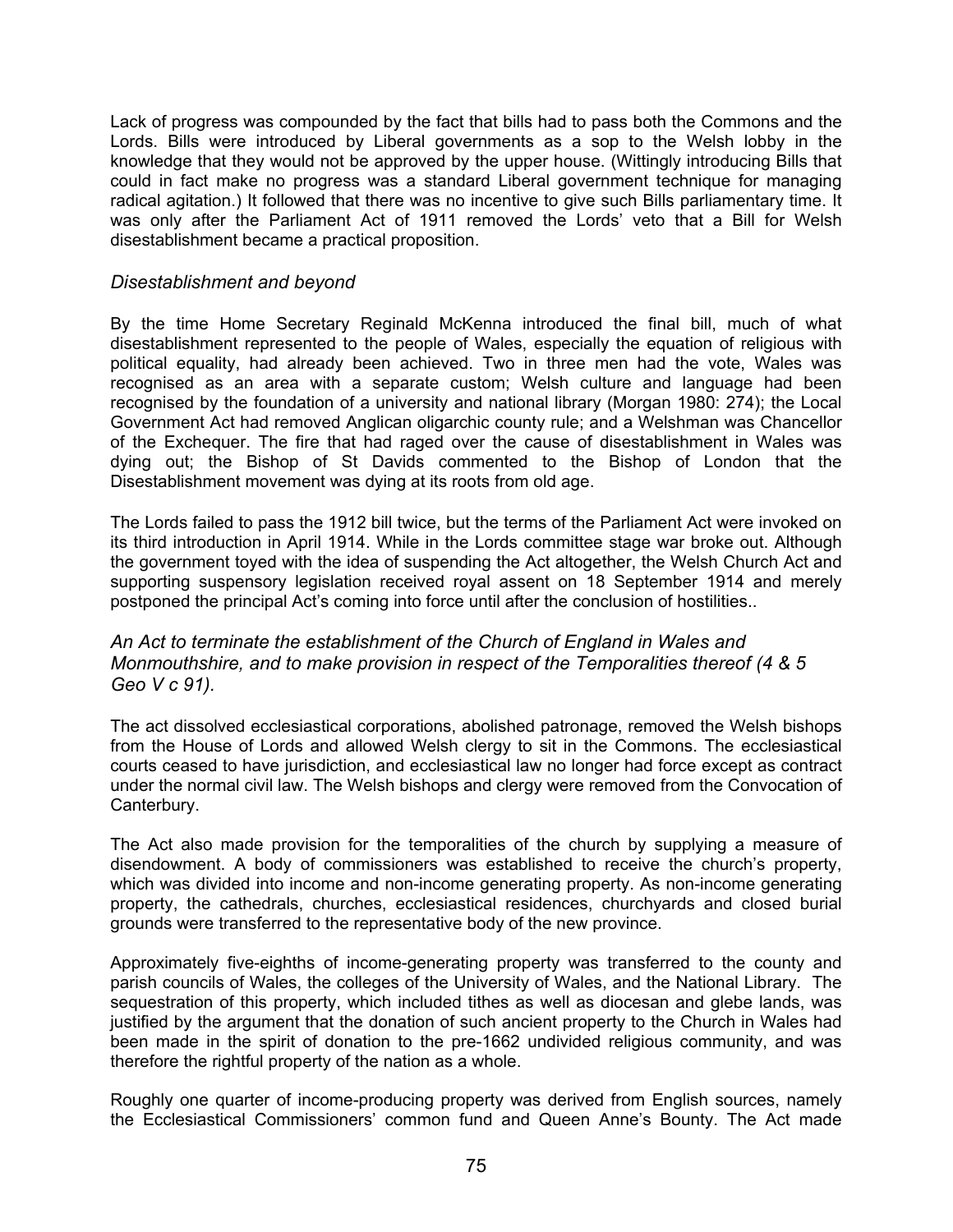provision for these sources to be transferred to the Representative Body. The final eighth fell under the description of 'modern endowments', or those which had been given to the church after 1662.

The disendowment was conditional to life interests upon 'freehold' livings. Likewise, lay patrons of the church, whose rights over livings were ended by the Act, received compensation of not more that one year's revenue from the benefice in question. Curates, however, were not compensated.

Following the outbreak of World War I, the Act's entering into force was suspended and the church, as a result, given more time to prepare for what not all regarded as necessarily the inevitable. For example, some churchmen felt that a post-war Conservative government might look more favourably upon the church, or repeal the Act. But as war progressed, the Church, led by Alfred George Edwards, bishop of St Asaph, sought to organise its affairs in order to prepare for disestablishment.

After the armistice, the progress of the Act was both resumed and the extent of disendowment mitigated with the Church in Wales (Temporalities) Act (9&10 Geo V c 65 ) of August 1919. It set the date of disestablishment at 31 March 1920, and provided £1,000,000 from the taxpayer towards commutation. Thus, on slightly more favourable terms than the original 1914 Act, the Church in Wales became an independent province within the Anglican Communion. The Archbishop of Canterbury released the four Welsh bishops from their oaths of obedience, and they duly elected bishop Edwards as their metropolitan.

### *Effects of disestablishment*

No-one appears subsequently to have been sure about the financial effects of disendowment. In addition to the taxpayers' subvention, Queen Anne's Bounty and the Ecclesiastical Commissioners behaved generously to the Welsh Church which itself had by 1935 raised over £700, 000 in new endowment by voluntary subscription. Tithe was not abolished but the ownership of the rentcharge passed to county councils before abolition as in England from 1936. Noting with relief in 1935 that the Church in Wales no longer had the responsibility of tithe, Archbishop Green though that one net effect had been actually to see an improvement in net clerical incomes. (Green 1935: 9)The length of time it took to implement disendowment necessarily made it more difficult to judge final outcomes. Ultimate transfers to the county councils from the commissioners during 1942-47 amounted to £3,455,813 10s 8d. (Bell 1969: 312)

Organisationally, two new dioceses were later founded to better serve Wales: the See of Swansea and Brecon was carved out of St David's in 1921, and the See of Newport was created out of Llandaff in 1923. The sole substantial untidiness left from the legislation related to the upkeep of usable pre 1662 churchyards. The legislation made these available to county councils should they want them. By 1935 out of 819 the Church still had 670 on its hands, and legislation was later necessary to deal with the situation.

## **The two disestablishments in perspective**

Both disestablishments may now be seen as part of a process of adjustment to the concession of effective political personality to Irish and Welsh people. Ultimately, an English establishment in the two countries could not be sustained if it was not wanted. In a way that principle had been conceded in the Clergy Reserves (Canada) Act 1853 (16 Vict c 21) which ceded to the local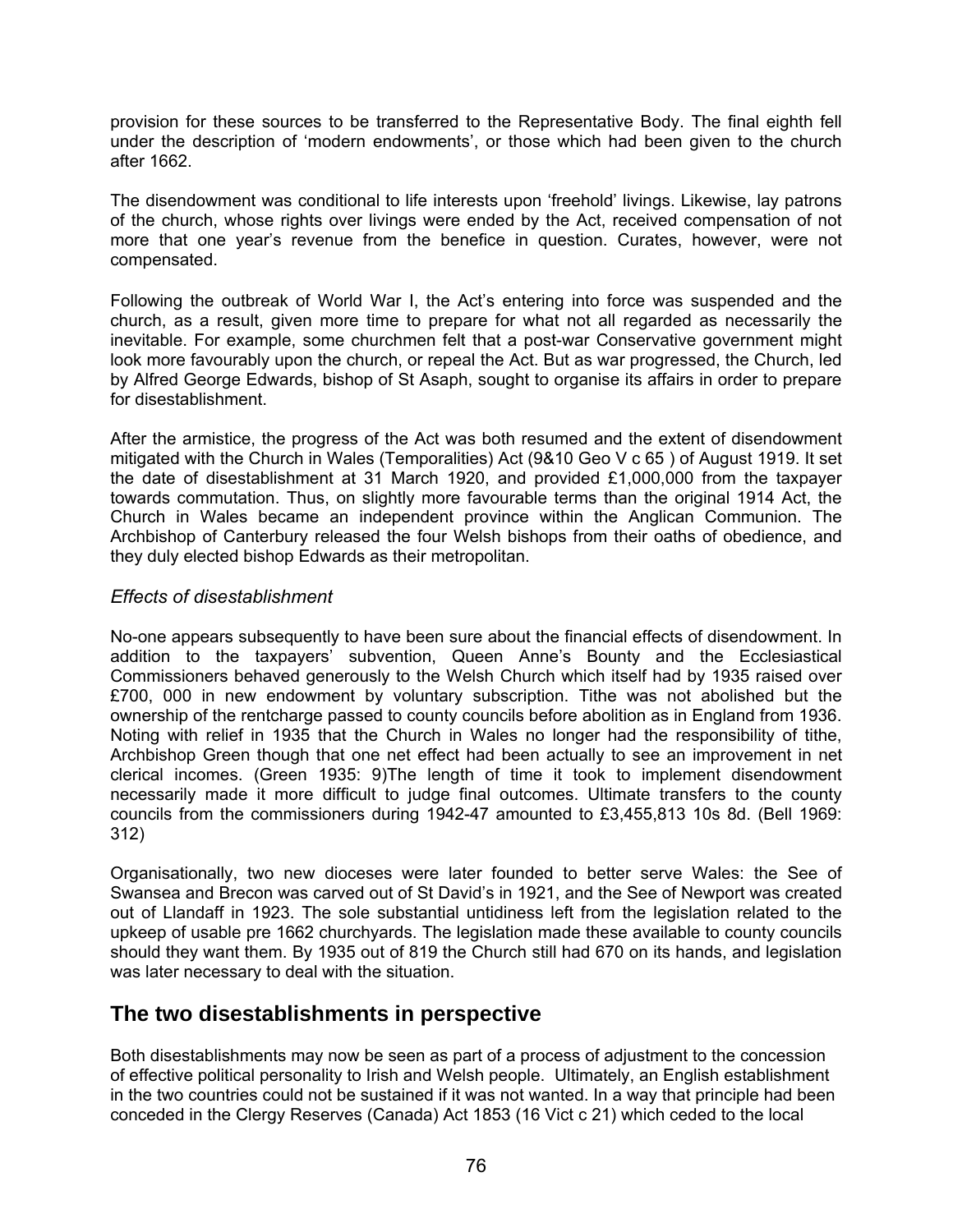legislature the disposition of the reserves introduced in 1791. What could be tolerated in a far off country was one thing: nearer home questions of property rights, tradition and – in Ireland at any rate – security were at stake. Alien establishment/concurrent endowment could survive only where there was oligarchic control: significantly, it was the Governemnt of India Act 1935 that abolished, save for minor chaplaincies, its manifestation in India.

Both disestablishments assumed that they would be accompanied with measures of disendowment. On the whole, it could be maintained that the disendowment in Ireland was less punitive than that in Wales, though there it is also true that each successive Welsh Bill was less severe than the last. Finally, neither disestablishment could necessarily function as a model for disestablishment in England. Apart from the fact that attitudes and circumstances have moved on greatly from the ancient controversies, dealing with peripheries is quite distinct from tackling the core. In that case, forms of disestablishment which severed links with the Crown would require revisiting not only state formularies but also the whole constitutional settlement of the late seventeenth and early eighteenth centuries.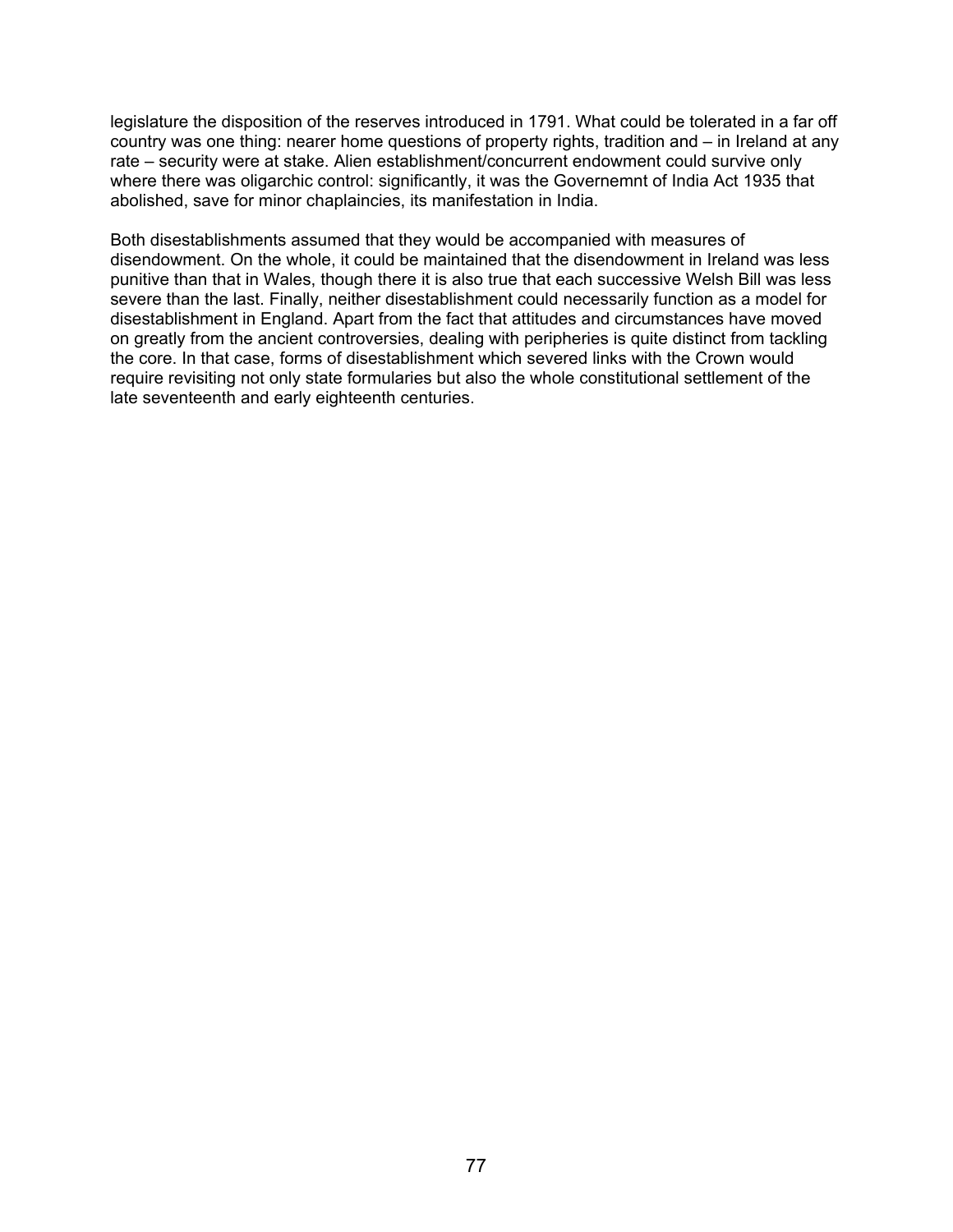# **APPENDIX D**

# **CHURCH-STATE RELATIONS IN SCANDINAVIA**

# **Frank Cranmer**

*Honorary Research Fellow, Centre for Law and Religion, Cardiff Law School* 

# **Introduction**

At the Reformation, the Scandinavian churches were restructured in accordance with Lutheran principles, although the resulting institutions were by no means identical; Sweden, for example, made a point of preserving the historic 'apostolic succession' of bishops while Denmark decisively rejected it. What they have in common, however, is that they all began as State churches established by law; in addition, all identify themselves strongly with the people of the country that they serve: the 'folk-church' concept.

## **A Lutheran ecclesiology**

For Martin Luther, the conduct of secular affairs was to be reserved to the civil power while the government of the Church was to be conducted by the superintendents and clergy. (Höpfl 1991:28).<sup>78</sup> However, he had no strong desire to supplant the traditional ecclesiastical hierarchy with the kind of conciliar system of governance espoused by the followers of Calvin and, though no great admirer of the nobility, Luther was prepared to concede a place for the Christian prince, always provided that the prince did not act capriciously. Superintendents were to rule the Church unfettered but they, in their turn, were to be subjects of the secular authority. (Höpfl 1991:32). Bernt Ofestad has suggested that, given the troubled times he lived in, Luther regarded this as no more than a temporary expedient. (Ofestad 1996:  $23$ )<sup>79</sup>

But once one has conceded that the Church, though independent in spiritual matters, is subordinate to the secular authorities in temporal ones, it is a fairly short step to conceding the interest of those secular authorities in such matters as senior Church appointments, or even acknowledging that, as protector of the Church's independence, they should have some say in the polity of the Church whose independence they are to guarantee.

And not even in Calvinist polities could the newly-reformed Church always survive without secular assistance. As Ian Henderson points out, Reformation Scotland, for example, was still largely feudal and weak at the centre, with strong territorial magnates. It was this lack of a strong central authority that enabled the people to resist attempts by the Crown to restore episcopacy – but the leadership and support of the 'Lords of the Congregation' were critical to that resistance:

l

 $78$  '[A]s regards whatever is on Earth and belongs to the temporal, earthly kingdom, man can have power from God. But whatever belongs to heaven and to the eternal kingdom, is subject to the Lord of heaven alone.': *Von Weltlicher Oberkeit* [*On Secular Authority*]. See also Melancthon's *Augsburg Confession* – *Article XXVIII: Of Ecclesiastical Power*.

 $79$  But see also Fergusson 2004: 37–39.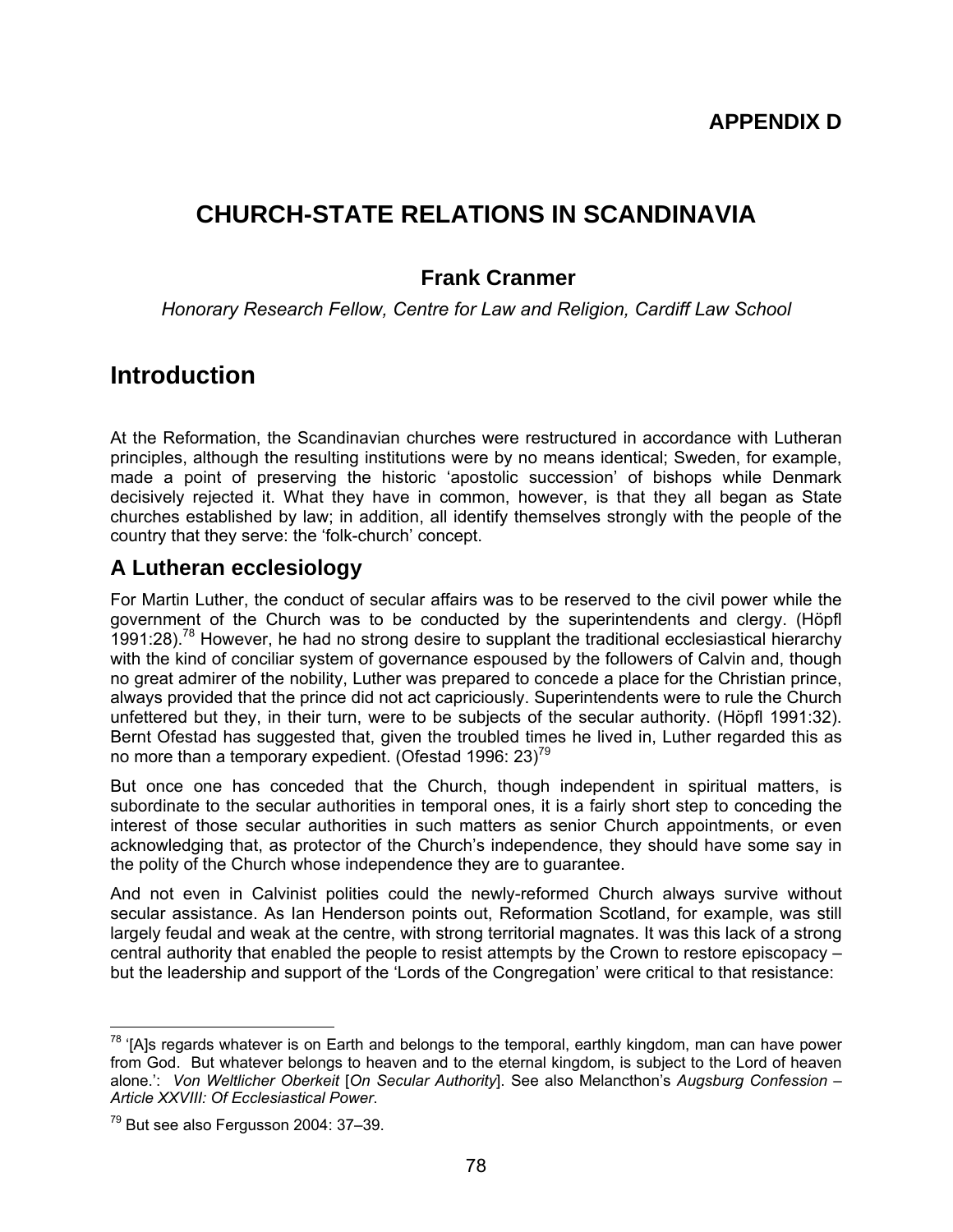When the first General Assembly met the feudal magnates quietly drew in their chairs and joined in. Again their presence could be left to be justified by the strained laws of exegesis. Its real justification lay in the more basic law that if you rely on someone to shoot you out of a situation he will expect to have some say in determining the kind of situation you are going to get yourself into. If the prototypes of English bishops are government stooges, the prototypes of Scots elders are guys with guns. (Henderson 1967: 65).

## **Reformation and Establishment**

Though Lutheran ecclesiology provided a degree of theological justification for the particular form of the Scandinavian Reformation, it also rested to a considerable degree on *Realpolitik*, beginning in Denmark-Norway-Iceland with a decree by Christian III on his accession to the Danish throne in 1538. In Iceland, the process of Reformation was not completed until the execution of the last Roman Catholic bishop, Jón Arason of Hólar, and his sons in 1550. (Fell 1999: 90, 97).

Similarly, though the Swedish Reformation had been begun by Gustavus Vasa, a Roman Catholic restoration was only narrowly averted on the death in 1592 of Johan III, who had allowed his son Sigismund to be brought up as a Roman Catholic.<sup>80</sup> Sigismund's uncle, Duke Karl Gustafsson Vasa, summoned a synod at Uppsala in 1593 which condemned the new liturgy, elected as Archbishop a militant Lutheran, and adopted the *Augsburg Confession*. Karl became Regent in 1599 and succeeded Sigismund as Karl IX in 1604. Under the Act of Succession 1604 the Crown was secured to the heirs of Karl IX and the Reformation settlement firmly established. (Derry 1979:  $99-101$ ).<sup>81</sup>

# **The folk-church**

Dag Myrhe-Nielsen describes the 'folk-church' concept as 'the Scandinavian speciality in the field of church characteristics'. (Myrhe-Nielsen 1990:85). Though it is shared to some extent by the Church of England, the Church of Scotland and the Church in Wales, it is much more developed in Scandinavia than in Britain, given that the vast majority of Scandinavians still regard themselves as members of their national churches even if they hardly ever attend a service. In Denmark, for example, the Church is formally known as *Den Danske Folkekirke*: two possible translations might be 'The Church of the Danish People' or 'The Danish National Church'.

The idea of the folk-church is basic to the self-image of the Scandinavian churches.<sup>82</sup> When, for example, in the early part of the last century the inclusive approach of the leaders of the Church of Sweden was attacked by its Evangelical wing (who wanted gathered congregations united by personal conversion instead of territorial, inclusive parishes (Hope 1995:584)), territoriality was stoutly defended by the bishops. Perhaps the most telling response was by Bishop Einar Billing of Västerås, who argued that territorial ministry demonstrated in a practical way that the services of the Church were available to everyone and bore witness to the fact that every person lives

l 80 And who in 1577 had offended many clergy by introducing a new liturgy – *Liturgia Svecanae Ecclesiae Catholicae et Orthodoxae Conformis*, aka the *Red Book* – which many thought Romanizing.

 $81$  For a discussion of liturgical change from 1531 to 1614, see Brilioth 1930:237–62.

 $82$  For a recent discussion of the place of the folk-church concept in Scandinavian ecclesiology, see Aurelius 1998.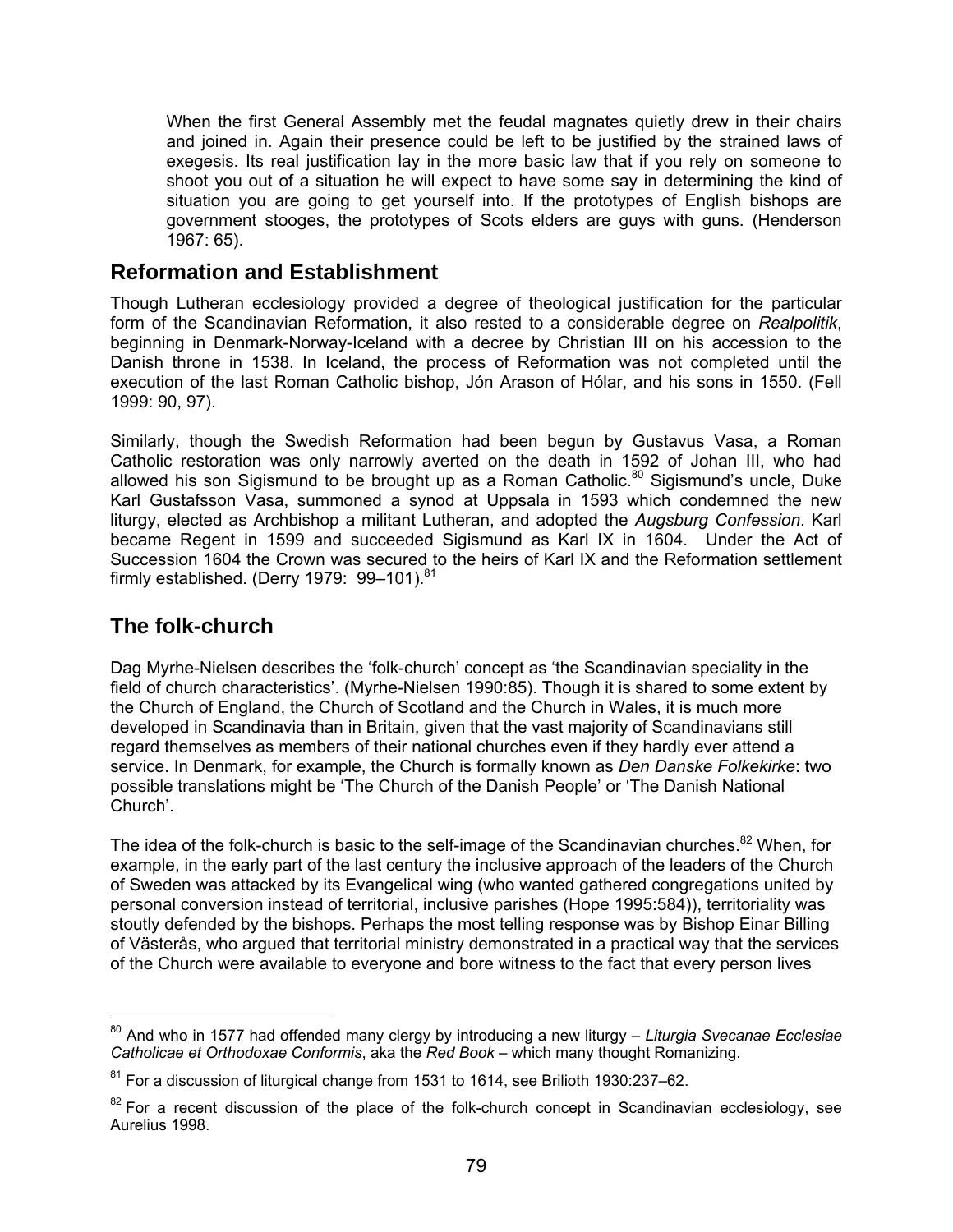within the borders of the grace of God. (Billing 1930, quoted in Wingren 1967:85).<sup>83</sup> It was because of this desire to include everyone that the Church of Sweden's test of membership, for almost fifty years, was *citizenship and inheritance* rather than baptism; if either of its parents was a member of the Church then a child automatically became a member in its turn. (Ahrén 1960:32).

The folk-church concept remains very strong in all the Scandinavian countries, irrespective of the legal status of the church in question. In 2001 a black Muslim teenager, Benjamin Hermansen, was stabbed to death in an Oslo suburb in what was thought to be the first raciallymotivated murder in Norway. Because the local mosque was not big enough to accommodate everyone expected to attend his funeral it was decided to hold it in the parish church – and it was then decided that the service should be conducted by the Bishop of Oslo rather than by the local imam. Jan-Olav Henriksen, of the Oslo Free Theological Faculty, explained that the decision was in accordance with the self-understanding of the Church of Norway as

… a church that is there for all people living in Norway. Given that this is the organising point of view, the cultural function of the church cannot be restricted to that of an organisation only for those who happen to believe in God the Christian way. The bishop is the bishop for all, and the church is the place for everyone. (Henriksen 2001). $84$ 

Similarly, when in 1994 the Baltic ferry *Estonia* sank with the loss of some 900 lives, the Swedish people went to their churches to light candles and to mourn privately in the anticipation that the Church of Sweden would articulate – vicariously – the meaning of the tragedy on their behalf. The only obvious English parallel to this is the events that unfolded after the death of Princess Diana. (Davie 2002).

Henriksen suggests that, nationally, the Church of Norway is anxious to minimise conflicts within society and be seen as 'the common voice' and, in consequence, upholds 'a rather privatized mode of... religiosity'. (Henriksen 2001:8) He concludes that the Scandinavian churches have been able to survive in a post-modern, largely secularised society because they continue to provide

… resources of morality, history and cultural identity etc. that is recognised by most members of society as relevant for their own shaping of identity, irrespective of their personal faith. (Henriksen 2001:18)

John Toy, a long-standing Anglican observer of Scandinavia, concludes that the Church of England has never held the dominant position in England that the Scandinavian churches retain even in today's heavily-secularised society, so that

… the connection between people and church has never had here the ideological basis which makes it so strong over there. (Toy 1998:21–22).

l

<sup>83</sup> *S*ee also Gustafsson 1990:7 and Toy 1998:19.

 $84$  quoted in Cranmer 2002:174.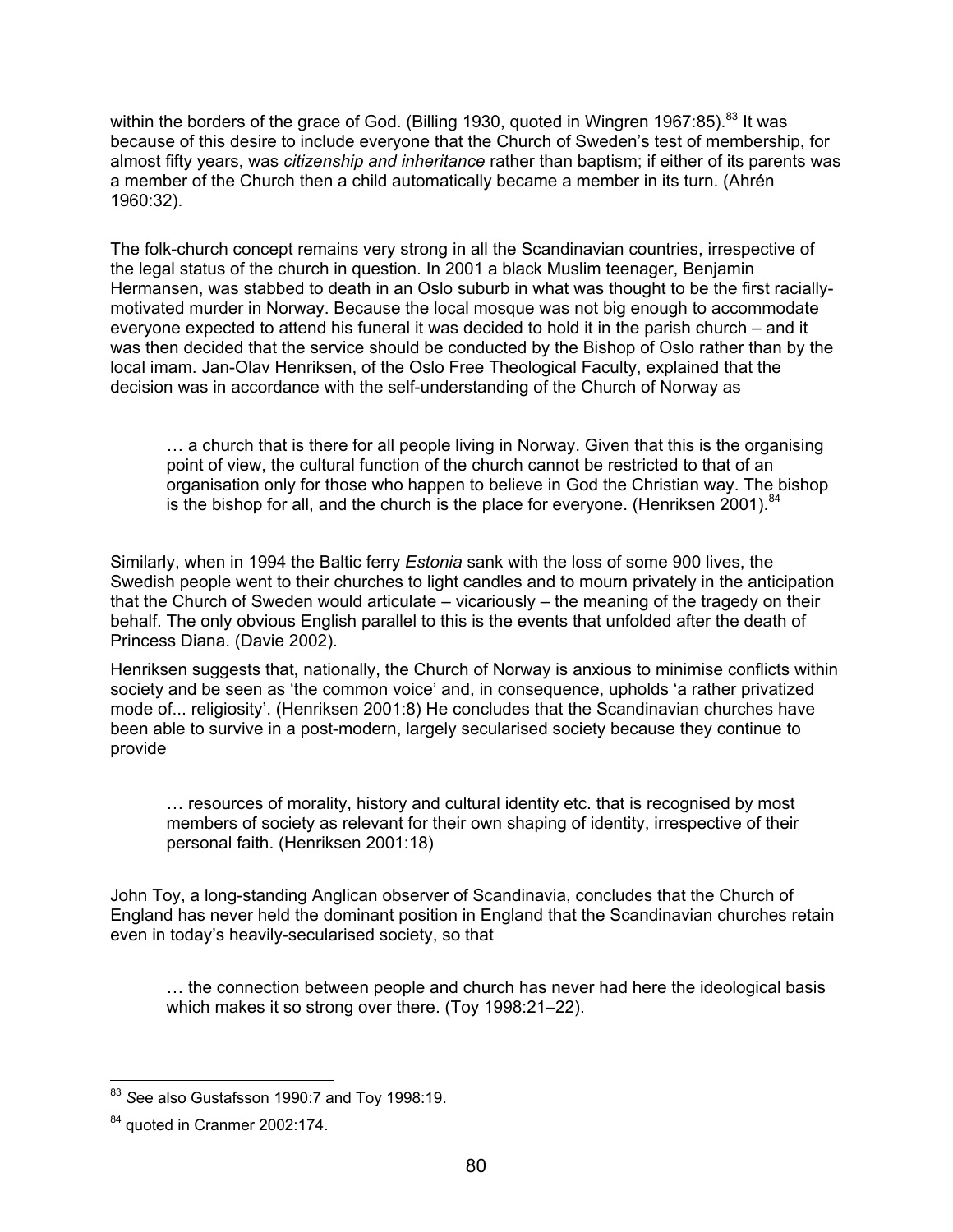It may be that one of the reasons for this is historical: though the Scandinavian state churches and the Church of England operated within fairly similar legal and constitutional frameworks, toleration both of Dissent and of Roman Catholicism came much earlier to England than to Scandinavia.

# **The individual churches**

Because the national churches of Scandinavia grew out of the Lutheran Reformation they still have a strong family resemblance. But in spite of the unifying factors of the Lutheran tradition and the folk-church concept, the Church-State relationship in Scandinavia has developed differently in each country, with the result that no two of the Churches are exactly alike, while the outliers – Denmark and Sweden – are no longer very similar at all. $85$ 

# **Denmark**

It was possibly Denmark that experienced the most radical Reformation: the bishops were deposed and the link with the historic episcopate intentionally and decisively broken. In 1537 King Christian III secured the services of Luther's colleague Johann Bugenhagen to help in the continued reform of the Church. Bugenhagen crowned the King and Queen<sup>86</sup> and later ordained seven clergy as superintendents to replace the deposed bishops.

The English version of the Danish Constitution<sup>87</sup> published by the Danish Parliament [*Folketinget*] defines the position of the Church as follows:

[t]he Evangelical Lutheran Church shall be the Established Church of Denmark, and, as such, it shall be supported by the State. [Part I s 4].

In addition, Part VII s 66 declares that '[t]he constitution of the Established Church shall be laid down by Statute'. Part VII also provides for public regulation of other religious organizations:

Rules for religious bodies dissenting from the Established Church shall be laid down by Statute. [Part VII s 69].<sup>88</sup>

l <sup>85</sup> That is, in terms of Church-State relations. The two have always been rather different in their theological emphasis: Sweden on the Catholic, sacramental wing of Lutheranism and Denmark (the only Scandinavian church that decided not to sign up to the Porvoo Agreement) more inclined to the Evangelical.

<sup>&</sup>lt;sup>86</sup> A function traditionally been performed by the Archbishop of Lund, Skåne then being part of Denmark rather than a province of Sweden.

<sup>&</sup>lt;sup>87</sup> Constitutional Act 1953.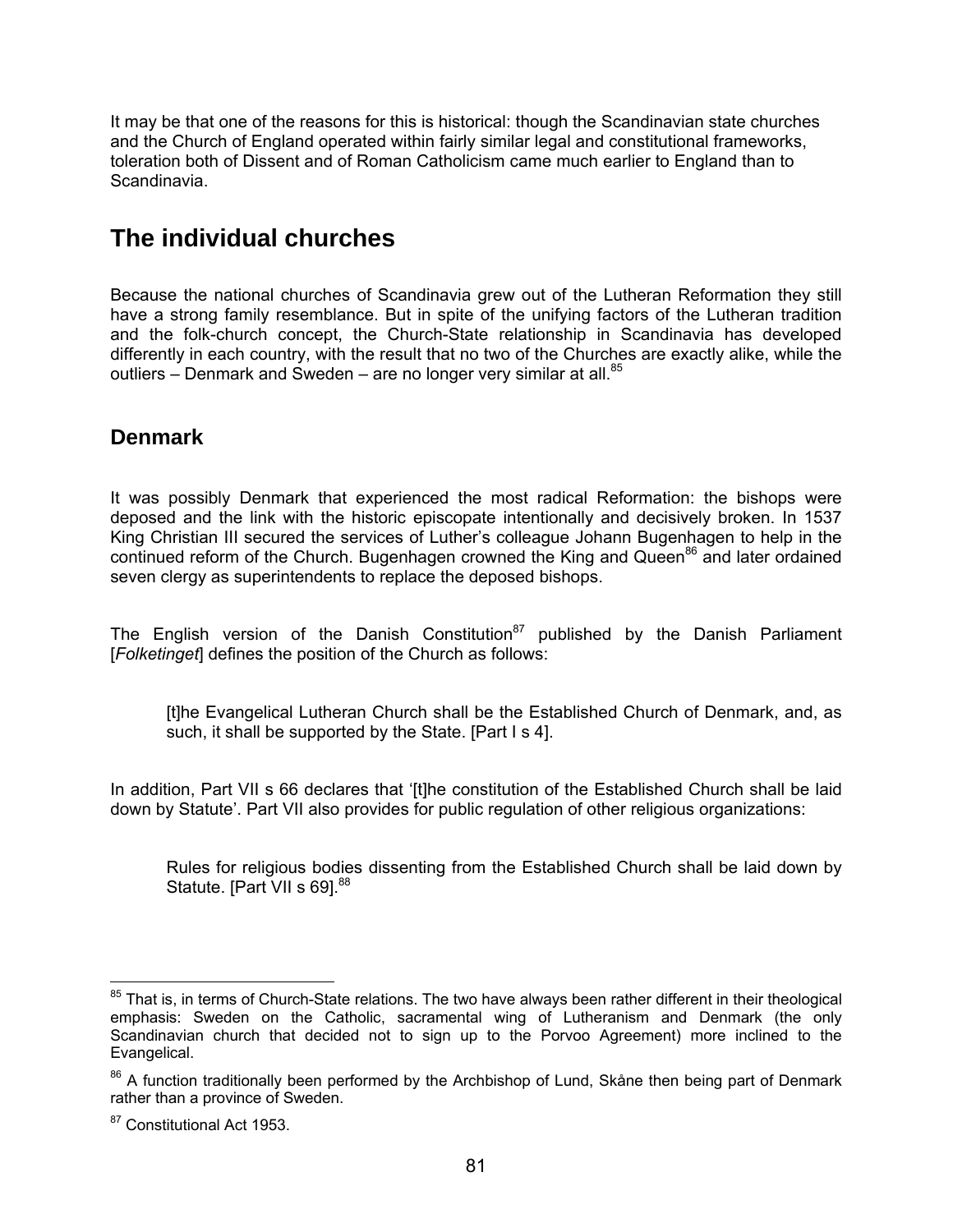Paradoxically, some argue that, with the abolition of absolutism in 1848, the Church of Denmark *ceased* to be 'established'.

In a legal sense, the state has no religion; hence it is not stipulated that either the minister for the church, the members of parliament or any other citizen *must* be members of the people's church. State and church have been separated; civil and political rights apply regardless of whether one belongs to the people's church, some other community of faith, or prefers to live with no association with any faith whatsoever. (Lausten 2002: 229–230)

Moreover, the official English text of the Constitution Act is itself slightly misleading, since it renders *Den Danske Folkekirke* as 'the Established Church of Denmark'.

It is undoubtedly true that the modern Church of Denmark has no privileged position in terms of particular religious freedoms and civil rights; but in terms of its own governance it is possibly the last quasi-Erastian church in Western Europe. In spite of the declaration in s 66 of the Constitution, the Church still has no national system of synodical government, the Minister of Ecclesiastical Affairs is its supreme administrative authority and its canons are promulged by the *Folketing* and its regulations are part of public law (Dübeck 2005: 60) – though there is a very strong convention that church legislation will only be enacted if there is broad cross-party agreement about its content. (Lausten 2002:282). The Church's most important source of income is the church tax, payable only by members of the National Church. In addition the Government makes grants directly to the Church, which accounted in 2002 for some 12 per cent of the Church's total operating costs (Danish Ministry of Ecclesiastical Affairs 2002). The responsible department is now the Directorate of Culture, Education, Research and the Church

Possibly because there was no ecclesiastical counterweight to balance the views of secular politicians, legislation to permit the ordination of women was enacted as early as 1947 and the first ordinations took place in the following year – though the legislation did provide a 'conscience clause' for those bishops who were opposed to the ordination of women.<sup>89</sup> Similarly, the new Danish service-book, *Den danske Salmebog 1995*, was *autoriset ved kgl. resolution af 12 juni 1992*: 'authorised by Royal decree...'; in Sweden, on the other hand, the Church was given autonomy over matters of doctrine and worship in 1983 and the new liturgy, *1986 Psalmboken*, bore the colophon *antagen av 1986 års kyrkomöte*: 'approved by a Church Assembly in 1986';

Even though there is no national synod, since 1903 each parish has had an elected council<sup>90</sup> which has considerable influence in the choice of a new incumbent. The final appointment is made by the Crown on the recommendation of the Minister, but where the nomination of the

<sup>&</sup>lt;sup>88</sup> In one sense, of course, this last provision is true for the United Kingdom as well; within the limits of EU law and the European Convention on Human Rights, Parliament can pass whatever laws it likes: hence the Methodist Church Act 1976 and the United Reformed Church Act 2000. But those were private Acts passed at the request of the two Churches as petitioners.

<sup>&</sup>lt;sup>89</sup> Ibid. As a comparison, the first women were ordained in Sweden in 1960 and in Finland in 1988.

<sup>90</sup> Parish Council Act 1903: see Kjeldgaard-Pedersen 2002. Parish clergy are members *ex officiis.*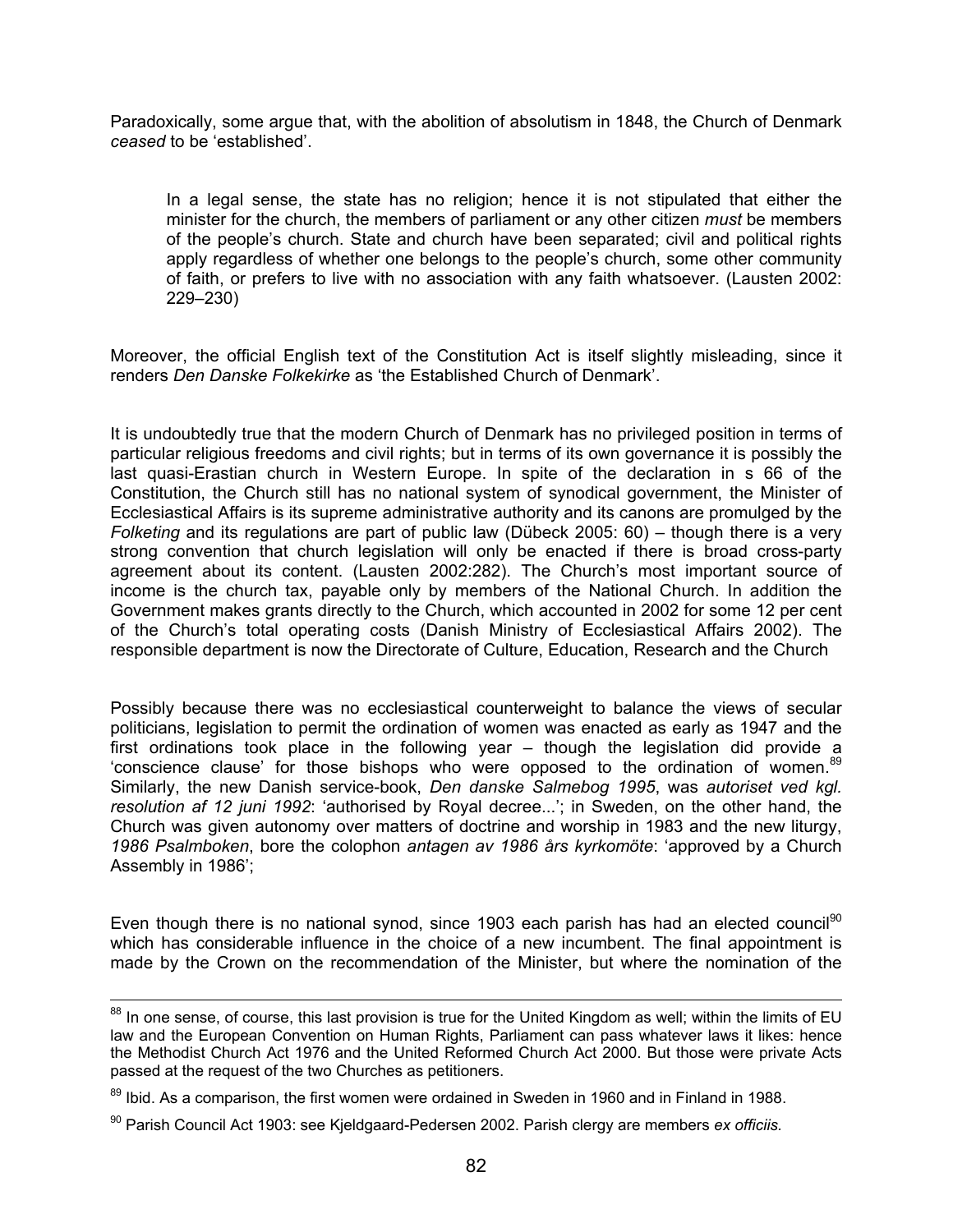parish council is unanimous, the candidate *must* be appointed. If, however, the nomination is not unanimous, the Minister is free to present any of the candidates for appointment. (Madsen  $1964:92$ ).<sup>91</sup>

Bishops and deans are appointed by the Crown in accordance with the recommendation of the Minister; but a new bishop is appointed only after an election in which all clergy and parish council members of the diocese can nominate candidates and vote – and a candidate receiving more than 50 per cent of the votes will be appointed automatically. The Ministry of Ecclesiastical Affairs also approves the construction of churches and functions as a court of appeal from decisions of diocesan or other authorities. (Danish Ministry of Ecclesiastical Affairs 2002).

As well as their purely ecclesiastical functions, the parish clergy also act as civil registrars. To gain official recognition to maintain legal registers and issue legally-valid certificates of marriage and baptism a religious group must either be 'recognised' by Royal Decree or 'approved' under the Marriage Act 1969. Before that date, only a limited number of faith-communities in addition to the Church of Denmark had official recognition. Even after the passing of the Act, however, the Minister would refer any application for approval to the Bishop of Copenhagen for an opinion as to whether or not the group applying for recognition was 'genuine' – a practice that continued until 1998. (Lodberg 2000:49). In 2004, twelve religious organizations had been recognized by Royal Decree (Stenbæk 2002).<sup>92</sup> and a further 92 had been approved.<sup>93</sup>

### **The Faroes and Greenland**

The Church of Denmark has twelve dioceses: ten in Denmark itself and one each for the Faroes (established in 1990) and for Greenland (established in 1993). Although the extra-territorial dioceses are fully a part of the Church, they are not subject to domestic regulation.

From the reestablishment of the Faroese Parliament [*Løgtinget*] in 1848 until its reorganisation in 1923 the Dean (who was then the highest ecclesiastical authority in the islands, there being no separate diocese) was a member *ex officio*. The *Løgting* still begins its annual session on 29 July, St Olaf's Day, with a service in Tórshavn Cathedral followed by a procession to the Parliament House for the St Olaf's Address given by the Prime Minister – the Faroese equivalent of the Queen's Speech. Legislative authority for the Diocese of the Faroes is devolved to the *Løgting*, while administrative responsibility for church affairs rests with the Minister of Education and Culture.<sup>94</sup>

l <sup>91</sup> Nothing has changed in the succeeding forty years.

 $92$  The situation in England under the Marriage Act 1949 was not dissimilar: that Act recognised for registration purposes only the Church of England, the Church in Wales, the Quakers and the Jews.

<sup>93</sup> By 'approving' religions under the Marriage Act, the Government allows individually-named clerics to conduct officially-recognised marriage ceremonies and thereby legally 'approves' the religion: Bureau of Democracy, Human Rights, and Labor 2004.

<sup>94</sup> See www.logir.fo/MENU/00017232.htm (which lists recent church legislation) and www.tinganes.fo (the Prime Minister's Office website).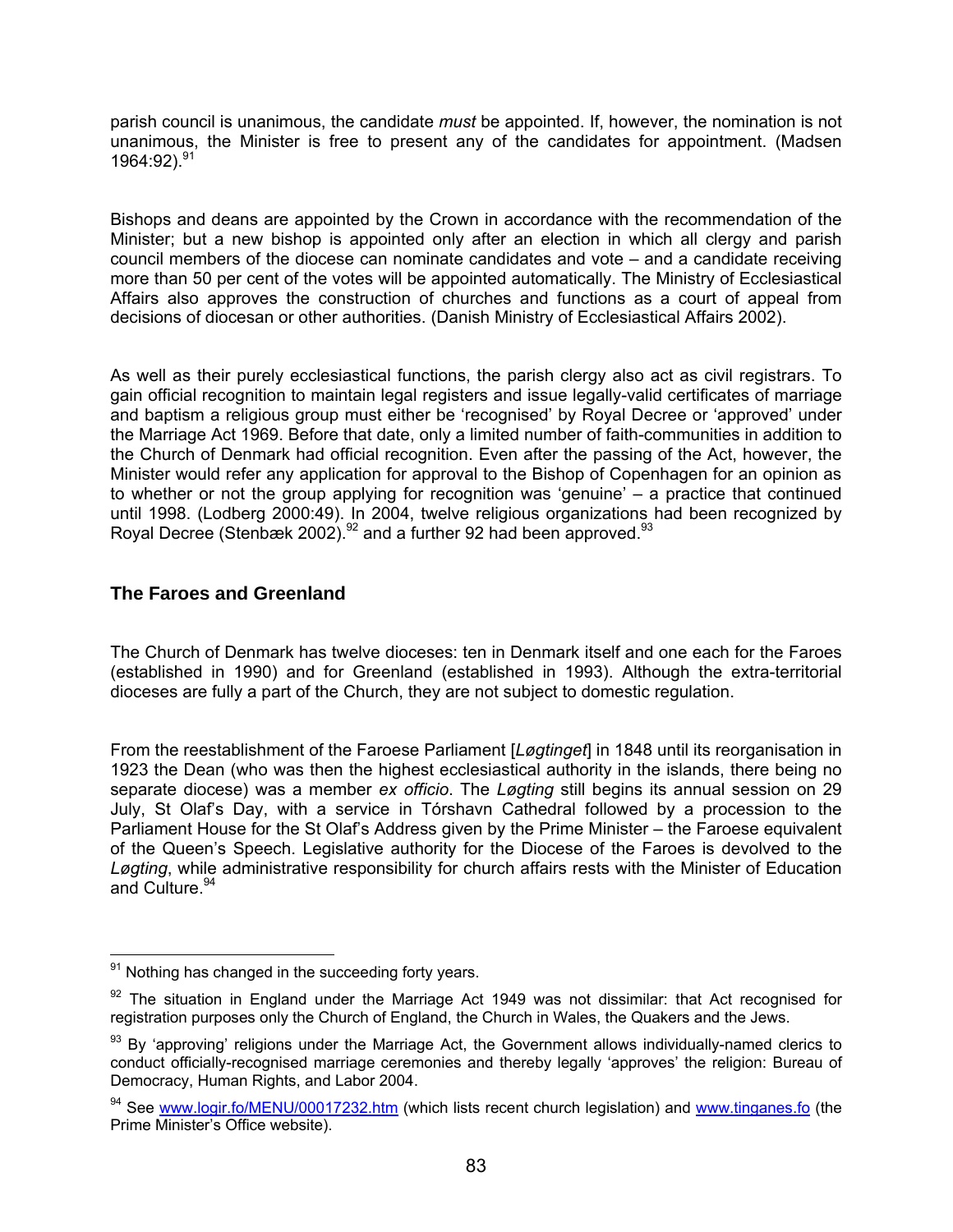Greenland was granted home rule on May 1st 1979. The legislative authority for the Diocese of Greenland is the Greenlandic Parliament [*Landstinget*] which in October 1993 introduced considerable changes in the Church's organisational structure of the church.<sup>95</sup> The ecclesiastical functions remain with the Bishop (who is responsible for the ecclesiastical and doctrinal supervision of the three regional deans, the parish clergy and catechists) while the administration of ecclesiastical affairs has been integrated into the Government's Directorate of Culture, Education and the Church, which also provides financial support for the Diocese.

### **The governance of the Church**

Perhaps surprisingly, the current status of the Church of Denmark does not appear to be a matter of great concern to many of its members. According to the Ministry for Ecclesiastical Affairs:

It was the intention of the Constitutional fathers that a constitution for the Church should be created which would give it autonomy and free it from the State. But it has never… been possible to reach agreement about a constitution for the Church or any type of synod to govern an autonomous Church. Minority groups within the Church have throughout the years wished for a free constitution for the Church. And… the Social Democrats for many years had a separation between Church and State as a major goal. But there has not for some decades been any serious wish in the Church nor in political parties for a change in that direction. (Danish Ministry of Ecclesiastical Affairs 2002).

This seems to be borne out by independent observers. Writing in 1986, Geoffrey Brown and Anders Bäckström could detect no great desire for reform. While some of their respondents acknowledged that the absence of any relatively autonomous national decision-making body presented certain problems for the Church, they sensed an overall acceptance of the *status quo*  – possibly because no-one had any firm idea as to what should be put in its place. (Brown and Bäckström 1986: passim) The result, suggests Martin Schwarz Lausten, is something of a vacuum; quite apart from the question of church legislation, even on ethical issues there is no single individual, organization or movement that is able to speak on behalf of the whole Church. (Lausten 2002:283).

Peter Lodberg notes that Danish society is becoming more pluralistic and bemoans the fact that this has not been reflected in any loosening of the ties between Church and State:

The Established Church is still dependent on the State and the Minister for Ecclesiastical Affairs. All important decisions on the structures and finances of the Established Church are taken by the Minister for Ecclesiastical Affairs and the relevant departmental civil servants in Copenhagen.(Lodberg 2000:59–60).

The constitutional status of the Church continues to be a matter of debate. The current Minister of Church Affairs, Bertel Haarder, has recently defended the present order, arguing in effect that it guarantees theological pluralism:

l <sup>95</sup> *Landsting* Order No. 15 of 28th October 1993: see Statistics Greenland 2002: ch 21:223.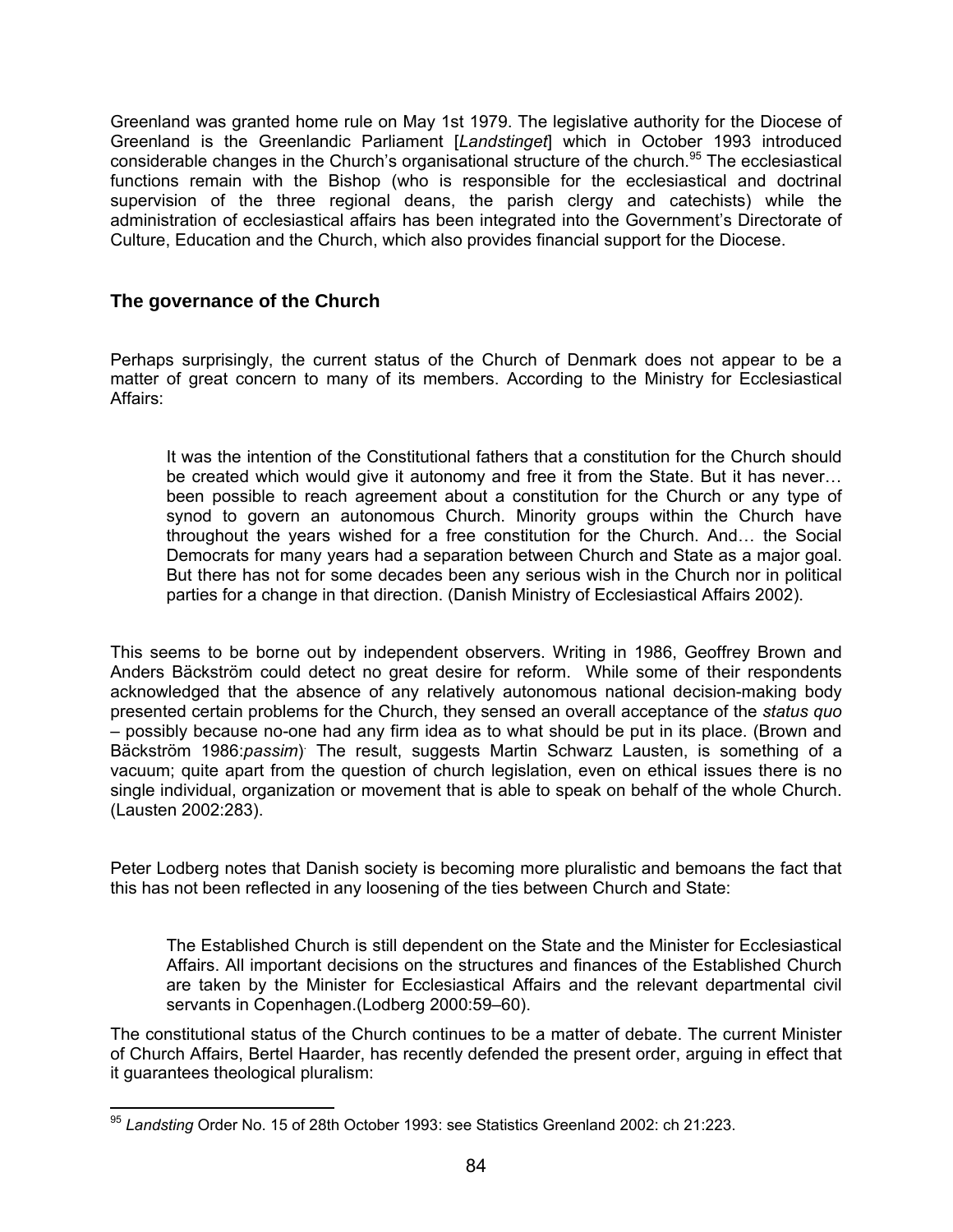the church is a free battlefield on which you cannot use anything else than spiritual weapons against your opponents. It is just because the politicians have retained the power that the parties to the dispute have not driven each other out of the Church. (*Church News from Denmark* February 2006:1/6).

And the *status quo* still has powerful support from Queen Margrethe herself who, according to a recent report, told her latest biographer that she was afraid that disestablishment would only serve to marginalise religious belief:

I am not fond of the free congregations that are so fine and feel they are the genuine Christians… What about all of us? Where do we belong? There is one entrance, baptism, and that is enough. I am afraid that if you separate church and state then we will for real get a de-Christianisation of the country. (*Church News from Denmark* June 2005:3/6).

# **Finland**

l

Section 76 (The Church Act) of the Constitution that came into force on 1 March 2000 reads as follows:

(1) Provisions on the organisation and administration of the Evangelical Lutheran Church are laid down in the Church Act.

(2) The legislative procedure for enactment of the Church Act and the right to submit legislative proposals relating to the Church Act are governed by the specific provisions in that Code.

Finland has *two* Established Churches. As well as the Evangelical-Lutheran Church, there is also an autonomous Orthodox Church of about 60,000 members under the ultimate jurisdiction of the Oecumenical Patriarch. When Finland became independent after the Russian Revolution, administrative ties with the Patriarchate of Moscow were severed. The Orthodox Church of Finland had to be reorganised and, though small, it was formally recognised by the Decree on the Orthodox Church of Finland in 1918 and is currently regulated by the Act on the Orthodox Church of Finland 1969. It is governed by a General Assembly of bishops, priests and laity; but the Assembly's decisions (like those of the Synod of the Church of Finland) have legal effect only if approved by the State – possibly because the Orthodox Church is a beneficiary of the church tax. (Archbishop Leo of Karelia 2003). Until 2000, the Orthodox bishops (like the bishops of the Church of Finland) were appointed by the President.<sup>96</sup>

The supreme legislative authority for the Church of Finland itself is the Finnish Parliament [*Eduskunta*] but it exercises this authority in a rather unusual form. Unlike the Westminster Parliament, the *Eduskunta* has no right to initiate church legislation: under the Church Act 1869, that power rests exclusively with the Synod. Although Parliament must ultimately ratify church

 $96$  The right appoint bishops surrendered under Ordinance 880 of 2000, amending s 153 of the Ordinance on the Orthodox Church (Heikkilä, Knuutil & Scheinin 2005: 530).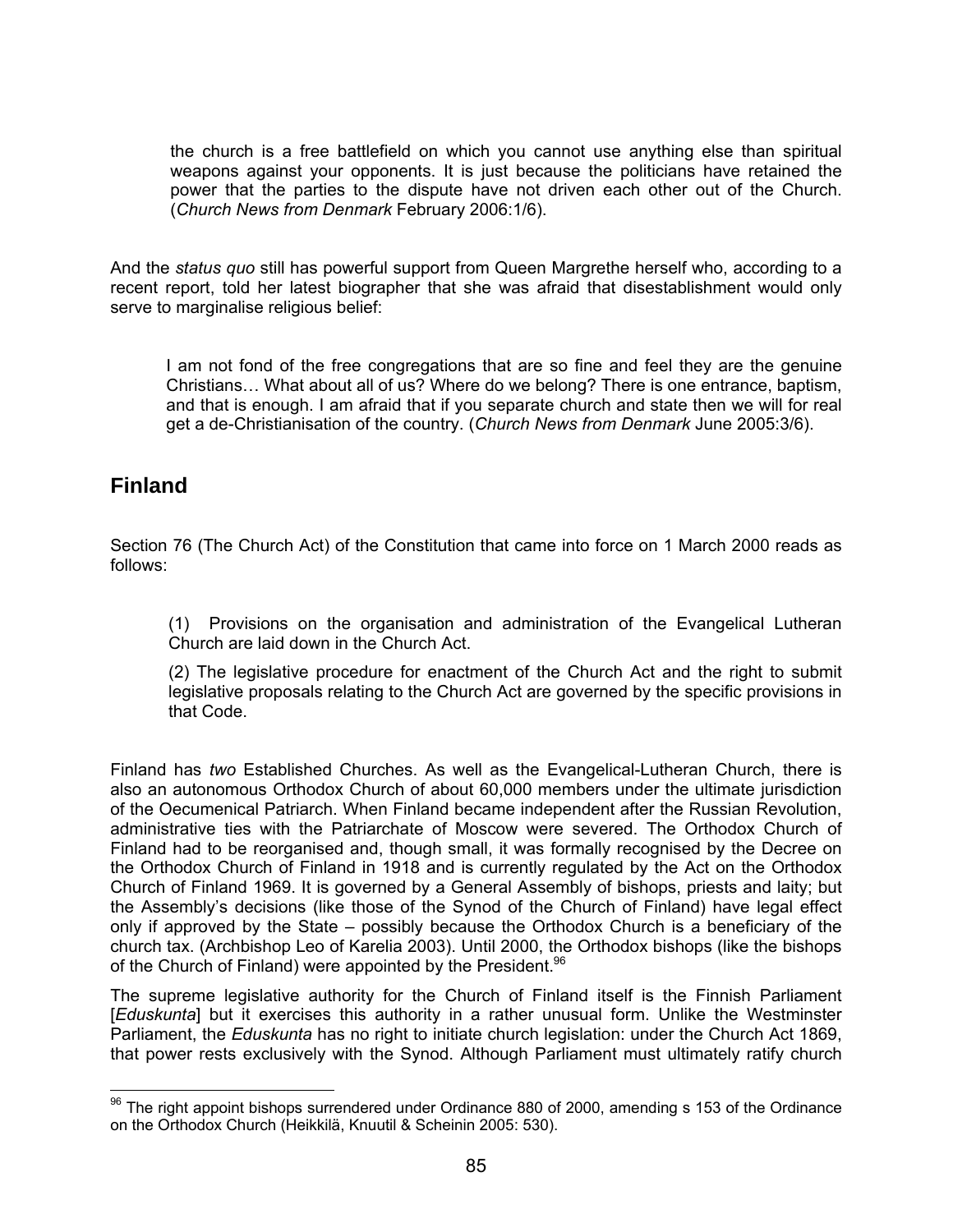laws, it has no right to amend the proposals it receives from the Synod; they must either be accepted in their original form or rejected altogether. However, since changes to church law must be presented to Parliament by the Government, it is always possible for ministers to prevent a proposal of Synod from coming before Parliament in the first place. This has happened, though extremely rarely; but Parliament has never rejected a change in church law proposed by the Synod. (Seppo 2001).<sup>97</sup> An example of the kind of legislation approved by the *Eduskunta* is the Act on Amending the Church Act 2001, chapter 6.1 of which provides that offices within the Church may only be held by Evangelical-Lutherans. (Seppo 2002:155).<sup>98</sup>

In 1972 a parliamentary committee was established to re-examine the Church-State relationship. Its report in 1977 recommended an increase in the Church's internal autonomy and a broadening of the areas of separate responsibility. The tempo of reform slowed during the 1980s, during which both the Ministry of Education and the Church considered the parliamentary committee's findings. This eventually led in 1994 to the division of the material covered by the Church Act 1869 into three sections: the new Church Law, the Church Order and the Church Election Order. (Heino, Salonen and Rusama 1997). The result was that the majority of matters covered by the old Church Law became entirely the Church's internal business, so that regulations concerning the Church's operations and internal affairs would henceforth be determined directly by the Synod. (Seppo 2002:155). Crucially, the provision of the Church Act 1869 that 'final authority over the Church throughout the country is to rest with the national Government' was repealed. (Seppo 2001).

There are nine dioceses; eight are territorial, while the ninth – Porvoo (Borgå in Swedish) – is the extra-territorial diocese for the Swedish-speaking parishes, most of which are situated around the coastline and in the Åland Islands. Prior to 1994, bishops were appointed by the President of the Republic from among the top three candidates in a diocesan election.<sup>99</sup> The Church then moved to a system where the result of the election was conclusive and could, if necessary, go to a second round. (Mäkeläinen 2004). In 1999, the Synod decided on further reforms to the procedure. Candidates are now nominated by electors' associations which can be set up by a minimum of ten electors. The President of the Republic no longer appoints the bishop: under the new procedure a letter of appointment is presented by the diocesan chapter to the candidate who has obtained more than half the votes in the election. (Salonen, Kääriäinen and Niemelä 2001:25).

For historical reasons, the diocesan chapters (each of which consist of the bishop, the cathedral dean, two clergy assessors and a legally-trained assessor) were State-funded offices for 450 years. The maintenance of the chapters was transferred entirely to the Church at the beginning of 1997. (Salonen, Kääriäinen and Niemelä 2001:25).

l

 $97$  This has echoes of the English system of legislation by Measure: Measures must be initiated by Synod and are unamendable; but the Ecclesiastical Committee may declare tham 'inexpedient' and, in any case, Parliament retains the right to enact primary legislation for the Church.

<sup>98</sup> Chapter 6.2 provides for dispensation in the case of clergy of churches with which the Church Assembly has approved reciprocal arrangements for recognition of clergy.

 $99$  As they were in Sweden prior to disestablishment: see below.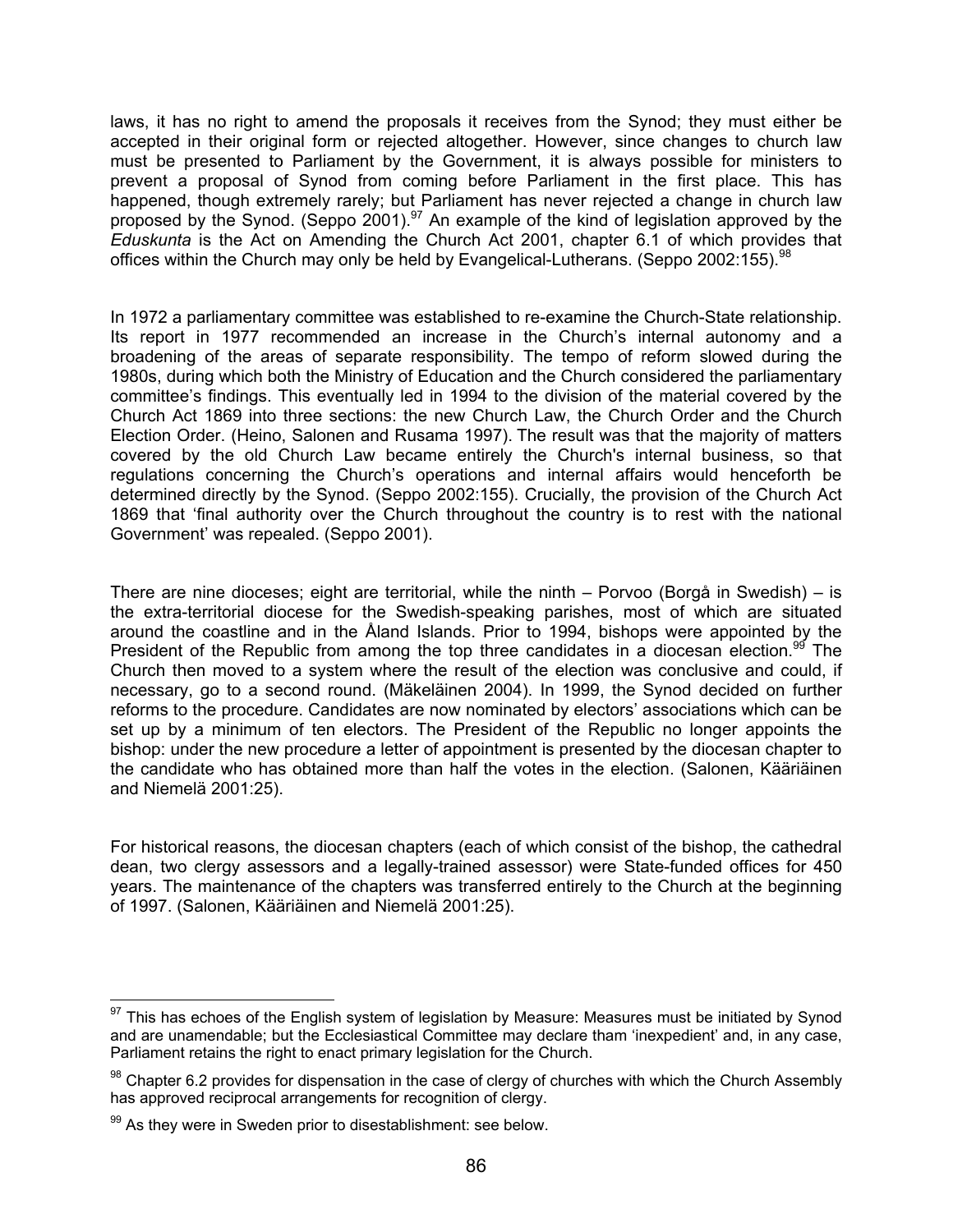The church tax remains under the 1994 settlement. All citizens belonging to either of the two State Churches pay it as part of their income tax and the churches reimburse the State for the cost of collection. Those who do not want to pay the tax must resign from the relevant church. In addition, the Church of Finland receives part of the corporate tax that is levied on private companies and public communities; as from 2000, the parishes' share of corporate tax is 1.63 per cent.<sup>100</sup> Because church finances continue to be the subject of parliamentary legislation rather than of church regulation, in the case of the Evangelical-Lutheran Church it is the *Eduskunta*, rather than the Synod, that has the decisive voice. (Salonen, Kääriäinen and Niemelä 2001:25).

One area over which there has been a degree of controversy has been the Burial Act 2004, which obliges the parishes of the Church of Finland to maintain public cemeteries and to establish non-denominational burial grounds if needed. Burial charges are to be equal for everyone, whether a member of the Church or not. Supporters of the new legislation contend that this is reasonable, since the Act also requires the Government to contribute to the costs of cemetery maintenance; opponents, however, argue that members of the Church pay twice over: once through general taxation and again through the church tax. (Seppo 2001).

The Freedom of Religion Act 2003 provides the legal framework for faith-communities other than the Church of Finland and the Orthodox Church. Any group of 20 persons or more may acquire legal personality by registering as a religious community with the National Board of Patents and Registration. (Heikkilä, Knuutil & Scheinin 2005: 525, 527). Markku Heikkilä and Jyri Knuutil feel that the Act is likely to have considerable influence on future developments in church-state relations:

It seems inevitable that the bond between state and church will become progressively looser. This development will not necessarily by obvious. Old traditions will probably remain. Thus, the President of Finland and other representatives of government will continue to take part in the hour of devotion on Finnish Independence Day… However, the guidelines… will not any more [be set] by the State but [by] the Finnish Ecumenical Council. (Heikkilä, Knuutil & Scheinin 2005: 535–36)

## **Iceland**

Chapter VI of the Icelandic Constitution begins as follows:

The Evangelical Lutheran Church shall be the State Church in Iceland and, as such, it shall be supported and protected by the State. [Article. 62]

All persons have the right to form religious associations and to practice their religion in conformity with their individual convictions. Nothing may however be preached or practised which is prejudicial to good morals or public order. [Article. 63]

l 100 In reality, there is not much difference between the Finnish church *tax* and the Swedish church *fee*.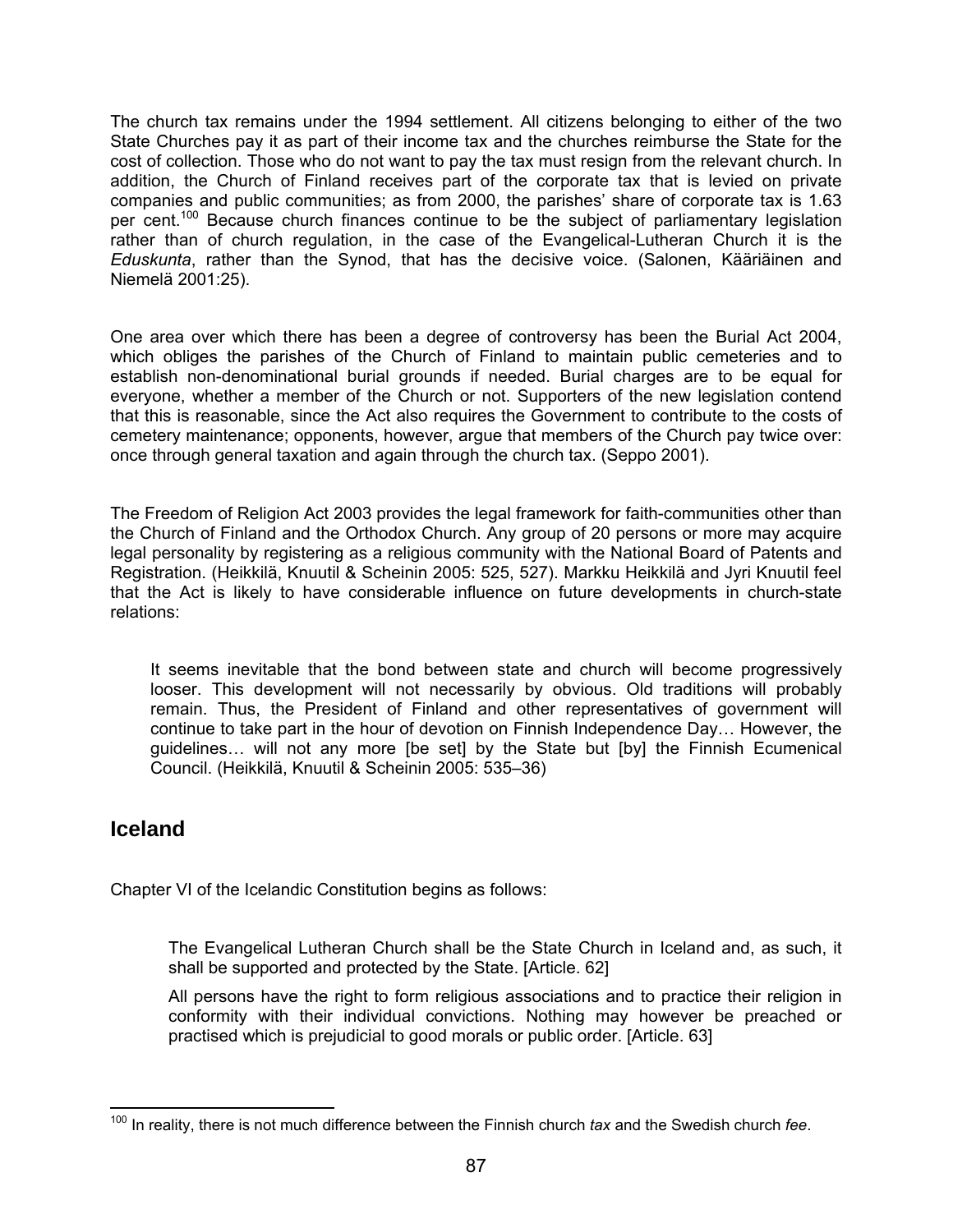Article 64 guarantees the freedom to exercise a religion or not, but includes an interesting provision about financial support for religious organisations. Individuals are free to direct their church tax payments to any of the religious groups officially registered and recognized by the State, but

[a] person who is not a member of any religious association shall pay to the University of Iceland the dues that he would have had to pay to such an association if he had been a member.

So the church tax is payable in one form or another by all taxpayers: not even atheists escape.<sup>101</sup> In addition, the State pays the salaries of Church of Iceland's clergy from central government funds and the clergy are regarded as public servants under the aegis of the Ministry of Judicial and Ecclesiastical Affairs. Though the Church holds an election when there is an episcopal vacancy, it is the President of Iceland that signs the successful candidate into office.<sup>102</sup>

Synodical government, of a kind, began in Iceland in 1639 with the establishment of a diocesan synod for the Diocese of Skálholt, to be held annually at Þingvellir in conjunction with the openair meeting of the mediaeval Parliament [*Alþingi*]. (Fell 1999:323)103 When the Diocese of Skálholt was merged with the Diocese of Hólar to form the present single See of Iceland the synod became an annual gathering of all the Church's clergy.<sup>104</sup>

The first modern synod was the Church Council established by the *Althing* in 1931; it consisted of the Bishop, two theologians and two representatives chosen by district meetings. It continued in existence until 1957, when it was superseded by the Church Assembly [*kirkjuþing*], which meets annually and currently consists of twenty elected delegates: nine clergy and twelve laypeople, with a lay president. Its remit was to make recommendations to the Bishop of Iceland on the internal affairs of the Church which became binding if approved by the Bishop. (Fell 1999:323). Under new legislation that came into force on 1 January 1998, however, the Church's relationship with the Government was modified so that most of the legislation that would previously have been enacted by the *Althing* is now the province of the annual Church Assembly. The highest executive authority is the Church Council [*kirkjurád*] of two clergy and two laymen elected by the *kirkjuþing* together with the Bishop of Iceland as chairman. (Sigurbjörnsson 2000). The Council is responsible for day-to-day decision-making over a wide range of matters referred to it by the Church Assembly, the Bishop himself, the *Althing*, and the Government. Together with the Bishop it prepares the meetings of the Church Assembly and follows up its resolutions. It may also take the initiative in proposing legislation for the Church, and is consulted by the Government on its own proposals for legislation. Finally, it prepares the Church's budget proposals. (Hugason 1990: 54–55)

l

 $101$  The combined church and cemetery tax for 2003 was just over 10,000 kronor: about £80.

<sup>102</sup> I am grateful to my colleague Arna Bang, of the *Althing* Secretariat, for this information.

<sup>103</sup> Þingvellir – the *Althing*'s original open-air meeting-place – is now a World Heritage site.

<sup>&</sup>lt;sup>104</sup> The mediaeval titles of Hólar and Skálholt were fairly recently revived when it was decided to consecrate two 'ordaining bishops' *–* in effect, suffragans *–* who would be able to act during a vacancy in the See of Iceland. (Ősterlin 1995: 279)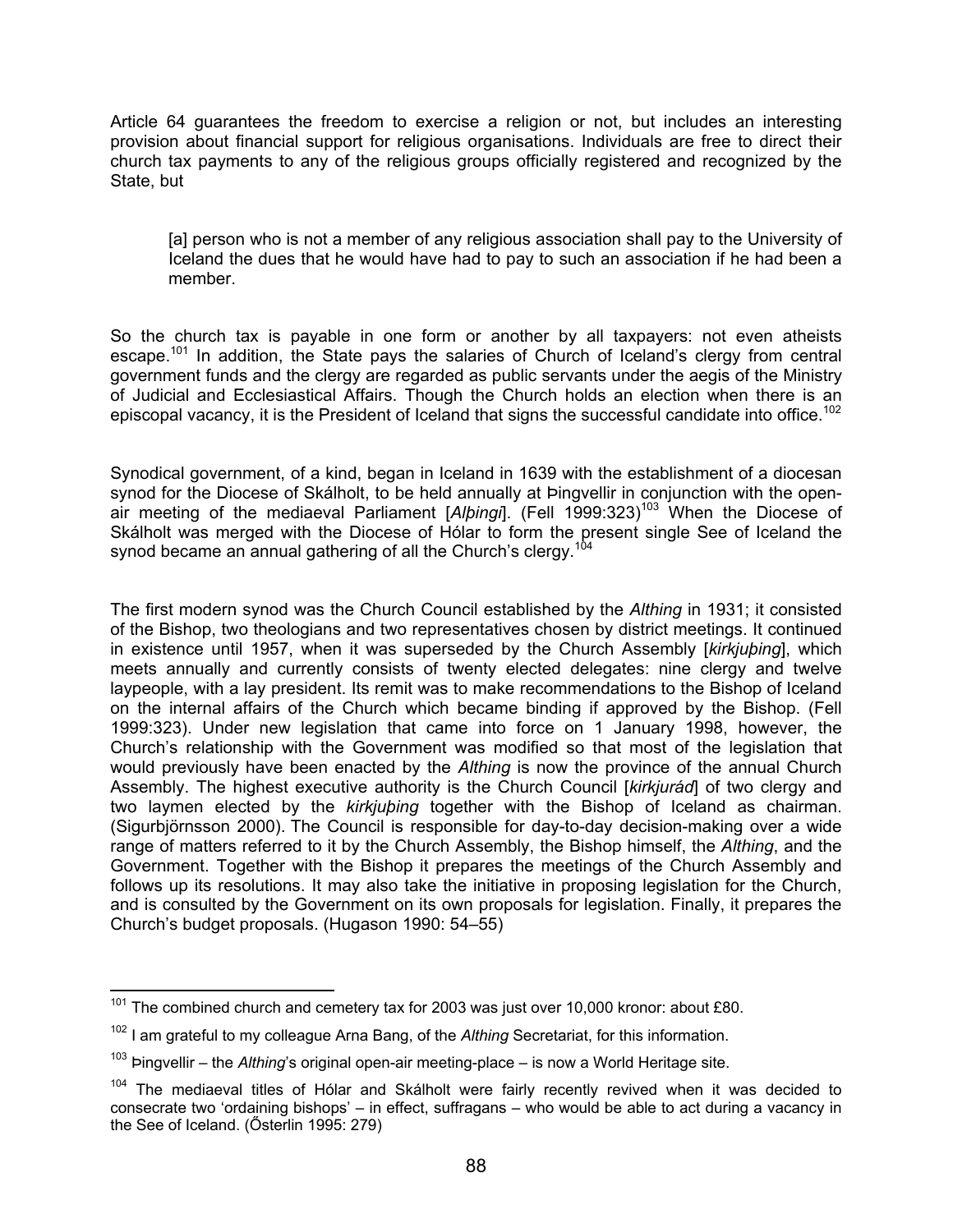In its *International Religious Freedom Report 2005* the US State Department concluded that, in the case of Iceland,

… although surveys show that the majority of citizens favor the concept of separation of church and state, most probably would not support the change if it meant closing Lutheran churches because of lack of funding. Although few citizens regularly attend services, they see the Lutheran religion as part of their culture and view the closing of a church as losing a part of their heritage.

The Report went on to note, however, that in October 2004 the Alliance Party leaders had called for a review of the role of the Church, and that in October 2003 the Liberal Party had presented a bill in the *Althing* to separate Church and State.105

## **Norway**

l

The Constitution of 1814, which marked the country's brief independence in the changeover from Danish to Swedish rule, stated that the Evangelical-Lutheran faith should be the religion of the Kingdom of Norway (Church of Norway nd) and establishment remains embedded in the Norwegian Constitution. In two rather incompatible provisions, Article 2 states that:

The Evangelical-Lutheran Confession remains the official religion of the state. Inhabitants belonging to the Evangelical-Lutheran faith should raise their children in the same. [Art. 2.1]

All inhabitants should enjoy the right to free exercise of religion. [Art. 2.2]<sup>106</sup>

Article 4 further states that the King is head of the Church of Norway, and Article 12 requires that at least half of the Government shall be members of the Church. Under Article 27, those members of the Government are responsible for Church matters, and the King (in practice, those ministers who are members of the Church) is required by Article 16 to provide statutes governing liturgy and to ensure that the teaching of the Church is in accordance with Lutheran confessional standards. (Plesner 2001: 318)

During the early part of its history the clergy of the Church of Norway were civil servants; however, the nineteenth and twentieth centuries saw a degree democratisation of the Church; parish councils were established in 1920, diocesan councils in 1933, the National Council in 1969, diocesan synods in 1984 and, finally, the General Synod in 1984. (Church of Norway nd).

 $105$  At the time that the State Department's report was written, the bill was in committee.

 $106$  Article 2.1 was promulgated in 1814 at the separation from Denmark; Article 2.2 was added in 1964 on the 150<sup>th</sup> anniversary of the Constitution. (Plesner 2001:317–8). In 1994 and again in 1999 the UN Human Rights Committee concluded that Article 2.1 was in contravention of Article 18 of the UN Convention on Civil and Political Rights (Plesner 2001:322).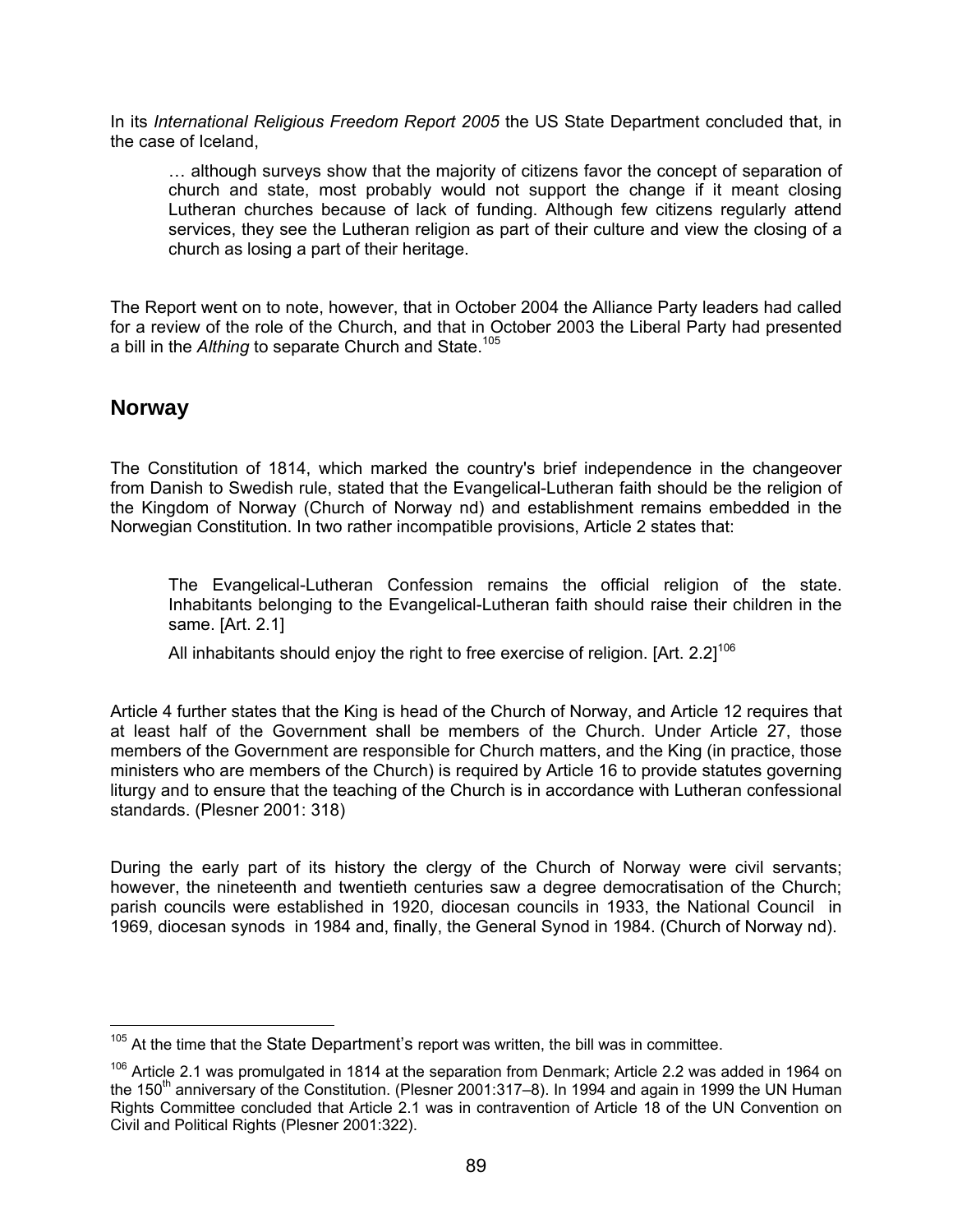In spite of the provisions of the Constitution, the Church of Norway was, in effect, disestablished from 1942 until the end of German occupation. Refusing to give legitimacy to the Quisling regime, all the bishops declared their dioceses disestablished and issued the celebrated pastoral letter *Kirkens Grunn* ('The Foundation of the Church') in which they stated that the ministry and worship of the Church could never be a matter for the State and that the only legitimate relationship between Church and State was a concordat. As a result of their opposition to the regime, the bishops spent the rest of the war in prison; and although the Church was re-established after the war, the ecclesiology of *Kirkens Grunn* continued to have considerable resonance.<sup>107</sup>

In 1981 the Norwegian Parliament [*Stortinget*] voted to retain the State Church with the King as its constitutional head but agreed to grant it more autonomy and established the General Synod, which met for the first time in 1984; a Church of Norway Doctrinal Commission was established in 1987. (Church of Norway nd).Legislation concerning the Church still has to go through the *Storting* and responsibility within government rests with the Minister for Culture and Church Affairs; but under the Church Act 1996 the authority to determine the content of the liturgy and the right to regulate the use of church buildings have been delegated to the General Synod. (Plesner 2001:318). Article 2 of that Act also gave legal personality to the parishes – but the financing of the activities of the local church, the maintenance of church buildings and cemeteries and the payment of those church staff not paid by the State remains the responsibility of the secular municipal authorities. (Plesner 2001:318–319). Since 1989 parish pastors, who had been appointed by the King since 1660, have once again been appointed by diocesan councils; as in England, however, bishops and deans are still appointed by the Crown. (Church of Norway nd; Plesner 2002: 265)

The General Synod, which meets once a year, has 85 members: the 80 members of the eleven diocesan councils (including all the bishops) and five members representing clergy, the lay employees and laity. The three theological faculties each nominate a non-voting representative. Its main executive is the 15-member National Council, which meets four times a year, but it also has separate executive on ecumenical and international matters: the 18-member Council on Ecumenical and International Relations, which meets at least twice a year and which replaced the previous Council on Foreign Relations that had been established by the bishops in 1971. (Church of Norway nd).

Where Norway differs from the prevailing custom in Scandinavia is over finance. Instead of receiving the proceeds of a separate church tax, the Church is directly funded, partly by the State and partly by the municipalities. This right to State support was extended to nonestablished churches and other faith-communities by the Act on Faith Communities 1969 (Plesner 2001:320–21); they receive equivalent *per capita* funding to that of the Church of Norway. (Aarflot 2004:168).

In March 2002 a commission of the National Council of the Church brought forward a series of recommendations on Church-State relations. Its report, *Same Church – New Relations* (*Samme kirke – ny ordning*) recommended changing the constitutional provisions relating to the Church<sup>108</sup> by elevating Article 2.2 to prime position and replacing the rest with a provision stating the

l

<sup>&</sup>lt;sup>107</sup> It has been suggested that the underlying ecclesiology of *Kirkens Grunn* is rather un-Lutheran because it characterises the Church as a sacramental fellowship distinct from the State.

<sup>&</sup>lt;sup>108</sup> Articles 2, 4, 12, 16, 21, 22 and 27.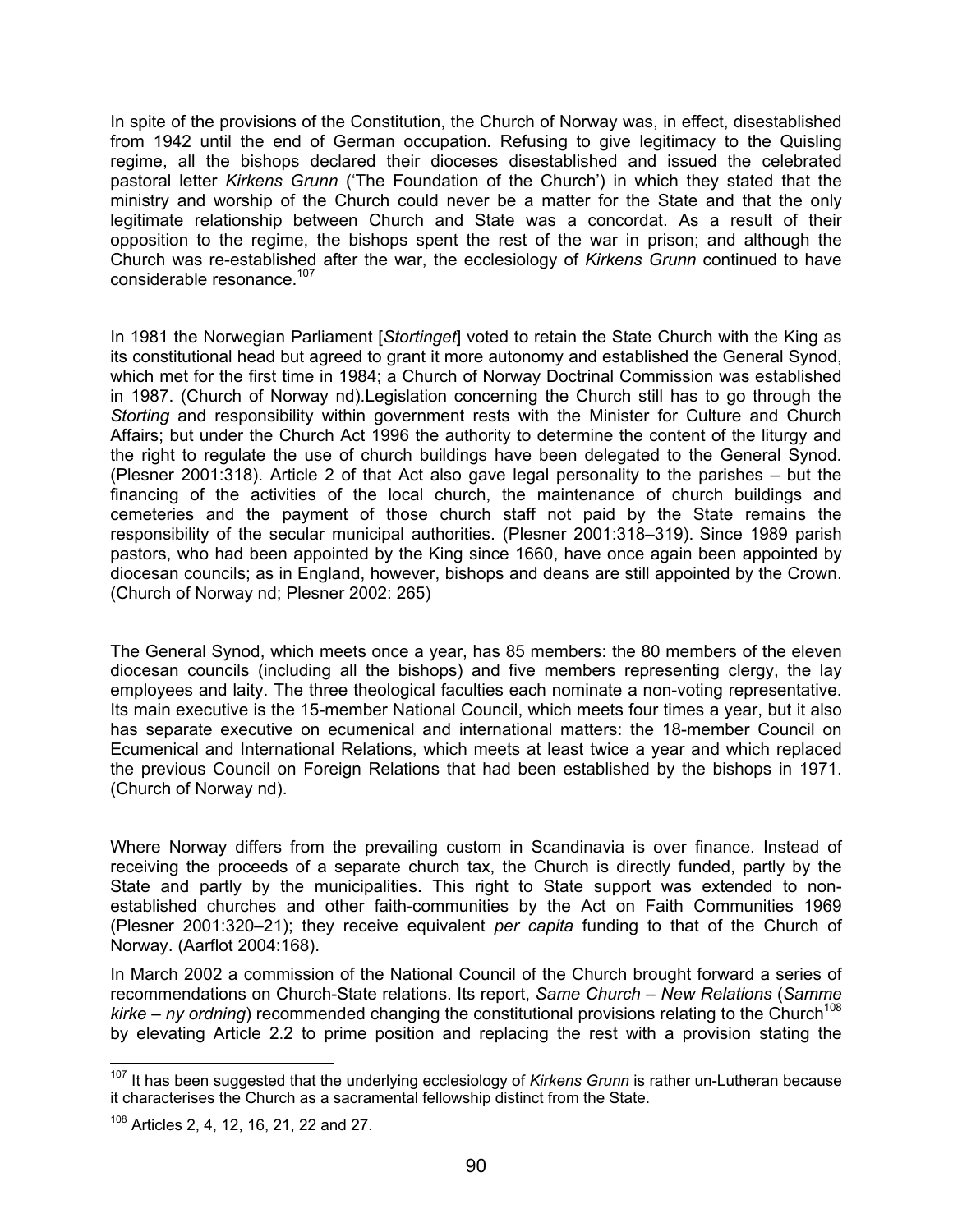responsibility of the State to support faith and 'life-stance' communities. (Plesner 2002:263,  $266$ ).<sup>109</sup> The commission also wanted the Government to relinguish the right to appoint bishops and deans.

Where the committee could *not* agree was over whether or not the Church of Norway should be given specific mention in an amended Constitution; the majority wanted a reference to the Church but the minority did not, while a sole dissentient wanted the *status quo*. (Plesner 2002:266). The report of the committee led to the Government's establishing a multi-party commission under the chairmanship of Kåre Gjønnes, a former minister and a Christian Democrat, to look at the issue of Church-State relations; it was asked to report in 2005. (Plesner 2002:263). Andreas Aarflot, until his retirement Bishop of Oslo and *Praeses*, has noted that

there has recently been a marked trend, both in church and political circles, to advocate disestablishment and seek new ways of cooperation between the State and all religious societies in an increasingly pluralistic world. It becomes increasingly clear that the commitment to international conventions on human rights and equality are at odds with the idea that any church appears as 'the official religion of the State'. (Aarflot 2004: 162)

The Commission reported on 31 January 2006. Eighteen of its twenty members wanted to abolish the system, while only two wanted to keep it. Fourteen members of the majority wanted to see church-state ties loosened rather than completely severed and recommended that the legal status of the Church of Norway should no longer be founded in the Constitution. The Commission therefore recommended that the General Synod should assume the powers currently vested in the King and the Cabinet, including the appointment of bishops and clergy. However, a majority wanted to retain the present arrangement for clergy stipends, wages and the maintenance of church buildings. (Østang 2006)

The most likely outcome is that Norway will follow Sweden and that in due course the Constitution will be amended and a Church of Norway Act placed on the statute-book. But this will be a long process, since Article 112 of the Constitution requires a two-thirds majority for constitutional amendments; moreover, Article 112 also provides that any proposal for amendment must be brought forward before a general election and can only be enacted after the election by the new *Storting* – the intention being that the proposal can be taken into consideration in voting for those who are to implement it. (Plesner 2002:270).The last general election (which was won by the Labour Party) was held in September 2005 and the next is due in September 2009 – which means that the process of implementing the Gjønnes Commission's proposals is likely to take five years at the very least. (Østang 2006).

## **Sweden**

l

Until the middle of the nineteenth century the *Riksdag* consisted of three Houses: Nobility, Clergy and People. The General Synod [*kyrkomötet*] was established in 1863 to fill the vacuum

<sup>&</sup>lt;sup>109</sup> 'Life-stance' communities are recognised under an Act of 1981 which gives them the same right to support and funding as religious communities; the only one to have registered is the Norwegian Humanist and Ethical Association. (Plesner 2001: 321)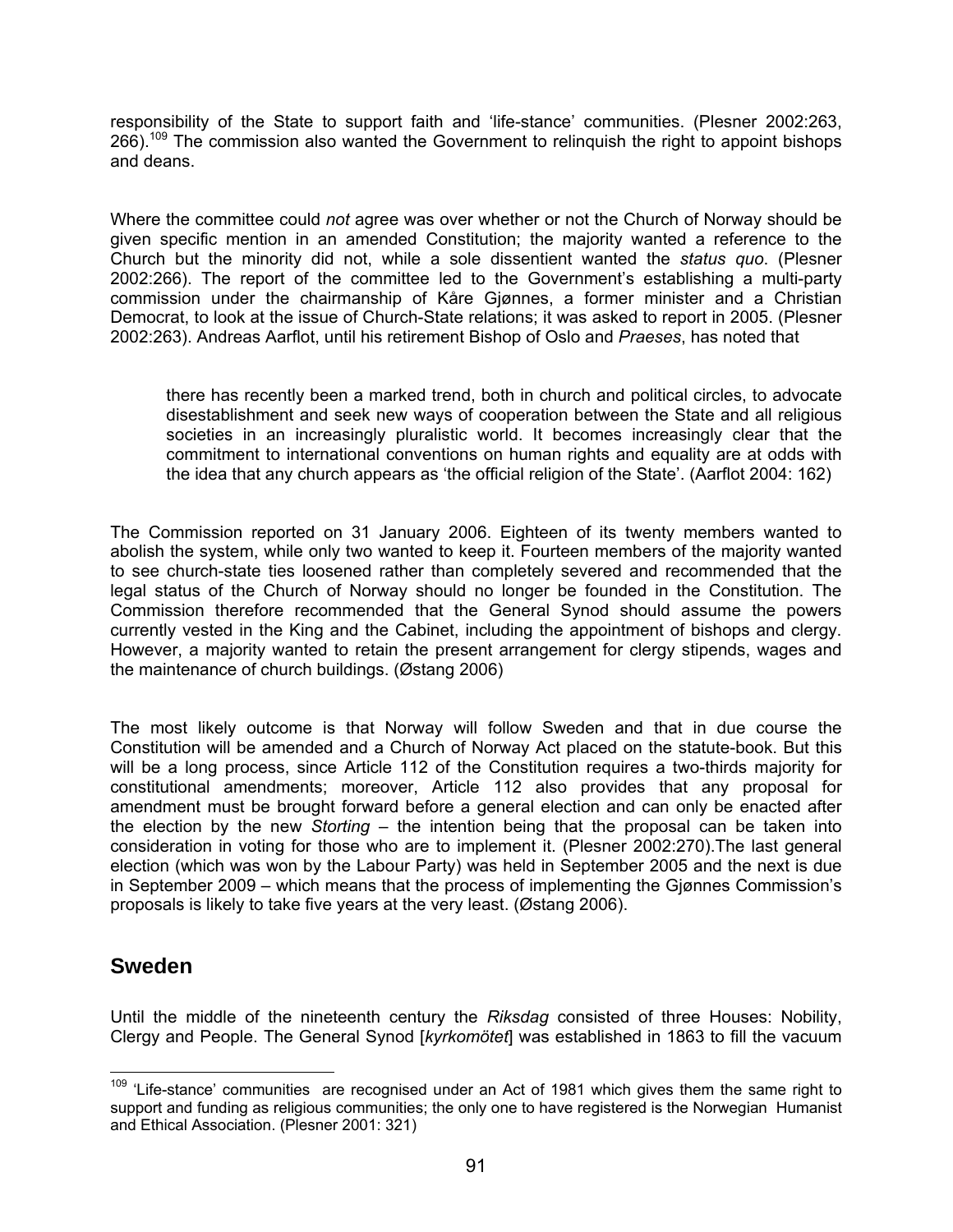in respect of matters affecting the Church that was created by the abolition of the House of Clergy of the unreformed *Riksdag*.

In the early 1990s I spent a week at the *Riksdag* and on my host's desk I found a copy of the Swedish *Civil Service List*. Listed in it were all the bishops and cathedral deans and, to my surprise, the rectors of every parish in Sweden. Prior to disestablishment, the Crown (presumably on the advice of the Minister for Church Affairs) appointed to every third vacancy in every parish, and a parish rector in Skåne once told me, tongue-in-cheek, that he was 'the King's man' because he had been appointed when it was the Crown's turn to nominate.

In addition, until the early 1990s the parish rector was also registrar of the *civil* parish and was responsible for maintaining lists of residents. Since Swedes pay local tax on the basis of primary residence (presumably because vast numbers of them have little country cottages or chalets) in the event of any dispute the civil registrar decides the place of residence for local tax purposes. In the case of a company with more than one branch, however, this means that the civil parish registrar, in effect, may decide which *kommun* is going to collect rather a lot of tax. The impression was that the Swedish clergy were very happy to be relieved of this responsibility.

Prior to 1 January 2000, dignitaries were appointed, as in England, by the Crown on the advice of the Government. When a bishopric was vacant an electoral college, consisting of the diocesan council and parish representatives, voted on the candidates and sent a list of three names to the Government. The Government was not obliged to choose the first name on the list though, unlike the deliberations of an English vacancy-in-see committee, the votes of the electoral college were made public.<sup>110</sup>

The legal status of the Church of Sweden changed radically at midnight on 31 December 1999, though it remains a major player within Swedish society. (Gustafsson 2003; Cranmer 2000:417). Prior to this there was a long series of consultations, culminating in two major pieces of legislation which are regarded as part of the 'fundamental law' of the State: the Religious Communities Act 1998 and Church of Sweden Act 1998. (Persenius 1999:182–183).

The Church of Sweden Act 1998 and the resulting Church Ordinance that came into force on 1 January 2000 put clergy of the Church of Sweden on the same footing as clergy of other denominations. Since the passing of the Religious Communities Act, any religious organisation which fulfils a few very basic criteria has been able to register as a religious community and acquire legal personality. The purpose of the change was to enable dissenting churches who wished to do so to formalise their position *as churches*; prior to the Act, the Roman Catholic and Orthodox Churches had described themselves as 'foundations'. Registration is not compulsory; and those faith-communities who do not wish to register are free to continue as foundations. However, registration is a necessary prerequisite for any church that wants its membership dues collected through the tax system or wishes to solemnise marriages that are recognised in civil law. (Friedner 2005: 545). All religious organisations, including the Church of Sweden, are now taxed as not-for-profit organisations. (Persenius 1996: 135)

Section 3 of the Church of Sweden Act has given the Church full legal personality in its own right for the first time: 'The Church of Sweden may acquire rights and assume liabilities as well as plead a cause in court'. The Act sets out a skeleton structure for the new government of the Church, principally by defining it as a religious community with a legal personality, by providing

l

 $110$  There was a more complicated system for a vacancy in the primatial see of Uppsala.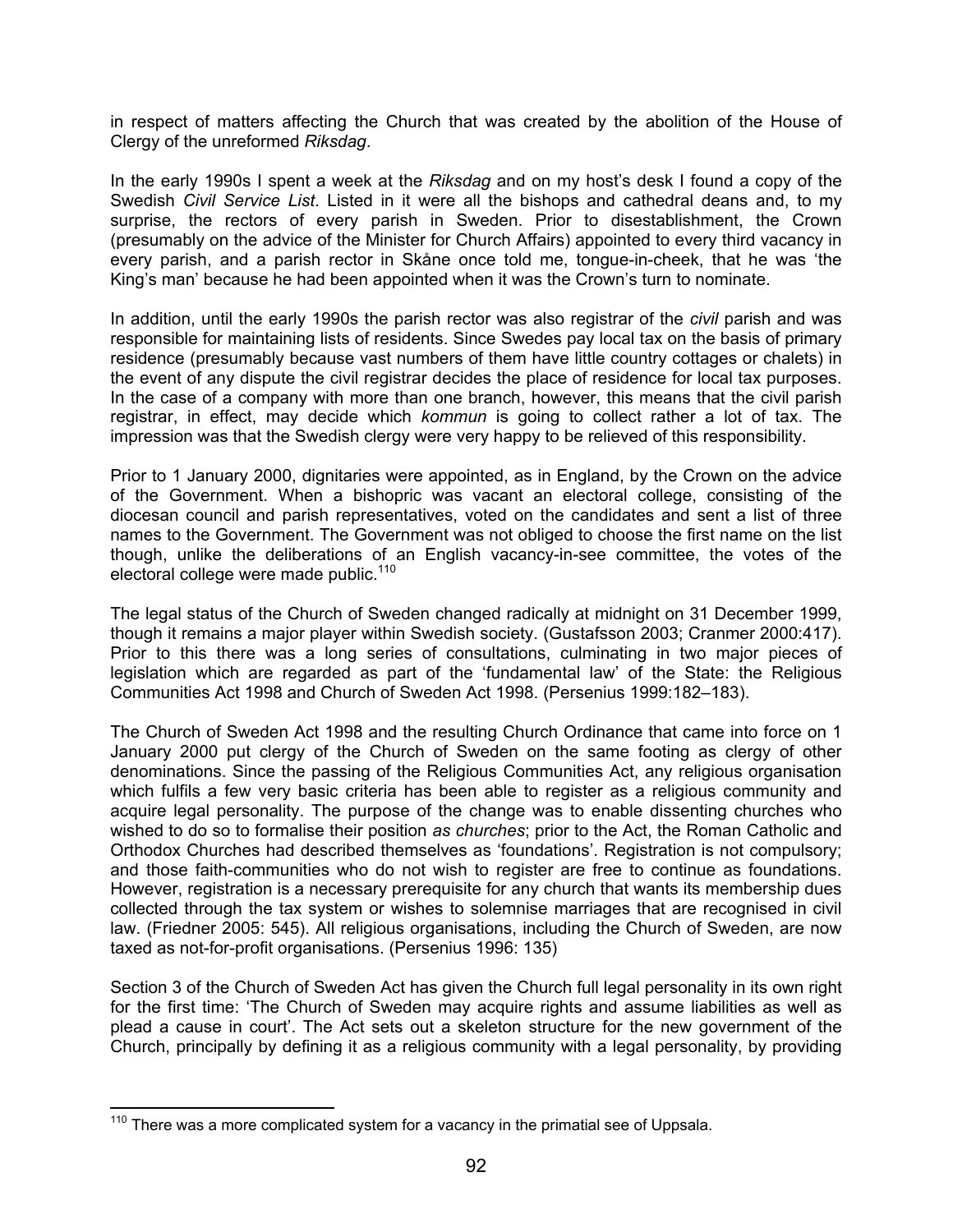for a parochial and diocesan structure, by establishing an ecumenical church *fee*,<sup>111</sup> collected by the Government, to replace the former church tax, and by making general provision about property and assets.

The new Church Ordinance that came into force on 1 January 2000 (replacing the Church Code 1992 and its associated legislation) put the flesh on the bones. It has five constituent parts: the Confession of Faith, Order of Services and the General Synod [*kyrkomötet*]; working structures at the various levels; elections, parish boundaries, church registers and archives; finance and property; and staff, structures of authority and complaint procedures.

Does all this constitute disestablishment? Paul Avis thinks not:

a church which is embedded in the written constitution, which has the Monarch as its 'first member' and which retains statutory responsibility for all burial places on behalf of the state can hardly be described as 'disestablished' in any meaningful sense.<sup>112</sup>

Lars Friedner would seem to agree, pointing out that 'there are several links between the Swedish State and the Church of Sweden', not least as the custodian of a significant part of Sweden's historic buildings. (Friedner 2005: 542–43). Though in terms of constitutional law the intention and technical result of the legislation was to put the Church of Sweden on the same footing as other churches, perhaps its practical outcome has been a situation in which, as in Wales (Watkin 1990:*passim*), Sweden has retained some vestiges of Establishment.

# **Conclusions**

# **The same but different?**

The differences and similarities between the Scandinavian churches may be represented schematically like this:

|                                   | <b>Denmark</b> | <b>Finland</b>                      | <b>Iceland</b>                                      | <b>Norway</b>                                           | <b>Sweden</b>  |
|-----------------------------------|----------------|-------------------------------------|-----------------------------------------------------|---------------------------------------------------------|----------------|
| Membership                        | 85%            | 85%                                 | 87%                                                 | 86%                                                     | 83%            |
| Established?                      | Yes            | Yes                                 | Yes                                                 | Yes                                                     | N <sub>o</sub> |
| Final<br>legislative<br>authority | Folketinget    | Eduskunta<br>(confirmation<br>only) | Kirkjubingi<br>(except<br>constitutional<br>issues) | Stortinget<br>(except liturgy<br>& use of<br>buildings) | Kyrkomőtet     |
| National<br>synod<br>Parish       | No             | Yes                                 | Yes                                                 | Yes                                                     | Yes            |
|                                   | Yes            | Yes                                 | Yes                                                 | Yes                                                     | Yes            |

l  $111$  Church of Sweden Act 1998 ss 7–8: the church fee continues to be compulsory for members of the Church of Sweden, while other churches are now able to have the fee collected from their members.

<sup>&</sup>lt;sup>112</sup> Letter from William Fittall to Bob Morris, 1 December 2005.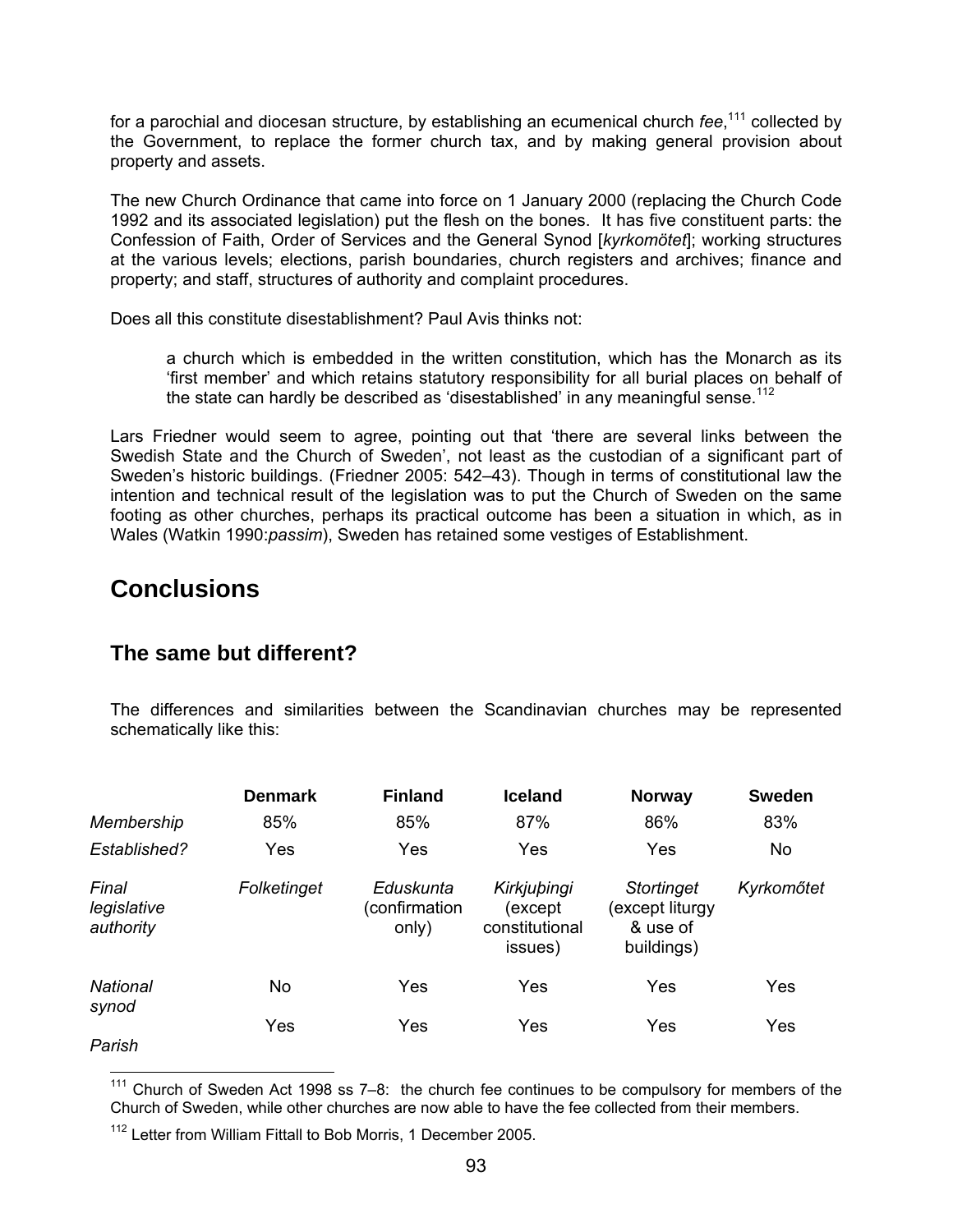*Councils* 

| Senior       | State        | Church | State        | <b>State</b> | Church |
|--------------|--------------|--------|--------------|--------------|--------|
| appointments | confirmation |        | confirmation |              |        |

Perhaps the most striking common feature is the extremely high proportion of citizens in membership, even if that membership may be largely nominal. This seems to be a peculiarly Nordic phenomenon, which Andreas Aarflot sums up like this:

For many in the Church of Norway their feeling of belonging to a religious community offering its services and sympathy is more important than the contents or character of the goods that this fellowship delivers. Grace Davie has offered the observation that in Great Britain religious life is often characterised by 'believing without belonging'. In Norway one may well see the opposite position: 'belonging without believing'... But this sense of belonging is often not related to the real evangelical and biblical basis of the activities of the Church. (Aarflot 2004:170).

Aarflot's conclusion echoes the analysis of Jan-Olav Henriksen quoted earlier. And if their conclusions are true for Norway, then they are probably true for the rest of Scandinavia as well.

## **Scandinavian clergy as civil servants?**

To assert, as does the Methodist Faith and Order Committee, that

[c]lergy in some European countries, particularly in Scandinavia, are civil servants with standard employment contracts paid at least partly from taxation (Methodist Church 2004).

is something of an over-simplification. As noted above, prior to disestablishment the clergy of the *Church of Sweden* were included in the Swedish *Civil Service List*. Clergy of the *Church of Iceland* are paid by the State and appear to have been regarded as civil servants for all practical purposes, while clergy of the *Church of Norway* were certainly civil servants in the eighteenth century. The situation of the clergy in the *Church of Denmark* is less clear since, though not employed by the Government, they act as civil registrars. But it is undoubtedly true that the idea of the clergy as part of the State apparatus seems to be deeply embedded in the Scandinavian Lutheran model of governance.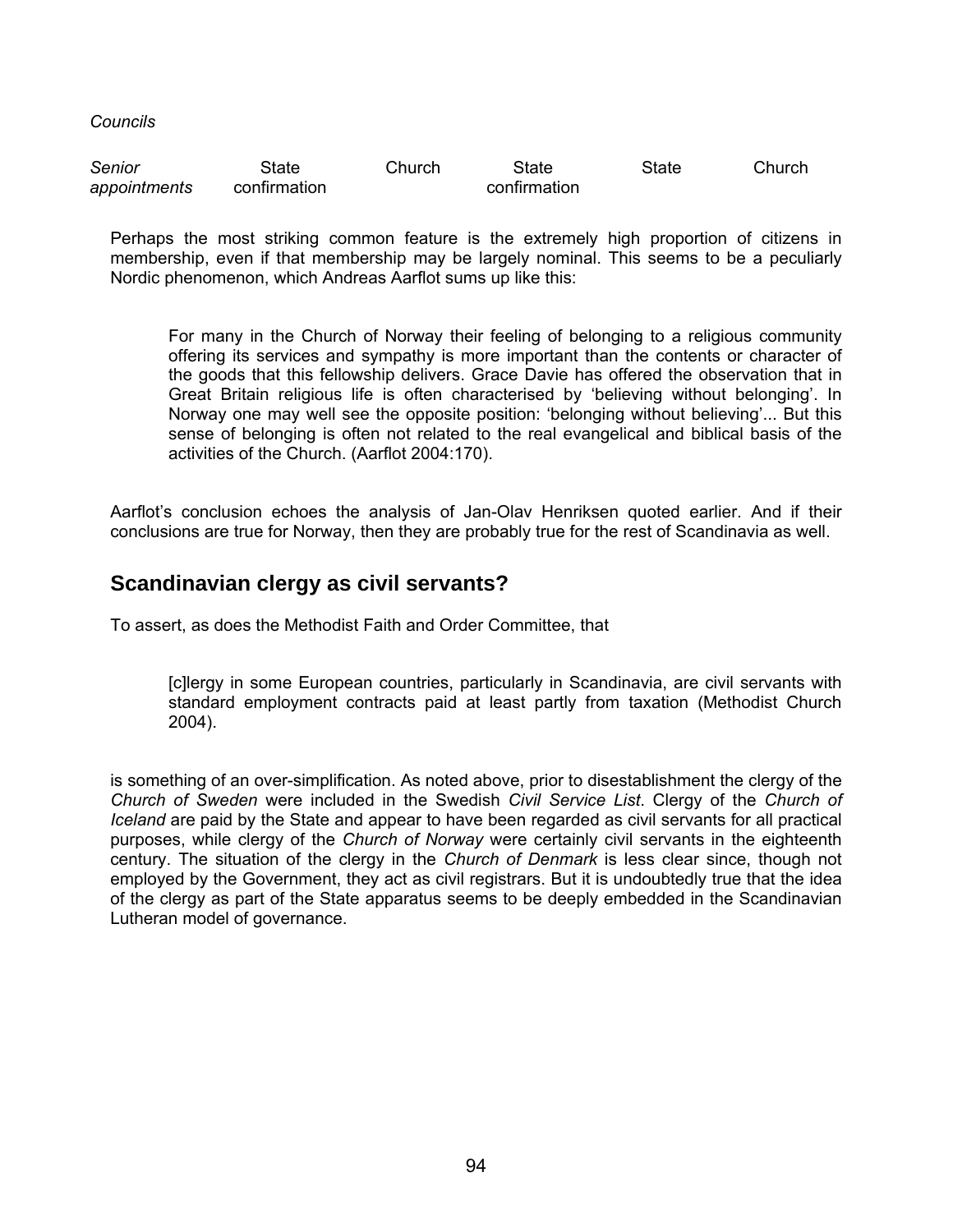## **SELECT BIBLIOGRAPHY**

- Aarflot A. (2004) 'Safeguarding the Sacred in Society: The Future Role of the National Church A Norwegian Perspective' *Law and Justice* 159–176
- Ahrén, Per-Olov (1960) 'The Church of Sweden: Organisation and Legal Status', in Robert Murray (ed) *The Church of Sweden* – *Past and Present* (Malmö, Allhem)
- Aurelius C. A. (1998) 'Folk Churches of Tomorrow', Paper presented to the Porvoo Communion Church Leaders' Consultation, Turku, Finland, 12-17 March 1998 -

http://www.porvoochurches.org/archive/turkufolk.htm.

Billing E. (1930) *Den svenska folkkyrkan* (Stockholm np)

- Brown G. and Bäckström A. (1986) *Some Impressions of Danish Church Life: a Report on the Mission and Ministry of the Evangelical Lutheran Church of Denmark* (Aarhus, np)
- Bureau of Democracy, Human Rights, and Labor (2004) *International Religious Freedom Report 2004 & 2005* (Washington DC: US State Department) -

http://www.state.gov/g/drl/rls/irf/.

Cranmer F.:

(2000) 'The Church of Sweden and the Unravelling of Establishment' *Ecc LJ* 417

(2002) 'National Churches, Territoriality and Mission' *Law & Justice* 157

*The Church in Denmark* (2000) (Copenhagen, Ministry of Ecclesiastical Affairs)

- Church of Norway (nd): *A Thousand Years of Christianity* (Oslo: Church of Norway Information Service) www.kirken.no/english/engelsk.
- *Church News from Denmark* (Copenhagen: Council on International Relations of the Church in Denmark). http://www.interchurch.dk/cn/cn.php.
- Davie G. (2002) 'From Obligation to Consumption: Patterns of Religion in Northern Europe at the Start of the Twenty-first Century', Paper delivered at the Assembly of Churches Together in Britain and Ireland, 26 February–1 March 2002, Swanwick, Derbyshire

Derry T. K. (1979) *A History of Scandinavia* (Minneapolis, Minnesota UP)

Dübeck I.(2005) 'State and Church in Denmark', in Robbers (ed): *State and Church in the European Union* (Nomos, Baden-Baden)

Fell M. (1999) *And Some Fell into Good Soil: A History of Christianity in Iceland* (New York, Peter Lang)

Fergusson D. (2004) *Church, State and Civil Society* (Cambridge, CUP)

Friedner L. (2005) 'State and Church in Sweden', in Robbers G. (ed): *State and Church in the European Union* (Nomos, Baden-Baden)

Gustafsson G.

(1990) 'Sweden: A Folk Church under Political Influence': *Studia Theologica* 44

(2003) 'Church-State Separation: Swedish Style', in Madeley J. and Enyedi Z. (eds) *Church and State in Contemporary Europe: The Chimera of Neutrality* (London, Frank Cass)

Heikkilä M., Knuutil J., Scheinin M.: 'State and Church in Finland', in Robbers G. (ed) *State and Church in the European Union* (Nomos, Baden-Baden)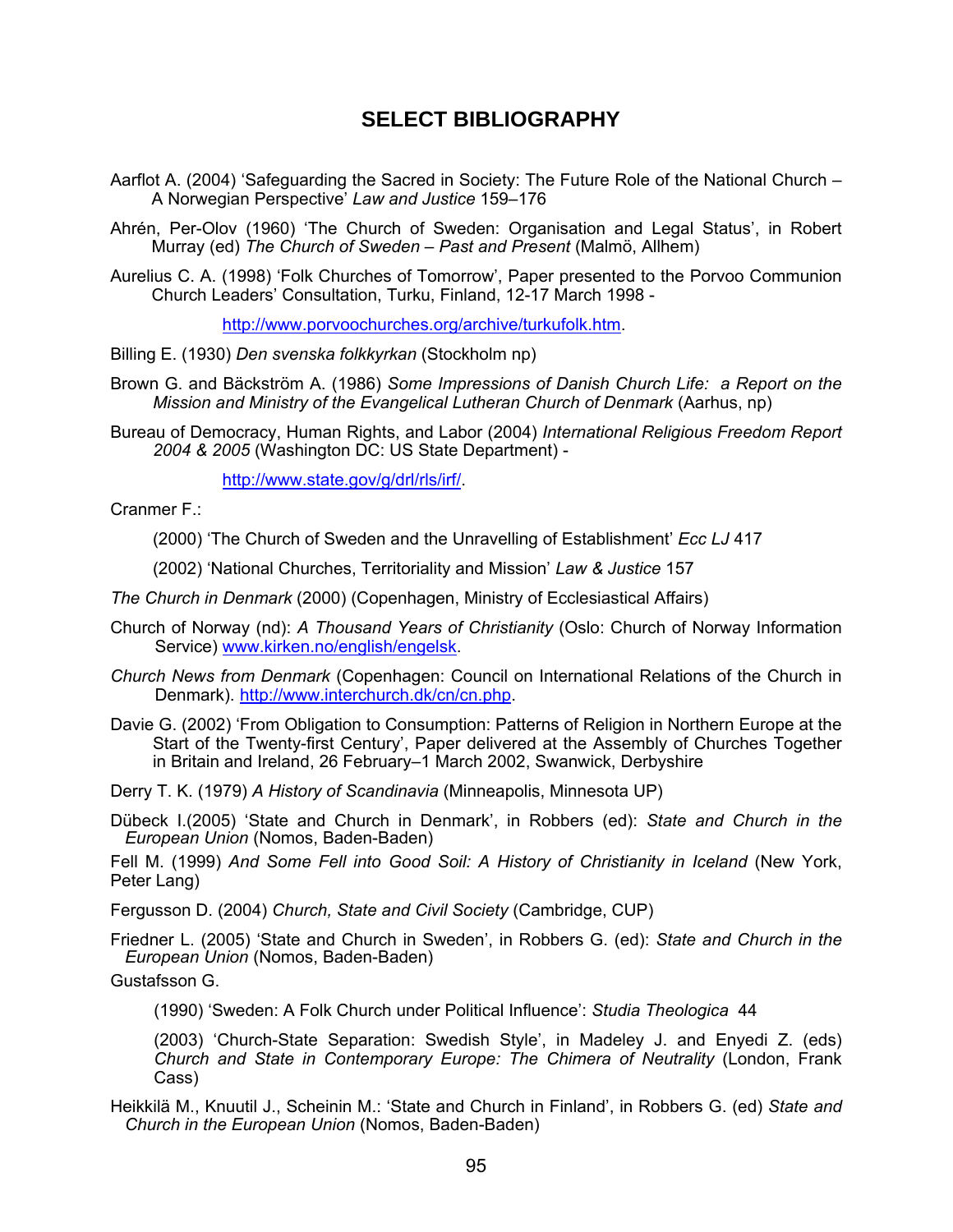- Heino H., Salonen K., Rusama J. (1997) *Response to Recession: The Evangelical Lutheran Church of Finland in the Years 1992–1995* (Tampere, Research Institute of the Evangelical Lutheran Church of Finland)
- Hope N. (1995) *German and Scandinavian Protestantism 1700*–*1918* (Oxford, OUP)
- Höpfl H. (1991) *Luther and Calvin on Secular Authority* (Cambridge, CUP)
- Hugason H. (1990) 'The National Church of Iceland' *Studia Theologica* 51–63
- Kjeldgaard-Pedersen S. (2002) 'The Twentieth Century', in *Religion in Denmark*: (Copenhagen, Ministry of Foreign Affairs 2002) - http://www.um.dk/english/danmark/danmarksbog
- Lausten M. S. (2002) *A Church History of Denmark* (Aldershot, Ashgate)
- Leo, Archbishop of Karelia and All Finland (2002) *The Finnish Orthodox Church* (Helsinki) http://virtual.finland.fi/finfo/english/ortodeng.html
- Lodberg P. (2000) 'Freedom of Religion and The Evangelical Lutheran Church in Denmark' *Studia Theologica* 43–54
- Westergard Madsen W. (1964) 'The Danish National Church', in Poul Hartling (ed) *The Danish Church* (Copenhagen, Den Danske Selskab)
- Mäkeläinen H.(2001) 'Church Administrative Structure', in *Church for the People* (Helsinki, Church Council) - http://www.evl.fi/english.
- Methodist Church of Great Britain: *Church, State and Establishment* (London, Faith and Order Committee of the Methodist Conference 2004) -

www.methodist.org.uk/downloads/co\_church\_state\_**establishment**0704.doc.

- Myrhe-Nielsen D. (1990) 'Life Forms and "Folk Church": Some Aspects of Norwegian Ecclesiology' *Studia Theologica* 85–94
- Ofestad B. (1996) 'The Collapse of the Reformation: a Perspective on the Lutheran Tradition', in Broadhurst J. (ed): *Quo Vaditis: The State Churches of Northern Europe* (Leominster, Gracewing).

Østang Ø. (2006) 'Commission proposes ending Norway's State Church system' (Oslo,Church of Norway Information Service, 2 February) http://www.kirken.no/english/news.cfm?artid=75382.

Ősterlin L. (1995) *Churches of Northern Europe in Profile* (Norwich, Canterbury Press)

Persenius R.:

(1996) 'Church and State in Sweden 1995' *European Journal for Church and State Research* 3

(1999) 'The Year 2000: Disestablishment in Sweden' *Theology* CII No. 807

Plesner I. T.:

(2001) 'State and Religion in Norway' *European Journal for Church and State Research*  317–325.

(2002) 'State and Religion in Norway in Times of Change' *European Journal for Church and State Research* 263–270

Robbers G. (ed) (2005) *State and Church in the European Union* (Nomos: Baden-Baden)

Salonen K. Kääriäinen K., Niemelä K. (2001) *The Church at the turn of the Millennium: The Evangelical Lutheran Church of Finland from 1996 to 1999* (Tampere, Research Institute of the Evangelical Lutheran Church of Finland)

Juha Seppo: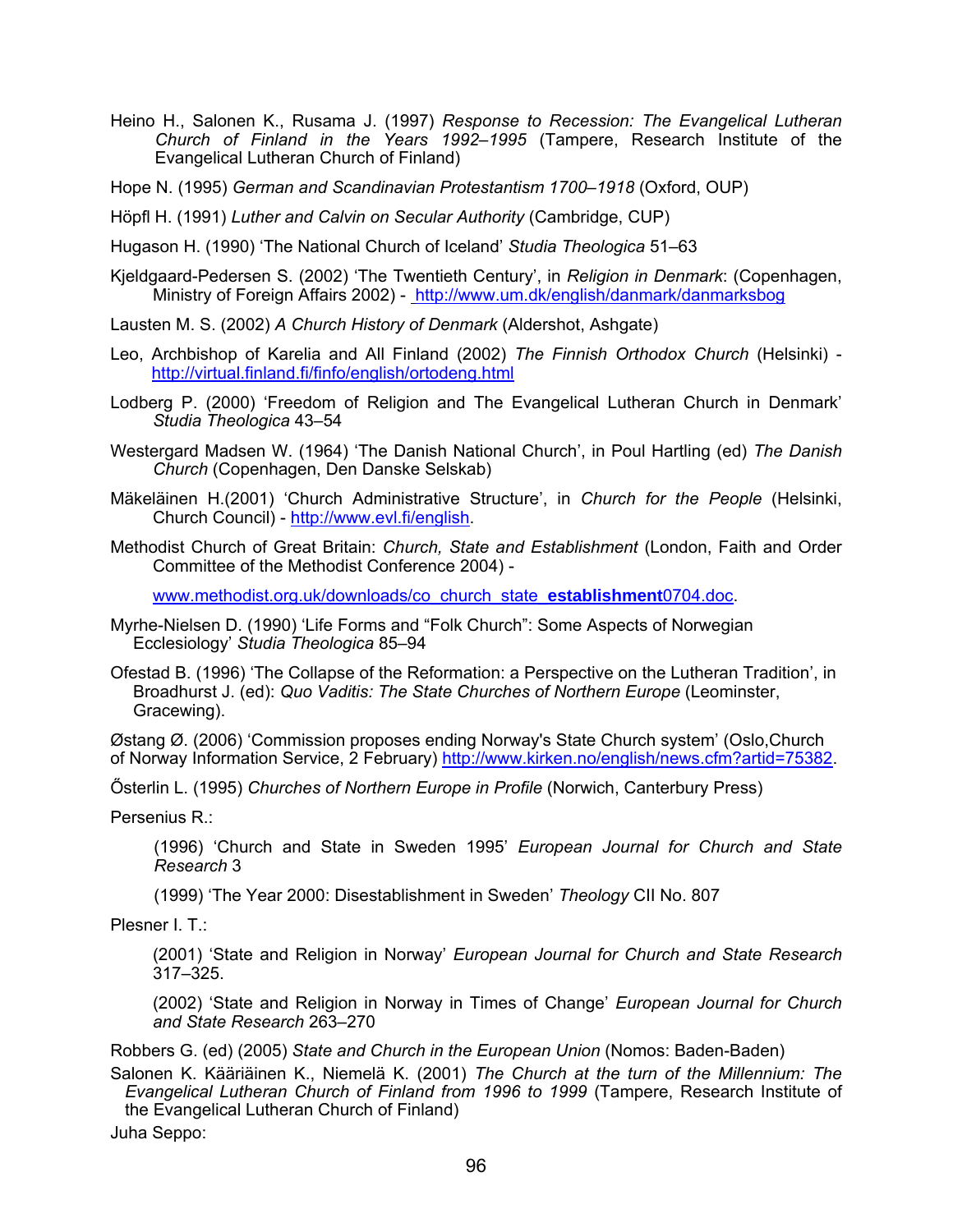(1998)'Finland's Policy on Church and Religion in the European Context' Paper presented to the Porvoo Communion Church Leaders' Consultation, Turku, Finland, 12–17 March 1998 - http://www.porvoochurches.org/archive/turkufin.htm

(2001) 'The Current Condition of Church-State Relations in Finland: Premises', in *Church for the People* (Helsinki, Church Council) - http://www.evl.fi/english

(2002)'Church and State in Finland in 2001' *European Journal for Church and State Research* 145–156

Sigurbjörnsson K. (2000) *The Church of Iceland, Past and Present* (Reykjavik, Church of Iceland) - http://www.kirkjan.is/?english/church\_of\_iceland?kafli=1

Toy J. (1998) *Scandinavian Perspectives* (York: Dean & Chapter)

.

- Tustin D. and Furberg T. (1993) *The Porvoo Common Statement*: (London, Council for Christian Unity of the General Synod of the Church of England)
- Watkin T. G. (1990) 'Vestiges of Establishment: The Ecclesiastical and Canon Law of the Church in Wales' 2 *Ecc LJ*.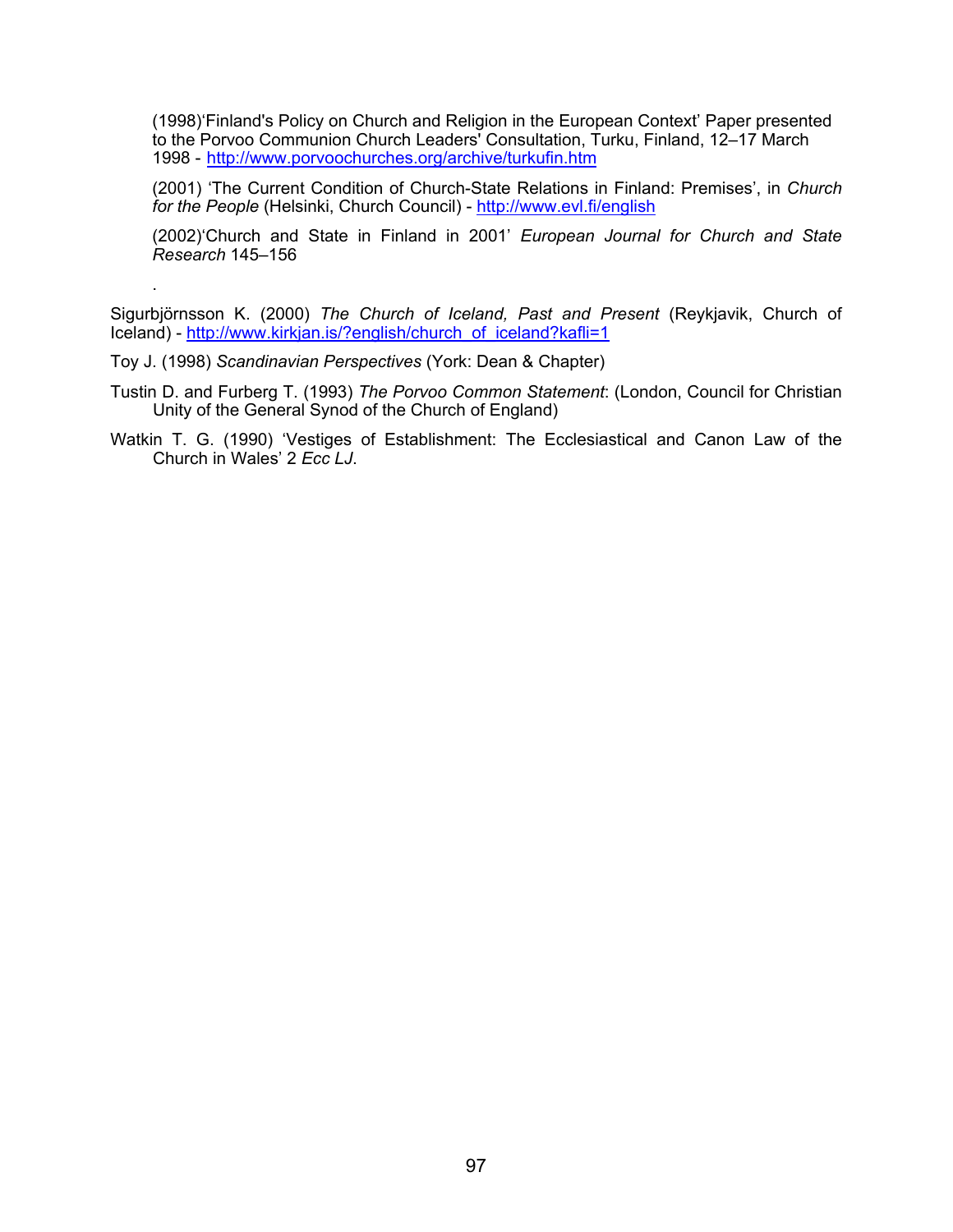## **APPENDIX E**

# **CHURCH AND STATE IN WESTERN EUROPE (EXCEPTING SCANDINAVIA)**

## **Frank Cranmer**

*Honorary Research Fellow, Centre for Law and Religion, Cardiff Law School* 

## **Introduction**

The following notes attempt to illustrate the considerable degree of variation in relations between governments and religious organisations across the countries of Western Europe. However, they are offered with a series of health warnings. First, any comparative institutional study always runs the risk of failing to compare like with like – and the briefer and more impressionistic the study, the greater the risk of over-simplification. What *is* apparent from this kind of very general review, however, is that even in avowedly secular states accommodation is often made with religious organisations over such matters as the provision of educational facilities. Secondly, church membership statistics (where they exist at all) are notoriously unreliable: some are based very precisely on current membership, others on baptised members, yet others on annual attendance, and a few, one suspects, on wishful thinking. Thirdly, these notes are precisely what it says on the tin: *notes*. For a fuller description of church-state relationships in the various countries under consideration, the reader is referred to the most recent study by the European Consortium for State and Church Research (Robbers 2005) and the US Department of State's annual *International Religious Freedom Reports*, particularly those for 2004 and 2005, at http://www.state.gov/g/drl/rls/irf.

## **Austria**

l

Article 7 of the Constitution declares that Austria is a secular state.<sup>113</sup> The status of religious organisations is governed by the 1874 Law on Recognition of Churches and by the 1998 Law on the Status of Religious Confessional Communities. Relations between the State of Austria and the Roman Catholic Church are governed by treaties with the Holy See that are recognised in public international law and may be transposed into domestic law under Article 50 of the Constitution. The treaties provide, *inter alia*, that the Roman Catholic Church may make laws within its own sphere of competence and that those institutions that have legal personality in canon law have legal personality in public law (Potz 2005: 397).

There are three distinct kinds of religious organisation: officially-recognized religious societies, religious confessional communities, and associations.

<sup>&</sup>lt;sup>113</sup> Article 7(1) (Equality, Political Rights): 'All federal nationals are equal before the law. Privileges based upon birth, sex, estate, class, or religion are excluded.'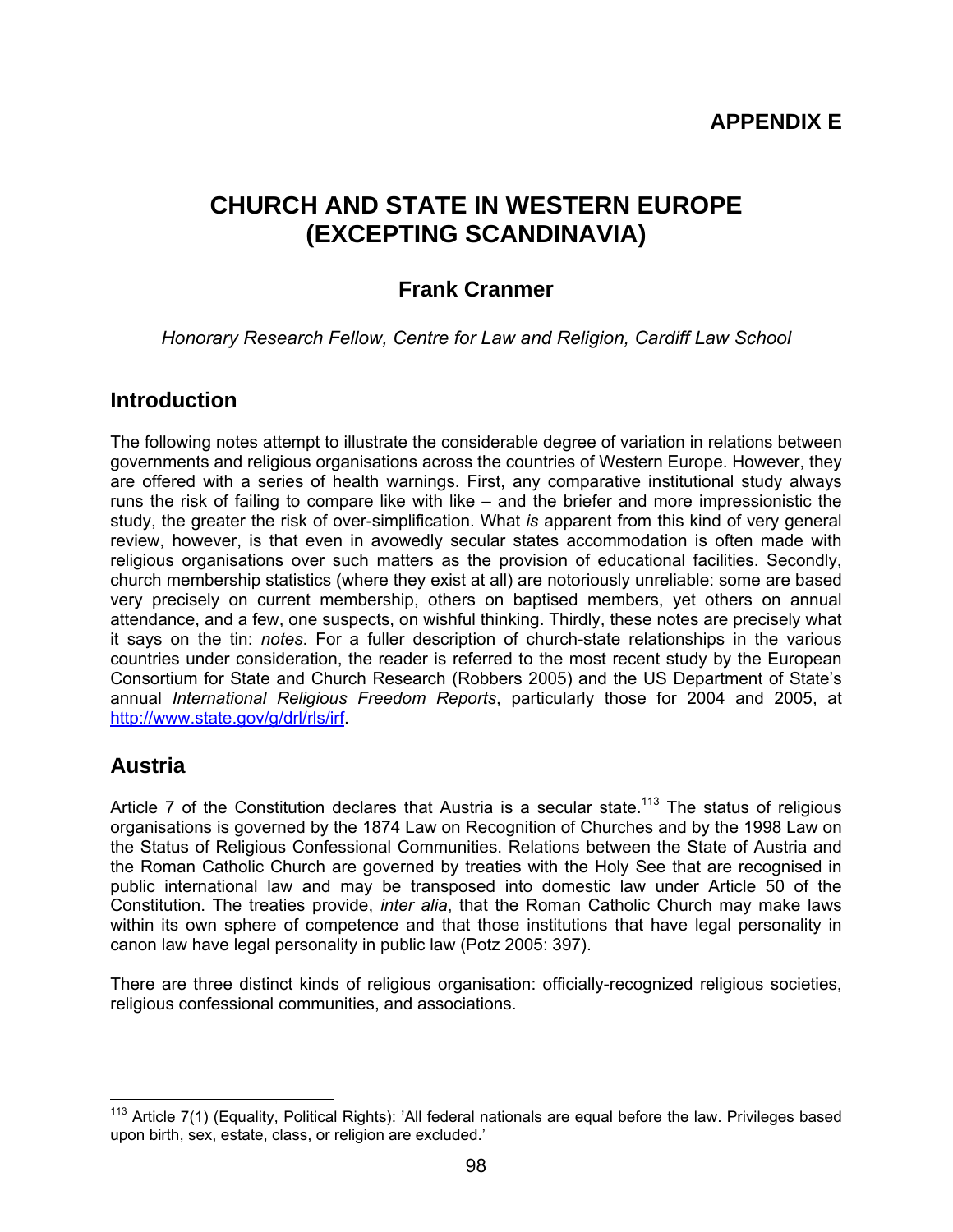Religious societies recognised under the 1874 Law on Recognition of Churches benefit from the church tax and may provide religious instruction in state schools<sup>114</sup> and have 'public corporation' status, permitting them to engage in a number of public or quasi-public activities that are denied to confessional communities and associations.115

The 1998 Law established 'confessional communities' alongside 'religious societies'. Religious societies established under the 1874 Law retained their previous status; but a new religious group seeking to achieve the status as a religious society must fulfil stringent criteria for recognition: a 20-year period of existence and membership of at least 0.2 per cent of the population (approximately 16,000 people).

Recognition as a *confessional community* does not carry the fiscal and educational privileges available to a religious society, though a recognised confessional community acquires legal personality and may therefore hold land and enter into contracts. To qualify, a group must have at least 300 members and get Government approval for its constitution, its membership regulations and a summary of its religious doctrines. The Ministry of Education examines applicant organisations' doctrines to ensure compliance with public policy.<sup>116</sup>

Religious groups not recognised either as religious societies or confessional communities may apply to become associations under the Law of Associations, thereby enabling them to hold property.

# **Belgium**

The Belgian Constitution of 1831 provided that

- 'freedom of worship to be exercised in public is guaranteed' (Article 14).
- 'the State has no right to intervene neither in the installation of the ministers of any denomination...' (Article 16).
- 'he State awards remuneration and pensions to religious leaders; those amounts required are included annually in the budget' (Article 181).

Initially, the Roman Catholic Church, the Protestant Churches and the Jews benefited from Article 117. The Anglican Church was later added by King Leopold I.<sup>117</sup>

Article 20 of the present Constitution guarantees freedom *from* religion as much as freedom *of*  religion: 'No one can be obliged to contribute in any way whatsoever to the acts and ceremonies of a religion, nor to observe the days of rest.' However, the state recognises and finances certain

l <sup>114</sup> The Government provides financial support for religious teachers at both public and private schools to religious societies recognised under the 1874 Law (but not to other religious organisations) and gives financial support to private schools run by the officially-recognized religious societies.

<sup>&</sup>lt;sup>115</sup>The following are recognised under the 1874 law: the Roman Catholic Church, the Lutheran Church, the Reformed Church, the Islamic community, the Old Catholic Church, the Jewish community, the Orthodox (Russian, Greek, Serbian, Romanian and Bulgarian), the Oriental Orthodox (Armenian, Coptic and Syrian), the Methodist Church, the New Apostolic Church, the Buddhists, and the Mormons. (US Department of State 2005).

 $116$ Currently there are ten confessional communities: the Baha'i, the Baptists, the Evangelical Alliance, the Free Christian Community (Pentecostalists), the Hindus, the Jehovah's Witnesses, the Mennonites, the Movement for Religious Renewal, the Pentecostal Community of God and the Seventh-day Adventists. (US Department of State 2005).

Possibly because Leopold I was a lifelong Anglican and regarded the resident Church of England clergyman in Brussels as the 'Royal Chaplain'!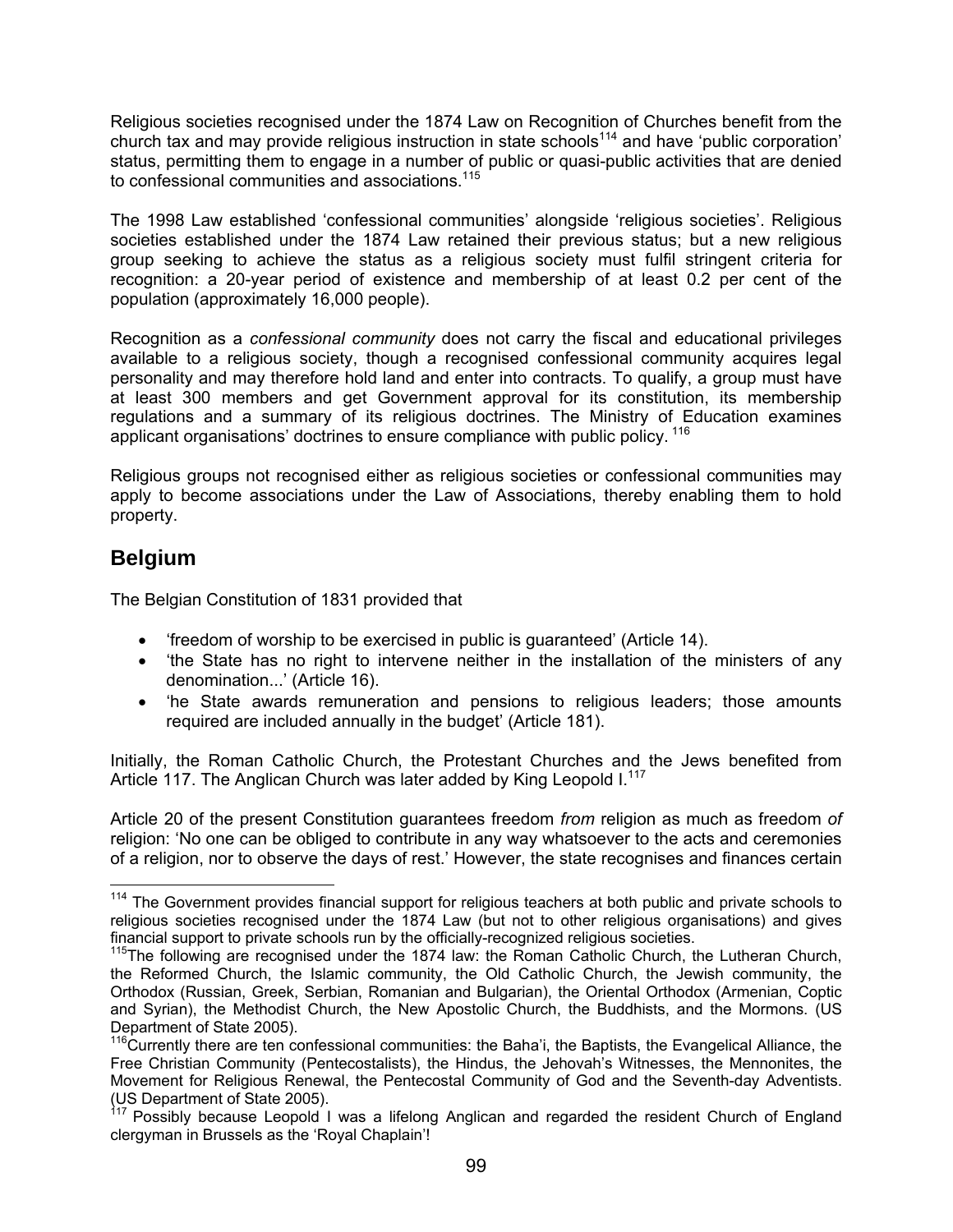religious groups and 'life stances': Roman Catholics (law of 8 April 1802), Protestants (law of 8 April 1802), Anglicans (law of 4 March 1870), Jews (law of 4 March 1870), Muslims (law of 19 July 1974), and Orthodox (law of 17 April 1985). Since 5 May 1993 non-confessional organisations have been recognized on an equal footing with the others. Rik Torfs suggests that though there are six recognised religions, the Roman Catholic Church is *primus inter pares* (Torfs 2005: 15), citing as evidence its role in the funeral of King Baudouin in 1993.

Article 181 provides for state funding for the salaries and pensions of representatives of those organisations that are recognized by law, including those that offer moral services based on a non-confessional ideology. In 2005 the cost of this amounted to over £50 million (US Department of State 2005: Belgium). All ten of the licensed Anglican clergy in Belgium currently receive a *traitement* of about £15,000.118 In addition, religions may appoint army and prison chaplains who are paid by the state. (Torfs 2005: 15).

Since July 2001, the regional governments rather than the Government of Belgium have been responsible for the 'material organisation' of recognised religions. (Torfs 2005: 11).

# **Cyprus**

Perhaps not surprisingly given the history of Cyprus, Article 2 of the General Provisions of the Constitution provides for a racial and religious definition of the two largest communities:

For the purposes of this Constitution:

(1) the Greek Community comprises all citizens of the Republic who are of Greek origin and whose mother tongue is Greek or who share the Greek cultural traditions or who are members of the Greek-Orthodox Church;

(2) the Turkish Community comprises all citizens of the Republic who are of Turkish origin and whose mother tongue is Turkish or who share the Turkish cultural traditions or who are Moslems;

Article 18 provides for freedom of religion. However, Article 110 gives special recognition to the autocephalous Orthodox Church and to the Turkish Cypriot religious trust, the *Vakf*, both of which have the right to regulate and administer their internal affairs and property in accordance with their own internal regulations. They are immune from legislative and executive acts and benefit from tax exemption on their religious activities, though not on their commercial ones. Instruction in the Orthodox faith is mandatory for all Orthodox children and is provided in all public primary and secondary schools. Three other religious groups have legal recognition and benefit from tax-exemption: the Armenians, the Maronites and the Latin Catholics. All five groups are eligible for government subsidies, which in 2003 amounted to some £2.7 million (Emilianides 2005: 247).

The Cypriot legal system also gives a degree of legal recognition to the internal juridical norms of the five religious groups. Article 111 provides that the law of the relevant religious group shall apply to

l <sup>118</sup> Personal communication from the Diocesan Secretary of the Diocese of Europe.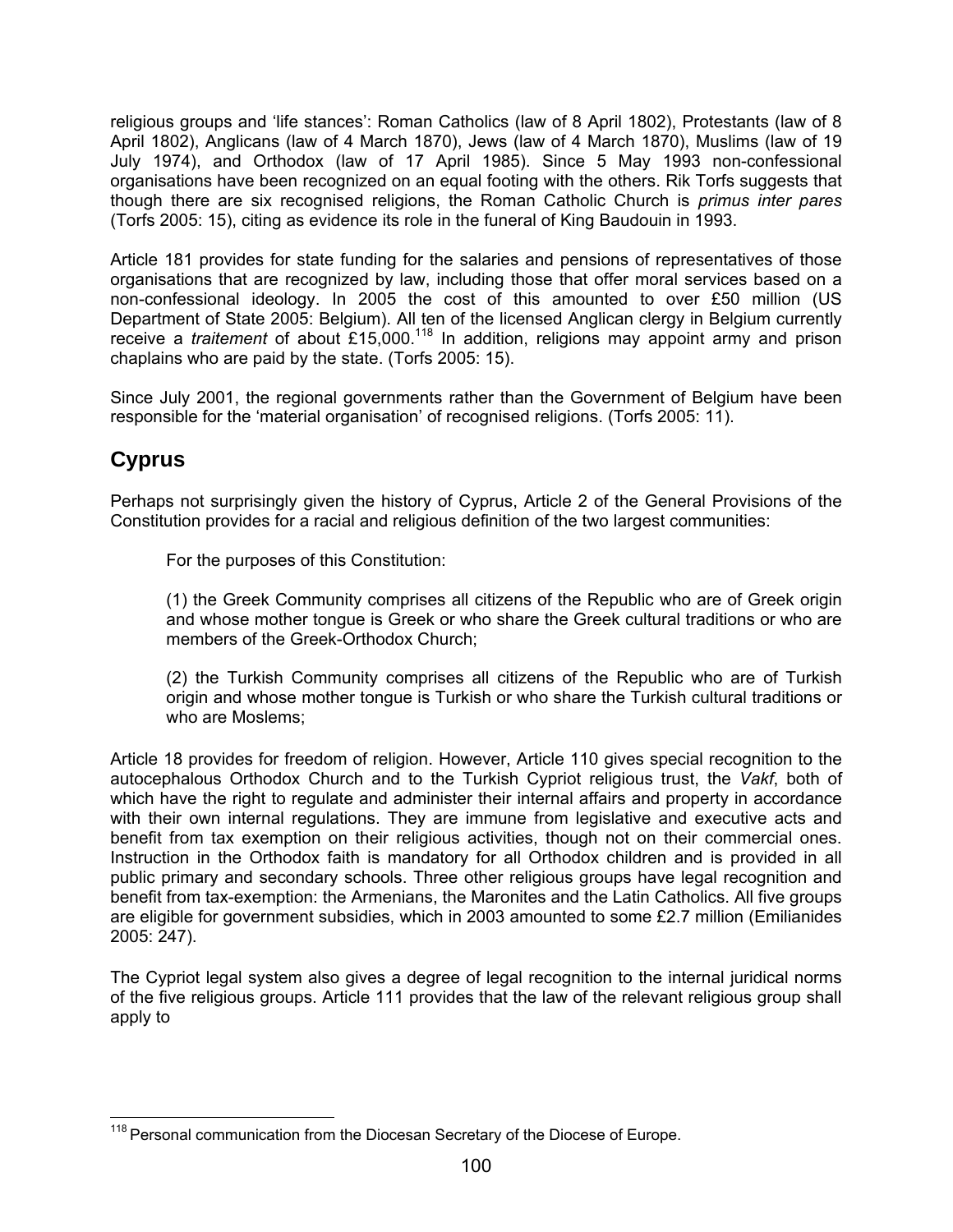any matter relating to betrothal, marriage, divorce, nullity of marriage, judicial separation or restitution of conjugal rights or to family relations other than legitimation by order of the court or adoption…

Article 109 of the Constitution of 1960 provided for elected representatives from the minority religious groups 'in the Communal Chamber of the Community to which such group has opted to belong'. The Greek Communal Chamber was abolished in 1965 and replaced by the present House of Representatives. There are about 6000 Maronites, about 2500 Armenians and about 700 Latin Catholic citizens, together with about a further 7000 Latin Catholic permanent residents. Each of the three groups elects a representative who attends meetings of the House of Representatives (though without a right of participation in debates) and is consulted about matters affecting his or her community. However,

these representatives do not represent their respective communities politically, but simply act as a link between the government of the day and their community, promoting its claims and providing for its needs, as well as working with the government in the preservation of the communities' customs, traditions and religion. (Government of Cyprus 2003).

A faith-community other than the five recognized religions is not required to register with the Government; however, if it wishes, for example, to maintain a bank account it will have to register as a not-for-profit company.

# **The Czech Republic**

Article 2(1) of the Charter of Fundamental Rights and Freedoms declares that the state 'must not be bound either by and exclusive ideology or by a particular religion', Article 15 guarantees freedom of religion and Article 16 guarantees the right to profess and manifest that religion through worship religious services. Religious affairs are the responsibility of the Department of Churches at the Ministry of Culture. All religious groups officially registered with the Ministry of Culture are eligible to receive subsidies from the State. There are more than twenty staterecognized religious organisations (US Department of State 2005: Czech Republic).

The 2002 law on Religious Freedom and the Position of Churches and Religious Associations created a two-tiered system of registration for religious organisations. A first-tier group, which must have at least 300 adult members, receives limited tax benefits and must fulfil annual reporting requirements. A second-tier group must have a membership of at least 0.1 percent of the population (approximately 10,000 persons) and have been registered at the first tier for at least 10 years. Second-tier registration entitles the organisation to a share of state funding proportionate to the number of its clergy. The total in 2003 was about 3 billion crowns (about £67 million), of which about a third went to pay clergy stipends. Only ministers of registered secondtier organisations may perform officially-recognized marriage ceremonies and serve as chaplains in the military and prisons, although prisoners of other faiths may receive visits from their respective clergy. (US Department of State 2005: Czech Republic)

Religious groups registered prior to 1991, such as the Jewish community, are not required to meet the conditions for registration. Unregistered groups such as the small Muslim community may not own community property in their own right but may form civic-interest associations in order to hold property until they can meet the qualifications for registration; apart from this restriction they may worship in the manner of their choice.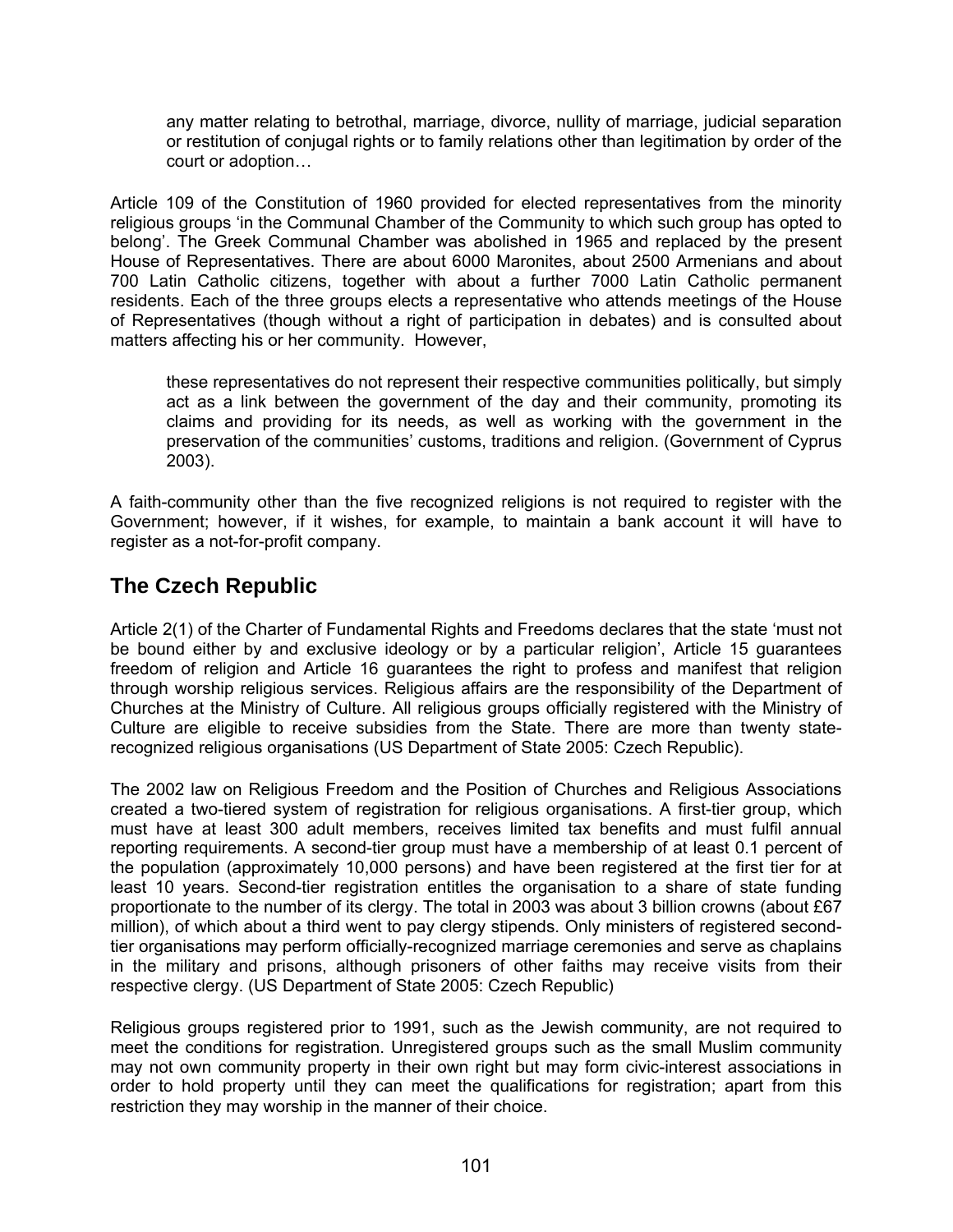# **Estonia**

Article 40 of the Constitution provides for freedom of religion and decrees that there shall be no state church; in consequence, there is no church tax, but religious organisations are exempt from property tax. (Kiviorg 2005: 109)

The Churches and Religious Organisations Act 1993 required that all religious organisations should have at least twelve members and register with the Religious Affairs Department under the Ministry of Interior Affairs. Religious organisations were required to submit their constitutions for scrutiny and their leaders had to be citizens with at least 5 years' residence. However, the Churches and Congregations Act 2002, as amended,119 has repealed the 1993 Act. The 2002 Act provides in section 2 for the existence of 'churches, congregations, associations of congregations, and monasteries' as 'religious societies', while section 4 makes provision for 'religious societies' –voluntary associations of natural or legal persons whose main activities include

… confessional or ecumenical activities relating to morals, ethics, education, culture and confessional or ecumenical, diaconal and social rehabilitation activities outside the traditional forms of religious rites of a church or congregation and which need not be connected with a specific church, association of congregations or congregation.

Section 8 of the Act guarantees individual rights freely to exercise one's religion.

Sections 11 to 13 of the 2002 Act continue to require that a religious organisation should have a memorandum and statutes and should register. Since 2001 clergy of registered religious organisations have been able to apply to have marriage ceremonies conducted by them recognised in civil law.

Traditionally, because the Estonian Evangelical Lutheran Church has attracted the largest following from ethnic Estonians it has tended to function in some respects as the 'National Church'. But Estonia also has a large ethnic Russian population and, as a result, the Lutheran Church, with about 150,000 members (about 11 per cent of a population of 1,350,000) it is only slightly larger than the Orthodox Church. (Kiviorg 2005: 95–6) Therefore, however tempting the prospect might have seemed at the fall of Communism, a legal establishment of the Lutheran Church was probably never a realistic option.

## **France**

Church and State have been separated since the 1905 Loi de la Séparation;<sup>120</sup> however, under what remains of the former 1801 Napoleonic Concordat with the Vatican the President of the Republic is consulted about the appointment of Roman Catholic bishops (Lamont 1989:160; van Straubenzee 1992: 83).

Religious organisations are not required to register, but may do so if they wish to apply for taxexempt status or to gain official recognition. The Government defines two categories under which religious groups may register: *associations cultuelles* (religious associations, which are exempt from taxes) and *associations culturelles* (cultural associations, which are not).

<sup>&</sup>lt;sup>119</sup> English text available at http://www.legaltext.ee/en/andmebaas/ava.asp?m=022.

<sup>120</sup> English text available at **imperioad text.**<br><sup>120</sup> Therefore, for example, a religious marriage (unless contracted abroad) is not recognised as valid in French law and must be validated by a civil wedding.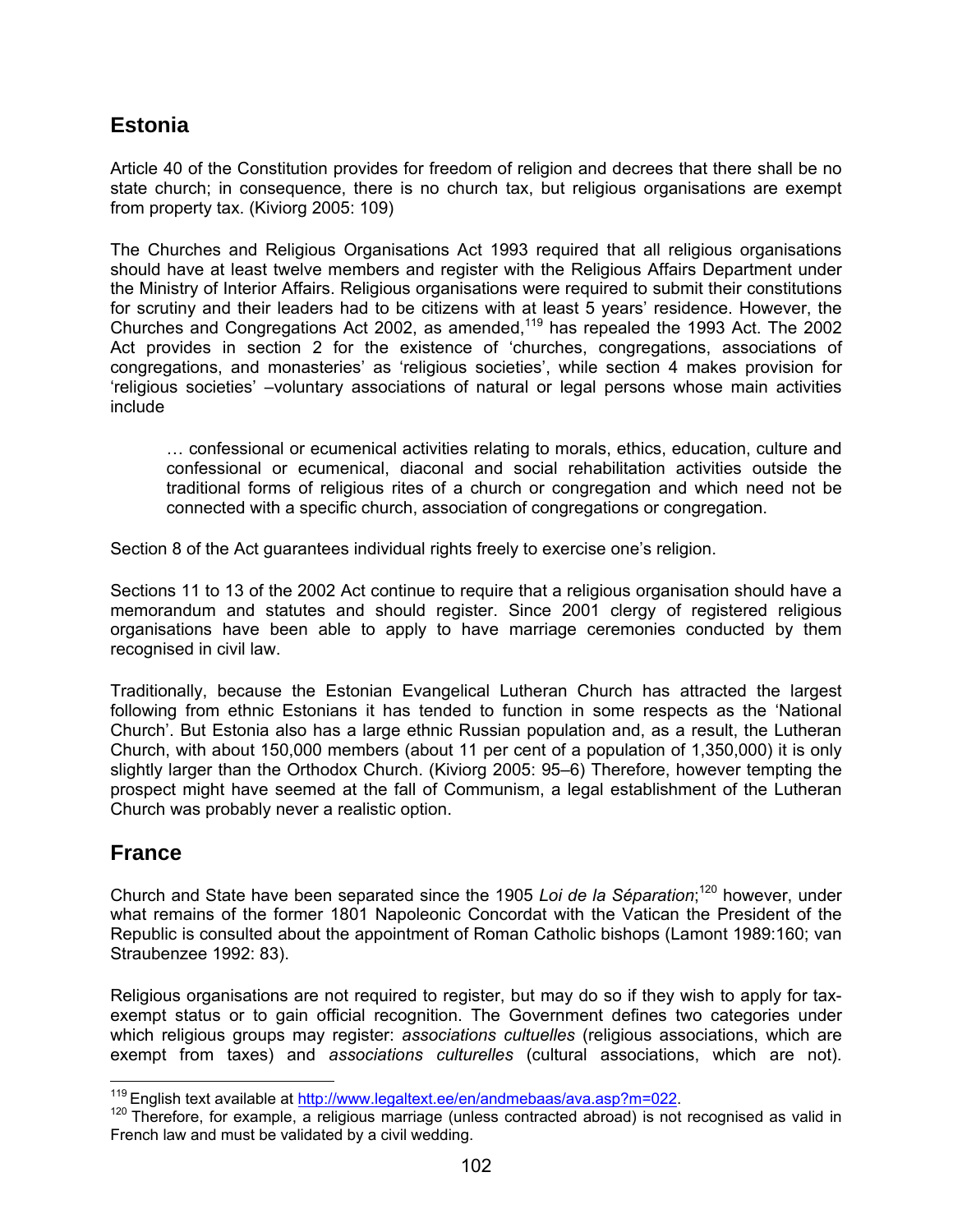Associations in these two categories are subject to certain management and financial disclosure requirements. A worship association may organise only religious activities, defined as liturgical services and practices. A cultural association may engage in profit-making activity. Although a cultural association is not exempt from taxes, it may receive government subsidies for its cultural and educational operations, such as schools. Religious groups normally register under both of these categories; the Mormons, for example, run strictly religious activities through their worship association and operate a school under their cultural association.

Under the 1905 statute, a religious group must apply to the local prefecture to be recognized as an *association cultuelle* and receive tax exemption. To qualify, the group's purpose must be solely the practice of some form of religious ritual: such activities as running a publishing company or running a school may disqualify an applicant group. On the other hand, private confessional education is recognised under the 1959 *Loi Debré*, and schools run by religious organisations can enter into contracts with the state, provided that they agree not to impose any religious test on admissions. (Basdevant-Gaudemet 2005: 171)

Under the amending Law of 1908, the state assumed ownership of Roman Catholic places of worship built before the 1905 *Loi de la Séparation* and undertook to bear the cost of maintaining them, with the result that a considerable part of the building maintenance costs of the Roman Catholic Church are met from public funds. (Basdevant-Gaudemet 2005: 163 n6, 178)

### *Alsace-Lorraine*

Because they were German territories from 1870 to 1918, during which time the *Loi de la Séparation* was enacted, the Napoleonic Concordat remains largely in force in the three *départements* of Haut-Rhin, Bas-Rhin and Moselle. Four *cultes reconnus* have official status: the Lutheran and Reformed Churches, the Roman Catholic Church and the Jewish community. Clergy whose offices are recognised by the Concordat are paid by the State and the law allows the local governments to provide support for the building of places of worship. Authorised representatives of the four *cultes* provide religious instruction in schools, and, uniquely, the University of Strasbourg has Catholic and Protestant Faculties of Theology with the right to award the *Diplôme d'État*. Adherents of the four *cultes* may choose to have a portion of their income tax allocated to their religious organisation in a system administered by the central government that is not unlike the German church tax (US Department of State 2005: Germany). Finally, no doubt because their holders' stipends are paid by the State, the President has a role in appointments to the more important ecclesiastical offices. Lutheran superintendents are appointed subject to his approval, and the President and the Pope jointly appoint the Archbishop of Strasbourg and Bishop of Metz. (Greenacre 1996:14; Solé 1996: 3)<sup>121</sup>

### *Religious symbols*

l

In recent years the separation of church and state has become a matter of considerable controversy. In September 2004 a law came into effect that bans public school students from wearing 'conspicuous' religious attire and symbols in school. In practice, this ban applies to Muslim headscarves, Sikh turbans, Jewish skullcaps and large Christian crosses. It remains to be seen whether or not the ban is compatible with the right under Article 9 of the European Convention of Human Rights to manifest one's religion or belief; but it is by no means certain

<sup>121</sup> Nor does the *Loi de la Séparation* apply in the *d*é*partements d'outre mer* of Réunion, Martinique and Guadeloupe (Basdevant-Gaudemet 2005: 169) – but their legal position is not entirely relevant to a discussion of church-state relations in Western Europe .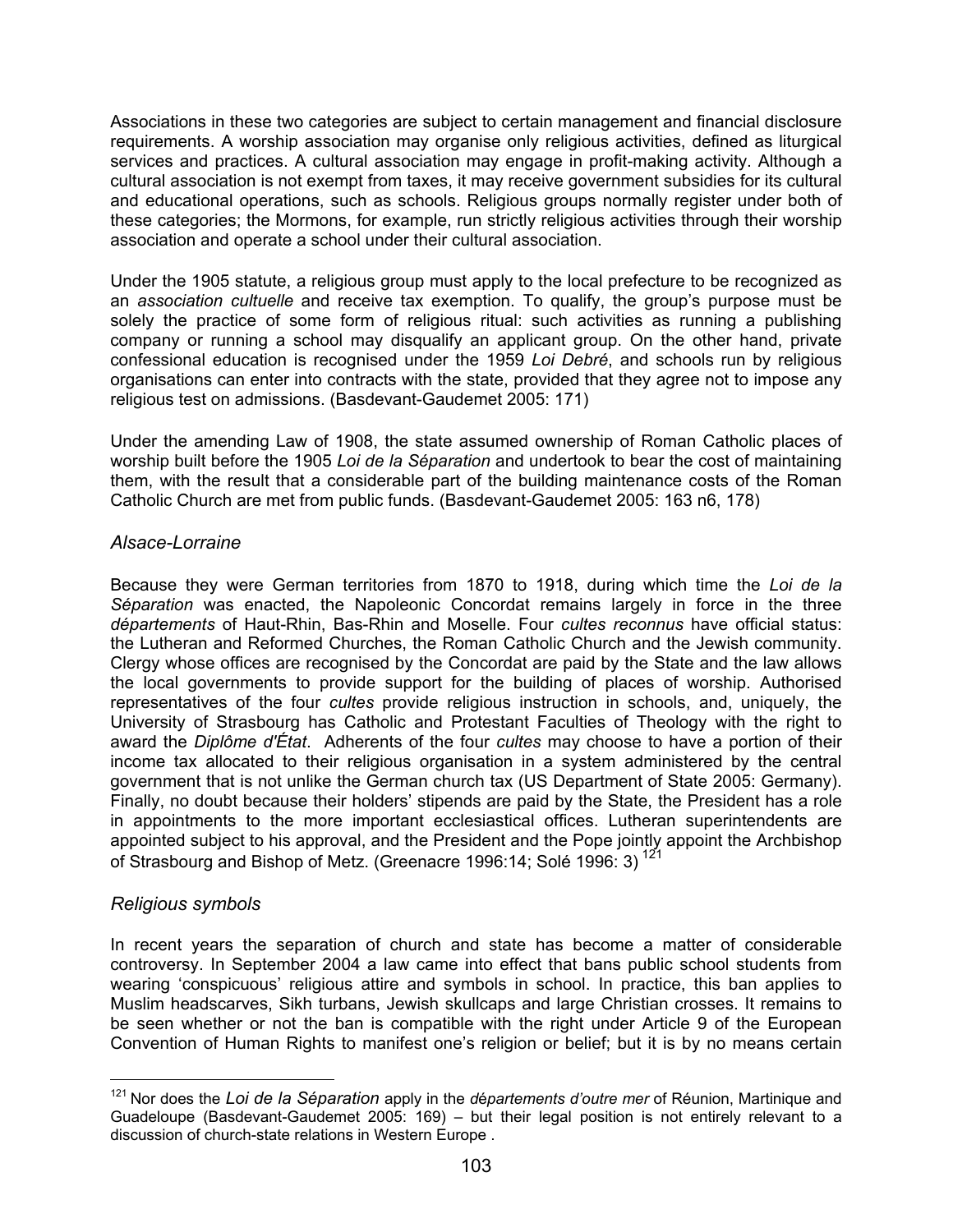that the ban is contrary to the Convention, in view of the decision of the Grand Chamber in *Leyla Şahin v Turkey* (2005) (Nº 44774/98) ECHR that the prohibition on wearing of Muslim headcoverings in Turkish universities and the suspension of Ms Şahin from Istanbul University Medical School because of her refusal to comply with the prohibition did not breach Convention rights.

# **Germany**

Article 3(3) of the Basic Law (Constitution) outlaws discrimination on grounds, *inter alia*, of religion and Article 4 guarantees freedom of religion. Church and State are separate; but various Concordats have been concluded, both by the Federal Government and by the *Länder*, with individual churches, while the *Reichskonkordat* of 1933 is still regarded as a valid treaty under international law. Gerhard Robbers describes the legal basis of the German system as resting on three basic principles: neutrality, tolerance and parity. (Robbers 2005: 79–80)

Religious communities may be granted the status of a 'corporation under public law', (*Körperschaften des öffentlichen Rechts*) which, *inter alia*, this entitles them to levy a church tax (*Kirchensteuer*) on their members; the State collects this as a proportion of the income tax at rates of 8–9% and for doing so it charges a fee, currently 3–4% of the sum collected. (Monsma and Soper 1997: German Embassy: Washington DC 2006) The yield of the *Kirchensteuer*, put at DM16000 million in 2000, has been declining since reunification but still accounts for some 80 per cent of the churches' income. (Robbers 2005: 89) There are various reasons for this. More citizens are opting out (*Kirchenaustritt,* a formal legal process of renunciation of membership) on the one hand, while an ageing population and high levels of unemployment on the other have reduced the number of income-tax payers (and only income-tax payers are liable for the *Kirchensteuer)*. The result is that only about 35 per cent of the population pays the tax. (Barker 2000) As well as what is raised through the *Kirchensteuer*, the State provides financial support for repairing and restoring some of the religious buildings that existed at the time of the expropriation of church lands in 1803.

The governments of the *Länder* also subsidize certain religious schools and hospitals and, in addition to the church *tax*, the majority of *Länder* operate a local system of "church money" *(Kirchgeld)*: a low, flat-rate contribution unrelated to income that is devoted entirely to the benefit of the payer's local church community. Because of the decline of the *Kirchensteuer,* the *Kirchgeld* has assumed a growing significance. (Barker 2000)

After World War II, the experience of the churches in the former Federal Republic (FRG) and the Democratic Republic (GDR) diverged. Although both states continued with the *Kirchensteuer,* its collection in the GDR was inhibited by various means and the yield fell considerably and to an extent that has not recovered following reunification. Although FRG churches continue to give some assistance, the condition of church fabric in the former GDR fell somewhat behind the condition of those in the FRG – and remain so. In addition, the considerable loss of church membership experienced in the GDR has continued in the GDR areas where now the majority have no religious affiliation. At the same time, the popularity of the secular *Jugendweihe*  introduced in the GDR as an alternative to confirmation has held up. In this and other ways, reunification has not brought uniformity.

The Roman Catholic and Protestant Churches of Germany are of roughly equal size, each with just under 28 million members. (German Embassy: Washington DC 2006) They provide religious education in schools and, through the Roman Catholic *Caritas* and the Protestant *Diakonisches Werk* provide important medical and social services supported by state funds. Between them,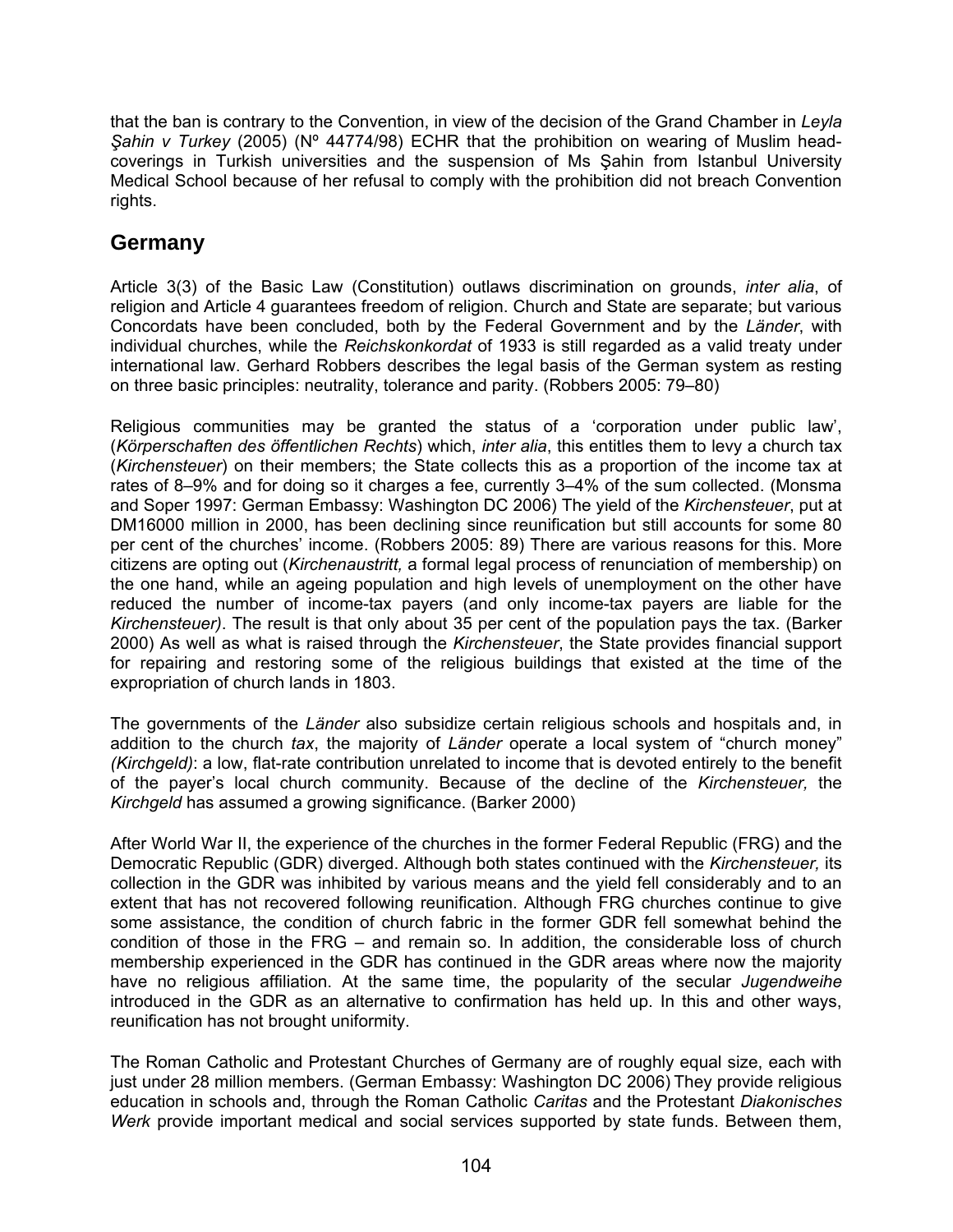they are the second largest employers – after the public sector – in the whole of Germany. (Fischer 2005: 414).

Germany has a significant number of religious schools and kindergartens (Robbers 2005: 85); however, the provision of religious education continues to be the subject of litigation. In the former FRG, religious education was provided and dominated by the two main Christian churches whereas there was no such post- World War II tradition in the GDR. Differences remain between individual German *Länder* on the nature of provision and the extent to which they accommodate non-Christian religions, especially Muslims. (Barker 2004). Many of the state universities have confessional theological faculties whose staff, though largely chosen by the church whose theology they teach, are employed by the state. (Robbers 2005: 86)

#### *Religious symbols*

Perhaps following France's lead, Bavaria, Baden-Württemberg and Lower Saxony have all passed laws banning the wearing *by teachers* of religious symbols in schools, in reaction to a ruling by the Constitutional Court in 2003 that teachers could wear head coverings if they so wished because there was no statute forbidding them to do so. (Notes on Church and State 2005:1)

## **Greece**

The overwhelming majority of Greeks are Orthodox Christians, and it is probably for that reason as much as any residual caesaro-papalism that the Constitution gives special recognition to the Orthodox Church. Article 3 is worth stating in full:

(1) The prevailing religion in Greece is that of the Eastern Orthodox Church of Christ. The Orthodox Church of Greece, acknowledging our Lord Jesus Christ as its head, is inseparably united in doctrine with the Great Church of Christ in Constantinople and with every other Church of Christ of the same doctrine, observing unwaveringly, as they do, the holy apostolic and synodal canons and sacred traditions. It is autocephalous and is administered by the Holy Synod of serving Bishops and the Permanent Holy Synod originating thereof and assembled as specified by the Statutory Charter of the Church in compliance with the provisions of the Patriarchal Tome of June 29, 1850 and the Synodal Act of September 4, 1928.

(2) The ecclesiastical regime existing in certain districts of the State shall not be deemed contrary to the provisions of the preceding paragraph.

(3) The text of the Holy Scripture shall be maintained unaltered. Official translation of the text into any other form of language, without prior sanction by the Autocephalous Church of Greece and the Great Church of Christ in Constantinople, is prohibited.

Therefore:

- (1) the Orthodox Christian faith is the official religion of the Greek state;
- (2) the Church, which embodies this faith, has its own legal status: it is a legal person under public law in its juridical relations…; and
- (3) it is treated by the state with special concern and in a favourable manner, which is not extended to other faiths and religions. (Papastathis 2005: 117)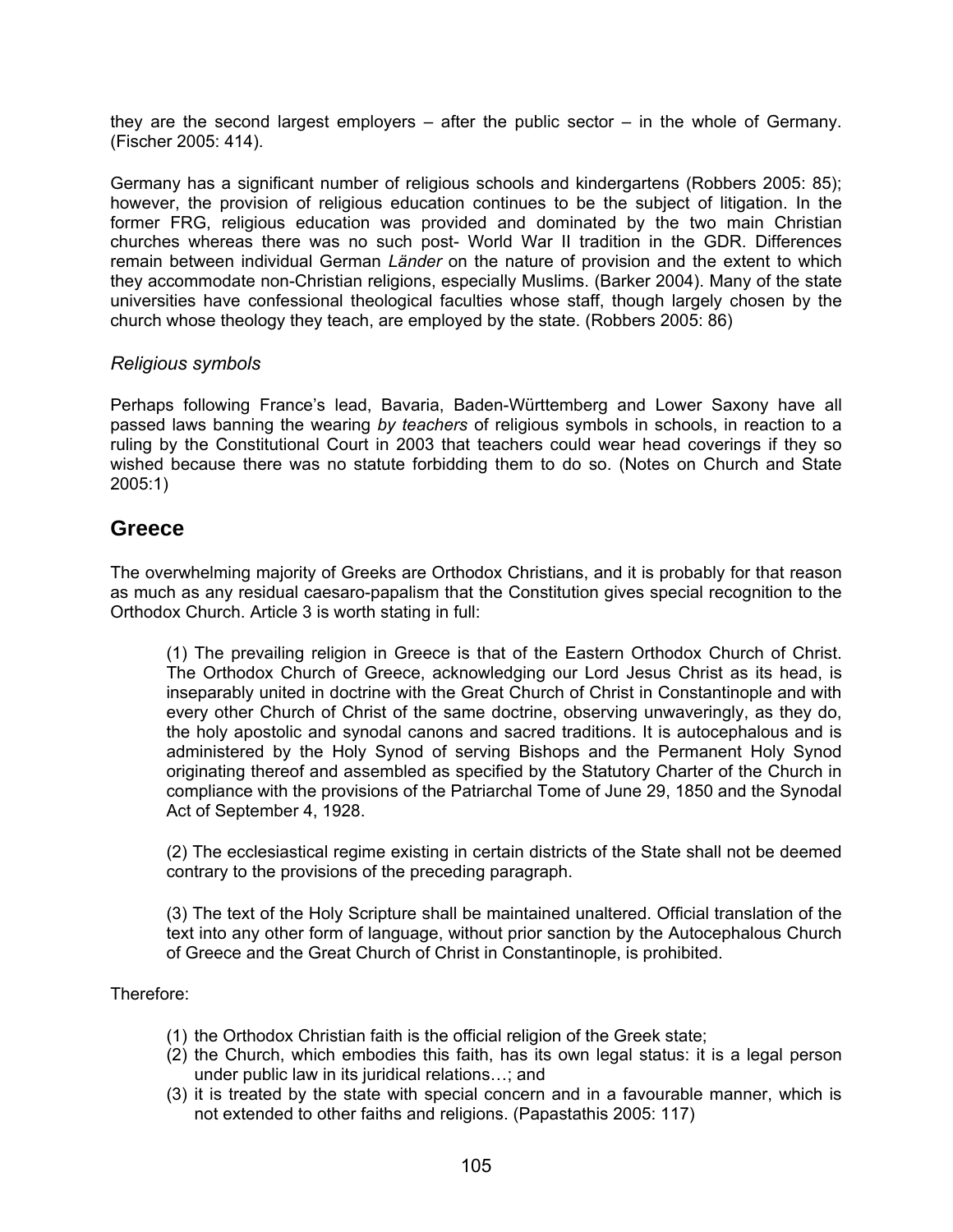Though Article 13(2) of the Constitution provides for freedom of religion, it also stipulates that worship must not disturb public order or offend moral principles and prohibits proselytising–a prohibition that has been the subject of litigation before the European Court of Human Rights in *Kokkinakis v Greece* (1994) 17 EHRR 397. (Edge 1995) The Government pays for the salaries, pensions and religious training of clergy, finances the maintenance of Orthodox church buildings and gives special recognition to Orthodox canon law.

The Orthodox Church, Judaism, and Islam are the only groups that have legal personality in public law: other religions have legal personality only in private law and cannot own property as religious entities; instead, they must create specific legal entities to hold the properties. On the other hand, the laws that provide property-tax exemptions for religious organisations apply equally to Orthodox and non-Orthodox churches and monasteries. (Papastathis 2005: 118)

The position of the Turkish-speaking Muslim minority in Thrace is protected under the Treaty of Lausanne of 1923. Muslims in Thrace have the right to maintain social and charitable organisations and limited recognition is given to Islamic family law. The Government also pays the salaries of the three official Muslim religious leaders. Muslims resident outside Thrace are not covered by the Treaty.

# **Hungary**

The majority of Hungarians are Roman Catholics; however, about fifteen per cent of the population belongs to the Reformed Church and about three per cent is Lutheran; they, together with the Jewish community, are regarded as the four 'historic religions'.<sup>122</sup> Article 60 of the Constitution provides for freedom of religion and for the separation of church and state. Article 60(4) also provides that a law on freedom of religion can be passed only with a two-thirds majority of Parliament.

The 1990 Law on the Freedom of Conscience regulates the activities of religious communities. There are over a hundred religious groups; to become registered by the courts, a religious group must have at least 100 followers and produce a basic charter or organisational memorandum. While any group is free to practice its faith whether it is registered or not, formal registration gives a religious group privileges and grants access to several forms of state funding. Churches 'enjoy legal personality as *sui generis* entities. Their internal organisational units… are also legal entities if the "charter" of the church so provides.' (Schanda 2005: 331)<sup>123</sup>

The curriculum of state schools does not include religious instruction; however, optional religious instruction is usually held in state schools at the end of the normal school day and is taught by representatives of religious groups. As to tertiary education, the churches operate their own theological colleges and private universities but there are no theological faculties in the state universities: 'courses *on* religion may be delivered at state institutions, but courses *of* religion may not. (Schanda 2005: 335).

l  $122$  There are about as many Eastern-Rite Catholics in Hungary as Lutherans but they are not regarded as an 'historic religion'. Compare this situation with the United Kingdom: the Quakers are one of the historic 'privileged bodies' (a curious and rather random collection of institutions including, for example, the Dean and Chapter of Westminster and St Andrews University) with a largely theoretical right of direct access to the Sovereign, while the Orthodox are not – though the Orthodox are one of the senior branches of Christendom and outnumber Quakers in the UK by something like a factor of ten.

The result of this is that the legal status of individual Latin and Eastern Catholic entities is determined by their status under their respective Codes of Canons. (Schanda 2005: 331)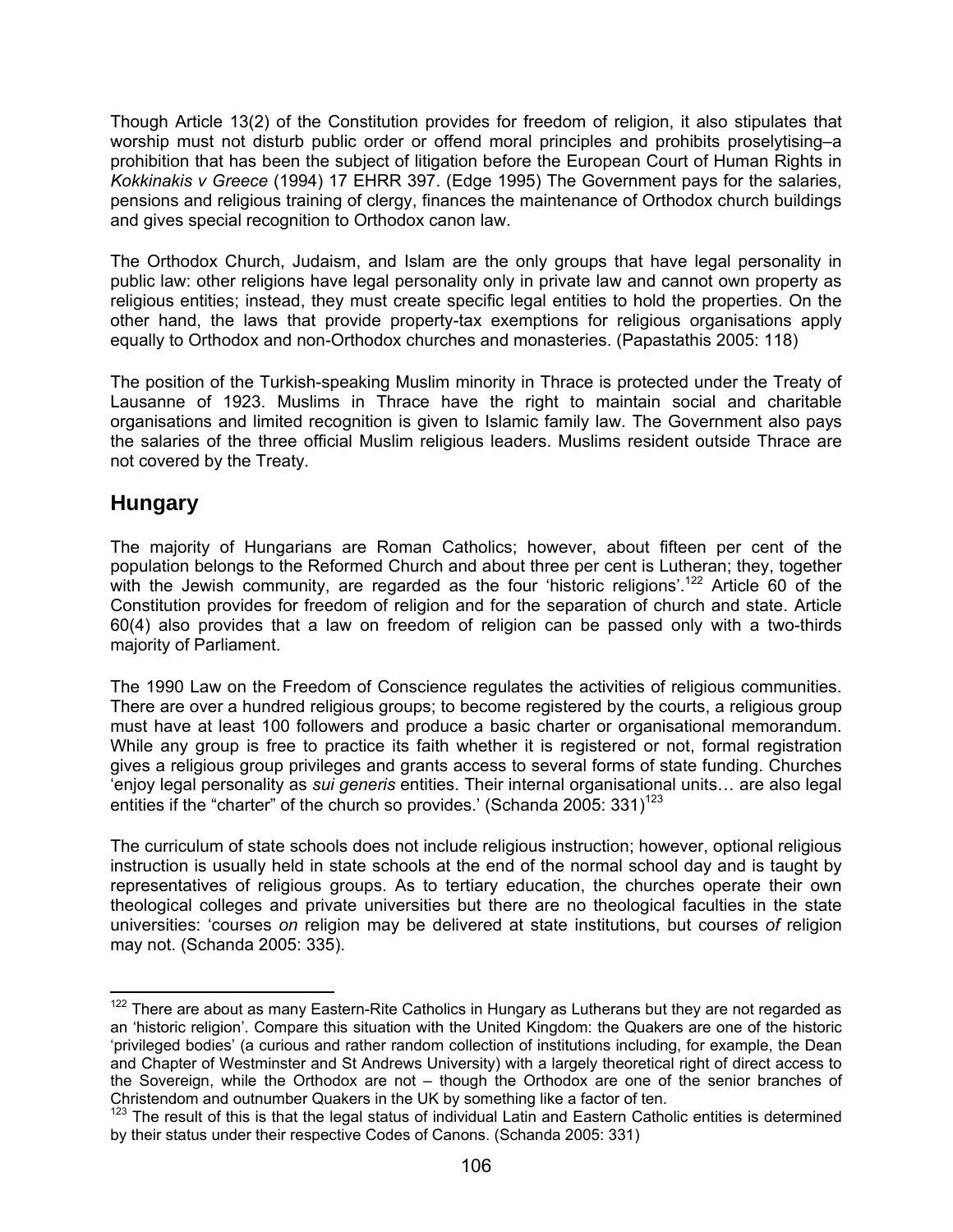A 1994 government decree provided for military chaplains and prison chaplains from the four 'historic' religious groups.

In 2003, the Government allocated almost £100 million (36.18 billion forints) in public funds for various religious activities and related programs. State schools and private religious educational establishments receive the same *per capita* funding, and the Government subsidises clergy in settlements with fewer than 5,000 people.<sup>124</sup>

## **Ireland**

The Constitution as adopted in 1937 gave special recognition to the Roman Catholic Church as 'the guardian of the faith professed by the majority of the citizens'.<sup>125</sup> This statement was removed after a referendum in 1972;<sup>126</sup> but the Preamble to the Constitution still begins, 'In the name of the Most Holy Trinity, from Whom is all authority and to Whom, as our final end, all actions both of men and States must be referred, We, the people of Ireland...'.

Though Article 44 of the present Constitution starts by acknowledging 'that the homage of public worship is due to Almighty God' it also provides for freedom of conscience and the free profession and practice of religion and declares that the State guarantees not to endow any religion. Article 44 also prohibits religious discrimination both on a personal level and within the education system and entitles religious denominations to hold property and to manage their own affairs. For the purposes of secular law, religious organisations are voluntary organisations<sup>127</sup> and their internal regulations are regarded by the courts as foreign law whose rules must be proved in evidence if they are to be cited in argument.<sup>128</sup>

Though the churches are regarded as voluntary organisations, primary education is almost entirely denominational and is supported by the state either through direct financial assistance for individual schools or the provision of free transport to take children to the nearest school run by their faith-community. (Casey 2005: 197) The majority of secondary schools have a religious ethos and, again, the state meets a very high proportion of their building and staff costs. (Casey 2005:199). Given the separatist nature of the Irish Constitution this policy might seem rather surprising – but its ultimate legal basis is Article 44 of the Constitution itself. The Department of Education therefore provides equal funding to schools of different religious denominations; for example, it funds an Islamic school in Dublin.

## **Italy**

Article 3 of the present Constitution guarantees all citizens equality before the law 'without regard to their sex, race, language, religion, political opinions, and personal or social conditions'. Article 8 provides that–

(1) Religious denominations are equally free before the law.

<sup>&</sup>lt;sup>124</sup> About £4 million (HUF 1.424 billion) in 2003.

 $125$  Article 44.I s 2. S 3 of that Article also made specific reference to the Church of Ireland, the Presbyterian Church, the Methodist Church, the Quakers and the Jewish Congregations, 126 Fifth Amendment of the Constitution Act 1972.

<sup>127</sup> *State (Colquhoun) v D'Arcy* [1936] IR 641. 128 *O'Callaghan v O'Sullivan* [1925] 1 IR 90.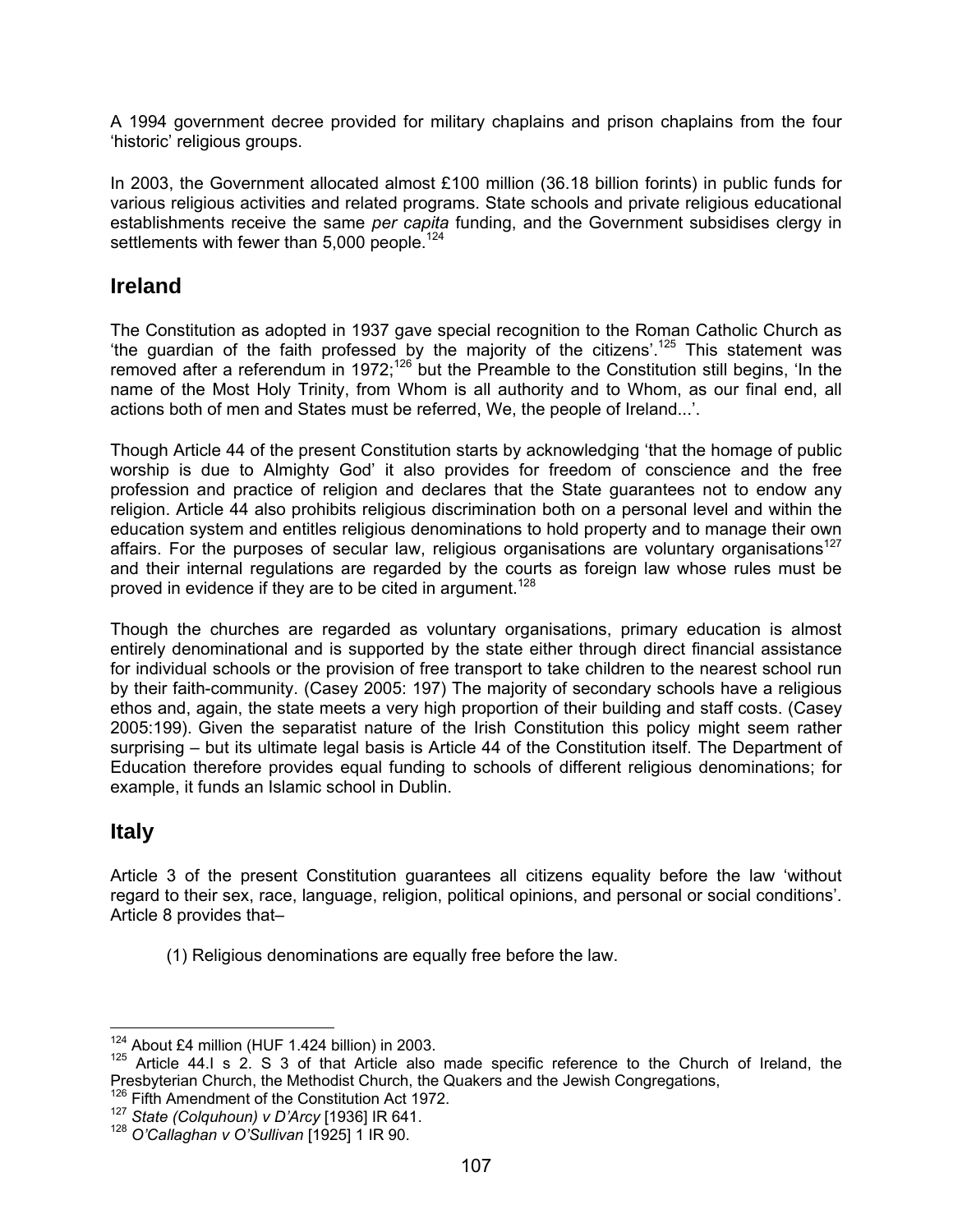(2) Denominations other than Catholicism have the right to organise themselves according to their own by-laws, provided they do not conflict with the Italian legal system.

(3) Their relationship with the state is regulated by law, based on agreements (*intese*) with their representatives.

Article 19 guarantees the right 'freely to profess religious beliefs in any form, individually or with others, to promote them, and to celebrate rites in public or in private, provided they are not offensive to public morality', while Article 20 guarantees religious associations 'freedom from special limitations or fiscal burdens regarding their establishment, legal capacity, or activities'.

Prior to the adoption of the 1947 Constitution, Italy's relations with the Roman Catholic Church were governed by the 1929 Lateran Concordat establishing Roman Catholicism as the state religion. A 1984 revision of the Concordat, the Accord of Villa Madama, formalised the principle of a secular state but maintained the practice of state support for religion, including payment for teachers of religion appointed by the Church to give religious instruction in state schools.<sup>129</sup>

However, the 1984 revision also provided for state support for non-Catholic denominations that requested it. Under the revised arrangements, the Government has the power to conclude an accord with an individual denomination, whose ministers then gain access to state hospitals, prisons, and military barracks. The signing of an accord, which requires parliamentary approval, also results, *inter alia*, in civil registration of religious marriages by the denomination concerned. A religious community that has concluded an *intesa* may also request that voluntary donations from its members be channelled to it through income tax. The first such accord was made in 1984 with the Waldensian Church, followed by accords with the Seventh-Day Adventists and the Assemblies of God in 1986, the Jewish communities in 1987 and the Baptists and the Lutherans in 1993. (Ferrari 2005: 212)<sup>130</sup>

Silvio Ferrari suggests that Italian public law divides religious organisations into three categories. The Roman Catholic Church has a preferential position, partly because of its traditional significance in civil society and partly because of 1984 Accord. The groups that have concluded *intese* occupy an intermediate position. At the lowest level are the unrecognised groups, which are regulated by the Law of 1929 governing religious denominations and the general law on associations and which do not, therefore, benefit from any particular financial privileges. (Ferrari 2005: 213)

## **Latvia**

Latvia has three churches of roughly similar size: a survey in 2003 suggested that 25 per cent of the population was Lutheran, 25 per cent Orthodox and 21 per cent Roman Catholic. (Balodis 2005: 253). Article 99 of the Constitution provides for freedom of religion and the separation of church and state. There is therefore no state religion; however, the Government distinguishes between 'traditional' religions (Lutherans, Roman Catholics, Orthodox, Old Believers, Baptists, Methodists, Seventh Day Adventists and Jews) and 'new' religions and concluded agreements with the seven 'traditional' churches in 2004. (Balodis 2005: 261). Religious groups are not required to register, but the 1995 Law on Religious Organisations accords certain rights and privileges to those that do, such as legal personality and tax benefits. Registration is regulated

<sup>&</sup>lt;sup>129</sup> Though there are no theological faculties in state universities.

 $130$  Agreements had also been concluded with the Jehovah's Witnesses and the Buddhists, but had not been ratified by the end of 2004. (Ferrari 2005: 212)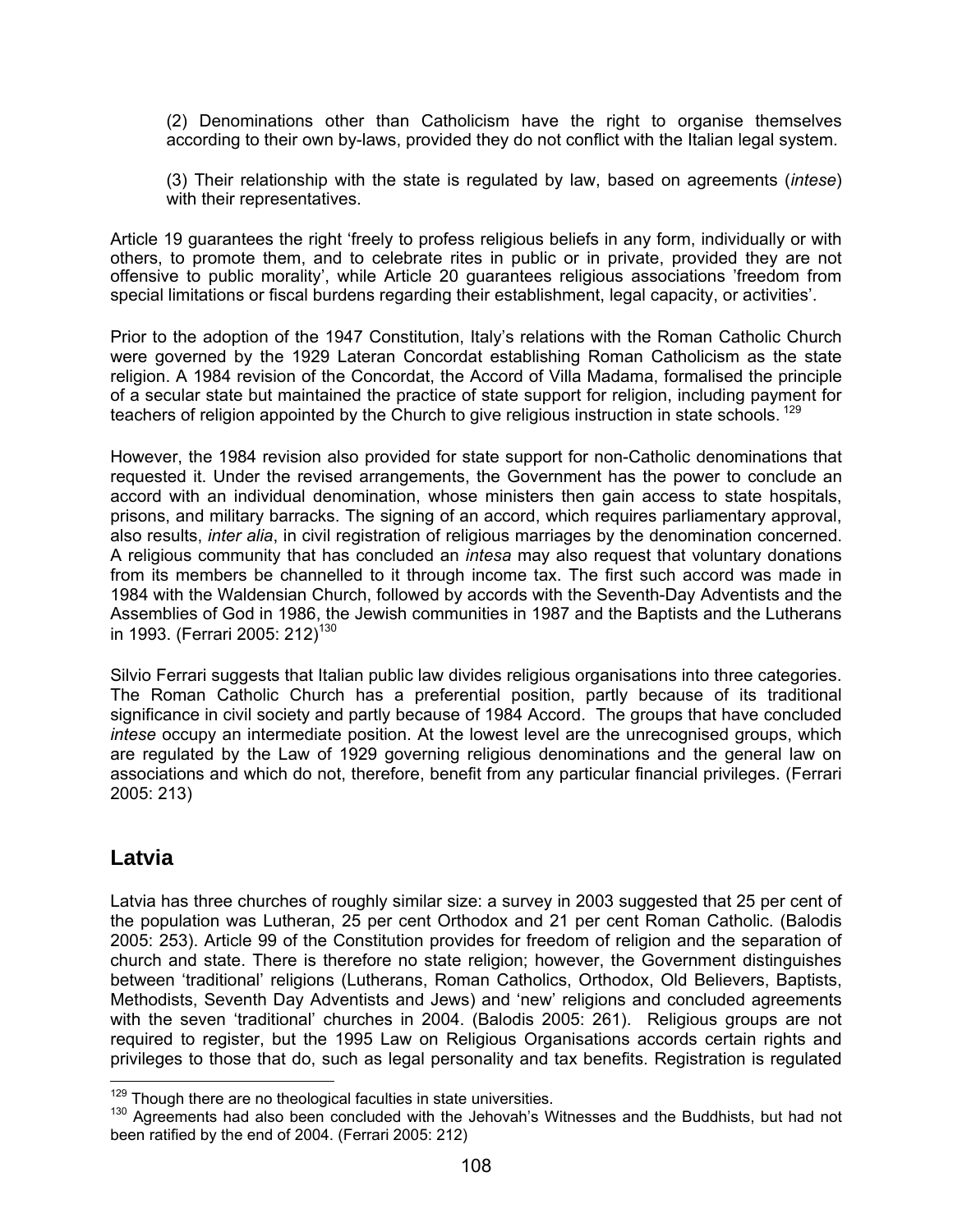by a Board of Religious Affairs under the supervision of the Ministry of Justice; only registered churches may establish theological schools and monasteries. There is an ecumenical theology faculty at the University of Latvia. (Balodis 2005: 268)

### **Lithuania**

Almost 80 per cent of Lithuanians are Roman Catholic. (Kuznecoviene 2005: 283). Article 43(1) of the Constitution declares that the state

… shall recognize traditional Lithuanian churches and religious organisations, as well as other churches and religious organisations provided that they have a basis in society and their teaching and rituals do not contradict morality or the law.

However, Article 43(7) provides for separation of church and state.

Article 26 provides for freedom of thought, conscience and religion; the right to profess and propagate a religion or faith 'may be subject only to those limitations prescribed by law and only when such restrictions are necessary to protect the safety of society, public order, a person's health or morals, or the fundamental rights and freedoms of others.'. The religious teachings of churches and other religious organisations, their religious activities, and their houses of prayer may not be used for purposes that contradict the Constitution and the law. The Government may also temporarily restrict freedom of expression of religious conviction during a period of martial law or a state of emergency.

Though there is no state religion, Article 43 of the Constitution divides religious communities into state-recognized traditional Lithuanian churches and 'other churches and religious organisations'. In practice, a four-tiered system exists: traditional, state-recognized, registered, and unregistered communities.

Under the 1995 Law on Religious Communities and Associations, some religious groups enjoy government benefits not available to others. Article 5 recognises nine 'traditional' religious communities and associations: Roman Catholic, Greek Catholic, Evangelical Lutheran, Evangelical Reformed, Orthodox, the Old Believers, the Jews, the Sunni Muslims and the Karaites. Traditional religious communities and associations are not required to register their bylaws with the Ministry of Justice in order to receive legal recognition and personality. Nontraditional religious communities, however, must present an application, a founding statement signed by no fewer than 15 members who are adult citizens of the country, and a description of their religious teachings and their aims. Legally, the status of a 'state recognised' religious community is higher than that of a 'registered' community but lower than that of a 'traditional' community.

As well as being able to register marriages and teach in state schools, the nine 'traditional' communities qualify for government assistance through, for example, limited relief from VAT. Registered religious communities do not receive regular subsidies or tax exemptions but have legal personality and may rent land for religious buildings. Unregistered communities have no juridical status or state privileges.

It does not appear to be possible to progress from non-traditional to traditional status. In June 2000 the Constitutional Court ruled that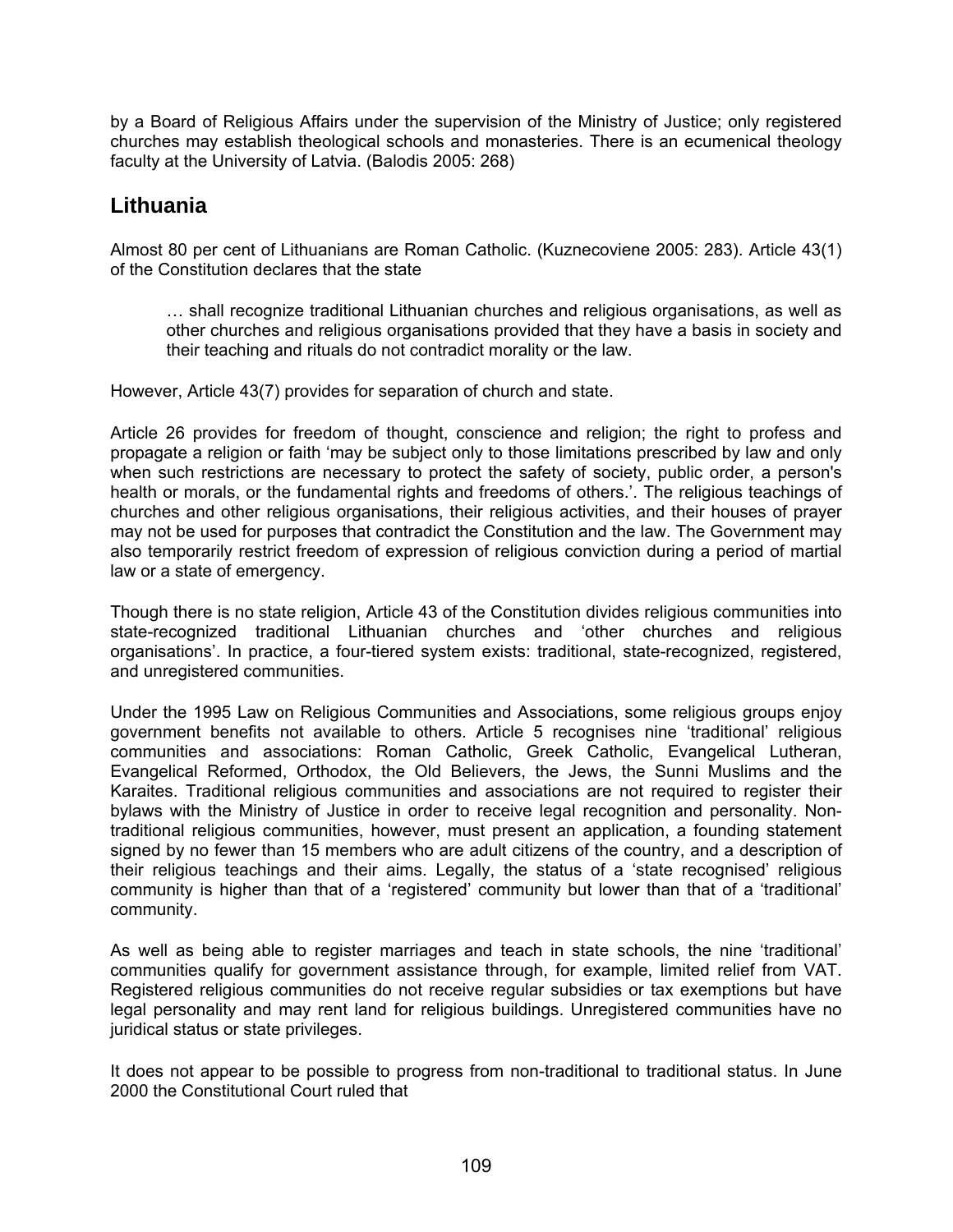naming churches and traditional organisations as traditional is not an act establishing them as traditional organisations but an act stating both their traditional character and the status of their relations with society.<sup>131</sup>

 According to Jolanta Kuznecoviene, the effect of the ruling has been to close the list. (Kuznecoviene 2005: 290)

### **Luxembourg**

In 1801 Luxembourg was a *département* of France, with the result that the Concordat of that year between France and the Holy See is still in some sense in force – though it is not clear exactly *how* it is in force. What is important, however, is not the precise status of the Concordat, but the fact that it has provided a flexible foundation for later developments.

There is no state religion and Article 19 of the Constitution provides for the free exercise of religion; however, Article 106 provides for the salaries and pensions of clergy to be borne by the state. The Government does not register religions or religious groups but, as a result of, some religious groups receive financial support from the State: Roman Catholics, Greek and Russian Orthodox, the Jews, and some Protestant denominations. In 2003 this support was extended to the Anglican and to the Romanian and Serbian Orthodox Churches.<sup>132</sup>

Roman Catholicism is the faith of the vast majority of Luxembourgers. There is a single Diocese, founded in 1870; under a Law of 1873 the Bishop must be a citizen of Luxembourg and the Government must approve the Pope's nominee before he can be appointed. (Pauly 2005:  $312$ ).<sup>133</sup>

There is a long tradition of religious education in public schools and the state subsidizes private religious schools. All private, religious, and non-sectarian schools are eligible for and receive government subsidies.

#### **Malta**

Though the vast majority of Maltese are Roman Catholics, the position of the Roman Catholic Church leading up to and after Independence in 1967 was a matter of some dispute; the Prime Minister of the day, Dom Mintoff, wanted a fairly clear separation between church and state. (Bonnici 2005: 352)

Section 40 of the Constitution of Malta provides for freedom of religion,<sup>134</sup> Section 2, which was inserted into the Independence Constitution by an amending Act in 1974 as a result of a

<sup>&</sup>lt;sup>131</sup> Ruling of 13 June 2000 No. 49-1424..

<sup>&</sup>lt;sup>132</sup> The sole licensed Anglican priest in Luxembourg receives a *traitement* from the state: personal communication from the Diocesan Secretary of the Diocese of Europe.

<sup>&</sup>lt;sup>133</sup> The Pope raised Luxembourg to the status of an Archdiocese in 1988.

<sup>134</sup> Section 40 (1): All persons in Malta shall have full freedom of conscience and enjoy the free exercise of their respective mode of religious worship.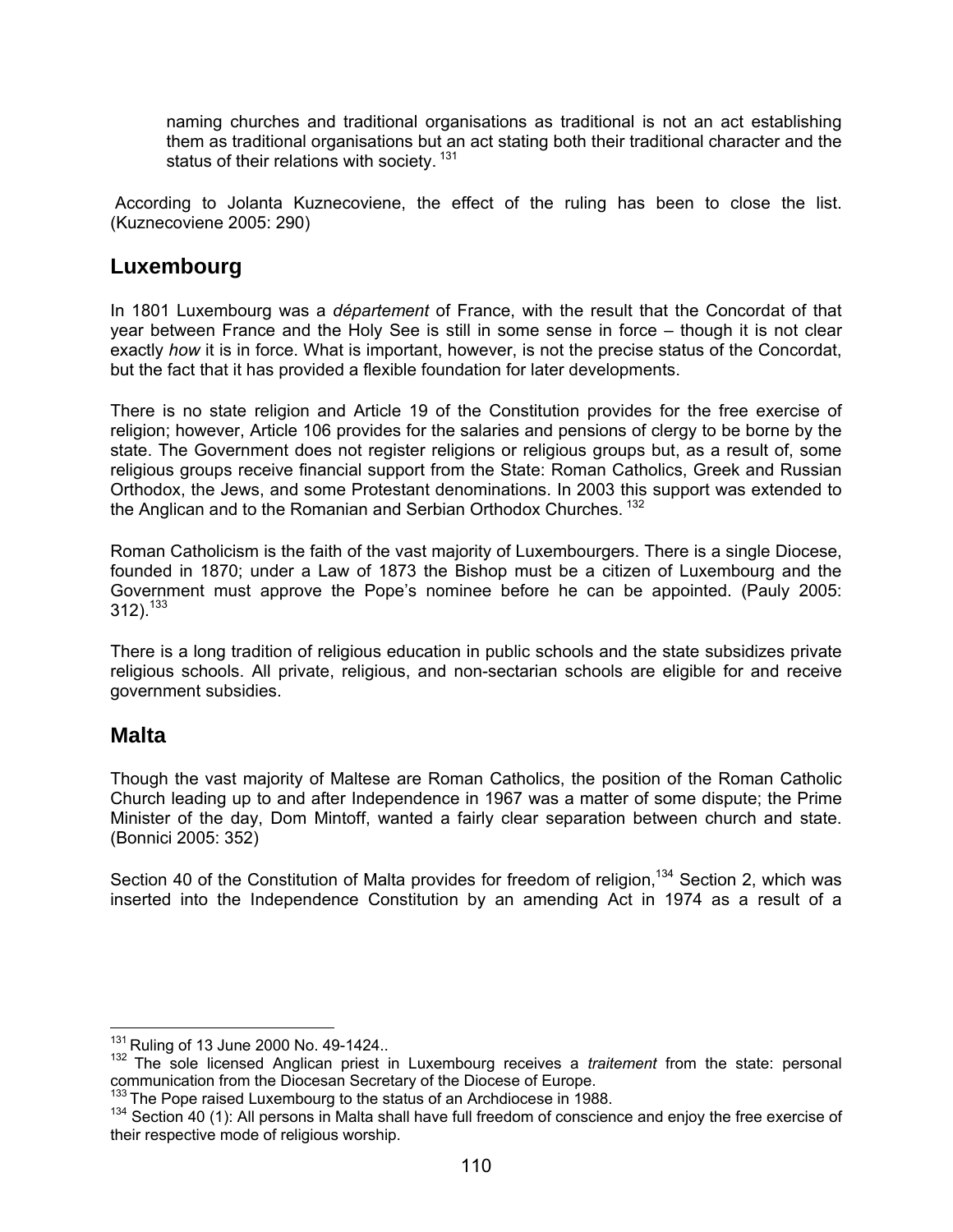compromise between the Labour Government and the Nationalist Opposition,<sup>135</sup> establishes Roman Catholicism as the state religion:

(1) The religion of Malta is the Roman Catholic Apostolic Religion.

(2) The authorities of the Roman Catholic Apostolic Church have the duty and the right to teach which principles are right and which are wrong.

(3) Religious teaching of the Roman Catholic Apostolic Faith shall be provided in all State schools as part of compulsory education.

So, for example, there is no provision for divorce in Maltese family law;<sup>136</sup> and the Marriage Law Amendment Act 1995 restored the previously-recognised exclusive jurisdiction of ecclesiastical tribunals over Roman Catholic marriages that had been set aside by the Marriage Act 1975. (Mifsud Bonnici 2005: 360–361)

The Government provides partial finance for Roman Catholic schools. Roman Catholic religious instruction is compulsory in all state schools, but Section 40(2) of the Constitution ensures a right of conscientious objection for those who are not Roman Catholics.

Since 1991 all religious organisations have been able to own property. Perhaps surprisingly, however, neither the Roman Catholic Church nor the other faith-communities enjoy any particular tax exemptions beyond those given to charities generally. (Mifsud Bonnici 2005: 359).

### **The Netherlands**

l

In the past, the religious makeup of the Netherlands has been characterised as roughly one-third Protestant, one-third Roman Catholic and one-third secular: a situation traditionally described as 'pillarisation'. However, Dutch society has become increasingly secular and the Protestant denominations, in particular, have suffered a considerable decline in membership.

Article 1 of the Constitution outlaws religious discrimination and Article 6(1) provides that everyone 'shall have the right to manifest freely his religion or belief, either individually or in community with others, without prejudice to his responsibility under the law.'. The Dutch model of church-state relations is rather at the separatist end of the spectrum so that, for example, religious marriages contracted in the Netherlands must be validated by a civil ceremony. Religious groups are not required to register with the government; however, the law grants religious denominations certain rights and privileges, including tax exemptions. The Government also provides state subsidies to religious organisations that maintain educational facilities but does not aid religious organisations as such.

 $135$  Act LVIII of 1974. Sections 2(1) and (3) are not, however, entrenched under Section 66 (which requires a two-thirds majority in the House of Representatives to amend certain specified parts of the Constitution.<br>Section 2(2), however, is so entrenched, (Mifsud Bonnici 2005; 352).

<sup>136</sup> Though foreign divorces are recognised: Article 33 of the Marriage Act stipulates that a decision of a foreign court regarding the status of a married person or affecting such status is recognised for all purposes of law in Malta provided that the decision is given by a competent court of the country in which either of the parties to the proceedings is a citizen or is domiciled.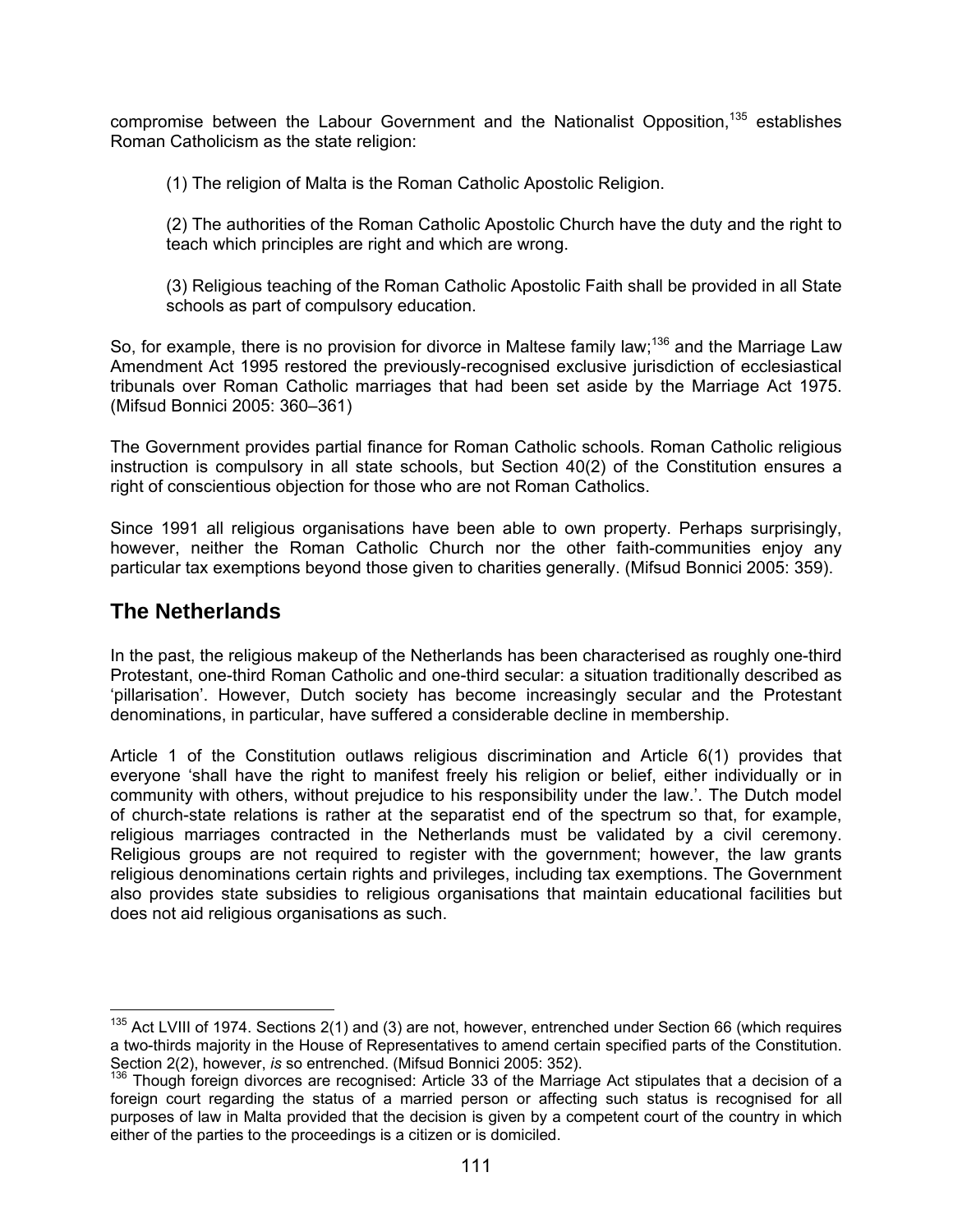### **Poland**

l

Article 53 of the Constitution provides for freedom of religion, with the result that religious communities may register with the Government if they wish but they are not required to do so. Article 25 provides for a fairly level playing-field between faith-communities:

(1) Churches and other religious organizations shall have equal rights.

(2) Public authorities in the Republic of Poland shall be impartial in matters of personal conviction, whether religious or philosophical, or in relation to outlooks on life, and shall ensure their freedom of expression within public life.

(3) The relationship between the State and churches and other religious organizations shall be based on the principle of respect for their autonomy and the mutual independence of each in its own sphere, as well as on the principle of cooperation for the individual and the common good.

(4) The relations between the Republic of Poland and the Roman Catholic Church shall be determined by international treaty concluded with the Holy See, and by statute.

(5) The relations between the Republic of Poland and other churches and religious organizations shall be determined by statutes adopted pursuant to agreements concluded between their appropriate representatives and the Council of Ministers.

However, those rather bald statements of the law can only give a massively over-simplified impression of the complicated relationship between the majority Roman Catholic Church and the Polish state.

During the post-War Communist regime, the Roman Catholic Church, under the leadership first of Cardinal Wyszyński then of Cardinal Woytyła (later Pope John Paul II), was perhaps the only institution strong enough to attempt to act as a serious counterweight to the Communist Party. During and after the period of martial law that was declared by General Jaruzelski in December 1981 and lasted until July 1983, the Church was heavily involved with the activities of Lech Wałęnsa and the Solidarity movement.<sup>137</sup> The result of the close relationship between Solidarity and the Roman Catholic Church was that when the Communist Government fell in 1989 and the devoutly-Catholic Wałęnsa came to power, the social policies of the new Government had a decidedly pro-Church stance: in particular, the reintroduction of religious instruction in public schools (which happened in 1990 without any prior parliamentary discussion), a prohibition on abortion, and restrictions on contraception.

The current law on abortion is that it is permitted only when the pregnancy has resulted from rape, when giving birth would put the mother's life at risk or when there is a serious possibility of birth defects. At the time of writing Ms Alicja Tysiac was contesting the abortion law as a violation of her rights under Articles 8 and 14 of the European Convention of Human Rights and Fundamental Freedoms relating to respect for privacy and family life and prohibition of discrimination, arguing that her third pregnancy (which in her view should have been terminated) severely damaged her eyesight, rendering her disabled. (Harding: 2006)

 $137$  The position both of Solidarity and the Church was probably strengthened by the murder by security police of Father Jerzy Popiełuszko in 1984.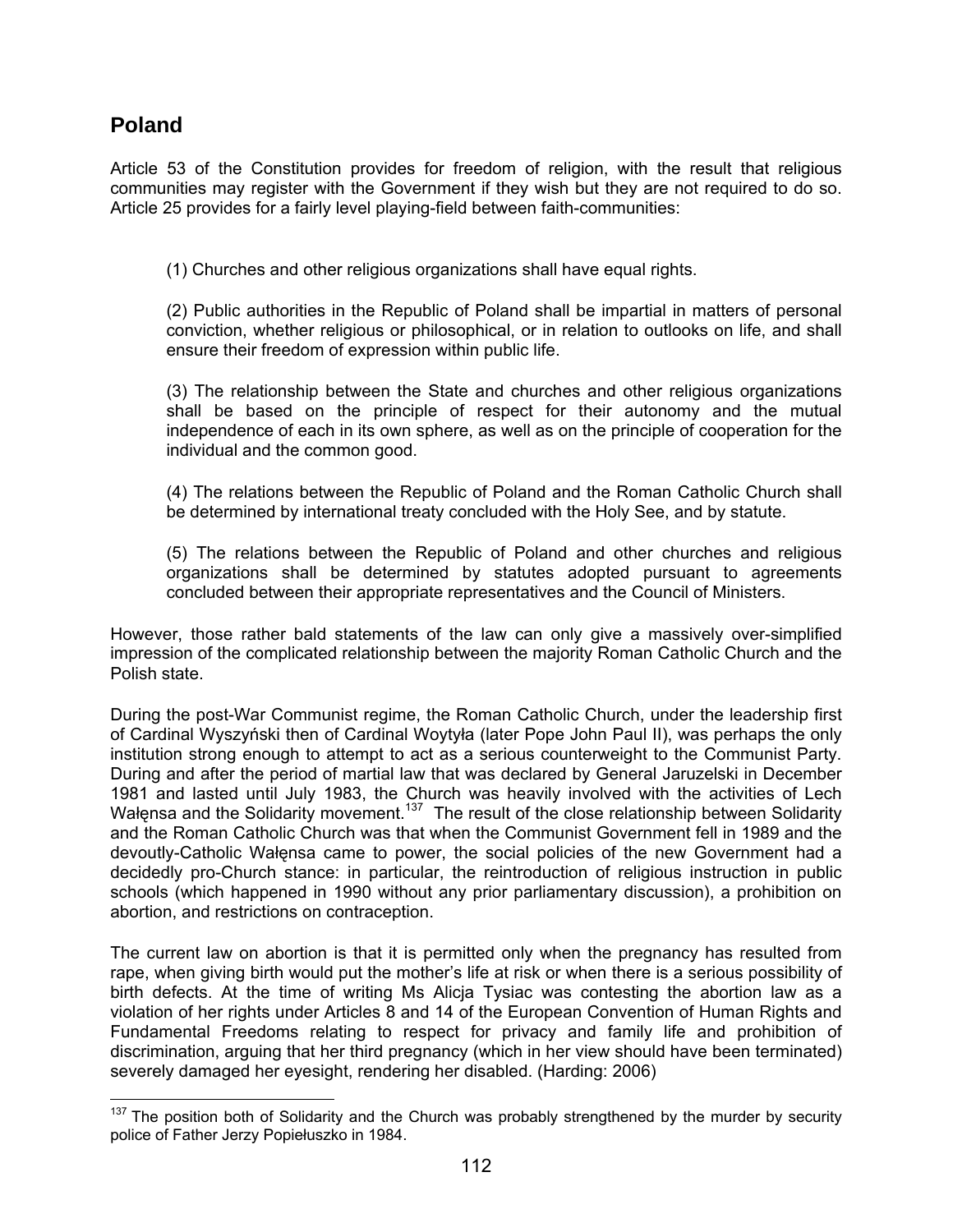One legacy of Communism positively benefited the Church: the Church Fund established in 1950 by the Communist Government in compensation for land they confiscated from the Church. In 2003 the Church received about £12 million in state aid for priests' pensions and church building maintenance. This became a political issue at the election in September 2005 (won by the conservative Law and Justice Party) when the Alliance of the Democratic Left (SLD) proposed the Church Fund's abolition. (Easton: 2004)

Faith-communities are divided into two groups for the purposes of recognition and legal status: those that operate on the basis of a special law regulating their relationship with the state, and those subject to the Law on Freedom of Conscience and Confession 1989 and the general laws relating to voluntary associations. The first group includes all the larger Christian communities, the Jews, the Muslims and the Karaites. (Rynkowski 2005: 427)

# **Portugal**

Article 41 of the Constitution provides for freedom of religion and prohibits religious discrimination. Other than the Constitution, the two most important documents relating to religious freedom are the Religious Freedom Act 2001 and the Concordat with the Holy See.

Much the largest religious group in Portugal, with about 85 per cent of the population, is the Roman Catholic Church. The Government signed a new Concordat with the Vatican in May 2004 which abrogated the previous Concordat of 1940 and recognised the juridical personality of the Portuguese Episcopal Conference.

The Religious Freedom Act which came into force at the end of 2003 creates a legislative framework for other religious groups established in the country for at least 30 years and for those recognized internationally for at least 60 years. The Act grants to other denominations many of the rights that were previously enjoyed only by the Roman Catholic Church. In addition, each religious group may conclude its own 'Concordat' with the Government.<sup>138</sup>

Decree-Law 134/2003 establishes a register of 'collective religious bodies'. Registration, though not obligatory, entitles qualifying religions to full tax-exempt status and to give moral and religious instruction in state schools, it gives legal recognition to marriage ceremonies and other rites, and provides access to chaplaincy facilities in prisons and hospitals. (Canas 2005: 446–8)

# **The Slovak Republic**

Article 1 of the Constitution declares that the Republic 'is not linked to any religious belief'. Article 24 guarantees freedom of religion and states that churches and religious communities administer their own affairs independently of state institutions.

A register is maintained by the Ministry of Culture. Religious groups are not *required* to register, but only registered faith-communities have the explicit right to hold public worship,<sup>139</sup> to conduct marriages that can be subsequently registered with the civil authorities and to receive tax concessions. Government funding also is provided to religious schools and to teachers of religion in state schools. Laws passed in 1991 and 1992 regulate registration, and the threshold

<sup>&</sup>lt;sup>138</sup> They are listed in Canas 2005: 446-8.

<sup>&</sup>lt;sup>139</sup> Though, in practice, there is no interference by the authorities with unregistered worship.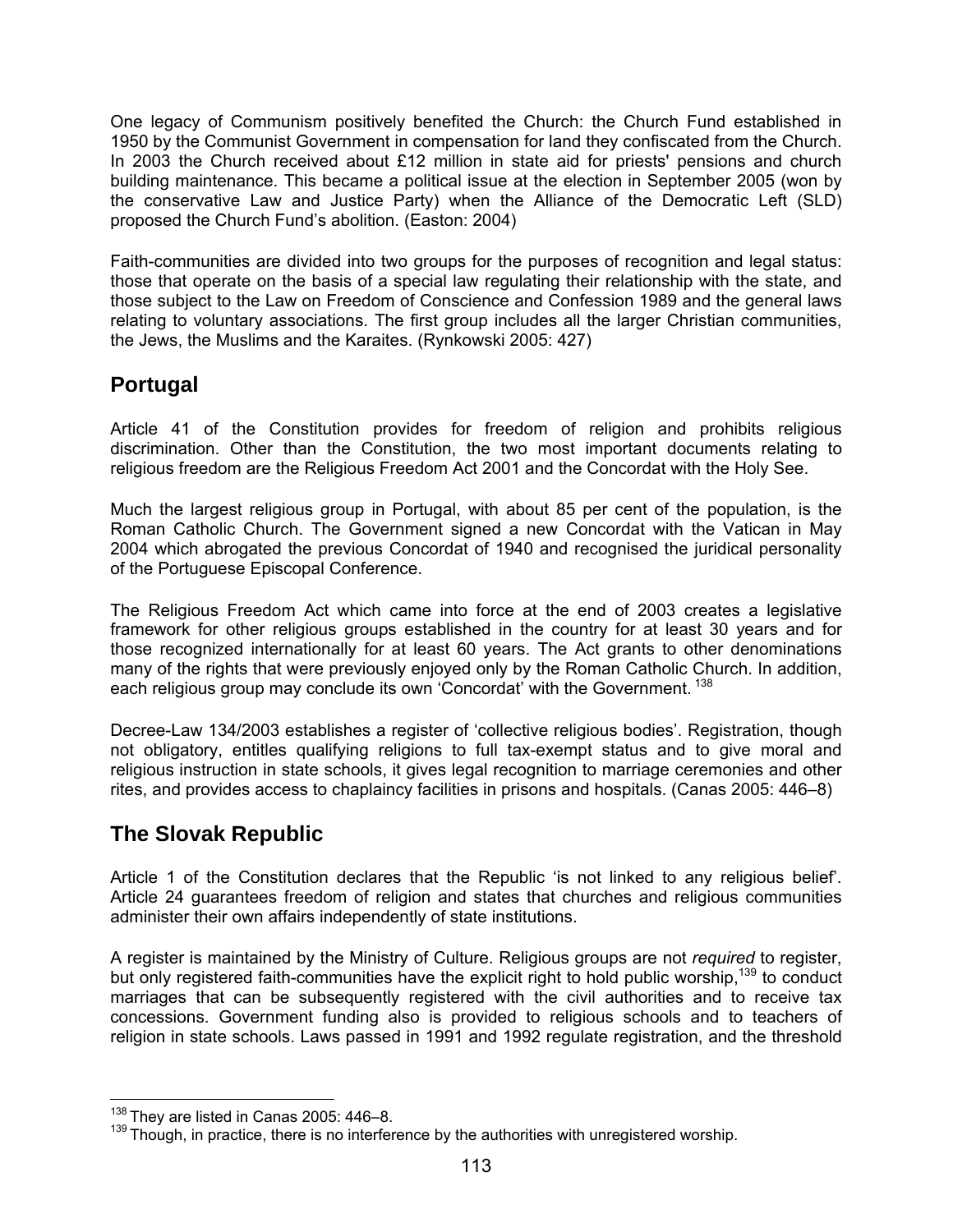for registration is quite high: 20,000 adherents, who must be permanent residents.<sup>140</sup> Although the Nazarene and the Muslim communities existed in the country prior to 1991, they were never properly registered and, therefore, were not given registered status under the 1991 law. Unregistered religious groups may not build public places of worship, nor are their wedding ceremonies recognised as valid in civil law.

Registered groups receive government subsidies for clergy stipends and office expenses. State funding is based on the number of clergy rather than the number of adherents; the Roman Catholic Church (which has by far the largest number of adherents) receives much the greatest Government subsidy because it also has the most clergy. State funding is, however, a matter of controversy; and, according to the General Secretary of the Ecumenical Council of Churches in Slovakia, 'it remains only a question of time until a total withdrawal of state support to churches will gain necessary political support in the public'. (Prostredník 2003)

## **Slovenia**

Article 7 of the Constitution provides for freedom of religion and separation of church and state, while Article 41 guarantees the free profession of belief. Faith-communities are, in essence, private voluntary associations, and Lovro Šturm describes church-state relations in Slovenia as 'an ultra-strict model of separation'. (Šturm 2005: 475)

Though there are no formal legal requirements for recognition as a religion and faithcommunities are not subject to state supervision, religious groups must register with the Office for Religious Communities if they wish to be regarded as legal entities and benefit from quarterly VAT rebates. Perhaps surprisingly, there is provision for financial assistance by central and local government to registered religious communities, but the sums involved are tiny: about £11,500 in 2002. (Šturm 2005: 485)

# **Spain**

Chapter 2, Article 16(1) of the Constitution provides for freedom of religion and freedom of worship; moreover '[t]here shall be no state religion', <sup>141</sup> but

[t]he public authorities shall take the religious beliefs of Spanish society into account and shall in consequence maintain appropriate cooperation with the Catholic Church and other religious communities.<sup>142</sup>

Though four Spaniards in five regard themselves as Roman Catholics, Iván Ibán suggests that this 'should be seen in the context of an increasingly secular society which considers that standards of conduct should not be determined by any official religion'. (Ibán 2005: 140). Nevertheless, as a result of four accords with the Holy See signed in 1979, the Roman Catholic Church has a special status with respect to finance, religious education, involvement with the armed forces, and judicial matters.

As regards finance, the Roman Catholic Church is supported both through direct payments and through voluntary tax contributions of up to 0.5 per cent of income tax. In 2003 voluntary

l  $140$  The fourteen religious groups already established before the law passed in 1991 were exempted from the membership requirement.

<sup>141</sup> *Ninguna confesión tendrá carácter estatal*. 142 Article 16(3).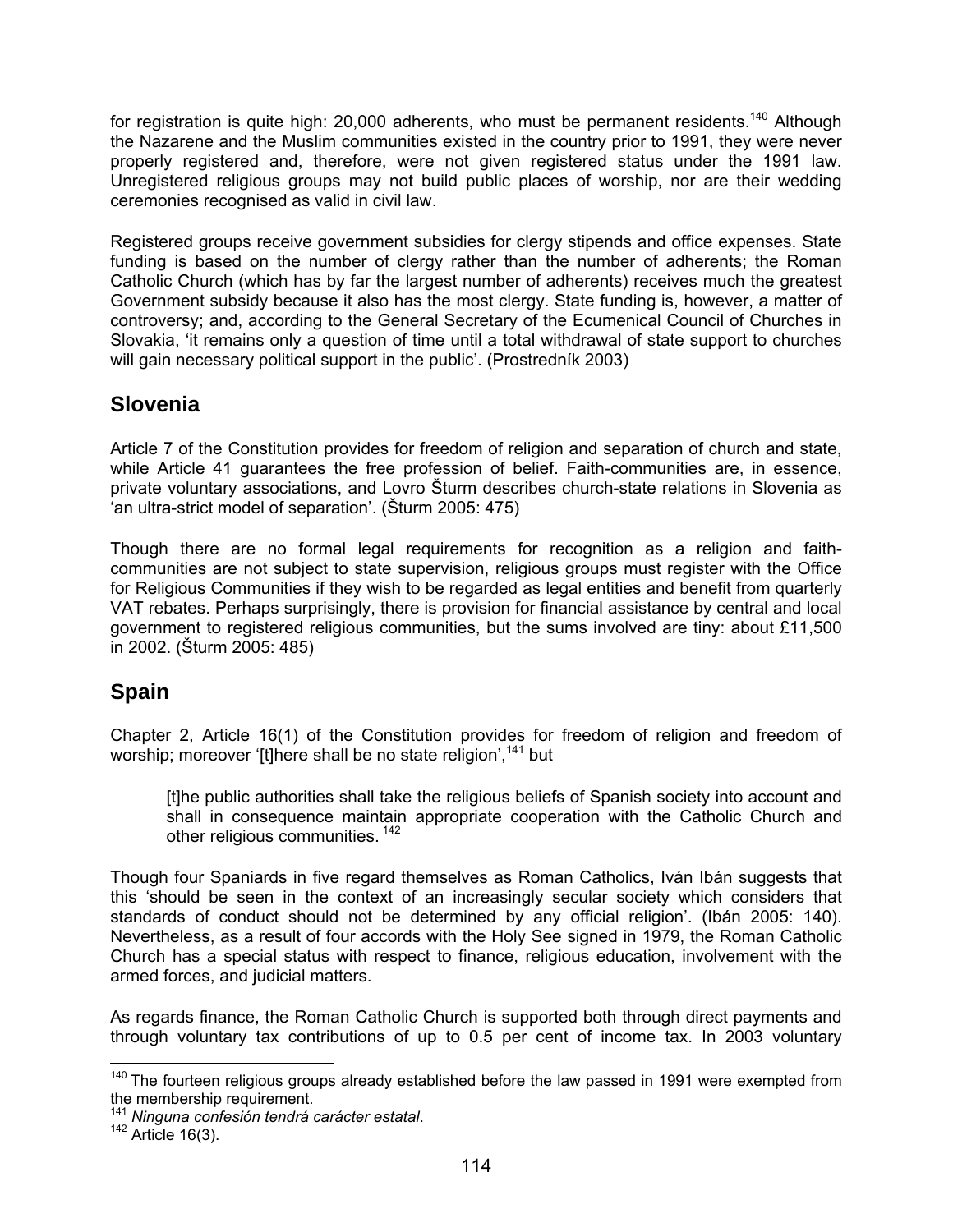taxpayer contributions amounted to some £90 million (135 million euros) while the Government also provided an additional £18 million (28 million euros) in direct payments. (US Department of State 2005: Spain).<sup>143</sup> Representatives of Protestant, Jewish, and Islamic faiths have also signed bilateral agreements with the Government and are seeking parity of treatment on the matter of voluntary income tax contributions; and in 2004 legislation was approved to provide state funding for the teaching of Islamic, evangelical/Christian, and Judaic studies in public schools that could muster a class of 10 or more students.<sup>144</sup>

The Religious Freedom Act 1980 reiterates the secular nature of the state<sup>145</sup> and implements the constitutional provision for freedom of religion by establishing a legal regime and certain privileges for religious organisations. The position of the Roman Catholic Church is regulated by the concordat with the Holy See; otherwise; in order to acquire legal personality a faith community must register with the Ministry of Justice,<sup>146</sup> submitting evidence its foundation or establishment in Spain, a declaration of religious purpose, and its rules.<sup>147</sup> If such a group is judged *not* to be a religion, it may nevertheless be included on a Register of Associations maintained by the Ministry of Interior, which gives it legal status under the law regulating the right of association. (US Department of State 2005: Spain). The first section of the Register of Religious Entities lists religious entities of the Roman Catholic Church and those non-Catholic churches, denominations, and communities that have a cooperation agreement with the State.<sup>148</sup>

#### **Switzerland**

Article 15 of the Federal Constitution provides for freedom of creed and conscience, and the Federal Penal Code prohibits any form of debasement or discrimination of any religion or any religious adherents. The Swiss Confederation does not make laws on church-state relations. Instead, according to Article 72 of the Constitution 'the regulation of the relationship between church and state is a cantonal matter'; and the position across the cantons is by no means uniform, as the following examples indicate.

Under the Constitution of the Canton of Berne, the Reformed Church, the Roman Catholic Church and *l'Eglise catholique chrétienne* of the Union of Utrecht (which are generally regarded as the three 'traditional denominations') are recognised by Article 121 as the national churches of the Canton with legal personality as public corporations. Within the boundaries laid down by cantonal law they administer their own property and direct their own internal affairs, defined in the Law on the National Churches of Berne, Article 3 as 'everything that is concerned with preaching, doctrine, the cure of souls, worship, the religious task of the national Churches, of parishes and clergy, the diaconate and mission.149 Article 122 of the Constitution also gives the three churches the right to be consulted and to comment on cantonal and inter-cantonal matters that affect their interests. In addition to the three national churches, Article 126(1) recognises the Jewish community as a body in public law. (Canton de Berne 2005)

l

<sup>&</sup>lt;sup>143</sup> The figures do not include support for the teaching of religion in public schools or for military and hospital chaplains.<br><sup>144</sup> Ibid.

<sup>&</sup>lt;sup>145</sup> Religious Freedom Act 1980 Article 1(3).<br><sup>146</sup> Religious Freedom Act 1980 Article 5(1).<br><sup>147</sup> Religious Freedom Act 1980 Article 5(2).<br><sup>148</sup> Tout ce qui concerne la prédication, la doctrine, la cure d'âmes, le culte *nationales, des paroisses et des ecclésiastiques, la diaconie ainsi que la mission*.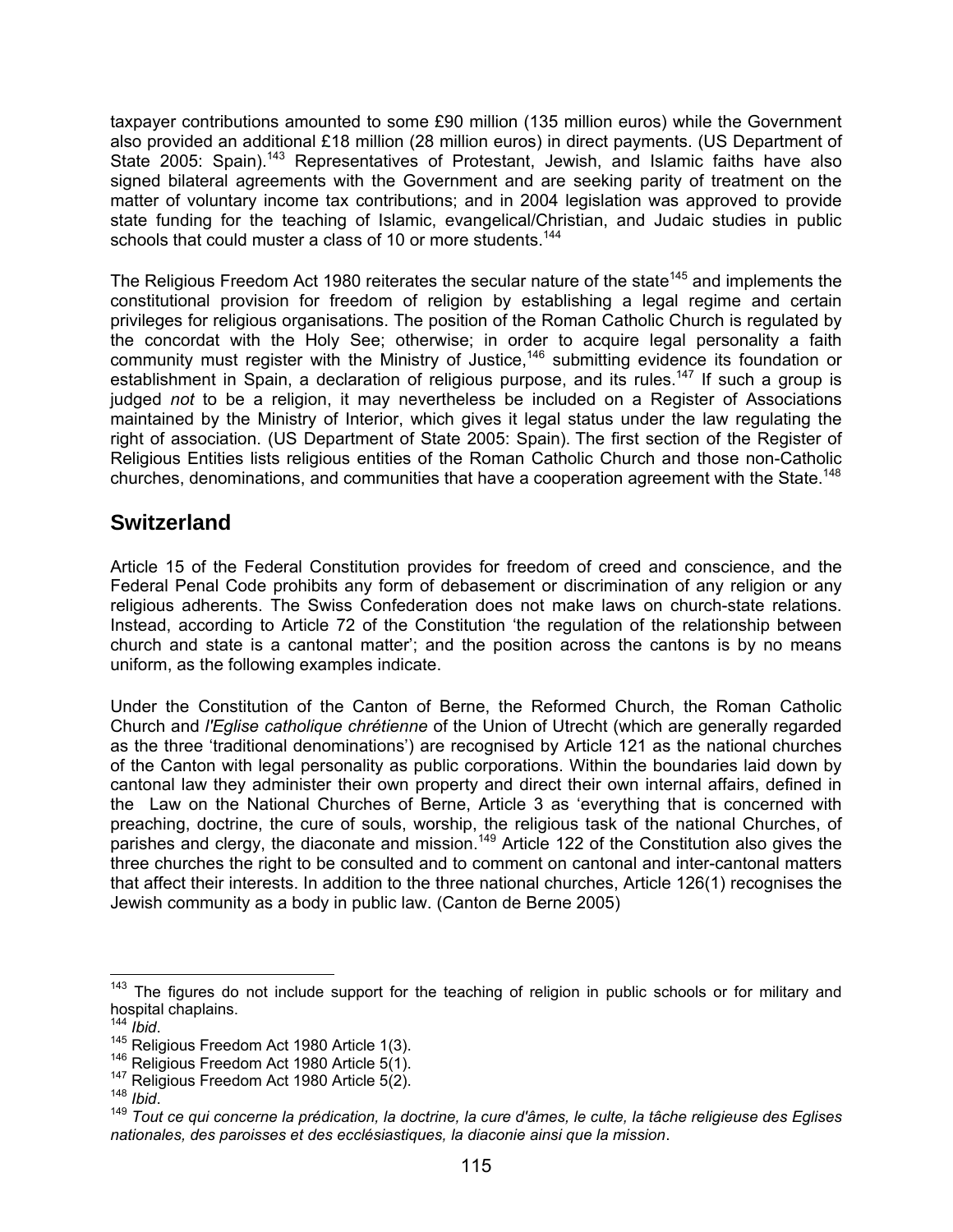Article 141 of the Constitution of the Canton of Fribourg recognises the Roman Catholic Church and the Reformed Church as institutions under public law. Other religious communities are regarded as private institutions; but Article 142(2) provides that if they respect fundamental rights and their social importance justifies such action 'they can obtain the prerogatives of public law or may be given a public statute'.

Perhaps surprisingly in view of its religious history, the Canton of Geneva has no national church; Article 164(1) of the Cantonal Constitution guarantees freedom of religion but Article 164(2) states that 'The State and the communes shall not support any religion financially';  $150$  and the activities of religious communities are regulated by private rather than public law.

Articles 91–92 of the Cantonal Constitution of Thurgau recognise the Reformed and Roman Catholic Churches as *Landeskirchen* with the right to regulate their internal affairs. Article 93 accords legal personality to parishes [*Kirchgemeinden*] and authorises them to impose a church tax.

In 2005, the Canton of Zurich adopted a new Constitution that grants the Roman Catholic, *Catholique-chrétienne* and Reformed communities greater autonomy in regulating their internal affairs and gives official recognition (though without the benefits of the church tax) to two local Jewish communities. An amendment to the previous Cantonal Constitution 2003 that would have provided for the recognition of non-traditional religious communities had been rejected. (US Department of State 2005: Switzerland).

Most cantons (with the exception of Geneva and Neuchâtel, where church and state are separated) support financially through the church tax at least one of the three traditional denominations and, in certain cantons, the Jewish community. In order to receive preferential tax treatment, religious organisations must be registered. In some cantons the church tax is entirely voluntary; in others, it is compulsory for church members and an individual who chooses not to pay it may have to leave his or her church. In some cantons, private companies must also pay the church tax. Again with the exception of Geneva and Neuchâtel, religious instruction is given in cantonal schools.

l <sup>150</sup>*L'Etat et les communes ne salarient ni ne subventionnent aucun culte.*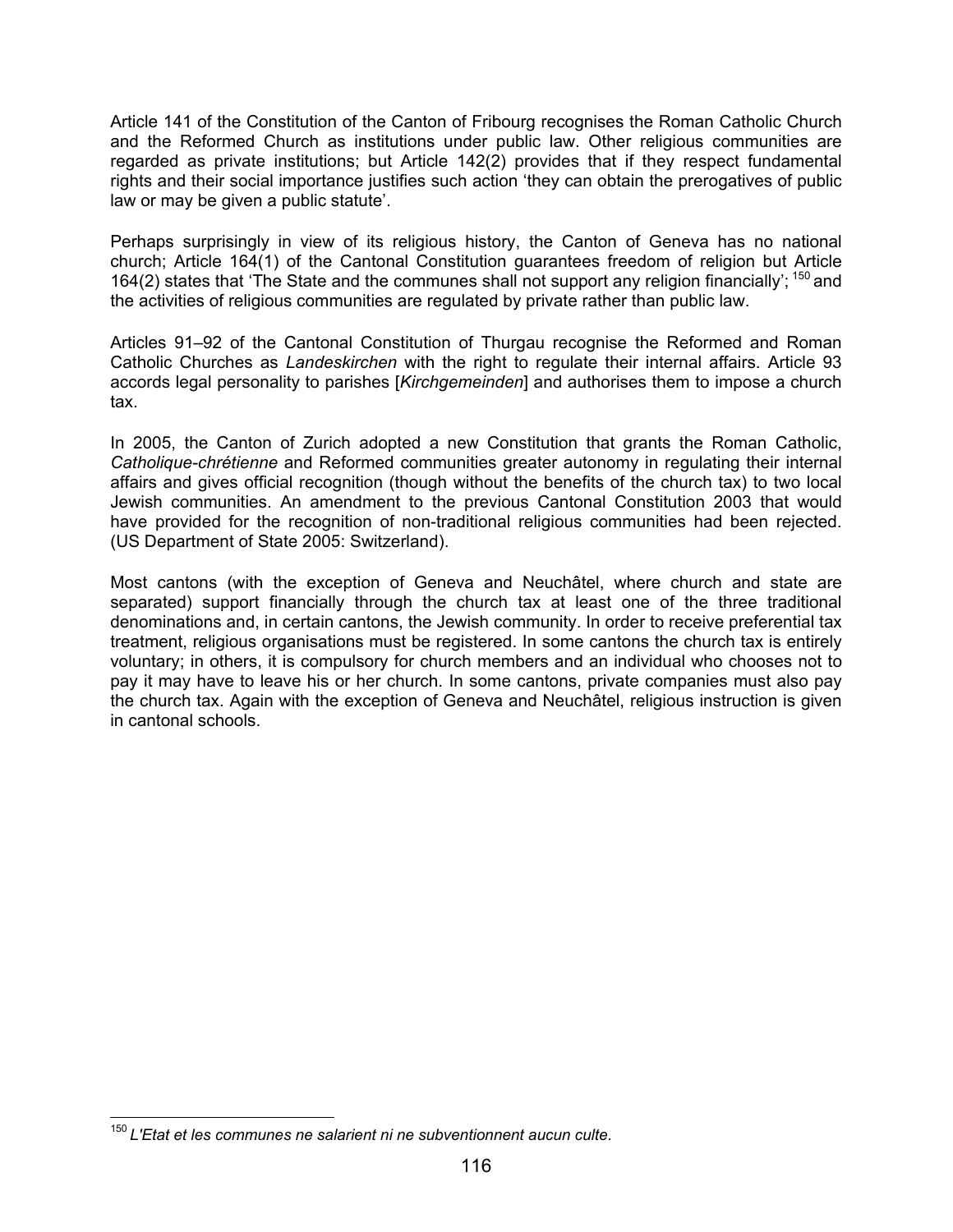#### **REFERENCES**

Balodis R. (2005) 'State and Church in Latvia', in Robbers (ed): *State and Church in the European Union* (Nomos, Baden-Baden)

Barker C. R.

 (2000) 'Church and State Relationships in German "Public Benefit" Law' *International Journal of Not-for-Profit Law* 3:2

(2004): 'Church and State: Lessons from Germany' (2004) *Political Quarterly* 168–176.

Basdevant-Gaudemet B. (2005) 'State and Church in Cyprus', in Robbers (ed) *State and Church in the European Union* (Nomos, Baden-Baden)

- Berne Canton (2005) *Direction de la justice, des affaires communales et des affaires ecclésiastiques* (Berne) - http://www.jgk.be.ch/site/fr
- Bonnici U. M. (2005) 'State and Church in Malta', in Robbers G. (ed) *State and Church in the European Union* (Nomos, Baden-Baden)
- Casey J. (2005) 'State and Church in Ireland', in Robbers G. (ed) *State and Church in the European Union* (Nomos, Baden-Baden)
- Cyprus Government: *About Cyprus* (2003) (Nicosia, Government of Cyprus) http://www.cyprus.gov.cy/cyphome/govhome.nsf

Easton A. (2004) 'Poland's ruling party takes on Church' *The Tablet* 25 September

- Emilianides A. (2005) 'State and Church in Cyprus', in Robbers (ed) *State and Church in the European Union* (Nomos, Baden-Baden)
- Edge P. W. (1995) 'The Missionary's Position after *Kokkinakis v Greece*' 2 *Web Journal of Current Legal Issues*.
- Ferrari S. (2005) 'State and Church in Italy', in Robbers G. (ed) *State and Church in the European Union* (Nomos, Baden-Baden)
- Fischer R. (2005) 'Christianity in Europe: Germany' in *Christianity: The Complete Guide* (London, Continuum) 414.

German Embassy, Washington DC (2006) 'Church and State in Germany' (Background Papers: Washington DC) www.germany-info.org/relaunch/info/archives/background/church.html

- Greenacre R. (1996) *The Catholic Church in France* CCU Occasional Paper No. 4 (London)
- Harding L. (2006) 'Polish woman denied an abortion takes fight to Europe', *The Guardian* 8 **February**
- Ibán I. C. (2005) 'State and Church in Spain', in Robbers (ed) *State and Church in the European Union* (Nomos, Baden-Baden)
- Kiviorg M. (2005) 'State and Church in Estonia', in Robbers G. (ed) *State and Church in the European Union* (Nomos, Baden-Baden)
- *Kokkinakis v Greece* (1994) 17 EHRR 397.
- Kuznecoviene J. (2005) 'State and Church in Lithuania', in Robbers G. (ed) *State and Church in the European Union* (Nomos, Baden-Baden)

Lamont S. (1989) *Church and State: Uneasy Alliances* (London, Bodley Head)

*Leyla Şahin v Turkey* (2005) (Nº 44774/98) ECHR.

Monsma S. V. and J Christopher Soper (1997) *The Challenge of Pluralism: Church and State in Five Democracies* (Lanham and Oxford. Rowman & Littlefield)

'Notes on Church and State' (2005) *J of Church and State* No 1.

- Papastathis C. (2005) 'State and Church in Greece', in Robbers G. (ed) *State and Church in the European Union* (Nomos, Baden-Baden)
- Pauly A. (2005) 'State and Church in Luxembourg', in Robbers G. (ed) *State and Church in the European Union* (Nomos, Baden-Baden)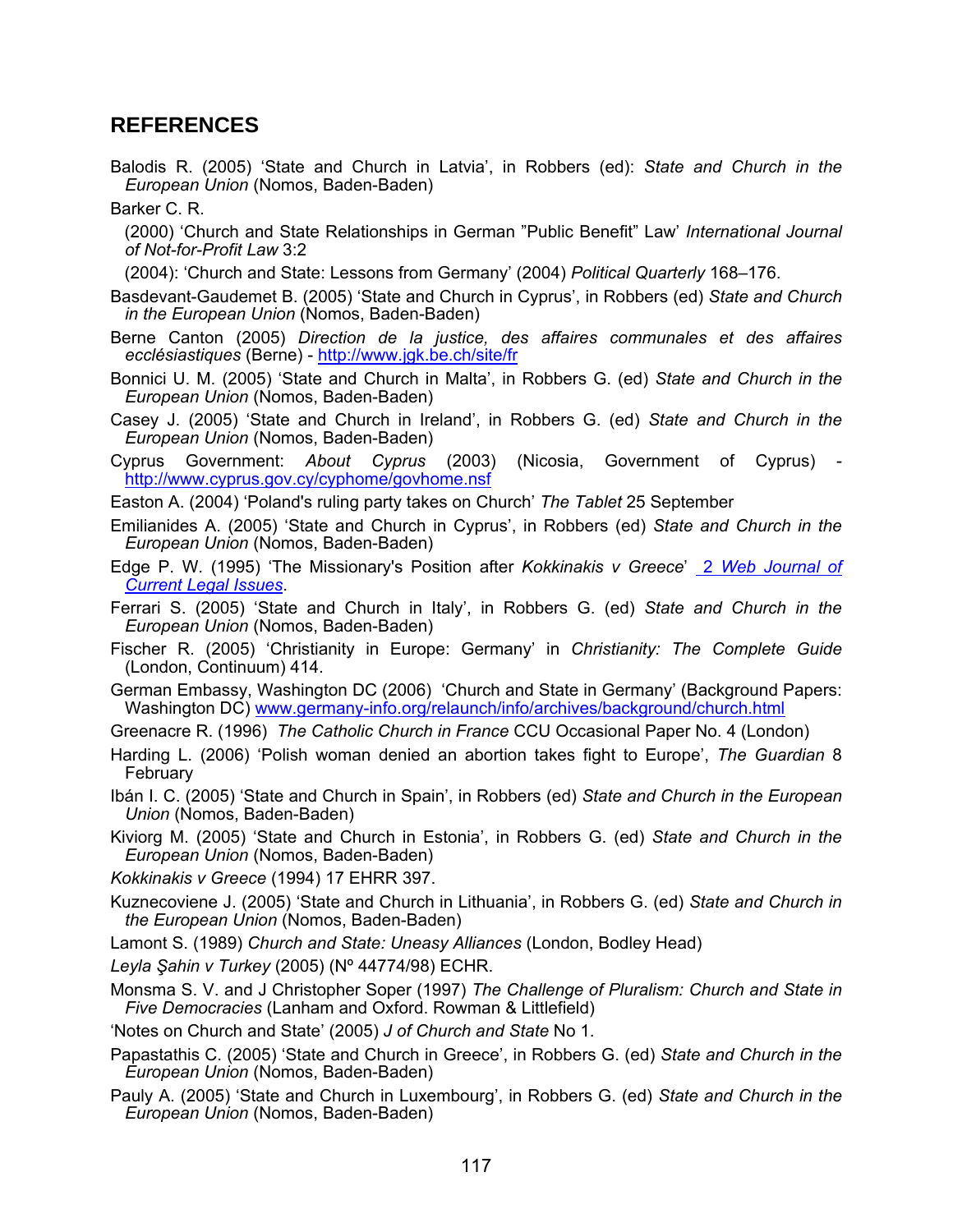- Potz R. (2005) 'State and Church in Austria', in Robbers G. (ed) *State and Church in the European Union* (Nomos, Baden-Baden)
- Prostredník O. (2003) Church-state relations in Slovakia (Evangelical Church of the Augsburg Confession in Slovakia) - http://www.ecav.sk/intl/english/state.htm.
- Robbers G. (ed) (2005) *State and Church in the European Union* (Nomos, Baden-Baden)
- Schanda B. (2005) 'State and Church in Hungary', in Robbers G. (ed) *State and Church in the European Union* (Nomos, Baden-Baden)
- Robbers G. (2005) 'State and Church in Germany', in Robbers G. (ed) *State and Church in the European Union* (Nomos, Baden-Baden)
- Solé R. (1996) 'Clovis, l'Église et la République', *Le Monde* 18 September
- Šturm L. (2005) 'State and Church in Belgium', in Robbers G. (ed) *State and Church in the European Union* (Nomos, Baden-Baden)
- Torfs R. (2005) 'State and Church in Belgium', in Robbers G. (ed) *State and Church in the European Union* (Nomos, Baden-Baden)
- US Department of the Army (1993) *Country Studies/Area Handbook Series: Poland* (Washington DC: Library of Congress) - http://countrystudies.us/poland
- US Department of State (2004/5) *International Religious Freedom Reports*: *Belgium*, *Czech Republic, France, Germany, Spain, Switzerland:* - http://www.state.gov/g/drl/rls/irf
- van Straubenzee W. (1992) *Senior Church Appointments* (London, Church House Publishing)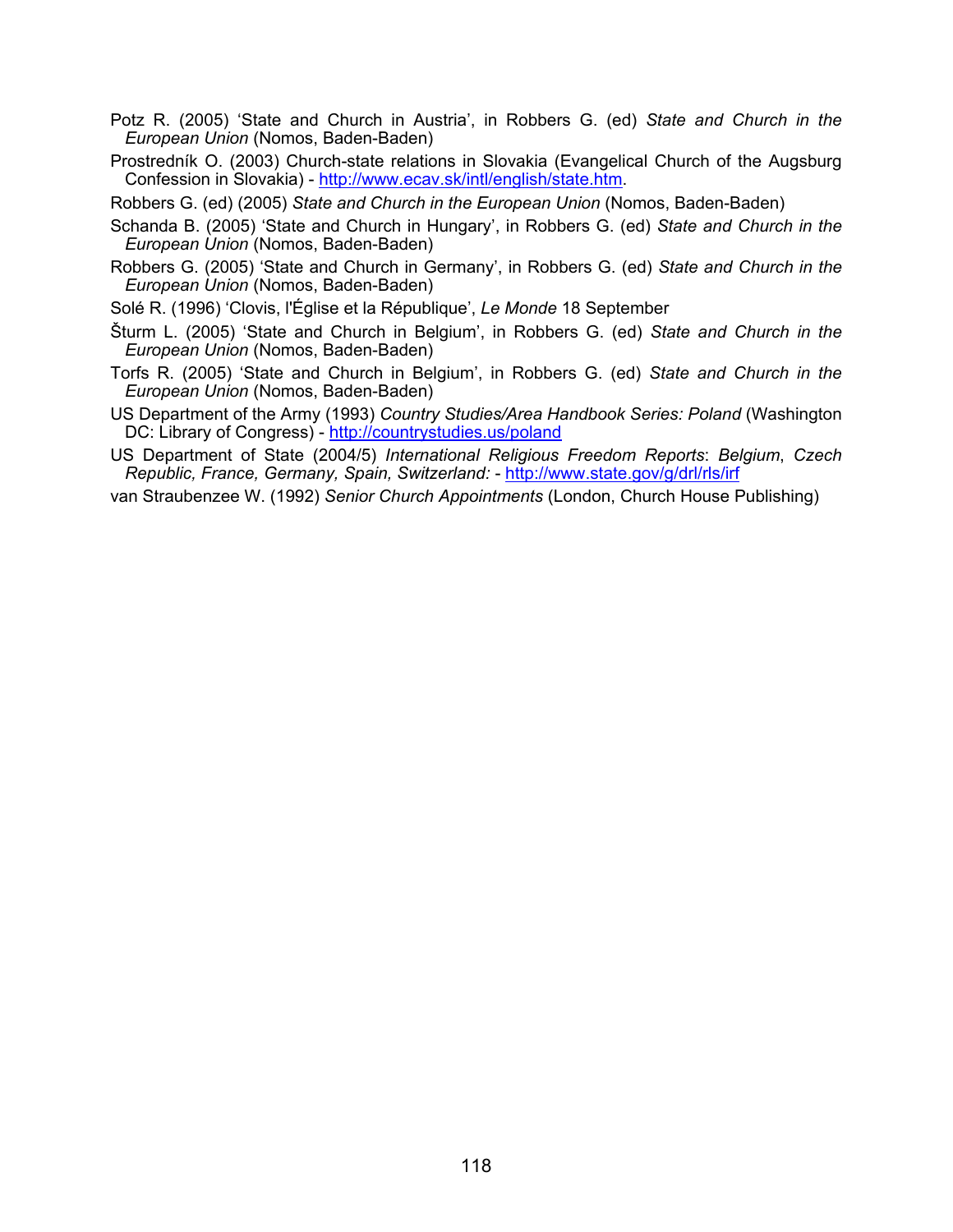# **CHURCH AND STATE IN BRITAIN: A BIBLIOGRAPHY**

This bibliography includes, on the one hand, more works than are cited in the main text in order to draw attention to material that is of interest but that might otherwise be overlooked: on the other hand, it does not claim to be exhaustive of a considerable and growing literature. Appendices D and E each have their own specialised bibliographies.

#### **General**

Bell P.M.H. (1969) *Disestablishment in Ireland and Wales* (London, SPCK)

Black A. (2003) *Church, State and Community: comparative perspectives* (Aldershot, Ashgate)

Blake L. L. (2000) *The Royal Law – Source of our Freedom Today* (London, Shepheard-Walwyn).

Bogdanor V. (1995) *The Monarchy and the Constitution* (Oxford, OUP)

Bradley I:

(1992) *Marching to the Promised Land – Has the Church a Future?* (London, Murray)

(2002) *God Save the Queen: The Spiritual Dimension of Monarchy* (London, Darton, Longman & Todd)

Bradshaw P. (ed) (1997): *Coronations Past, Present and Future* (Cambridge, Grove Books Ltd).

- Bretherton L (2006) 'A New Establishment? Theological Politics and the Emerging Shape of Church-State Relations' *Political Theology* 6.
- Brown S. J. (2001) *The National Churches of England, Ireland and Scotland 1801– 1846* (Oxford, OUP)
- Cranmer F. A. (2002) 'National Churches, Territoriality and Mission' *Law & Justice* No. 149 pp.157–177
- Department of Culture, Media and Sport:
	- (2004) *The Future of the Ecclesiastical Exemption: A Consultation Paper for England*  (London)

(2005) *The Ecclesiastical Exemption: The Way Forwar* (London)

Figgis J. N. (1913) *Churches in the Modem State* (London, Longmans)

- Gilley S. (1988) 'Official Religion', in Terence Thomas (ed) *The British: Their Religious Beliefs and Practices 1800–1986* (London, Routledge)
- Herbert D. (2003) *Religion and Civil Society: Rethinking Public Religion in the Contemporary World* (Aldershot, Ashgate).
- Holmes L. (1978) (ed) *Church and Nationhood* (New Dehli, World Evangelical Fellowship)
- House of Commons Library (2005) Standard Note *The Act of Settlement and the Protestant Succession* (SN/PC/683 15 March 2005)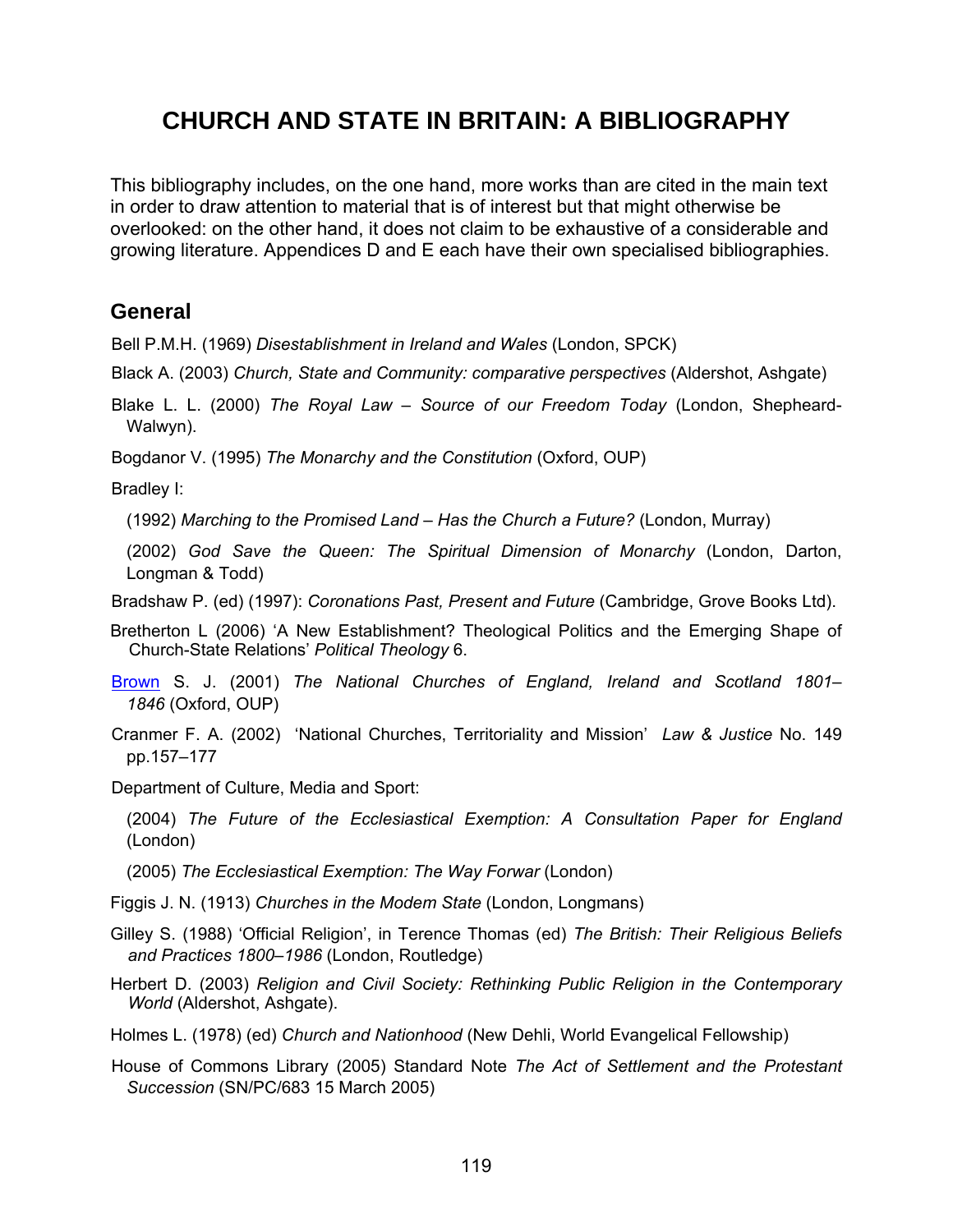- Jenkins T. D. (1996) 'Church and Intellectuals, Nation and State', *Theology*, 98 No 792 pp. 452- 455
- Lamont S. (1989) *Church and State: Uneasy Alliances* (London: The Bodley Head)
- Machin G. I. T. (1987) *Politics and the Churches in Great Britain 1869 to 1921* (Oxford, Clarendon Press)
- Maclear J. F. (1995) *Church and State in the Modern Age: A Documentary History* (New York, OUP)

Modood T.

(1997) (ed) *Church, State and Religious Minorities* (London, Policy Studies Institute)

(1994) 'Establishment, Multiculturalism and British Citizenship' *Political Quarterly* LV, No. 1 pp. 53*–*73

- Monsma S. V. and Soper J. C. (1997) *The Challenge of Pluralism: Church and State in Five Democracies* (Oxford, Rowman & Littlefield)
- Morgan K.O. (1980) *Wales in British Politics 1868-1922* 3rd edn (Cardiff, University of Wales Press)
- O'Donovan O (1996) *The Desire of Nations: Rediscovering the Roots of Political Theory* (Cambridge, CUP)
- Oliva J. G. (2004) 'Sociology, Law and Religion in the United Kingdom' 152 *Law & Justice* pp. 8- 26.
- Parekh B. (2000) *The Future of Multi-Ethnic Britain* (London, Profile Books)
- Robbers G (ed) (2005) *State and Church in the European Union* (2nd edn) (Baden-Baden, Nomos)
- Robbins K. (1982) 'Religion and Identity in Modern British History' *Studies in Church History* 18 pp. 465-487
- Smith C. (2003) 'The Place of Representatives of Religion in the Reformed Second Chamber' *Public Law* pp. 674*–*696
- Wakeham, Lord et al (2000) *A House for the Future: Report of the Royal Commission on the Reform of the House of Lords* Cm 4534 (London: The Stationery Office)
- Winetrobe B. K. (1999)*The Act of Settlement* Scottish Parliament Research Paper 99/17 (Edinburgh, Scottish Parliament Information Centre)
- Wolffe J. (2002) **'**After the Jubilees: The Churches, the Monarchy and British Society 1809*–* 2002' Lecture delivered at Westminster Abbey, 10 June 2002

Wright N. G.

(2004) 'Disestablishment – Loss for the Church or the Country? A Dissenting Perspective', *Journal of European Baptist Studies* 4.3 pp 5–14

(2005) *Free Church, Free State: the Positive Baptist Vision* (Milton Keynes: Paternoster Press)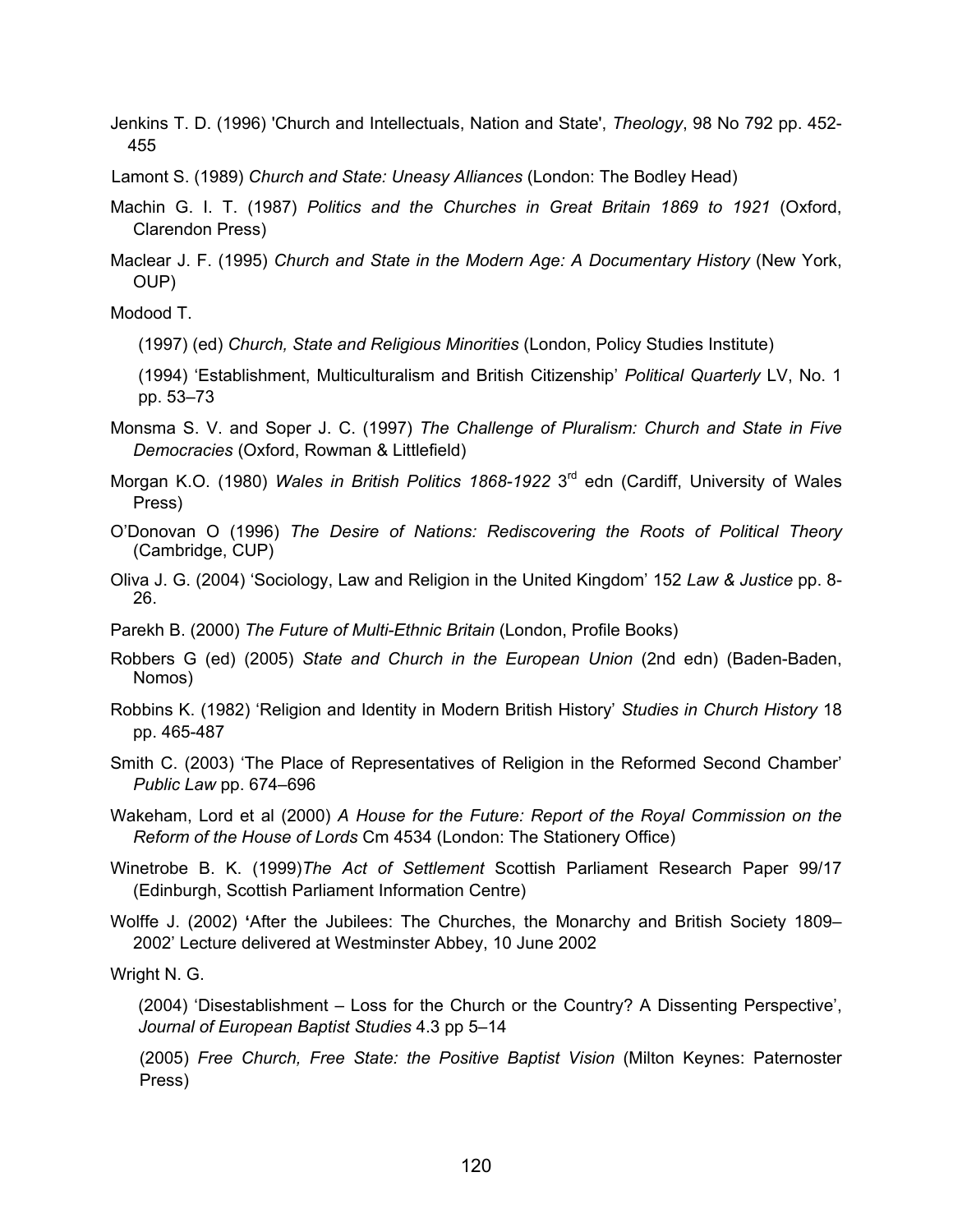# **England**

Addinson W. G. (1944) *Religious Equality in Modern England* (London, SPCK).

Avis P.

(2000a) *The Anglican Understanding of the Church* (London, SPCK).

(2000b) 'Establishment and the Mission of a National Church', *Theology* CIII No. 811 pp. 3– 12.

(2001) *Church, State and Establishment* (London, SPCK)

(2002) *Anglicanism and the Christian Church* (Edinburgh, T&T Clark)

Austin G. (1995) *Affairs of State: Leadership, Religion and Society* (London, Hodder)

Best G.F.A. (1964) *Temporal Pillars* (Cambridge, CUP)

Bradley I. (1992) 'The Role of a National Church: a View from across the Border' in Allen Warren (ed) *A Church for the Nation: Essays on the Future of Anglicanism* (Leominster: Gracewing) pp. 80–91

Bradshaw T. (1996) 'The Christological Centre of Anglicanism' in Robert Hannaford (ed): *The Future of Anglicanism* (Leominster, Gracewing) pp. 90–103

Bridge N. [Lord Bridge of Harwich] (1987) *Synodical Government in the Church of England – A Review* (London, Church House Publishing 1997)

Buchanan C.

(1994) *Cut the Connection: Disestablishment and the Church of England* (London, Darton, Longman & Todd)

(1998) *Is the Church of England Biblical? An Anglican Ecclesiology* (London: Darton, Longman & Todd)

Cameron S. (1990) *Episcopal Ministry: the Report of the Archbishops' Group on the Episcopate* (London, Church House Publishing)

G. Carey

(2002a) 'Holding Together: Church and Nation in the Twenty-First Century' lecture delivered at Lambeth Palace, 23 April 2002

 (2002b) 'A City Set on a Hill: The Mission of the Church in Changed Times'*,* 'One People' Oration delivered at Westminster Abbey, 17 June 2002

Carpenter H. (1996) *Robert Runcie – The Reluctant Archbishop* (London, Hodder)

Carr W.

(1999) 'A Developing Establishment', *Theology* (1999) CII No. 805 pp. 2–10.

 (2002) 'Crown and People: Reflections on the Spiritual Dimensions of Establishment' lecture delivered at Westminster Abbey, 16 September 2002.

Cecil of Chelwood (1935) *Church and State – Report of the Archbishops' Commission on the Relations between Church and State* (London, Church Assembly)

Chadwick O.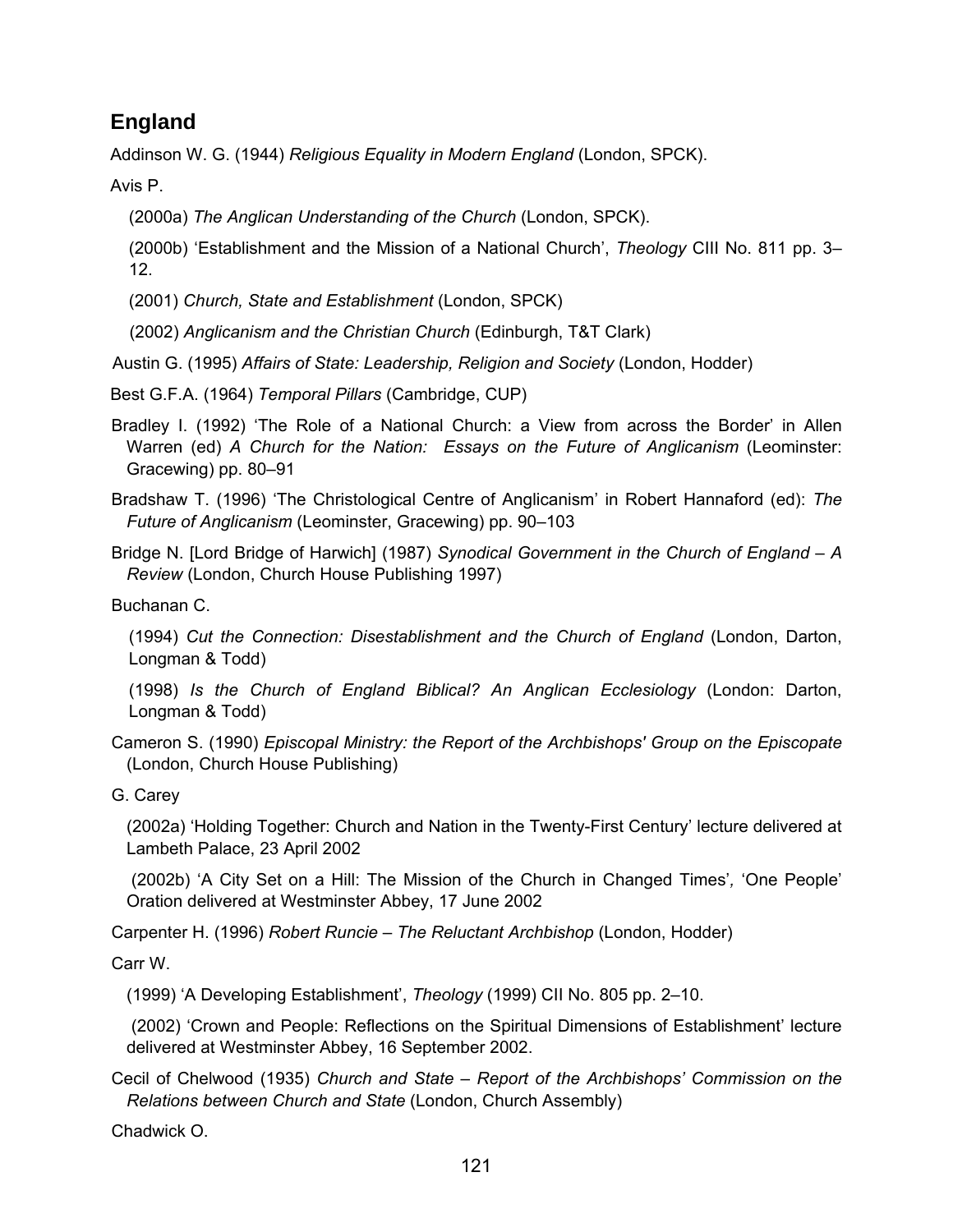(1970) *Church and State – Report of the Archbishops' Commission* (London, Church Information Office)

(1984) 'The Link between Church and State' in Donald Reeves (ed) *The Church and the State* (London, Hodder)

Church Heritage Forum (2004) *Building Faith in Our Future: A statement on behalf of the Church of England by the Church Heritage Forum* (London, Church House)

Coleridge S. T. (1972) *On the Constitution of the Church and State* (London, Everyman)

Cornwell P. (1983) *Church and Nation* (Oxford, Blackwell)

Creighton M. (1901) 'The Idea of a National Church' in *The Church and Nation: Charges and Addresses* (London, Longmans)

Cumper P. (2000) 'The Protection of Religious Rights under Section 13 of the Human Rights Act 1998' *Public Law* pp. 254*–*265

Davies R. E. (1984) *The Church of England Observed* (London, SCM Press)

Daws C. (2001) 'Church Finances' *The Gloucester Compass* (Diocese of Gloucester)

Doe N. (1996) *The Legal Framework of the Church of England* (Oxford, Clarendon)

Dunstan G. R. (1982) 'Corporate Union and the Body Politic: Constitutional Aspects of Union between the Church of England and the Church of Rome' in Mark Santer (ed) *Their Lord and Ours* (London, SPCK) pp. 128–148

Edwards D. L.

(1958) *Not Angels but Anglicans* (London, SCM, especially chapter III)

(1994) *Church and State since 1970* - unpublished background paper for General Synod (London, Church House)

Edge P. W.

(1998) 'Reorienting the Establishment Debate: From the Illusory Norm to Equality of Respect' (1998) Anglo-American LR p. 265

(2001) 'Religious Remnants in the Composition of the United Kingdom Parliament' in Richard O'Dair and Andrew Lewis (eds): *Law and Religion: Current Legal Issues vol 4* (Oxford, OUP) pp. 443–455

Evans G. R. (1996) 'The Problem of Authority' in Robert Hannaford (ed) *The Future of Anglicanism* (Leominster, Gracewing)

Furlong M. (2000) *C of E: The State It's In* (London, Hodder)

Garbett C. (1950) *Church and State in England* (London, Hodder)

Gladstone W. E. (1839) *The State in its Relations with the Church* (2nd edn. London, John Murray)

Gore C. (1926) *Reconstruction of Belief* (London, Murray)

Habgood J.

(1988) *Confessions of a Conservative Liberal* (London, SPCK)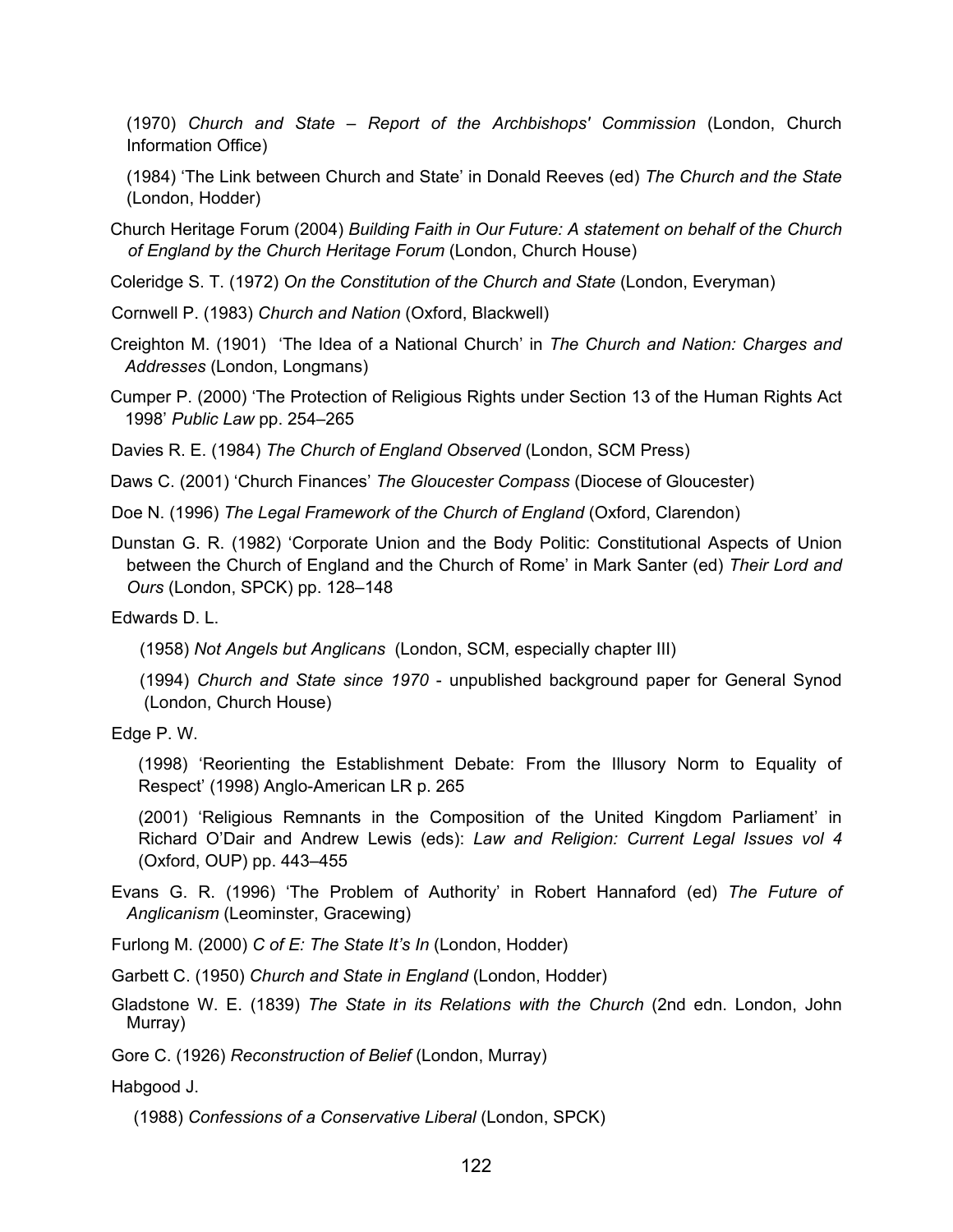(1993)*Church and Nation in a Secular Age* (London, Darton, Longman & Todd)

(1997) *Faith and Uncertainty* (London, Darton, Longman & Todd)

Harrison, E. (1994) *Members Only?* (London, Triangle)

Hastings A.

(1991) *Church and State: the English Experience* (Exeter, Exeter UP)

(1992) 'Church and State in a Pluralist Society' *Theology* (1992) XCV No. 765 pp.165-176

(1995) *The Shaping of Prophecy* (London, Chapman)

Henson H. Hensley:

(1929) *Disestablishment* (London, Macmillan)

(1939) *The Church of England* (Cambridge, CUP)

Hicks S. (2004) *Queen Anne's Bounty Tercentenary 1704-2004* (London, Church Commissioners)

Hill M.

 (1998) 'Judicial Review of the Ecclesiastical Courts' in Doe, Hill and Ombres (eds) *English Canon Law: Essays in Honour of Bishop Eric Kemp* (Cardiff, University of Wales Press) pp. 104–114

(2001) *Ecclesiastical Law* (2nd edn, Oxford, OUP)

Hinchliff P. B.

 (1966) *The One-sided Reciprocity: A Study in the Modification of the Establishment* (London, Darton, Longman & Todd)

(1989) 'The Church' in Robert C Morgan (ed) *The Religion of the Incarnation – Anglican Essays in Commemoration of "Lux Mundi"* (Bristol, Bristol Classical Press)

Theo Hobson (2003) *Against Establishment* (London, Darton Longman & Todd)

Hodson, Lord (1966) *Government by Synod* (London: Church Information Office)

Hooker R. (1845) (ed. John Keble) *Of the Laws of Ecclesiastical Polity* (Oxford, Clarendon)

House of Commons Social Security Committee (1996) *Fifth Report, Session 1995-6: Church of England Pensions* HC 340 (1995-96) (London, The Stationery Office)

Howick of Glendale, Lord (1964) *Crown Appointments and the Church* (London, Church Information Office)

Hylson-Smith K.

(1996 and 1998) *The Churches in England from Elizabeth I to Elizabeth II: Volume I, 1558- 1688* (London, SCM Press)

(1997) *The Churches in England from Elizabeth I to Elizabeth II : Volume II, 1689-1833* (London : SCM Press)

(1998) *The Churches in England from Elizabeth I to Elizabeth II : Volume III, 1833-1998*  (London, SCM Press)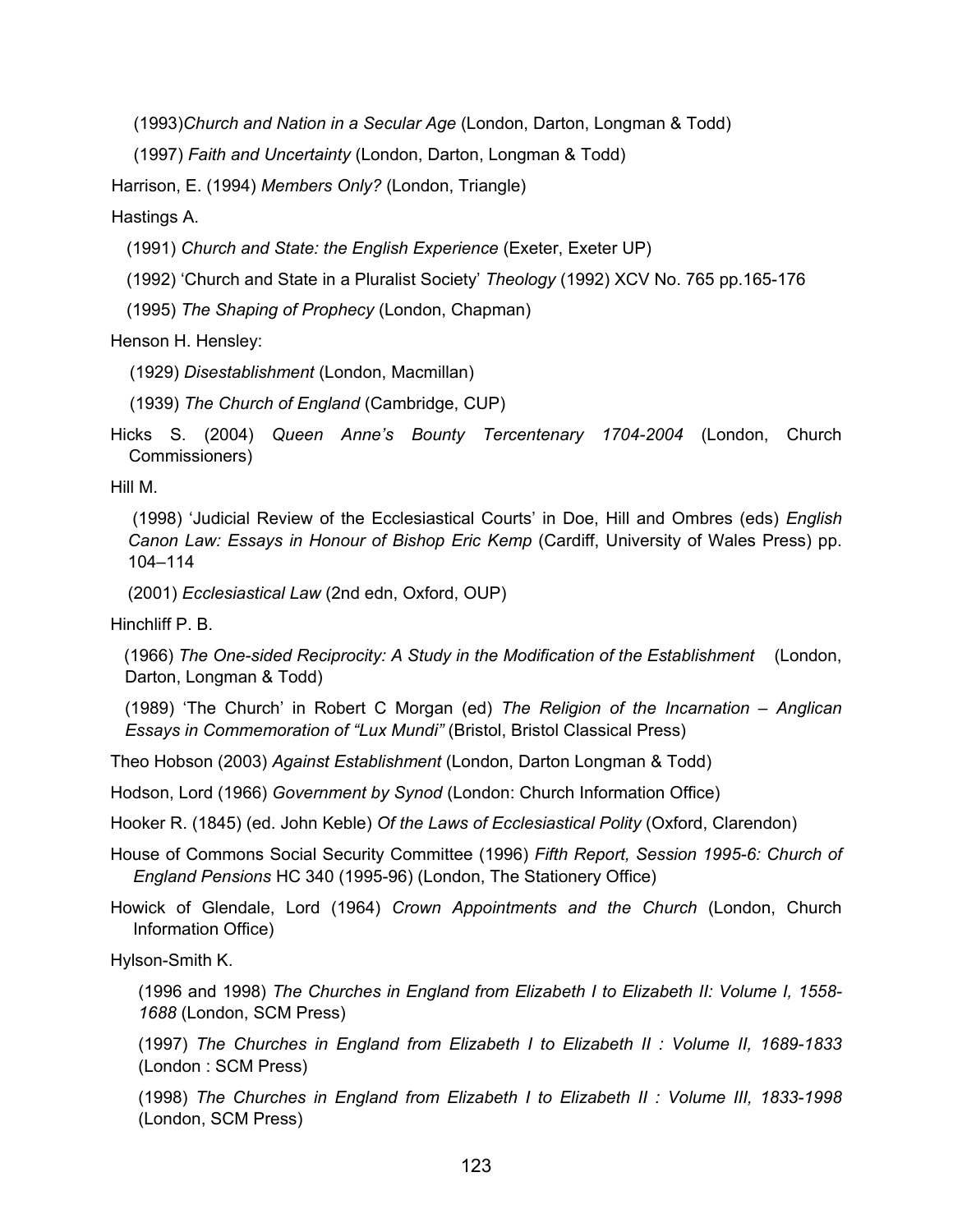Jenkins D. E. (2000) 'Transforming Establishment: The Opportunity of a Millennium?' in Percy M. (ed) *Calling Time: Religion and Change at the Turn of the Millennium* (Sheffield, Sheffield Academic Press) pp. 189–204

Kemp E. (2003) 'Legal Aspects of the History of Church and State' 7 Ecc LJ 47–49.

Leigh I.

(2004) 'By law established? The Crown, constitutional reform and the Church of England' *Public Law* pp. 265–273.

(2004) 'Is Establishment Consistent with Religious Freedom?' *McGill LJ* 49(3) pp. 635-681

Longley C. 'Establishment – it's got to go' *The Tablet* 11 May 2002

Martin J. (1997) *Gospel People: Evangelicals and the Future of Anglicanism* (London, SPCK)

McClean D (2004) 'The Changing Legal Framework of Establishment' 7 Ecc LJ 292–303.

McLean I. and Linsley B. (2004) *The Church of England and the State: reforming establishment for a multi-faith Britain* (London, New Politics Network)

Medhurst K. and Moyser G. (1998) *Church and Politics in a Secular Age* (Oxford, Clarendon)

Methodist Church of Great Britain (2004) *Church, State and Establishment* (London: Faith and Order Committee of the Methodist Conference 2004) www.methodist.org.uk/downloads/co\_church\_state\_**establishment**0704.doc

*Marx and Engels's Collected Works* (1869) Volume 21, p. 407 (London, International Workingmen's Association)

Moberly W. (1952) *Church and State* (London, Church Information Board)

- Moneypenny, W.F. and Buckle, G.E. (1929) *The Life of Benjamin Disraeli: Earl of Beaconsfield,* Vol. I (London, Murray)
- Montefiore H. (2002) *Looking Afresh: Soundings in Creative Dissent* (London, SPCK)

Moore P. (ed) (1986) *The Synod of Westminster - Do we really need it?* (London, SPCK)

Morris J. 'Public Truth or Private Conviction? The Christian Church, Pluralism and Establishment in the Twentieth Century' Gore Lecture delivered at Westminster Abbey, 10 June 2002

Moses J. *A Broad and Living Way* (Norwich, Canterbury Press)

Nicholls D. (1967) *Church and State in England since 1820* (London, Routledge)

Norman E. R.

(1976) *Church and Society in England 1770–1970* (Oxford, Clarendon)

(1994) 'Church and State since 1800' in Gilley S. and Sheils W.J. (eds) *A History of Religion in Britain* (Oxford, Blackwell) pp 277–290.

Oakley M. (2002) 'Spiritual Society, Secular Church? Private Prayer and Public Religion' Eric Symes Abbott Memorial Lecture delivered at Westminster Abbey, 2 May 2002

O'Donovan J. L. (2004) 'The Church of England and the Anglican Communion: A Timely Engagement with the National Church Tradition' *Scottish Journal of Theology* 57:3 p. 336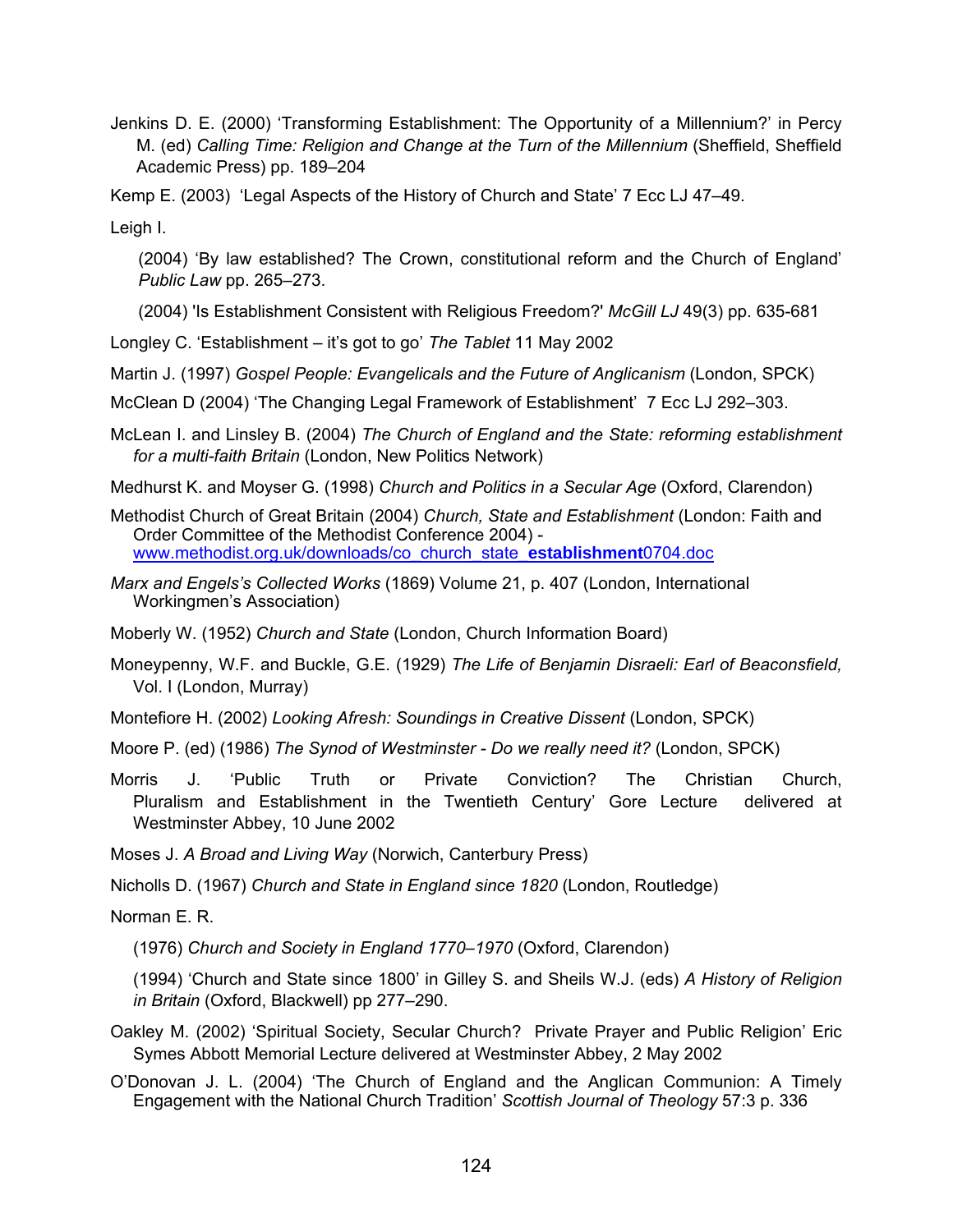Pearce A. (2001) 'Religious Denomination or Public Religion? The Legal Status of the Church of England' in O'Dair R. and Lewis A. (eds): *Law and Religion: Current Legal Issues vol 4* (Oxford, OUP) pp. 457–470

Perry et al (2001) *Working with the Spirit: choosing diocesan bishops* (London, Church House)

Platten S. (1997) *Augustine's Legacy: Authority and Leadership in the Anglican Communion* (London, Darton, Longman & Todd)

Podmore C. (2005) *Aspects of Anglican Identity* (London, Church House Publishing)

Powell J. Enoch

(1986) 'The Church of England and Parliament' in Moore P. (ed) *The Synod of Westminster - Do we really need it?* (London, SPCK)

(1993) 'Crown and Canon: An Address to the Annual General Meeting of the Prayer Book Society' *The Churchman* 107 pp. 269-272.

- Rivers J. (2002) 'From Toleration to Pluralism: Religious Liberty and Religious Establishment under the United Kingdom's Human Rights Act', in Ahdar R. J. (ed) *Law and Religion*  (Aldershot, Ashgate)
- Rodes R. E. (1991) *Law and Modernisation in the Church of England (Charles II to Welfare State* (London, University of Notre Dame Press)

Selborne, Earl of.

(1887) A Defence of the Church of England Against Disestablishment (London, Macmillan)

(1916) *Report of the Archbishops' Committee on Church and State* (London, SPCK)

Say D. (1991) 'Towards 2000: Church–State Relations' 2 Ecc LJ pp. 152–158.

Sell A. P. F. (2003) 'Establishment as a Theological Issue: The Dissenting Witness', *Theology* (2003) CVI No. 832 pp. 237–249.

van Straubenzee W. (1992) *Senior Church Appointments* (London, Church House)

Sykes S. W. (1994) 'Foundations of an Anglican Ecclesiology' in Jeffrey John (ed) *Living the Mystery* (London, Darton, Longman & Todd)

William Temple:

- (1915) *Church and Nation* (London, Macmillan)
- (1928) *Christianity and the State* (London, Macmillan)
- Turnbull M. (1995) *Working as One Body Report of the Archbishops' Commission on the Organisation of the Church of England* (London: Church House)
- Vidler A. R. (1962) 'Religion and the National Church' in Vidler A.R. (ed) *Soundings: Essays Concerning Christian Understanding* (Cambridge, CUP) pp. 239-263
- Warren M. A. C. (1984) *The Functions of a National Church* (Oxford, Latimer House)
- Watkin T. G. (1998) 'Church and State in a Changing World' in Doe, Hill and Ombres (eds) *English Canon Law: Essays in Honour of Bishop Eric Kemp* (Cardiff, University of Wales Press) pp. 82–92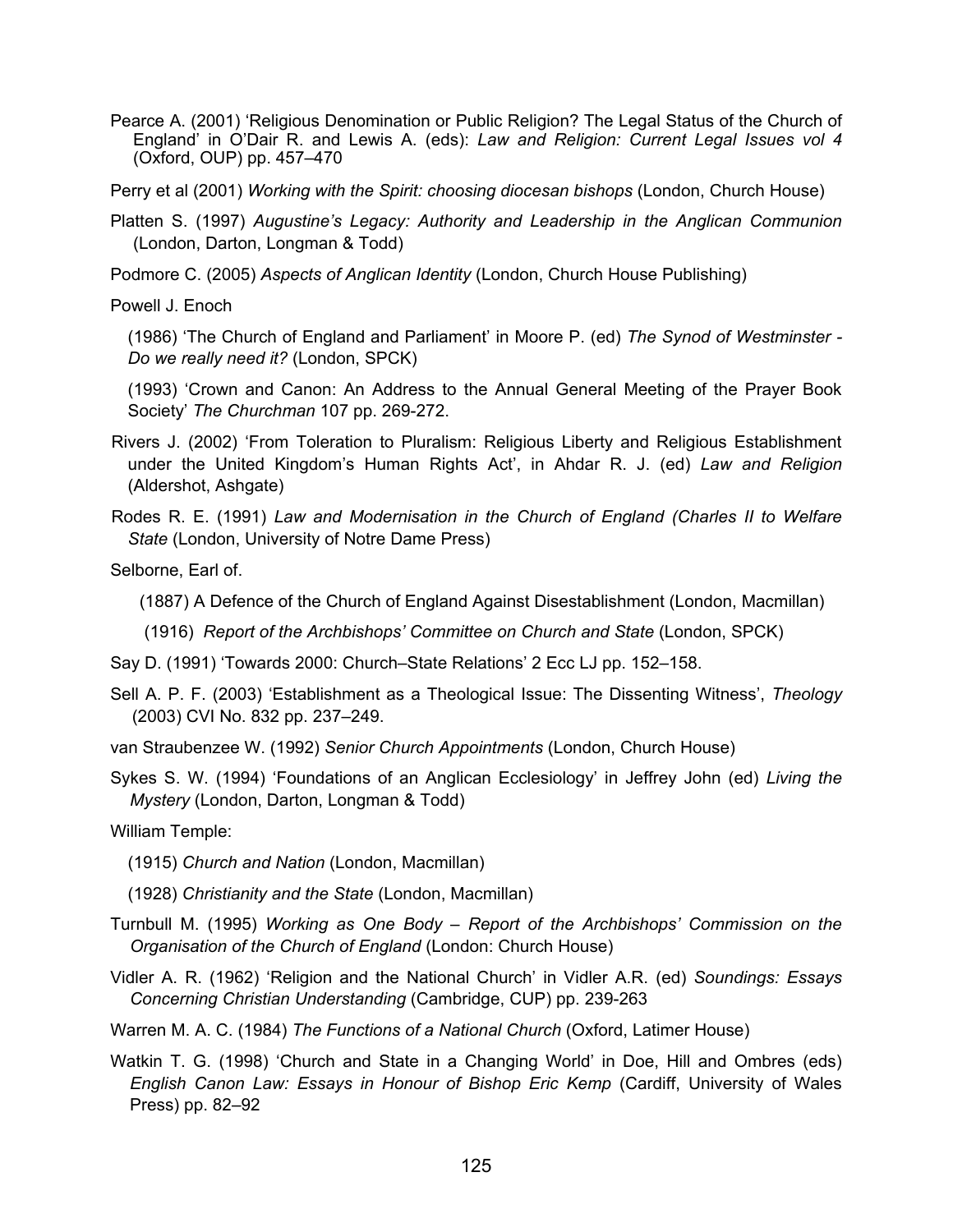Welsby P. A.

(1962) *The Bond of Church and State* (London, SPCK)

(1984) *A History of the Church of England 1945-1980* (Oxford, OUP)

Weller P.

(2000) 'Equity, Inclusiveness and Participation in a Plural Society: Challenging the Establishment of the Church of England' in Edge P. W. and Harvey G. (eds): *Law and Religion in Contemporary Society: Communities, Individuals and the State* (Aldershot, Ashgate) pp. 53–67

(2005) *Time for a Change: Reconfiguring Religion, State and Society* (Edinburgh: T & T Clark)

Wright N. T (2004) 'Disestablishment – Loss for the Church or the Country? A Dissenting Perspective' *Journal of European Baptist Studies* 4.3 pp. 5–14

Wright N. T. (2002) 'God and Caesar, Then and Now' Lecture delivered at Westminster Abbey, 22 April 2002.

#### **Ireland and Wales**

Acheson A. (2002) *A History of the Church of Ireland 1691–2001* (Dublin: Columba Press & APCK)

Arthur P. (1993) 'Northern Ireland: Religion, national identity and distorted history', Parliamentary History Vol 12(3) p. 312-320.

Brown R. L. (1999) 'The disestablishment of the Church in Wales' Ecc LJ pp.252-264

Benson E. W. (1995) *The Church in Wales: Shall We Forsake Her?* (London, Church Defence Institute)

Price D. T. W. (1990) *A History of the Church in Wales in the Twentieth Century* (Cardiff, Church in Wales)

McDowell R. B. (1975) *The Church of Ireland 1869–1969* (London, Routledge)

Pemberton S. M. (1979) *Disestablishment in Ireland* (Washington DC: UP of America)

Shearman H.

(1970) *How the Church of Ireland was Disestablished* (Dublin, Church of Ireland Disestablishment Centenary Committee)

(1995) *Privatising a Church: the Disestablishment and Disendowment of the Church of Ireland* (Lurgan, Ulster Society)

Watkin T, G. (1990) 'Vestiges of Establishment: The Ecclesiastical and Canon Law of the Church in Wales' 2 Ecc LJ pp. 110–115

### **Scotland**

Avis P. (2002) *The Christian Church – an Introduction to the Major Traditions* (London, SPCK) Barbour R. S.(1962) 'Letter from Scotland' *Theology* (1962) No. 508 pp. 418-423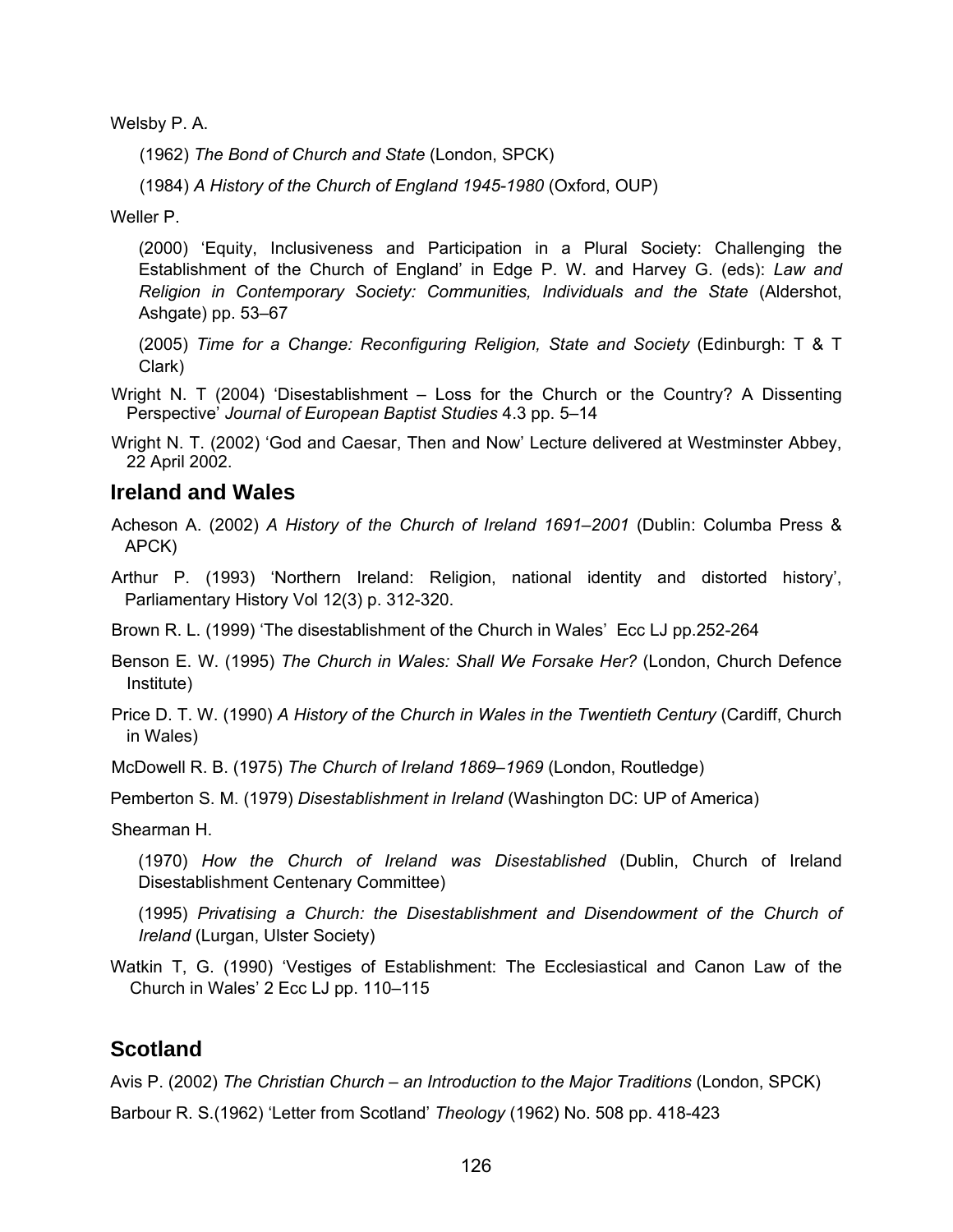Callum G Brown:

 (2001) **'**The Myth of the Established Church of Scotland' in James S Kirk (ed) *The Scottish Churches and the Union Parliament 1707-1999* pp. 48-74 (Edinburgh, Scottish Church History Society 200)

(1997) *Religion and Society in Scotland since 1707* (Edinburgh, Edinburgh UP)

Brown W. and Hill J. R. (1926) *Church and State in Scotland* – *Where are we today?* (Edinburgh, Geo. Stewart)

Burleigh J. H. S. (1960) *A Church History of Scotland* (Oxford, OUP)

Cameron N. M. de S. (1993) (ed) *Dictionary of Scottish Church History & Theology* (Edinburgh, T&T Clark)

Cranmer F. A.

(1997) 'The Evolution of Establishment in Scotland' in *The Crown, the Church and the Courts – a comparative study of Establishment in England, Scotland and Sweden since 1800*  (unpublished dissertation for the Archbishop of Canterbury's Diploma in Theology October 1997)*.*

(2002) 'The Free Church Case Revisited' 6 Ecc LJ pp. 203–216

Cranmer F. A. and Peterson S. (2006 forthcoming) 'Employment, Sex Discrimination and the Churches: The Percy Case' 6 Ecc LJ.

Davidson C. K. [Lord Davidson] (1994) 'Church of Scotland': *Stair Memorial Encyclopaedia of the Laws of Scotland* vol 3 paragraphs 1501–51

Donaldson G. (1960) *Scotland: Church and Nation through Sixteen Centuries* (London, SCM)

Drummond A. L. and Bulloch J.

(1973) *The Scottish Church, 1688–1843* (Edinburgh, St Andrew Press)

(1975) *The Church in Victorian Scotland, 1843–74* (Edinburgh, Saint Andrew Press)

(1978) *The Church in Late Victorian Scotland, 1874–1900* (Edinburgh, St Andrew Press)

Fergusson D. (2004) *Church, State and Civil Society* (Cambridge, CUP)

Forrester D. B. (1999) '*Ecclesia Scoticana* – Established, Free or National?' *Theology* CII No 805 pp. 80-89

Foster W. R. (1975) *The Church before the Covenants* (Edinburgh, Scottish Academic Press)

Henderson G. D. (1951) *The Claims of the Church of Scotland* (London, Hodder)

Henderson I.

(1967) *Power Without Glory* – *A Study in Ecumenical Politics* (London, Hutchinson)

(1969) *Scotland: Kirk and People* (London, Lutterworth Press)

Herron A.

(1985) *Kirk by Divine Right* (Edinburgh, St Andrew Press)

(1990) *Minority Report* (Edinburgh, St Andrew Press)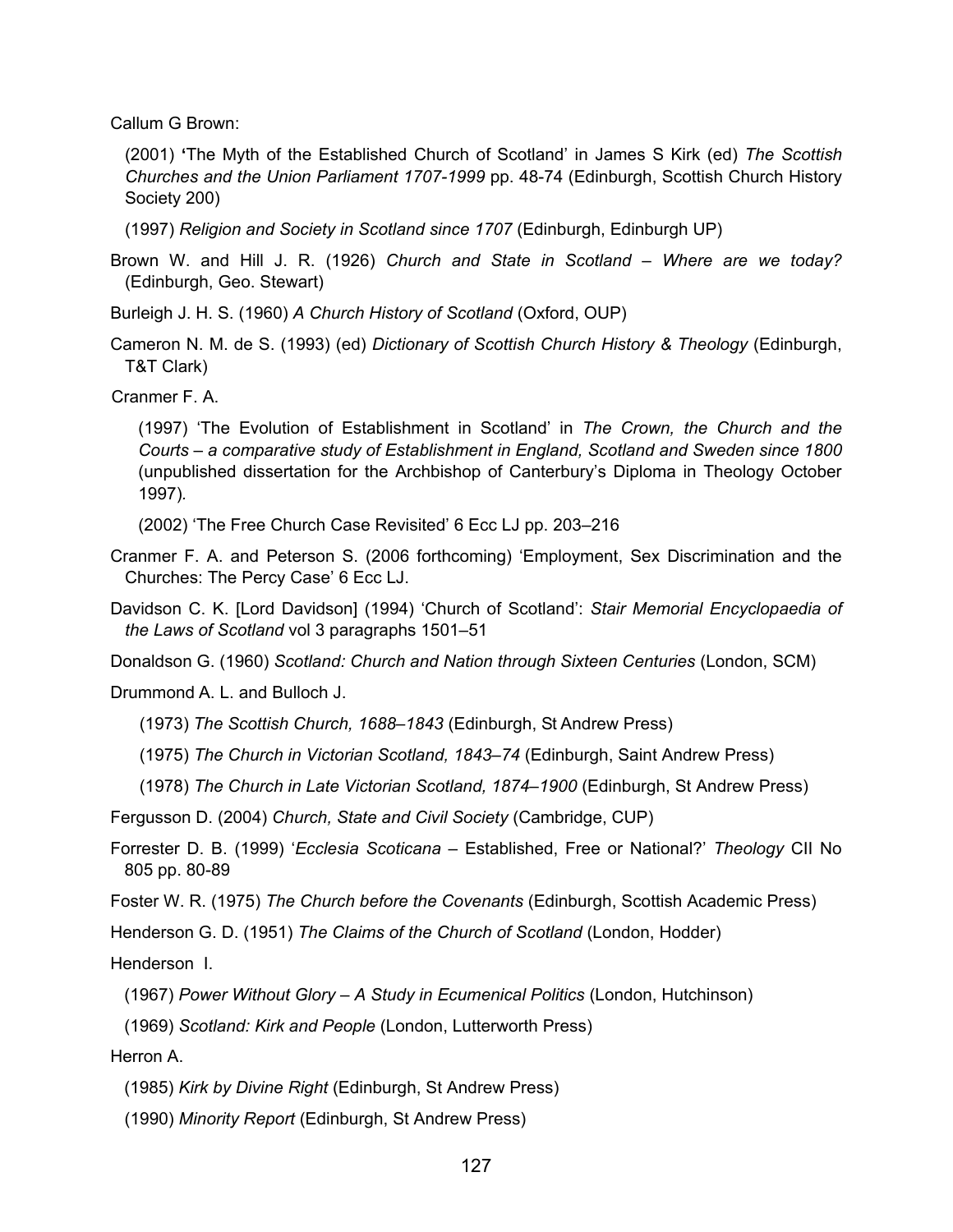(1995) *The Law and Practice of the Kirk*: (Glasgow, Chapter House)

- House of Lords Committee for Privileges: Second Report of Session 1998–99 (1999) HL Paper 108–I *Whether the House of Lords Bill (as amended on Report) would, if enacted, breach the provisions of the Treaty of Union between England and Scotland* (London: The Stationery Office)
- Johnston C. N. [Lord Sands] (1910) 'Doctrinal Subscription in the Church of Scotland': *Juridical Review* XVII pp. 201-220
- Kernohan R. D. (1992) 'Must the Kirk Die?' in Lamont S. (ed) *St Andrew's Rock* (London: Bellew) pp. 24–35
- Knox J. et al (1972) *The [First] Book of Discipline [1560]* Cameron J. K. (ed) (Edinburgh, St Andrew Press)
- Lamont S. (ed) (1992) *St Andrew's Rock* (London, Bellew)

Lyall F.

- (1980) *Of Presbyters and Kings* (Aberdeen, Aberdeen UP)
- (1982) 'The Legal Position', in Heron A. I. C. (ed): *The Westminster Confession in the Church Today*: (Edinburgh, St Andrew Press)
- Mackay J. H. [Lord Mackay of Clashfern] 'The Law, the Word, and the Head of the Kirk' in Lamont S. (ed) *St Andrew's Rock* pp. 149–153
- McKay J. R. (1999) 'Is the Kirk still Relevant?' in Kernohan R. D. (ed) *The Realm of Reform* (Edinburgh, Handsell Press) pp. 57–68

MacLean M. A.

(2002) 'The Church of Scotland as a National Church' *Law & Justice* No. 149 pp. 125–133

*(2004)The Crown Rights of the Redeemer: A Reformed Approach to Sovereignty for the National Church in the 21st Century* (Thesis for the degree of PhD, University of Edinburgh)

Melville A. et al (1980) *The Second Book of Discipline [1578]* Kirk J. (ed) (Edinburgh, St Andrew Press)

Munro C. R. (1996-7) 'Does Scotland have an Established Church?' (1996–7) 4 Ecc LJ pp. 639– 645

- Murray D. S. (2000) *Rebuilding the Kirk: Presbyterian Reunion in Scotland 1909*–*1929*  (Edinburgh, Scottish Academic Press)
- Murray R. K. [Lord Murray] (1958) 'The Constitutional Position of the Church of Scotland': *Public Law* pp. 155-162
- *Overtoun Case General Assembly of the Free Church of Scotland v Lord Overtoun* [1904] AC 515: 1904 7 F (HL) 1
- Patterson G. W. (1986) 'The Law of Scotland and the Decisions of the Ecclesiastical Courts': *Juridical Review* 2 December 1986 pp. 152-163

Percy case: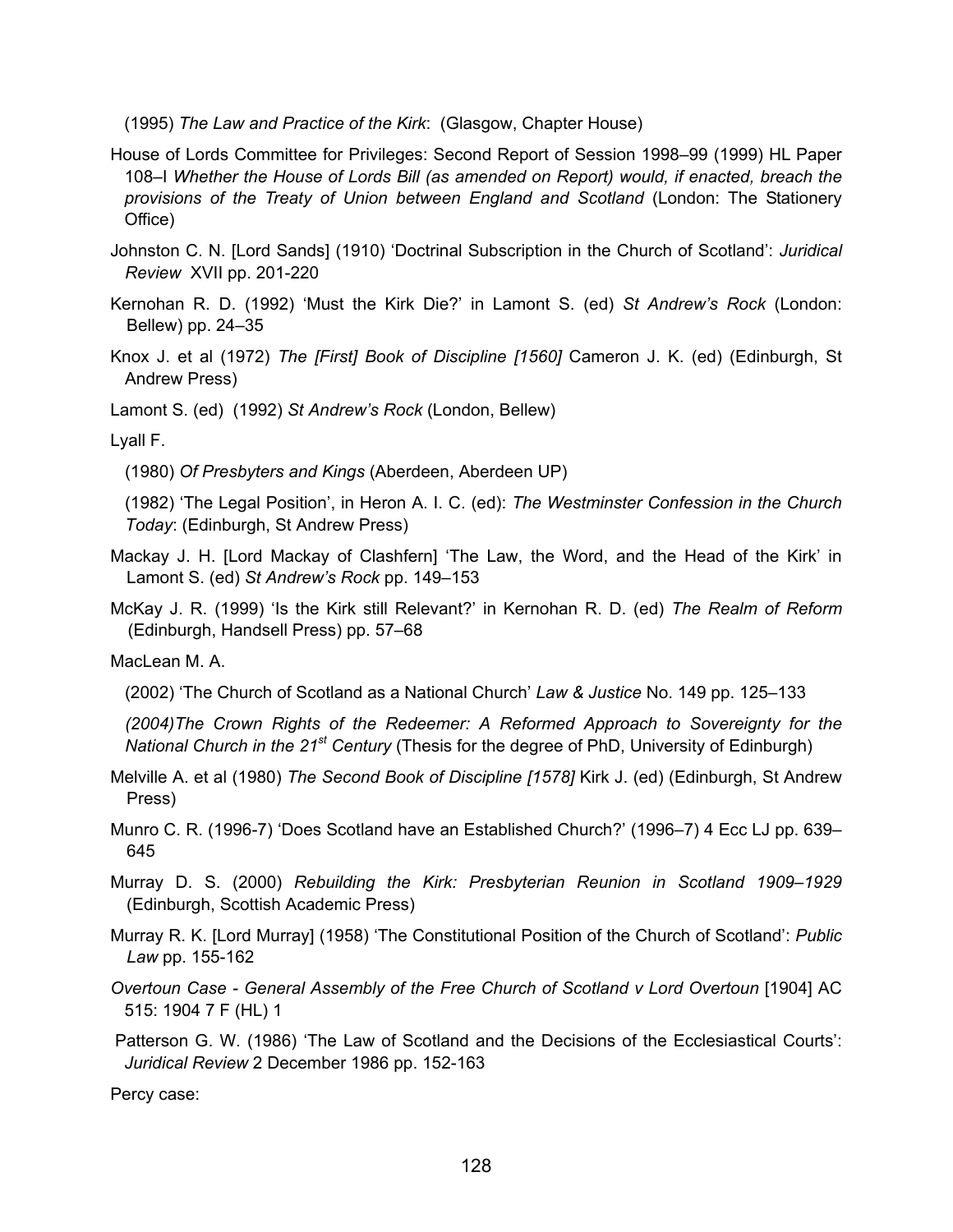(2001) *Helen Percy v An Order and Judgment of the Employment Appeal Tribunal dated 22 March 1999* 20 March 2001 IH 057/17/99: http://www.scotcourts.gov.uk/index1.asp and search on 'Helen Percy'

(2005) *Percy (AP) v Church of Scotland Board of National Mission* UKHL 73.

Royal Commission on Churches (Scotland) (1905), Report Cd 2494 PP 1905 Vol XXIII

- Sefton H. R. 'The Church of Scotland and Scottish Nationhood' *Studies in Church History* 18 (1982) pp. 549-555
- Sjölinder R. (trans Sharpe E. J.) (1962) *Presbyterian Reunion in Scotland* (Edinburgh, T & T Clark)
- Styles S. C. (2002) 'Church and State' *Stair Memorial Encyclopaedia of the Laws of Scotland*  (*Constitutional Law* reissue 2002) paragraphs 618–644

Taylor T. M. (1957) 'Church and State in Scotland' *Juridical Review* p.121

- Tinsley J. and Wilson R. F. (1984) *God's Reign and Our Unity: The Report of the Anglican-Reformed International Commission 1981*–*84* (Edinburgh and London, St Andrew Press and SPCK)
- Tomkins O. S. (1966) *The Anglican-Presbyterian Conversations Report of the Panels Appointed by the Church of Scotland, the Presbyterian Church of England, the Church of England and the Episcopal Church of Scotland* (Edinburgh and London, St Andrew Press and SPCK)

Walker D. M. (1992) *The Scottish Legal System* (Edinburgh, W. Green)

- Weatherhead J. (1997) *The Constitution and Laws of the Church of Scotland* (Edinburgh, Board of Practice and Procedure)
- White G. (1987) 'Whose are the Teinds? The Scottish Union of 1929' in Sheils W.J. and Wood D. (eds) *The Church and Wealth* (Oxford, OUP) pp. 383-92
- Wright D. F. (1999) 'The Kirk: National or Christian?' in Kernohan R. D. (ed) *The Realm of Reform* (Edinburgh, Handsell Press) pp. 31–40